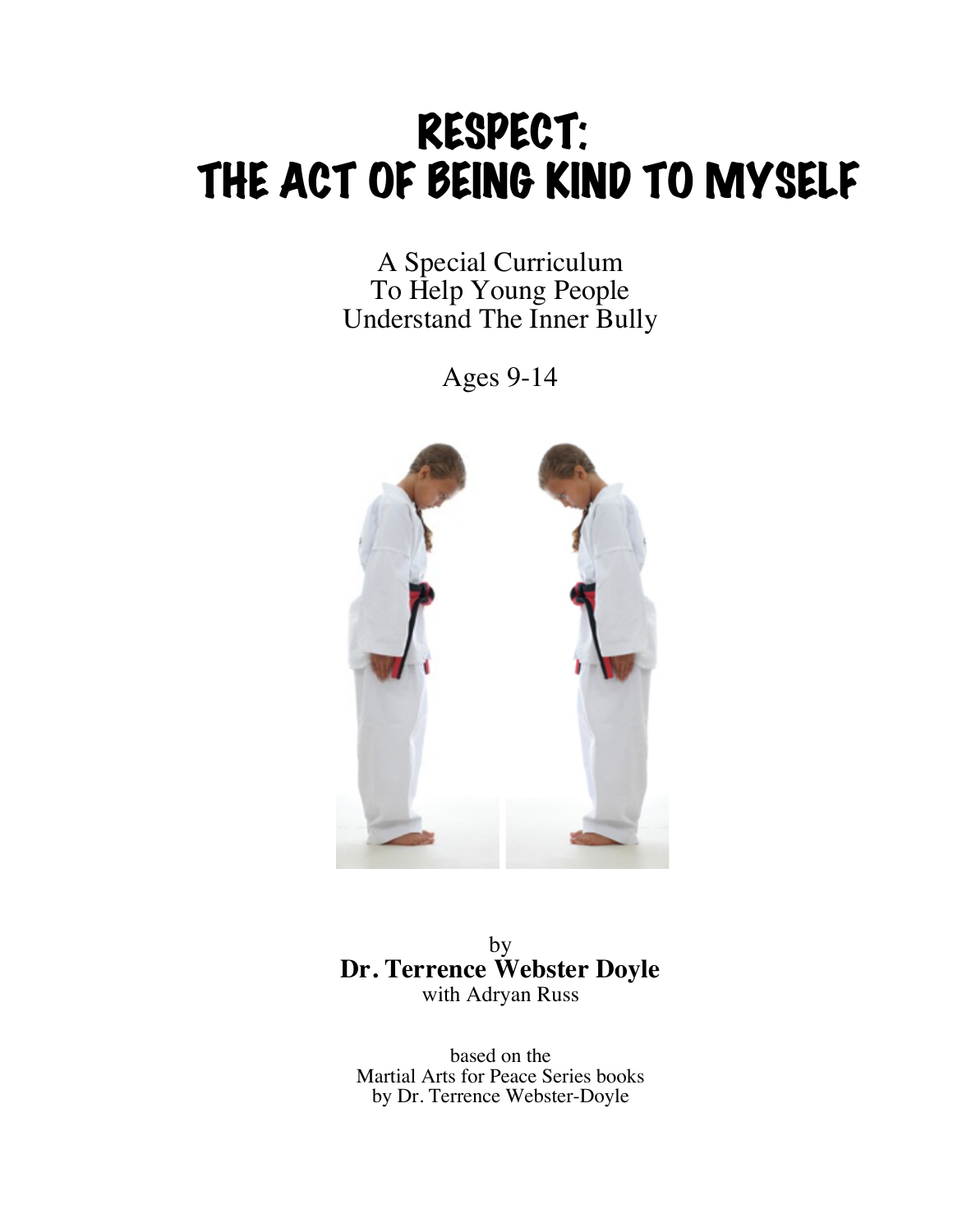# **Preface and Personal Note for the Teacher from Dr. Terrence Webster-Doyle**

 Bullying started a long time ago — many, many years before we were born. Bullying means to get something you want by force either physically or mentally or both. Bullying has continued on for all these years because people didn't really know how to deal with it in a way that worked. The way they did try to deal with it was through punishing people who bullied and rewarding people who didn't. But this didn't help people understand what **caused** bullying. That's what we are going to do in this program—help you understand what causes bullying, in yourself and in the world because bullying on the playground is the same as bullying on the battlefield.

 Most everyone has been bullied at some time their lives. It usually starts on the playground at school but it can also be at home, and in your community. Some people get bullied worse than others. Some people suffer from it worse than others. Some people are so terribly bullied that they become bullies themselves and turn around and hurt others. And sometimes these people kill others as we have seen in schools where some kids who were bullied have out of rage shot the ones that bullied them. There are also kids who turn that hurt, hate and rage in at themselves and take their own lives because that self-hate and rage that gets stored up in them has no outlet. That's because most people, especially adults, don't know how to prevent bullying from happening; many adults and young people just pretend it's not happening and don't do anything to help the kids who have been bullied to let out that hurt, rage and hate in a safe and constructive way.

 Now that you are taking this course on bullying, on resolving conflict peacefully, you are taking a big step towards helping yourself and others to understand the causes of bullying, the causes of conflict. It all starts in the way you have been "conditioned" to think and act. The word conditioning is very important in understanding why people bully. "Conditioning" means to do something automatically, like a computer program. A computer program is information that has been put into the computer and will act automatically when we push a certain button. Your brain, everyone's brain, is something like a computer. There is programmed into it certain information that helps us survive, like knowing where you live, calling 911, knowing what foods to eat and even how to protect yourself from harm.

 Have you noticed when you are riding in a car that when the drives sees a red light that he or she automatically puts their foot on the brake. This is "positive conditioning" because it helps you survive. It is an automatic reaction that happens because it has been "programmed" into the brain of the driver. It is a habit. There is also "negative conditioning" that gets programmed into our brains that causes conflict and is harming our chances for survival. This "negative conditioning" can also be called "prejudice" and acts the same way "positive conditioning" does. "Negative conditioning" creates conflict because it puts into our brain information that, like a computer, acts automatically without understanding why it does this or what the effects it may have on yourself and other people.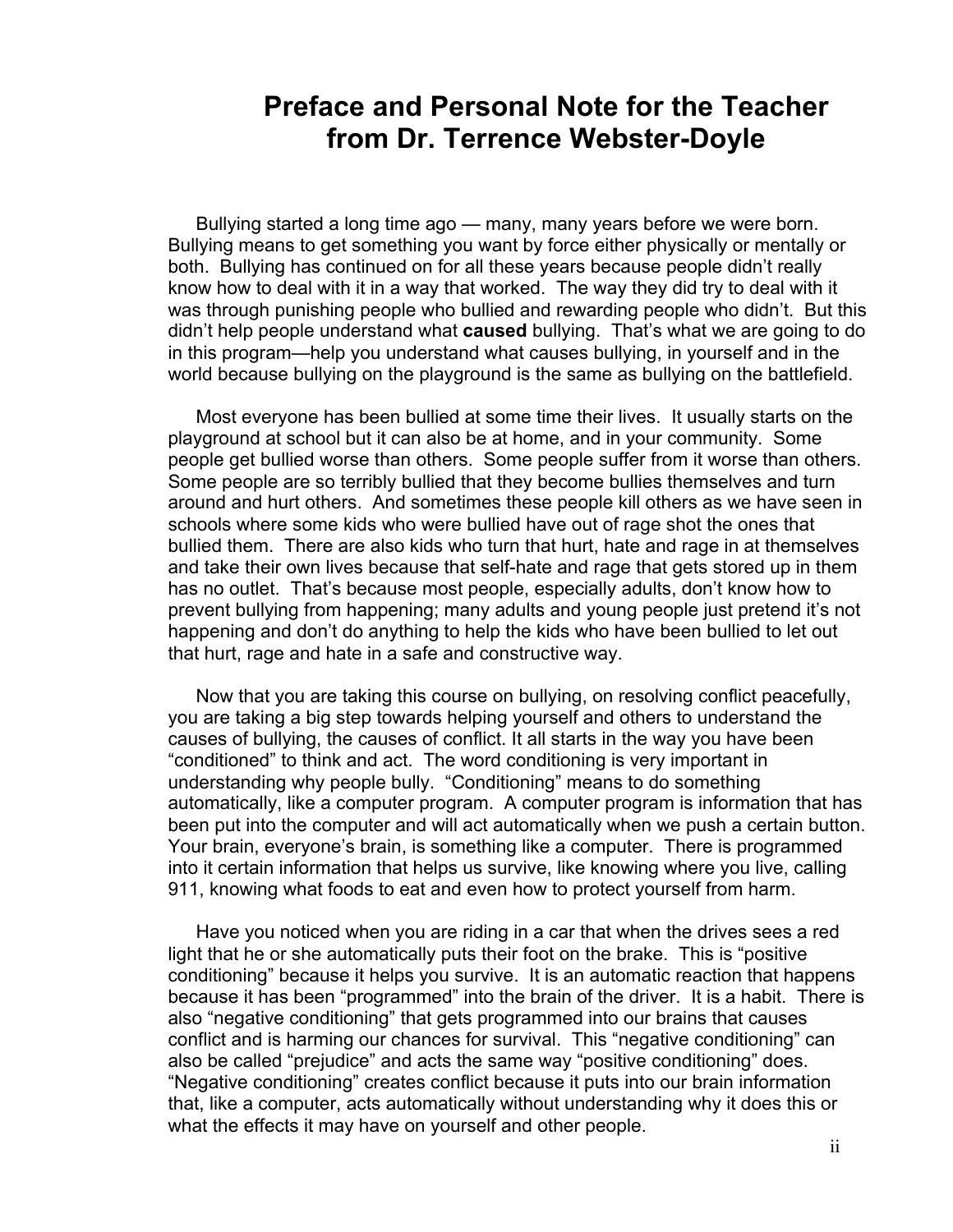Both "positive conditioning" and negative conditioning" is information or knowledge that gets programmed into the brain. The information is the disk and the brain is the system that operates the disk. Can you see just by this simple example that information (a "disk") creates who we are? In other words, we are what we think. And what we think is also what we feel because thinking and feeling are connected in the brain by a bundle of nerves. And then what we are programmed to think and then feel creates they way we act. And this in turn triggers our hard-wired, built-in "fight or flight" system that reacts, based on the message of fear sent to it so we can feel that the threat is very real when it may only be an image, a frightening conditioned thought, that was programmed into our brains at one time in our lives, a prejudgment that, when activated later on, reacts like a "knee-jerk" reflex. It just happens because it is a part of the programmed system of thought that we were conditioned into. So it is very important not only to see how this all works in the brain but to also see the information being put into the brain on the "disk." so we can see what it is doing to us and others, especially when the "disk" contains a "virus" of "negative information" that can corrupt the system and cause a breakdown of it's function.

 The malfunctioning of the computer (the brain as the "system") can cause a malfunction in our relationships. Prejudice, or "negative conditioning" is just that. It is information that has been programmed into our brain without us knowing it that causes conflict in relationship. If you study history you will see how prejudice ("negative conditioning") has caused tremendous suffering and conflict as when a dictator like Adolph Hitler created his view of the perfect race and how he killed millions that did not fit this "program" or view. This "negative conditioning" has been programmed into us for thousands of years; old prejudices that have been carried over from past bullying experiences and have now programmed new generations with old tribal hates and revenges.

 What I am trying to say and what I want to do with this course is to help you understand that we have been conditioned or programmed with hurtful and hateful information (and feelings) that keep the hurt and hate going on for years and years. The good news is that you can do something about this—for yourself and for others. And all it takes is a willingness to understand how we have all been programmed. And this means that you will have to understand the 3Es.

The 3Es stand for how you learn. The first "E" stands for "Explanation" like what I am doing here telling you about negative conditioned thinking. It is merely a definition, a description. It describes the problem but does not resolve it. The second "E" stands for "Example" like when you say "Oh, I have done that. I remember when my negative conditioned thinking (prejudice) created conflict between that new kid at school, when I thought he was weird, and myself, just because he came from another country." You went from just the general explanation or definition of negative conditioned thinking to seeing how it actually created conflict in your life sometime in the past. This is called "hindsight" which means remembering something that happened to you before. Both of the above "Es" are memory and therefore in the past. In order to understand what I am saying here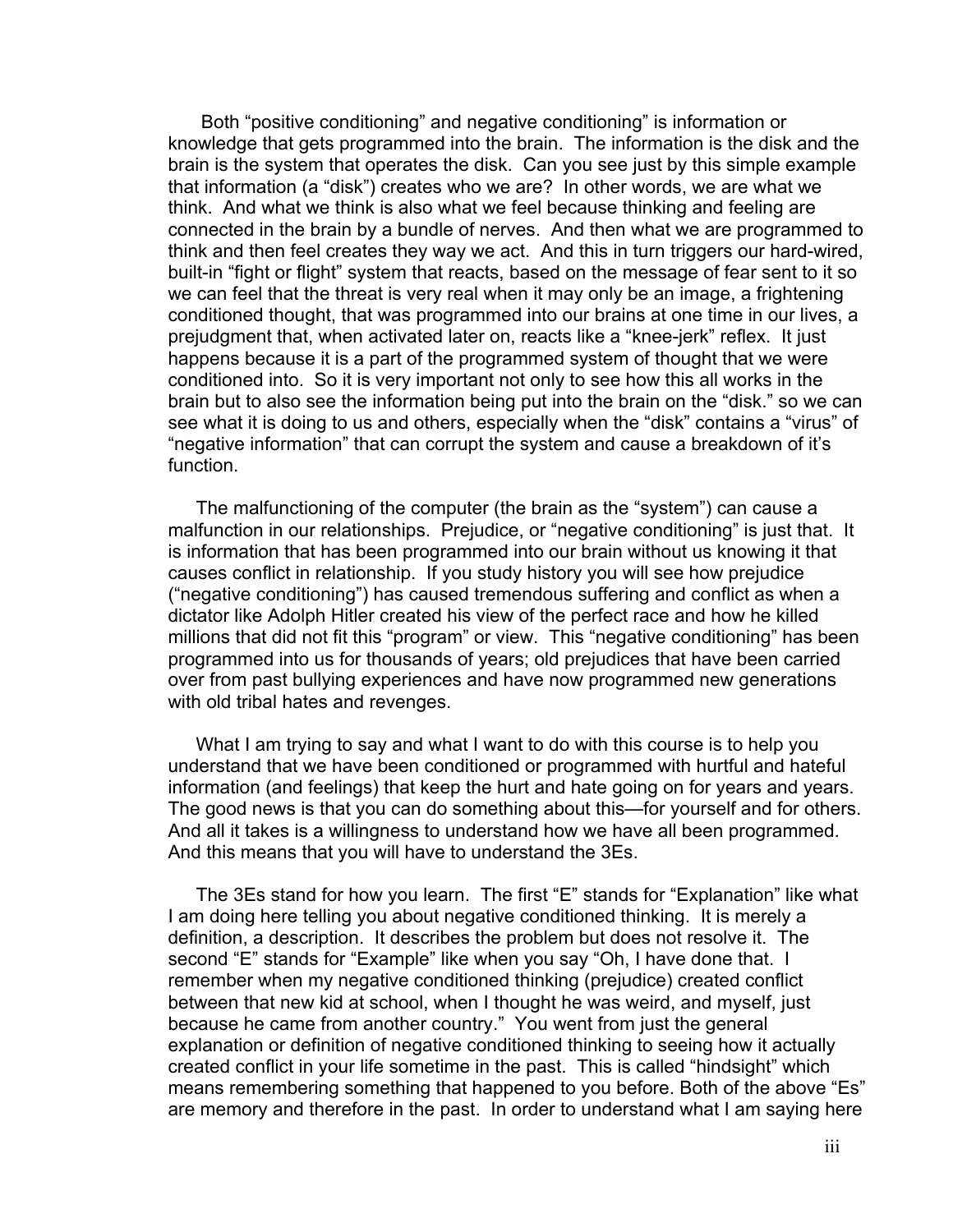about negative conditioned thinking you will have to have some knowledge of it. The same is true of the personal Example in your life of negative conditioned thinking (and feeling).

 It is the last "E" of Experience, not the "past experience" but Experienc*ing* the information that has been programmed into the brain *as it reoccurs or re-happens in the moment* that is the process that can free you from it.. This is called "insight" and it is this insight that sees the conditioned thinking/feeling as it is happening and in that awareness of it the conditioned thinking/feeling doesn't operate like it did in the past. Whereas before you didn't see the negative conditioning and it just automatically operated and caused conflict, now you are aware of the "programmed disk" and don't act out of it. This is where the conditioned thoughts/feelings end because they are seen for what they are—destructive negative information that was programmed (the "disk") into us (the "system" or brain). It's like turning on a light where in the past it was dark. Then you "see" the conditioning and you, in that moment, are free of it. And if you keep up this awareness, this "Experiencing" the program on the disk will eventually die out from lack of use. And this means that you have the opportunity not to take this "virus" of "negative conditioning" into your adult life where it can cause greater and greater conflict such as war. But remember, the word is NOT thing; the "thing" (conditioned thinking and feeling) has to be seen, observed for it to stop. The Explanation or the Example are only words and therefore cannot change your behavior, cannot stop the negative conditioned thinking that causes conflict.

 So where do we start and what do we need to understand in order begin to prevent this bullying, these conflicts, from spreading like a computer virus?

Where did this information come from and how did it get programmed into our brains? In this course we will cover the six areas of bullying starting with what causes us to bully. From there we will go into how we beat ourselves up inside our head. This is called *Why Am I Always Picking On Myself?* The other areas are called *Why Is Everybody Always Picking On Me?,* which is bullying on the playground and then *Why Do We Always Let the Bullies Pick on Them? / The Bystander*, and then we go to *Why Is Everybody Picking On Us?,* which is group prejudice and the final area is called *Why Are We Always Picking On Each Other?* which is concerned with bullying on the battlefield or what we call war.

So we start with the structure of the causes of bullying and the inner bully inside your head, and move from there to the schoolyard bully, then on to group prejudice and the bystander, and then finally on to the battlefield bully. Please remember that all this bullying starts in the brain and if left unchecked it will go on to create bullying at school, in the community and the world. And remember too that all this bullying has the same mechanical structure, like a computer, and therefore if you understand the basic program in your brain that starts off the bullying then you will be able to understand all of it — you will then see that bullying creates conflict, from the playground to the battlefield, is not "my problem" or "your problem" — it is THE problem in the way the human brain has been conditioned to conflict, and like a virus, has infected the whole of the human race.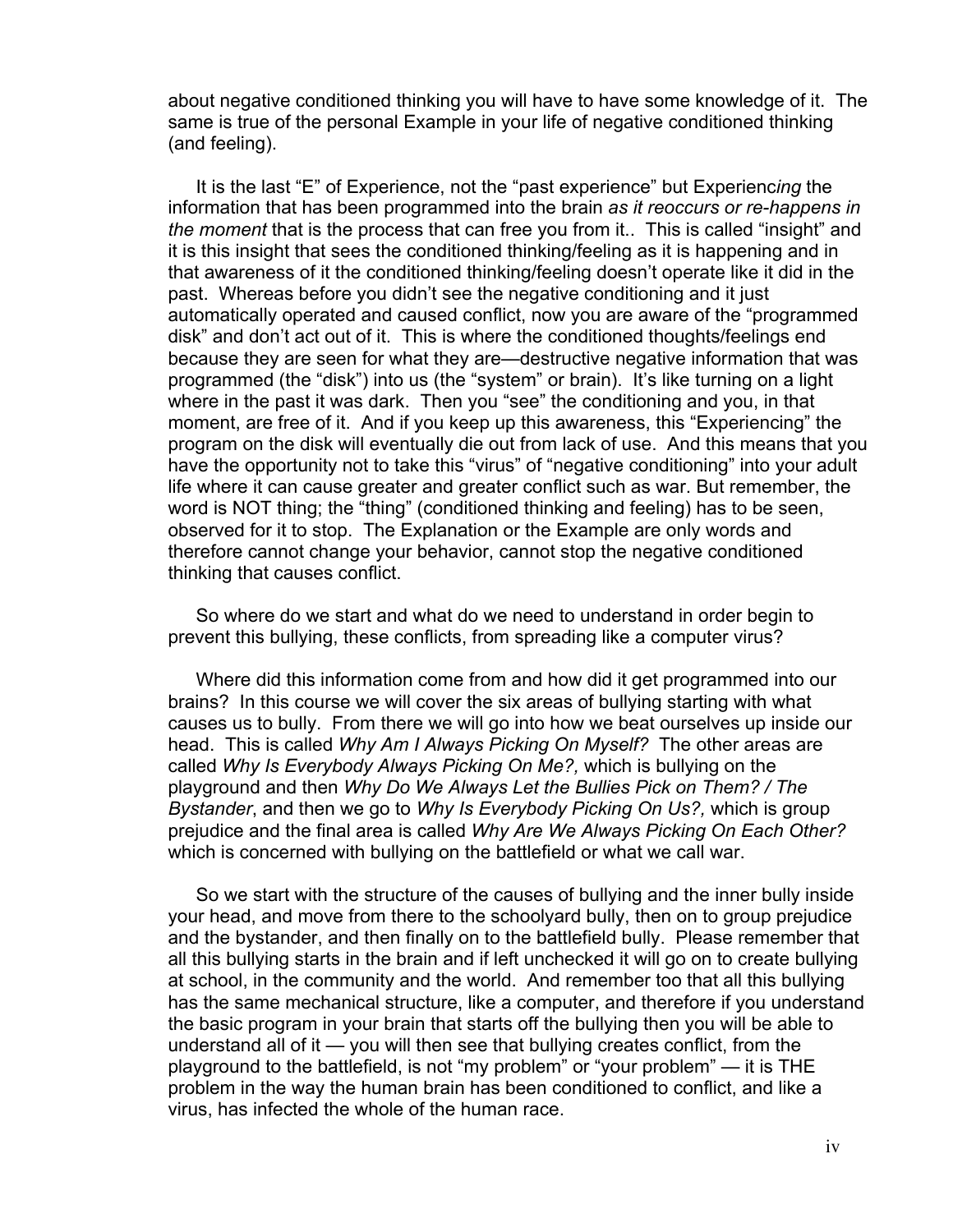Like anything new you may have some difficulty with what is being said here in this course. If you need any help please contact me by email with your questions at **martialartsforpeace@gmail.com** or look at **www.youthpeaceliteracy.org**, and I will write you back. Remember to look at this simply like it is a mechanical devise, like a computer and you will see how really simple it is to understand negative conditioned thinking that causes bullying at it's basic foundation.

As someone once said, "The unexamined life is not worth living." I wish you well on this incredible journey in self-understanding, the greatest journey of all!

With care,

*Dr. Terrence Webster-Doyle*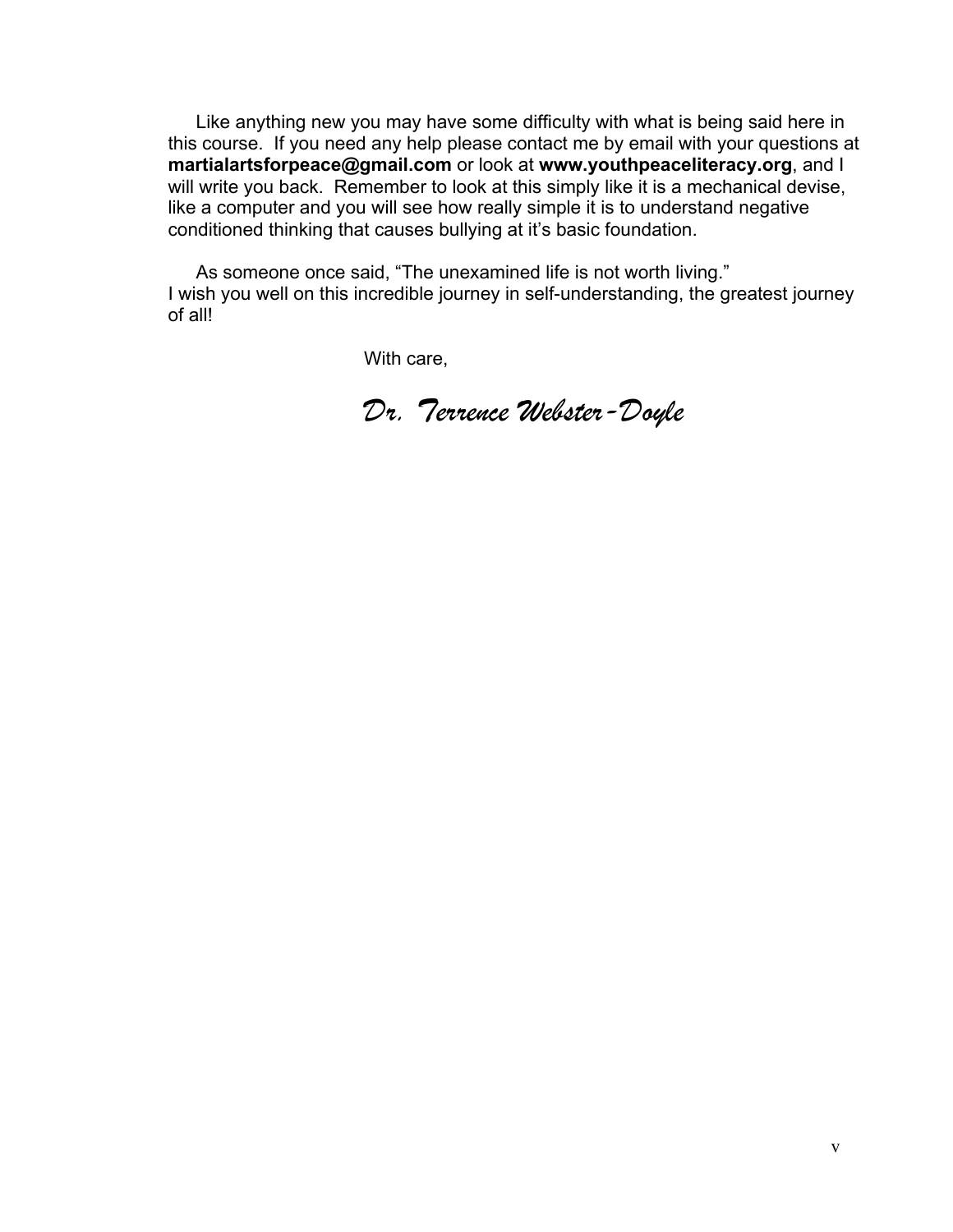# **A Word or Two About "Cognitive Distortions"**

One of our goals in creating the course on bullying and conditioned thinking is to help educate people, especially young people, about the basic factors that create conflict in their behavior. It is our hope that we can help students see — really SEE — these factors *before* their behavior becomes a serious problem.

Whether inside an individual or among a group, bullying on the playground or bullying on the battlefield, conflict begins with conditioned thoughts thoughts we think on an ongoing basis every day — and thoughts that we simply never question. It is those initial conditioned thoughts that set off a chain reaction that *instantly* triggers fearful emotions — causing us to either want to fight or run away — which produces a powerful reaction of conflict. This conflict, which begins inside us, then develops into conflict outside us, creating struggles with others.

When we are exposed to this succession of conditioned reflexes in our brain, we can begin to become *aware* of the nature of our conflict at a primary prevention level. This awareness enables us to prevent conflict from happening in the first place — which is our greatest goal.

When an event occurs that disturbs us, automatic thoughts enter our minds. These mechanical thoughts happen so fast that we don't notice them! And if we don't notice them, we certainly won't question them. Still, these thoughts affect our attitude, our mood, our body and our ability to function clearly — and our relationships. These thoughts are often referred to as "cognitive distortions" and are the basis for what is called "Cognitive Behavioral Therapy." My approach to shedding new light on this conditioned way of thinking is to change the focus from a "therapy" which I consider a "reactive, remedial approach" (in other words, after the problem has occurred) to an "education" which is a "proactive, preventive approach" (in other words, preventing the problem that this type of thinking can create before it becomes a problem). I call this educational approach C.E.B.E.™ — Cognitive Emotive Bio-reactive Education.

What this means is that when a conditioned thought gets "triggered" by an outside stimulus (such as a bully approaching you) it in turns triggers or stimulates our emotions (fear in this case) and then that thought and feeling combined trigger or stimulate the "Bio-reactive" fight or flight survival system in the old brain. In this educational way we can observe the total process of how a conditioned image (of a bully) can, like a row of dominos, set off a "chain reaction" in the brain to protect oneself. That is a necessary and helpful process if we are actually being threatened by a real bully and really need to defend ourselves.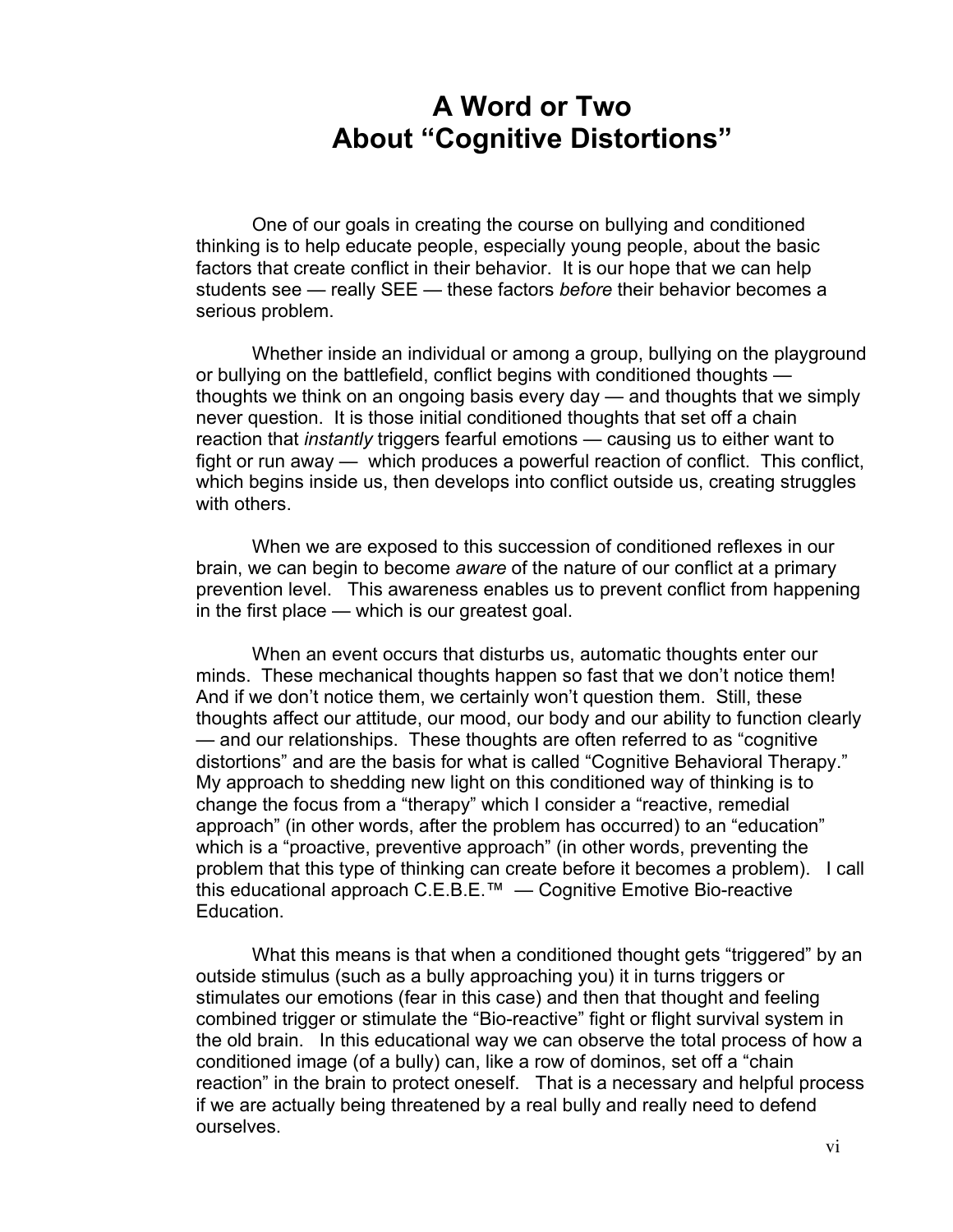But the problem occurs when this chain reaction is stimulated or triggered by an "image" of what may have been or might be a threatening situation. In this situation the threat is not imminent but the brain is reacting to it as if it were when in fact it only a supposed one. And this is where we get into trouble. If we are preparing ourselves to fight or flee from a supposed threat stimulated by an image of what represents to us a threat then we are unnecessarily reacting. This is what can be labeled a "cognitive distortion" in that it is based on a false perception of reality. This reacting to a supposed threat, on a false perception of reality, occurs not only in bullying situations but also in daily life with many "cognitive distortions" that cause us unnecessary conflict in our lives. These seem to be general ones that are shared by most people, ones that need to be examined to see the truth or falseness of what they represent. Here are a few of them:

- $\Box$  Focusing only on our flaws, on what is wrong, and ignoring our strengths.
- $\Box$  Assuming that we know what others think about us and it's never good.
- $\Box$  Discounting the good things we do, as if they didn't matter.
- $\Box$  Making things much worse than they are.<br> $\Box$  Believing that we're either a hero or a villa
- Believing that we're either a hero or a villain with no in-between.
- $\Box$  Setting rigid rules for ourselves: we "should" do this; and "must" do that.
- $\Box$  Believing that what we feel is fact whether it is or not.
- $\Box$  Exaggerating how the world "always" does you wrong.
- $\Box$  Labeling ourselves in negative ways, based on a single experience.

There are more, and you will learn them as you work through this curriculum. What's important to know is that we are not born with these disorders — we learn them — in childhood, from others, from personal experiences — and they become habit. When we can see these distortions, right as they happen to us, we can question them and change them. We hope that this curriculum will help you and your students do exactly that.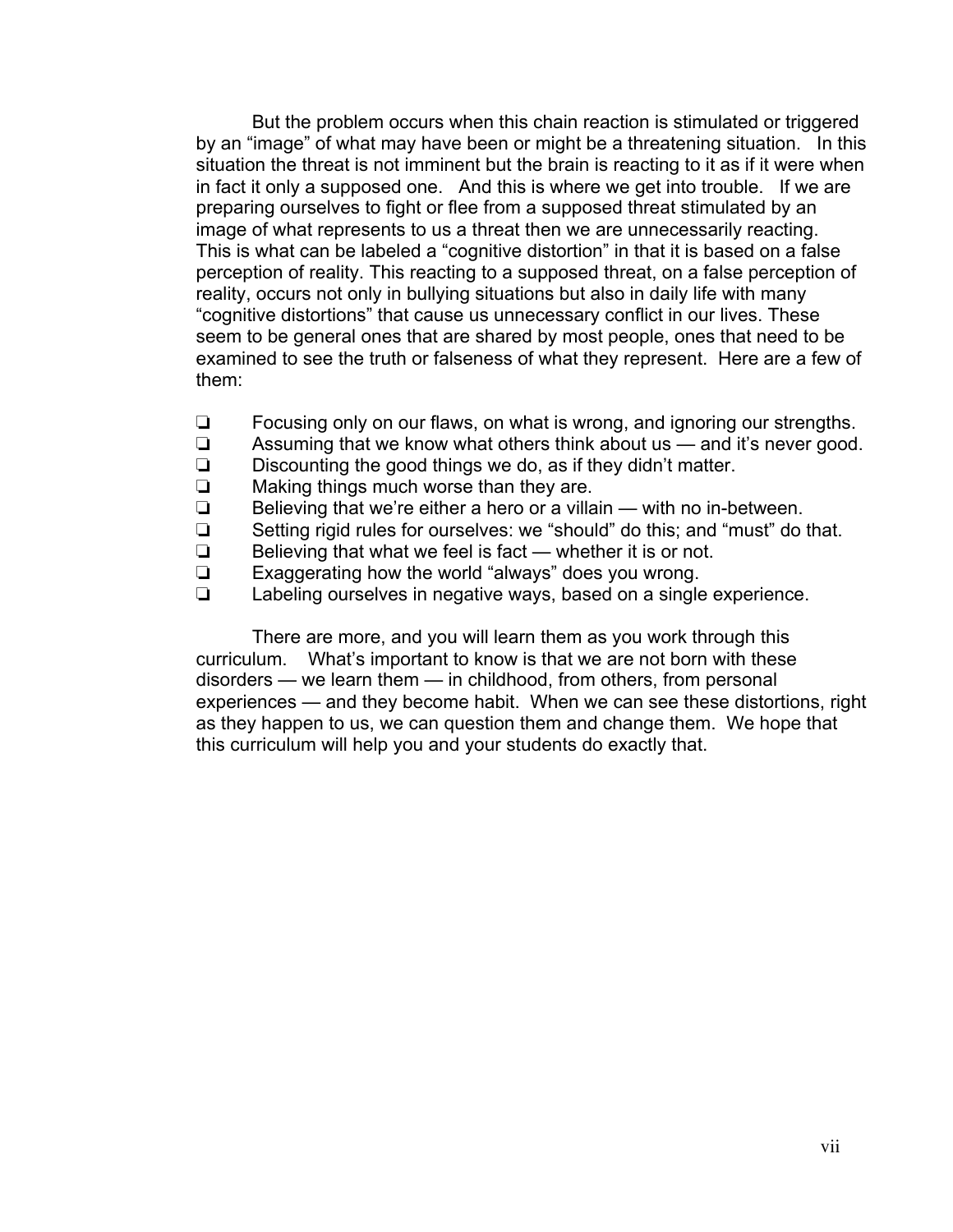#### " " " " " " " " " " " " " " " " " " " " " " " " " " " " " " " "

**By phone**  (800) 848-6021

# **By regular mail**

Martial Arts for Peace Association P. O. Box 816 Middlebury, VT 05753

**By e-mail**  Martialartsforpeace@gmail.com

#### **Online web site**

www.youthpeaceliteracy.org

" " " " " " " " " " " " " " " " " " " " " " " " " " " " " " " " "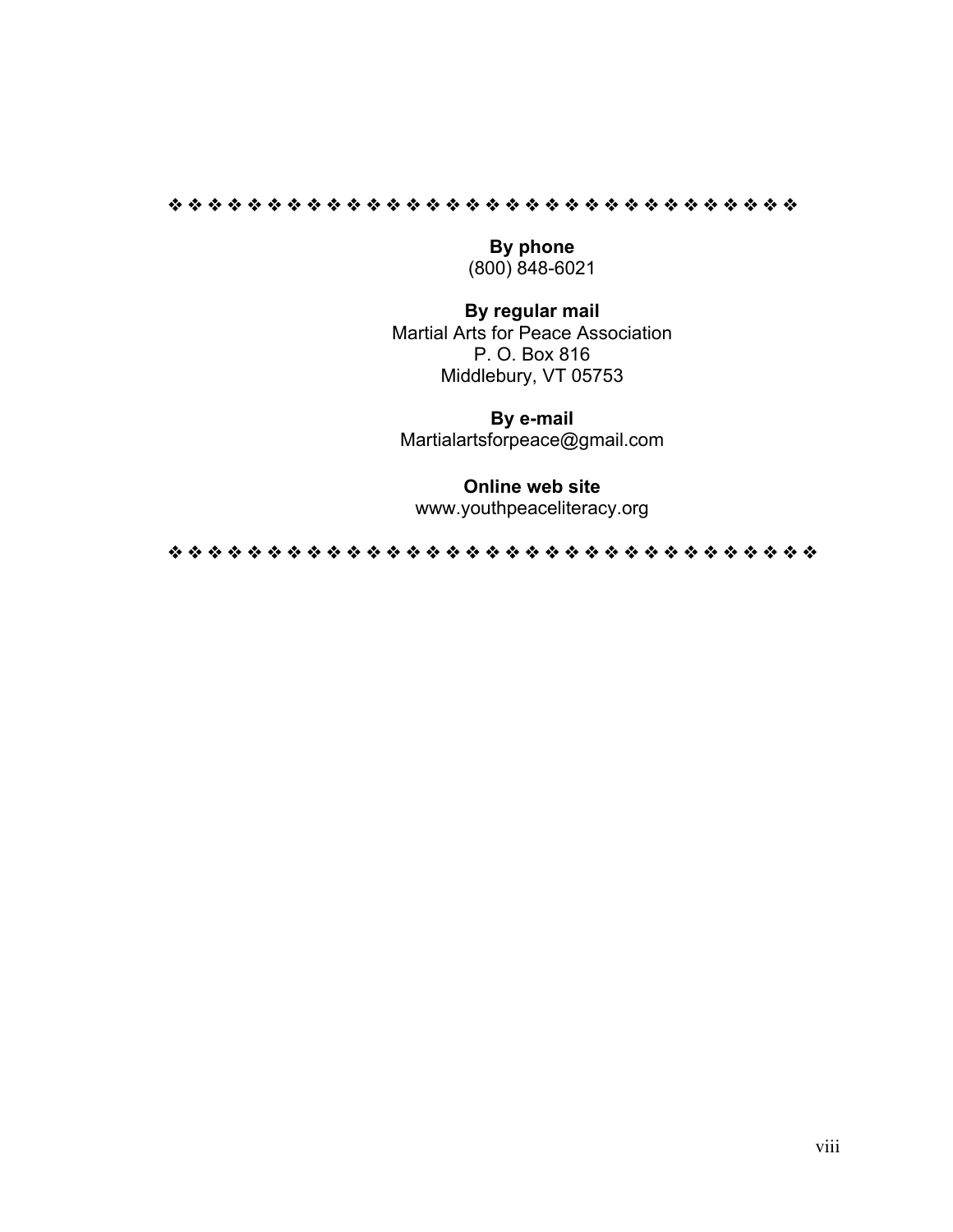# Table of Contents

# **Section 1:**  Seeing the World in Black and White

| Lesson 1. |  |
|-----------|--|
| Lesson 2. |  |
| Lesson 3. |  |

# **Section 2:**  Seeing Less Instead of More

| Lesson 4. |                                             |     |
|-----------|---------------------------------------------|-----|
| Lesson 5. | My Accomplishments Are Not Worth Mentioning | -29 |
| Lesson 6. |                                             |     |

# **Section 3:**

# Noticing the Dark Instead of the Light

| Lesson 7. |                                                      |  |
|-----------|------------------------------------------------------|--|
| Lesson 8  | Rules for Perfection Are Hard to Live By. 50         |  |
| Lesson 9. | Identifying with Weaknesses Instead of Strengths. 57 |  |

# **Section 4:**  Judging Myself Guilty in the Court of Life

| Lesson 10. | Blaming Without Considering Responsibility | 63 |
|------------|--------------------------------------------|----|
| Lesson 11. | My Behavior Always Embarrasses Me.         | 69 |
| Lesson 12. |                                            |    |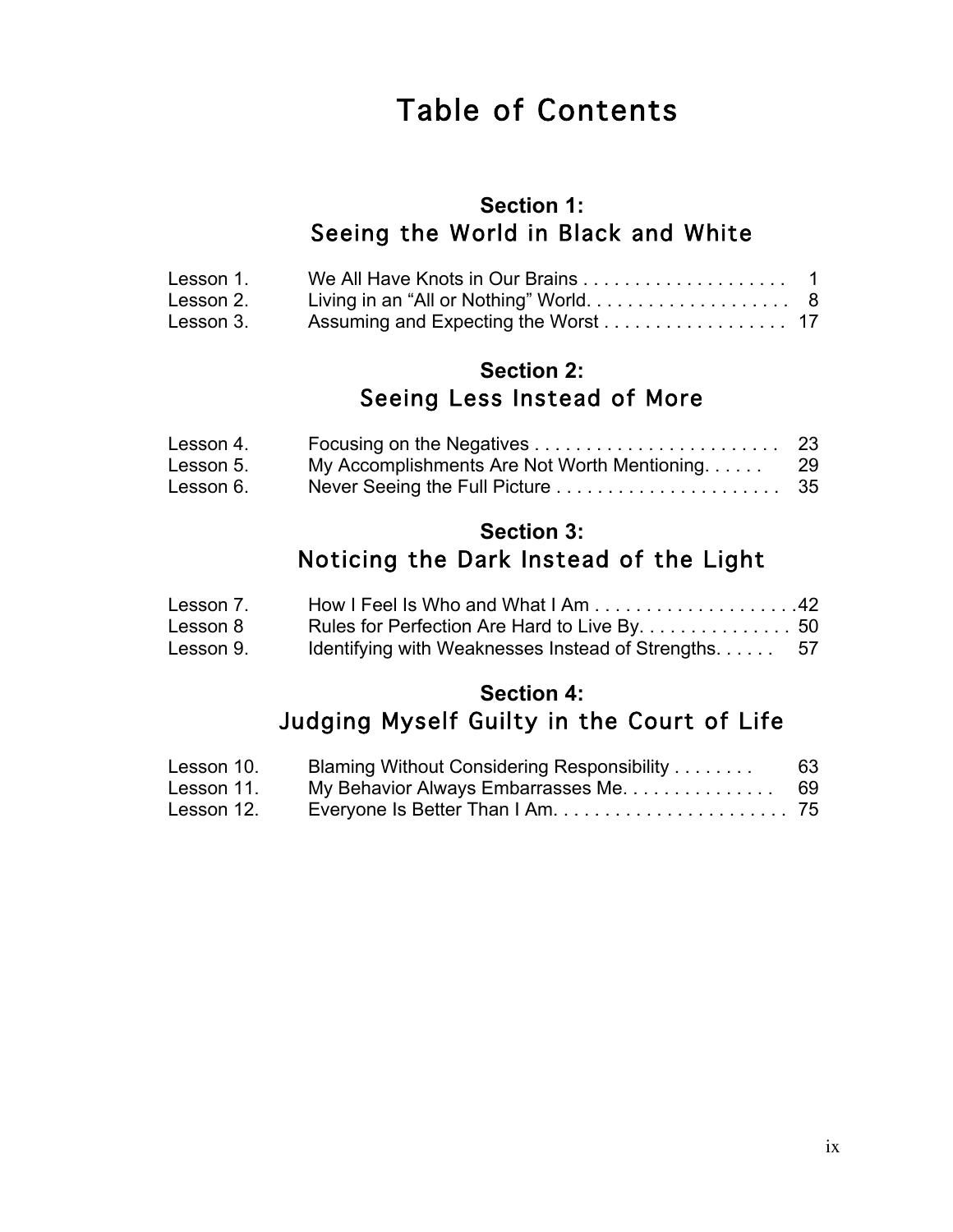

Breakdown of Lesson 1:

What happens when we get scared? What happens when our thoughts aren't real? How does our brain get tied in knots?

Materials & Tools Needed:

Activity 1: Before class, prepare a chart, "What I Do When I'm Scared," p. 3. Activity 2: Make 2 copies of roleplay, "Just A Thought," p. 6.

 Note to Instructors: Welcome students to this new curriculum. Tell students that now that they understand the basic *causes* of bullying, let's look what happens in each of our brains when we *bully ourselves,* inside our heads.

# What Happens When We Get Scared?

# **1. Ask students:**

- ! Have you ever had the thought: "I'm scared"? *Encourage all responses. Allow students to tell brief stories about what frightened them.*
- $\Box$  When you had that thought, "I'm scared," how did it affect what you said or did next? For example, if you saw a growling dog coming toward you, and you thought, "I'm scared!" — how did you act?
- $\Box$  Did you act, or did you re-act? Do you know the difference?

# Go to Activity 1, "What Happens When I'm Scared!" on the next page.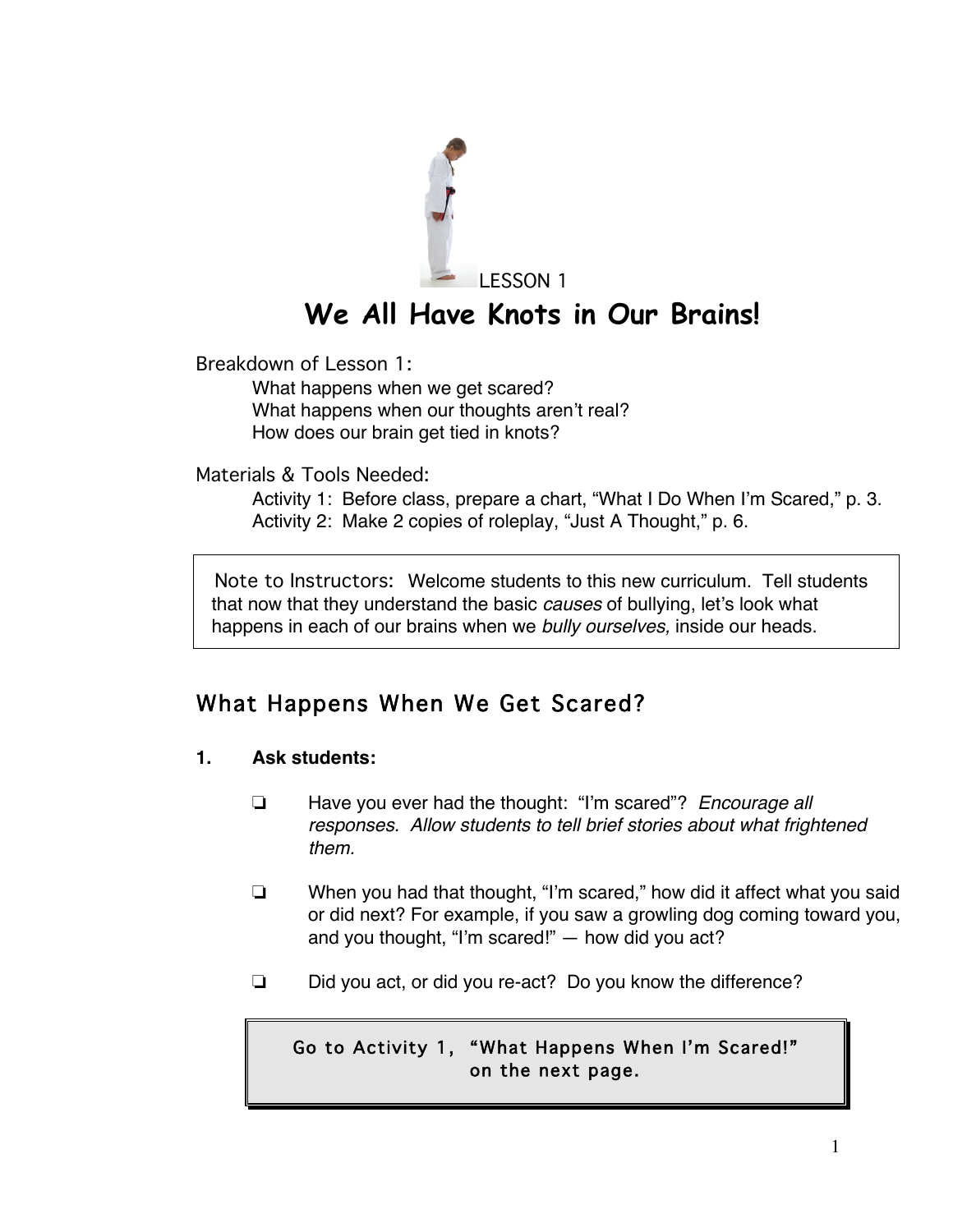# ACTIVITY 1 - ACTIVITY What Happens When I'm Scared!

- $\checkmark$  Create a large chart called "What I Do When I'm Scared!" (see next page). It should be large enough to put up on your classroom wall. Prepare the chart before class.
- $\sqrt{ }$  Be the first volunteer. Write something YOU do when YOU are scared. Your admitting this to your students will free them to talk about their experiences.
- $\checkmark$  Then, ask for volunteers to write something they do when they are scared.
- $\mathcal I$  As volunteers walk up to the chart to write something they do when they're scared, ask:
	- $\Box$  What's your "state of mind" when you're scared? What happens inside you? Do you feel happy? Angry? Do you get confused? Do you forget what you were thinking before? Does your pulse rate increase?
	- $\Box$  Why do you think this happens? Why do we get mixed up, disoriented and confused when we get scared?
	- $\Box$  Is it because we human beings are cowards? Are we really weak? Spineless?
	- $\Box$  Does something happen in our BODY that gets triggered by our THOUGHT that we're scared?
	- $\Box$  What happens in your BODY when you feel scared? Do you sweat? Does your blood pump quickly? Does your heartbeat become irregular?
	- □ Does something get triggered in your MIND when you feel scared? What kinds of thoughts run through your head?
- $\sqrt{ }$  Review what your students have written on the chart. Give every student who wants to contribute a chance to do so, but it's important to move as quickly as you can.
- $\checkmark$  Congratulate students on their new awareness of what happens in their bodies and in their minds when they feel afraid.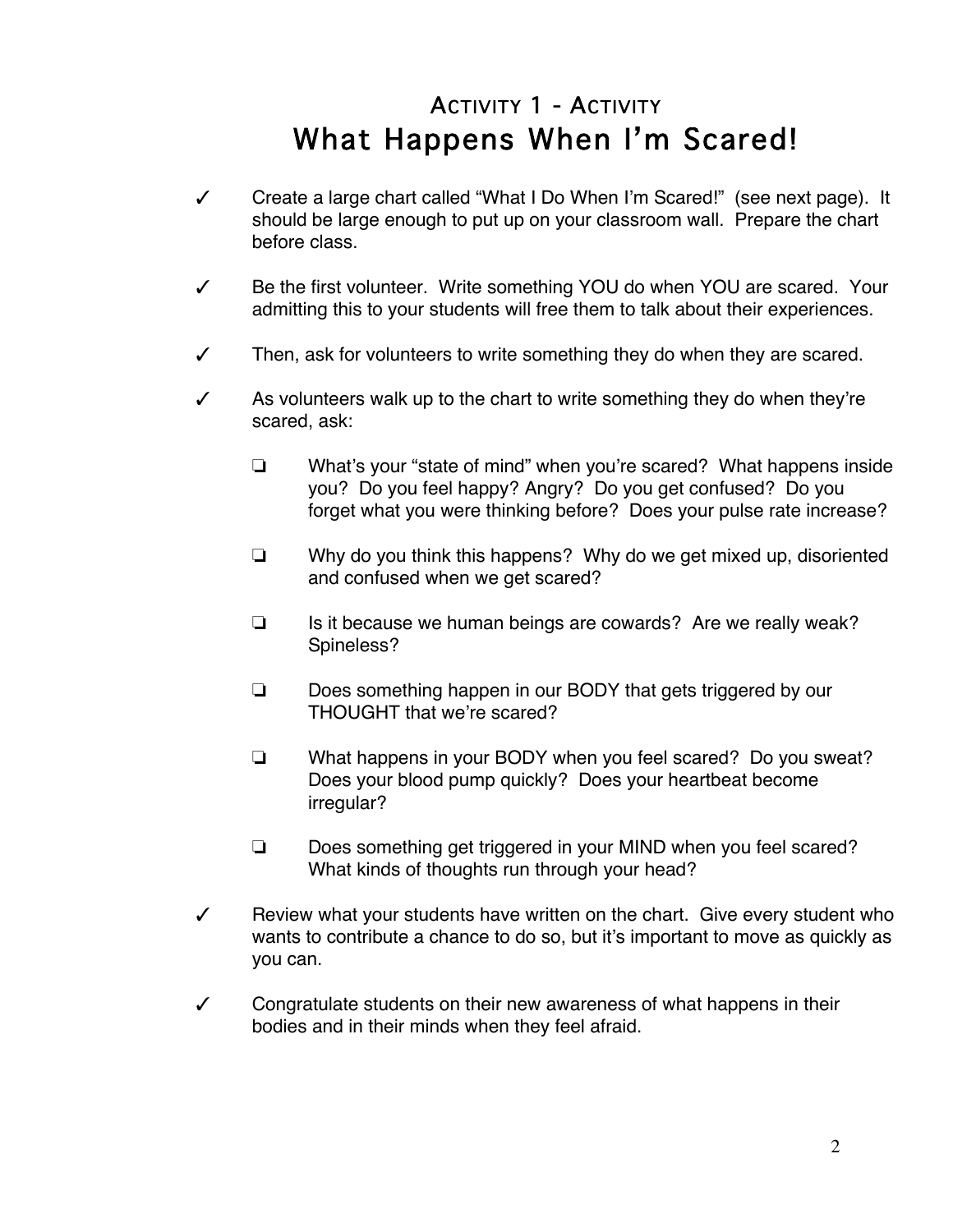# ACTIVITY 1 - CHART What I Do When I'm Scared!

# What I Do What Happens What Happens When I'm Scared In My Body In My Mind

I run away. The same control of the sweat. I feel like a weakling.

I stop right where I am. My pulse increases. I forget where I was going.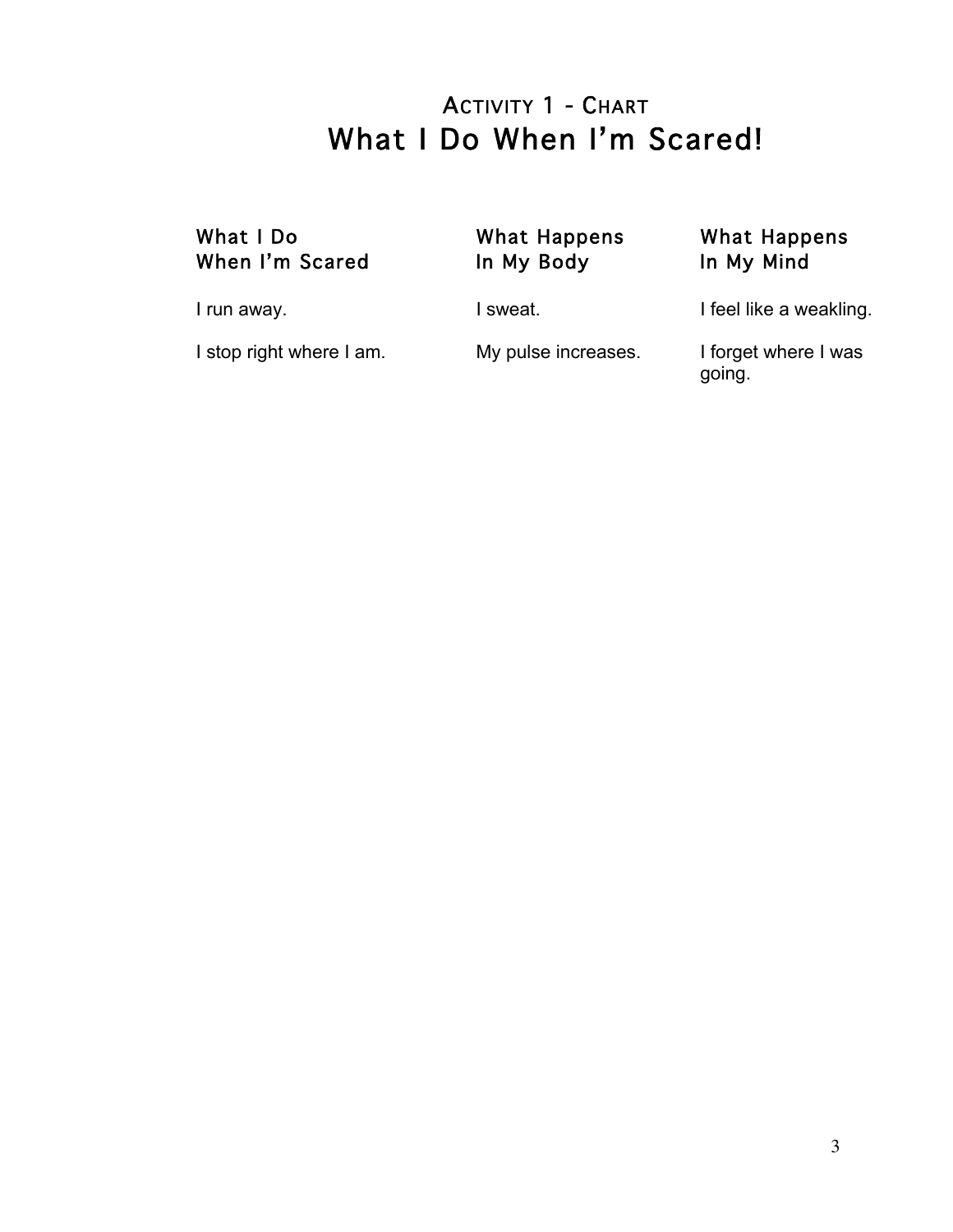# What Happens When Our Thoughts Aren't Real?

# **1. Tell students:**

- $\blacksquare$  Look at all the different ways we get scared, and all the things that happen inside our bodies.
- $\blacksquare$  And look at what happens in our minds! Thoughts run through our minds that are frightened thoughts — thoughts we would never have if we weren't scared!
- $\blacksquare$  A scary thought seems to have great power over us!

# **2. Ask students:**

- $\Box$  What do you think would happen if you said to yourself, "I'm scared!" — but you did not REACT in all of the ways we've noted?
- $\Box$  What do you think would happen if, for example, you saw a dog that scared you, you had the thought "I'm scared" — and then stopped, right where you are, and said to yourself: "I'm scared" is just a thought in my head. It's not real, because I can see the dog looks friendly.
- $\Box$  What if, right in that moment, you said to yourself, "I know why I'm scared. I was once bitten by a dog that looks a lot like this dog. That's why I feel scared. This dog is not THAT dog. This dog may be a friendly dog. So, I don't have to be scared."

# **3. Tell students:**

- $\blacksquare$  Sometimes we have thoughts that are not REAL! We get a thought that frightens us, and even though the thought is in our head, it isn't REAL! The thought is an automatic, conditioned REACTION!
- $\blacksquare$  Thoughts like these pop into our minds all the time, every day  $-$  and because we're not used to thinking about them, we don't SEE that they aren't REAL!
- $\blacksquare$  Fear can be based on a very real threat. In today's world, we all know that's true. But what's important to understand is that often fear is NOT based on a real threat — it's based only on a thought!
- $\blacksquare$  Since you and I want to get really intelligent about telling the difference, let's do a roleplay and find out how AWARE we are!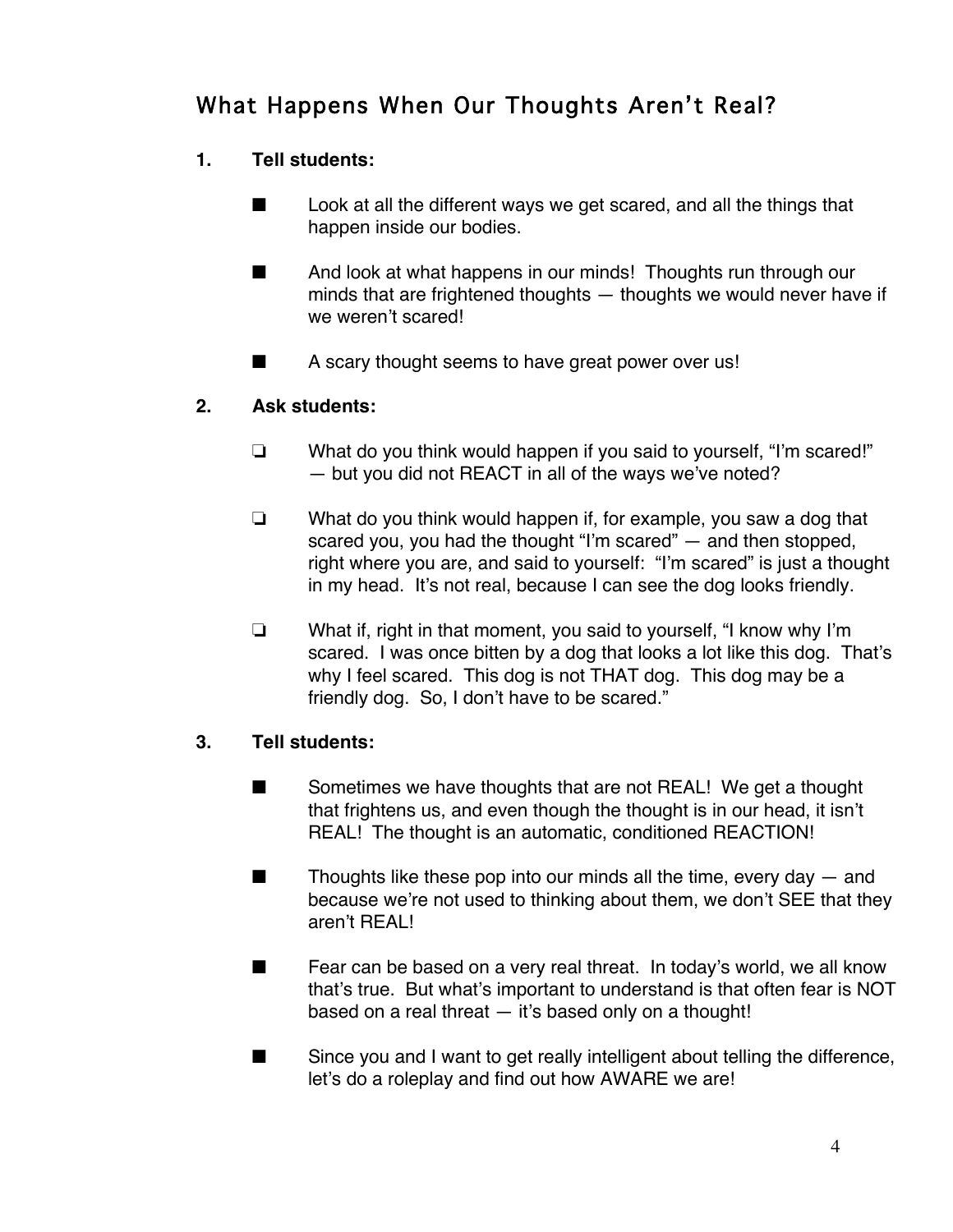# ACTIVITY 2 - ROLEPLAY PREPARATION Just A Thought!

- # **BEFORE THE ROLEPLAY,** ask for two volunteers to roleplay the parts of **Hamlin** and **Engel**. (Make two copies of roleplay.)
- $\sqrt{ }$  Ask the volunteers to get the full benefits of roleplaying by really getting involved in the parts they are playing.
- $\checkmark$  Bring to their attention any words in *italics*  $-$  which are private thoughts said out loud, but not to the other person in the roleplay, and to words in parentheses ( ) which are instructions and should not be said out loud.
- $\checkmark$  Give volunteers a minute to read silently, as you tell the class:
	- 1. As you listen to what these two characters say, see if you notice any thoughts that aren't real.
	- 2. See if you can spot someone who has been "conditioned" to be afraid.

# # **DO THE ROLEPLAY (next page).**

# # **AFTER THE ROLEPLAY**, **RETURN TO THIS PAGE and ask:**

- 1. Do you think Hamlin was scared? What was Hamlin scared of?
- 2. Did Engel say or do something that triggered Hamlin's fear?
- 3. How did Hamlin get scared?
- 4. When Hamlin got the thought "I'm scared," what happened in Hamlin's body? What happened in Hamlin's mind?
- 5. Was Hamlin's fear based on something real something that happened in the past?
- 6. But was Hamlin's thought real? Did Hamlin really have something to be scared of, in that moment?
- # **Thank students for their good work.**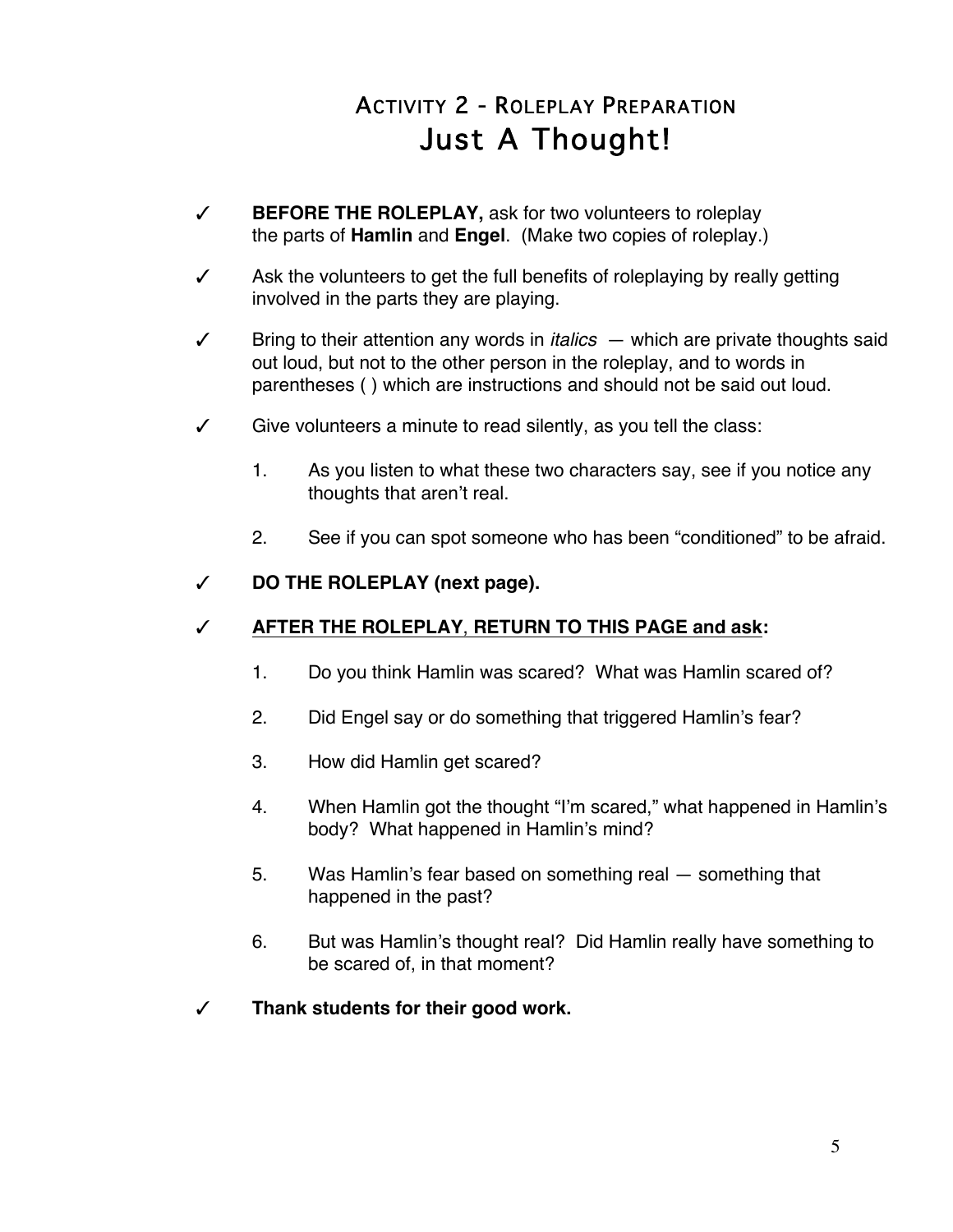# ACTIVITY 2 - ROLEPLAY Just A Thought!

**Attention Roleplayers!** Read your part with enthusiasm! Have fun!

### **HAMLIN**

(Angry:) What do you think you're doing?

### **ENGEL**

(Reaching down to pet a black and white dog:) I'm petting this dog. What do you THINK I'm doing?

### **HAMLIN**

(Scared:) You're going to get bitten by that dog! I know you are! All black and white dogs are mean and bite people!

### **ENGEL**

What's the matter? What are you talking about? This dog isn't mean!

# **HAMLIN**

(Breathing heavily:) Are you sure? I'm getting out of here. (Runs.)

### **ENGEL**

Hamlin, wait! Wait! (Gets Hamlin to stop.) Look at me! Do I look like I've been bitten by that dog?

### **HAMLIN**

(Breathing heavily, looks at Engel:) Okay, no. No, you don't.

# **ENGEL**

Will you please come and sit down and tell me what's going on?

### **HAMLIN**

(Calming down a bit:) I'm sorry, Engel. I see what happened. (Takes a deep breath.) I was walking down the street last week and a ferocious black and white dog jumped out and tried to bite me! It was scary! When I saw THIS black and white dog, I thought it was the one who tried to bite me, and I panicked! The thought of the dog scared me!

# **ENGEL**

(Very surprised:) Wow, I'm really sorry. I guess you couldn't see that this dog was friendly. He was wagging his tail! He didn't look scary at all!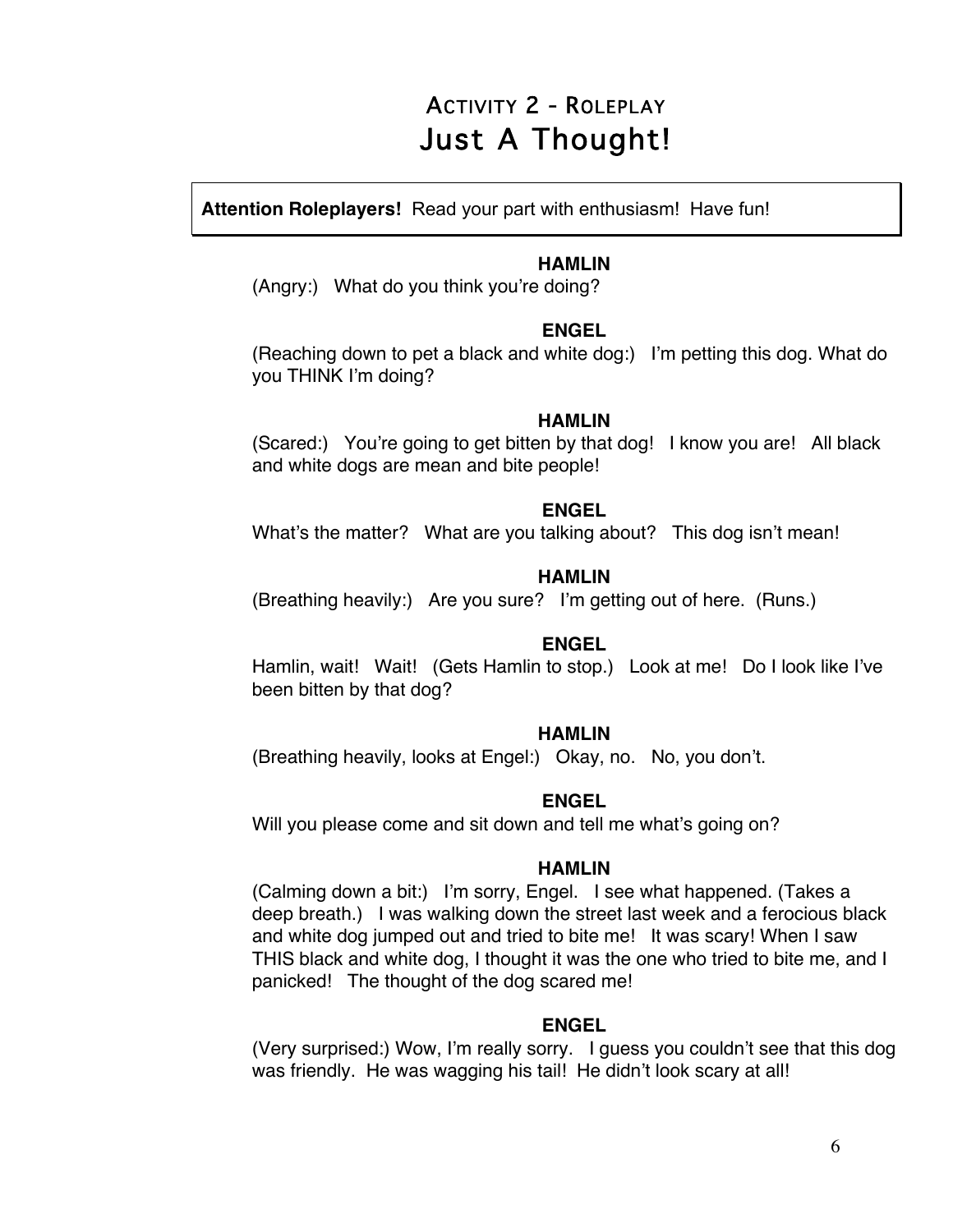# How Does Our Brain Get Tied in Knots?

# **1. Ask students:**

- $\Box$  When you have a thought that's triggered by something real that scared you in the past — but isn't real because it's a distorted perception of what's happening now — do you think you have the ability to RECOGNIZE that distortion?
- $\Box$  Does our brain get tied into such a tight knot that we cannot RECOGNIZE that what we are thinking is NOT real?
- $\Box$  Do you think that we identify so strongly with a thought like "I'm scared!" — that it's unconscious and we have no control over it?
- $\Box$  Do you think that such a thought becomes such a part of us that we experience it as "Me"? Do you think we say, "That thought is who I am," and we never stop to question it, because we are convinced that we need that thought in order to be who we are?

# **2. Tell students:**

- $\blacksquare$  I have news for you. Even though, every human being on this planet is filled with such thoughts  $-$  thoughts that are not real  $-$  and even though most of us believe that we need these thoughts to be who we are — we don't!
- $\blacksquare$  I have more news. Thoughts we have that frighten us are mechanical thoughts in our brain that we can learn to let go of!
- **EXECUTE:** All of us have been *conditioned* to think certain thoughts that lead us to act in certain ways. Those of us who have been bullied have been conditioned to get scared, which ties a knot in our brain. This knot causes us to either want to fight or run away.
- Those of us who ARE bullies BECAME bullies because someone once bullied *us*. We have been conditioned to act tough, to threaten or intimidate others. This behavior has tied knots in our brains so that we don't know how to act respectfully toward others. We think we ARE terminal bullies, and that's how we act!
- **EXECUTE:** THINK ABOUT THIS! Whether you ARE a bully, or HAVE BEEN a bully, when you're scared, you REACT out of fear. But when you can see that what you're scared of is not real —only a thought in your mind — then you can ACT out of confidence.
- $\blacksquare$  I'd rather act out of confidence than fear! Wouldn't you?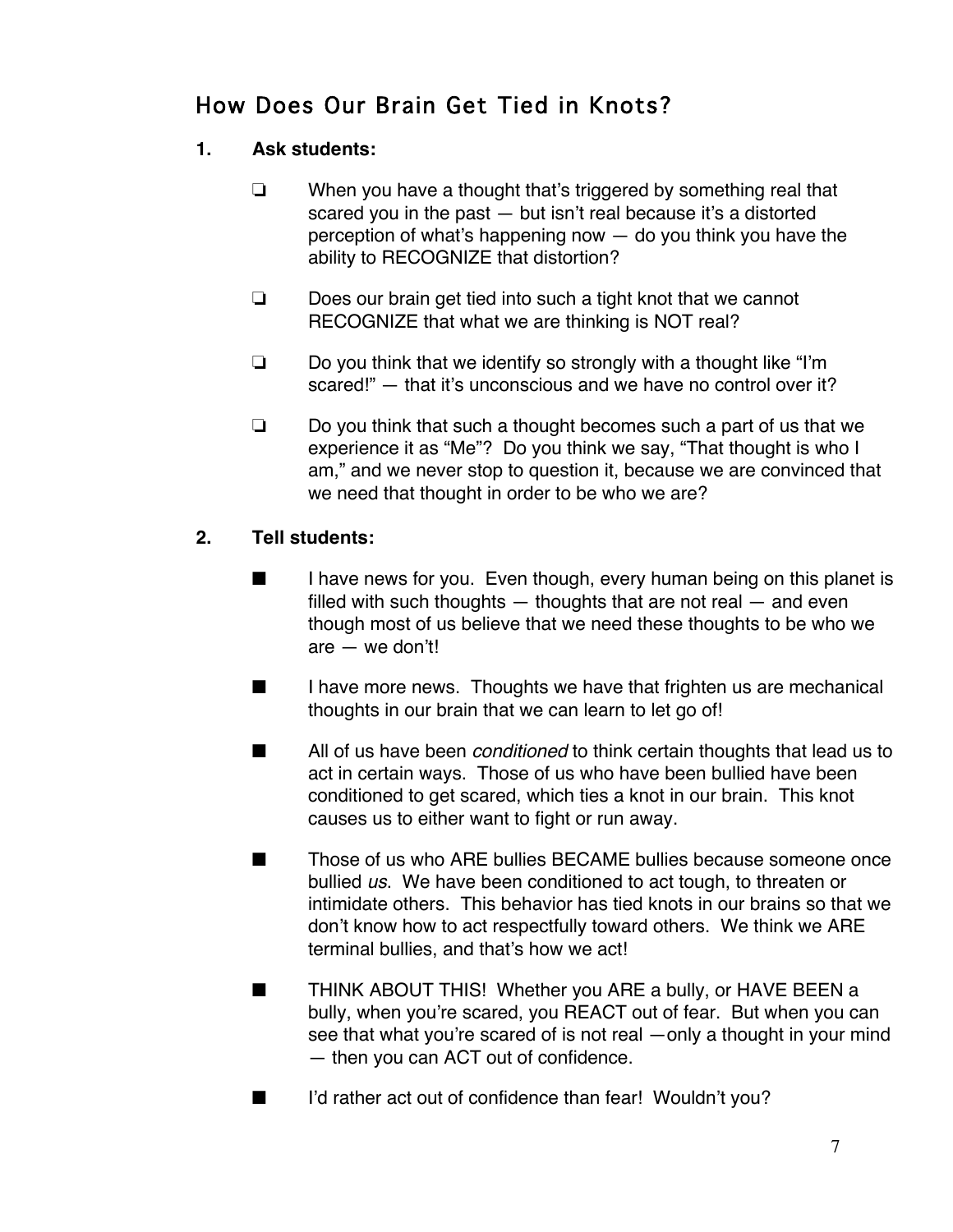

# **Living in an "All or Nothing" World**

Breakdown of Lesson 2:

When I aim to excel, why does my self-esteem go down? When I do something well, why do I disregard it? When I act intelligently, why don't I give myself credit?

### Materials & Tools Needed:

Activity 1: Before class, prepare a chart, "I Think in Black and White," p. 10. Activity 2: Make 4 copies of roleplay, "My Black and White World," p.14-15.

# When I Aim to Excel, Why Does My Self-Esteem Go Down?

### **1. Ask students:**

- $\Box$  When you aim to do something well, and you don't succeed, are you hard on yourself? *Encourage students to share their thoughts.*
- $\Box$  Does "not succeeding" at something make you feel unworthy? Incompetent?
- $\Box$  When you make a mistake, do you tear yourself down, or feel quilty?
- $\Box$  Why do you think we feel this way? Why do you think we do this to ourselves?
- $\Box$  When we're hard on ourselves, when we feel unworthy or guilty  $-$  are these thoughts real?

# Go to Activity 3, "I Think in Black and White!" on the next page.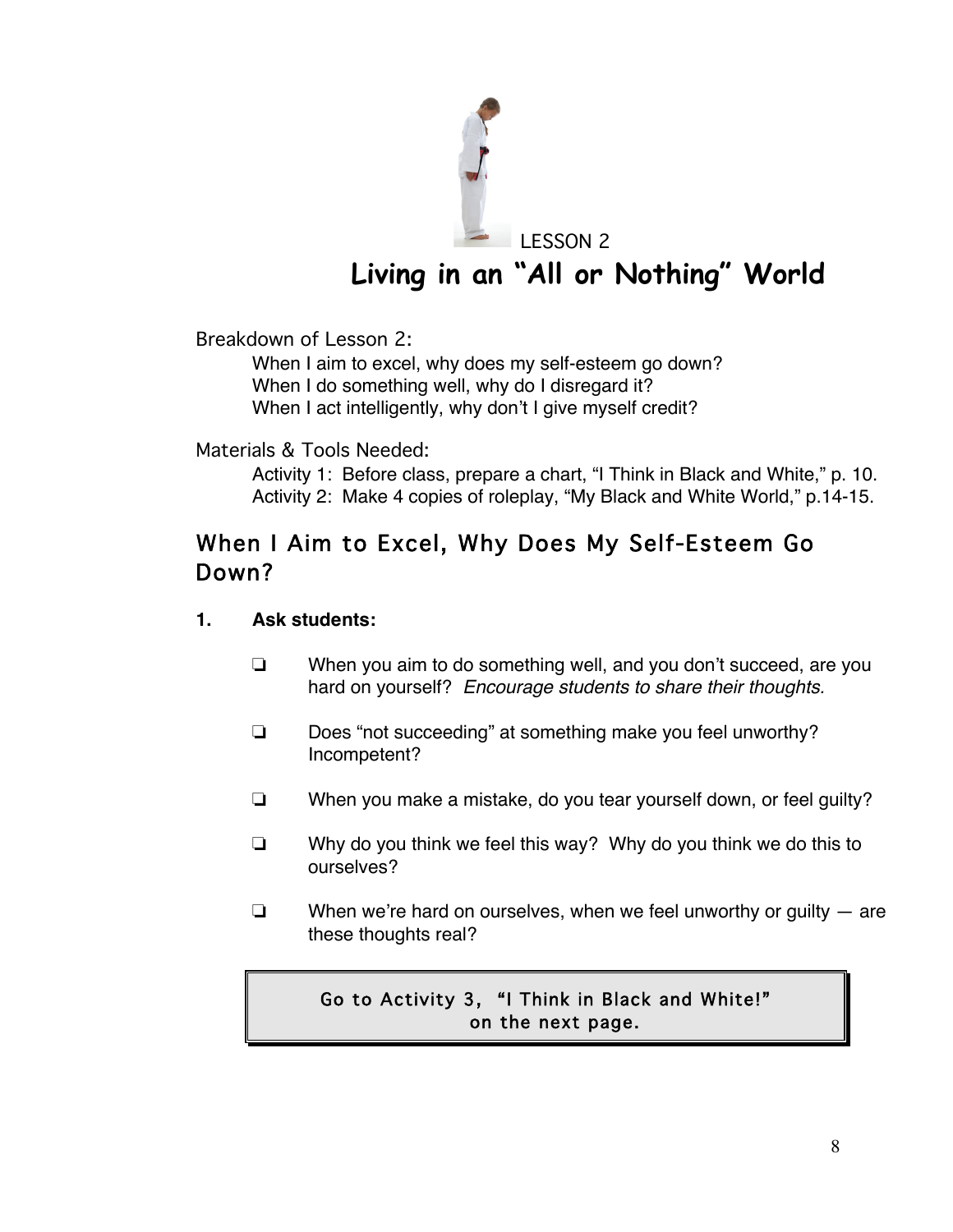# ACTIVITY 3 - CHART I Think in Black and White!

- $\checkmark$  Create a large chart called "I Think in Black and White!" It should be large enough to put up on your classroom wall.
- $\checkmark$  Give students an example of something YOU do to put yourself down. Write your example on the chart (you can do this ahead of time).
- $\checkmark$  Ask if anyone will volunteer to add another example to the list. The more "black and white" thinking your students write on the chart, the more they will experience  $-$  in the moment  $-$  that this is something we all do.
- $\checkmark$  Encourage students to add to this list on an ongoing basis. Make it the first activity they do when they enter your classroom!
- $\checkmark$  Ask students, with regularity:
	- 1. Who did some black-and-white thinking today?
	- 2. Did you catch yourself doing it in the moment?
	- 3. What thoughts did you have?
	- 4. How long did it take you to realize that this was a black-and-white thought?
	- 5. Were you amazed that you could stop yourself, right in the middle of your black-and-white thought, and SEE that your brain was about to be tied in a knot?
	- 6. How did it make you feel to SEE yourself ACT from confidence instead of REACT from fear? Did it make you feel powerful?
- $\checkmark$  Congratulate students on their good work, and remind yourself to invite your students to add to this chart, first thing, every time they come to class! This chart will be used again in other lessons — so DO take the time to add to it on an ongoing basis.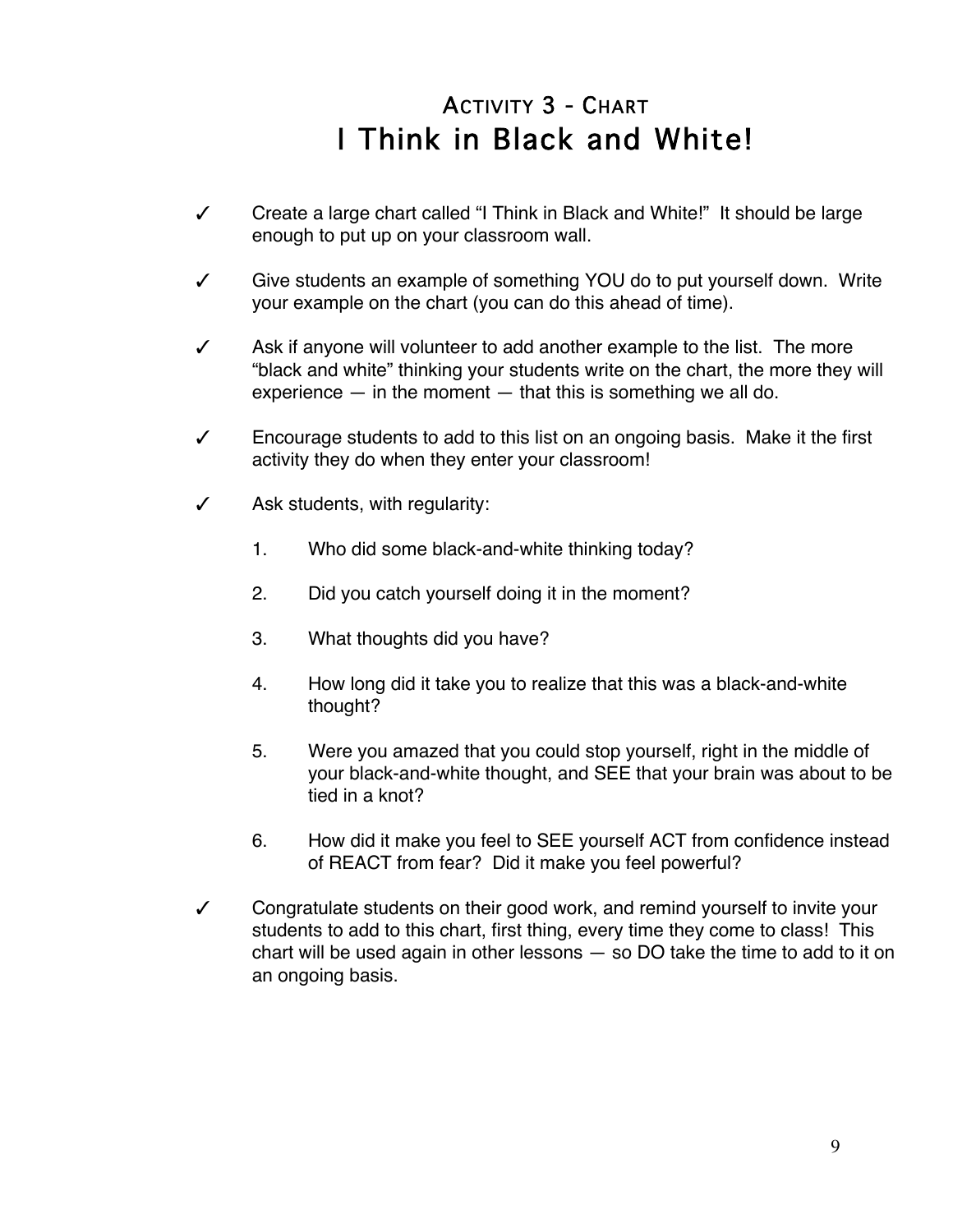# ACTIVITY 3 - CHART I Think in Black and White!

# **One thing I say or do to put myself down is:**

- 1. When called on for an answer in class, I get nervous and usually mess up.
- 2. I'm not very smart, and every time I open my mouth, I prove it.
- 3. Some people make me feel nervous, or inadequate
- 4. I'm not a popular kid, and I never could be.
- 5. If my clothes aren't right, I feel ugly.
- 6. I have a hard time saying what's on my mind.
- 7.
- 8.
- 9.
- 10.
- 11.
- 12.
- 13.
- 14.
- 15.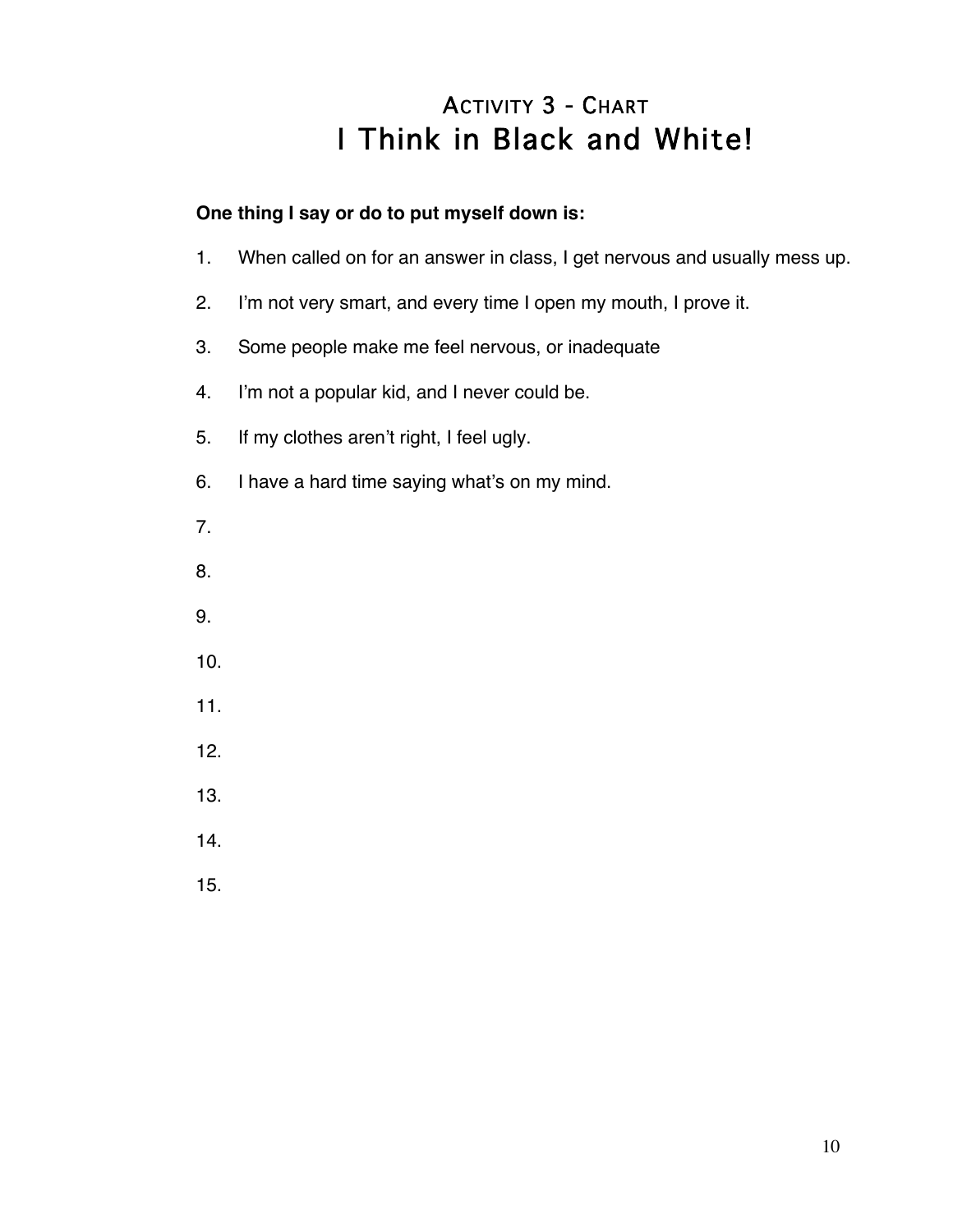# **2. Tell students:**

- $\blacksquare$  We all feel insecure about ourselves from time to time  $-$  even those of us who seem self-assured — and you know who you are!
- $\blacksquare$  What's important to know is that it's not healthy to put ourselves down.
- $\blacksquare$  People who put themselves down all the time need help, and we can give it to them. If we ARE one of those people, we can help ourselves, and help each other!

# **3. Ask students:**

- $\Box$  Did you know that the reason we put ourselves down is that we are "conditioned" to do so?
- ! Do you know what it means to be conditioned? *Encourage all responses. There are no wrong answers.*
- ! When we're conditioned, are we *trained* to think and act according to what we've been taught — for example, doing only what we are told to do — by our parents, teachers, friends, family, leaders?

# **4. Tell students:**

- $\blacksquare$  Every day, we are conditioned by what we see, what we hear and what we learn from people around us.
- $\blacksquare$  This conditioning has a major effect on how we think. And, as you can guess, how we think has a major effect on how we act.
- **EXECUTE:** If we are conditioned to **believe** that we never do anything right, we are going to have a hard time **doing** anything right!

# When I Do Something Well, Why Do I Disregard It?

# **1. Ask students:**

- $\Box$  Have you ever done something really well and convinced yourself that you didn't do anything worthwhile at all?
- $\Box$  Why do you think you didn't give yourself credit for doing well?
- $\Box$  If someone else had done that deed as well as you did, would you give THAT person credit for doing it?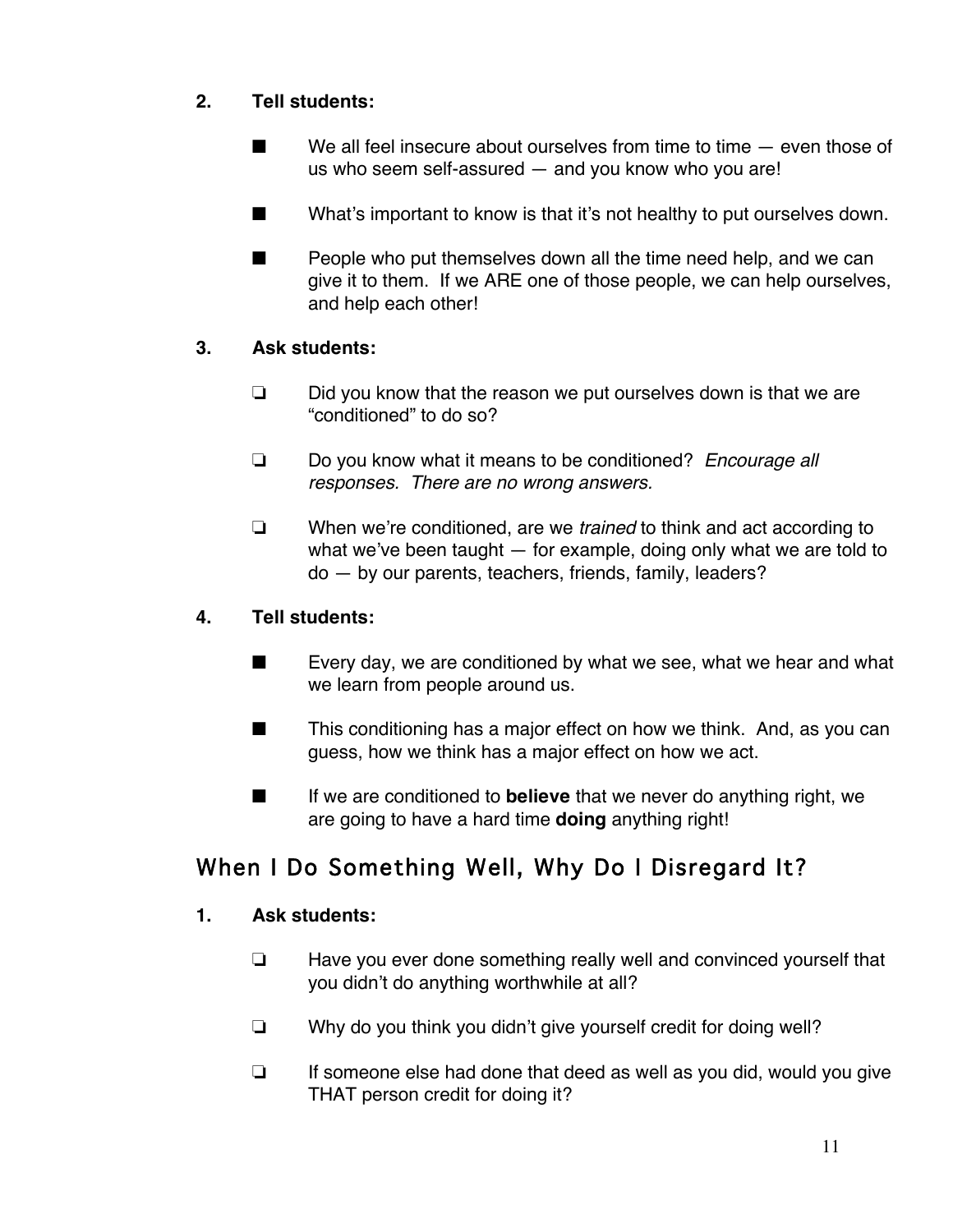# **2. Tell students:**

- $\blacksquare$  Every day things that happen to us in life condition us to think and act in certain ways. Some of that conditioning helps us, and some of it doesn't.
- $\blacksquare$  When we are conditioned to stop at a stop light, that's helpful. This behavior helps us be safe in the world — and do what we need to survive.
- $\blacksquare$  When we are conditioned to disrespect other people, and ourselves, this behavior is not helpful. This behavior makes us think and act in negative ways that promote conflict. If there's something we don't need more of in the world, it's conflict.

# When I Act Intelligently, Why Don't I Give Myself Credit?

# **1. Ask students:**

- $\Box$  Do you think that falling short of perfection makes you less of a person? Or does it just make you human? Why do you think so?
- $\Box$  When you make an intelligent move  $-$  perhaps you think quickly and save someone from getting hit by a car, or from falling down the stairs — why wouldn't you allow yourself to think that you did something really smart?
- $\Box$  Is it your approach  $-$  your formula  $-$  to live in an "all or nothing" world — you're either perfect, or you're not? Why do we do that?

# **2. Tell students:**

- $\blacksquare$  Let's look at two students having a conversation and see if we can figure out their conditioning, and how they got that way!
- $\blacksquare$  Who wants to roleplay? We need two volunteers!

# Go to Activity 4, "My Black and White World!" on the next page.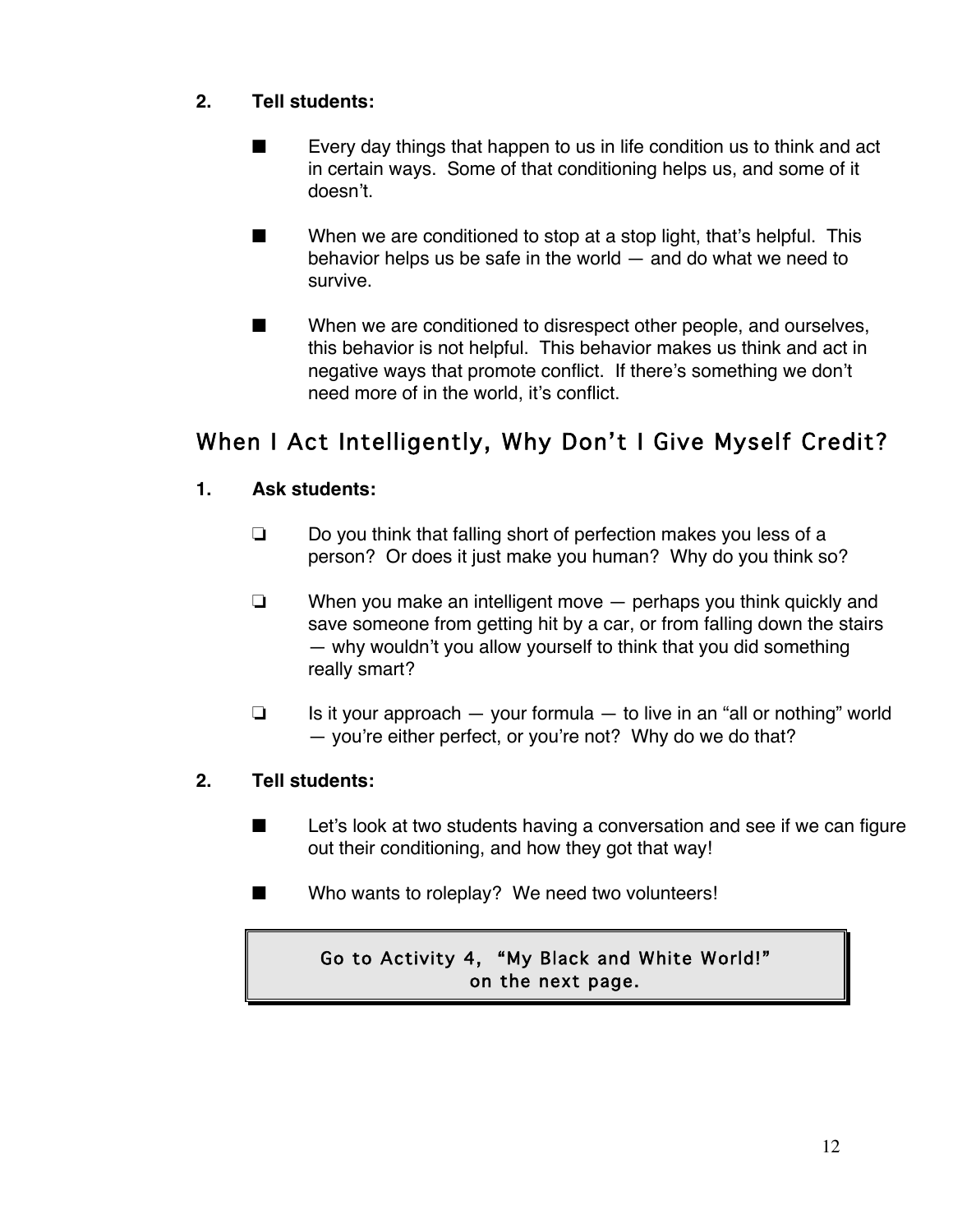# ACTIVITY 4 - ROLEPLAY PREPARATION My Black-and-White World!

- # **BEFORE THE ROLEPLAY,** ask for four volunteers to roleplay the parts of **Shadow, Sunbeam, Gloom** and **Sunrise**. (Make four copies of roleplay.)
- $\checkmark$  Invite the volunteers to get the full benefits of roleplaying by really getting involved in the parts they are playing.
- $\checkmark$  Bring to their attention any words in *italics*  $-$  which are private thoughts said out loud, but not to the other person in the roleplay, and to words in parentheses ( ) which are instructions and should not be said out loud.
- $\checkmark$  Give volunteers a minute to read silently, as you tell the class:
	- 1. The two primary characters in this roleplay are Gloom and Sunrise.
	- 2. Shadow and Sunbeam are their alter-egos the voices that influence Gloom and Sunrise in their decision-making. Shadow's voice tends to be dark and threatening. Sunbeam's voice tends to be light and positive.
	- 3. We all have Shadow and Sunbeam voices in our heads. Let's see how they work for these two characters!

# # **DO THE ROLEPLAY (next page).**

# # **AFTER THE ROLEPLAY**, **RETURN TO THIS PAGE and ask:**

- 1. In general, how was Sunrise conditioned to think? And in general, how was Gloom conditioned to think? Why do you think so?
- 2. Are there some days when you have Sunrise in your head, and all the voices you hear are positive, healthy and uplifting?
- 3. Are there other days when you have Shadow in your head, and your thoughts are dark, gloomy and tied in knots? Listen to those voices the next time you hear them! Ask yourself, in all honesty, which is real!
- # **Congratulate students on their good work.**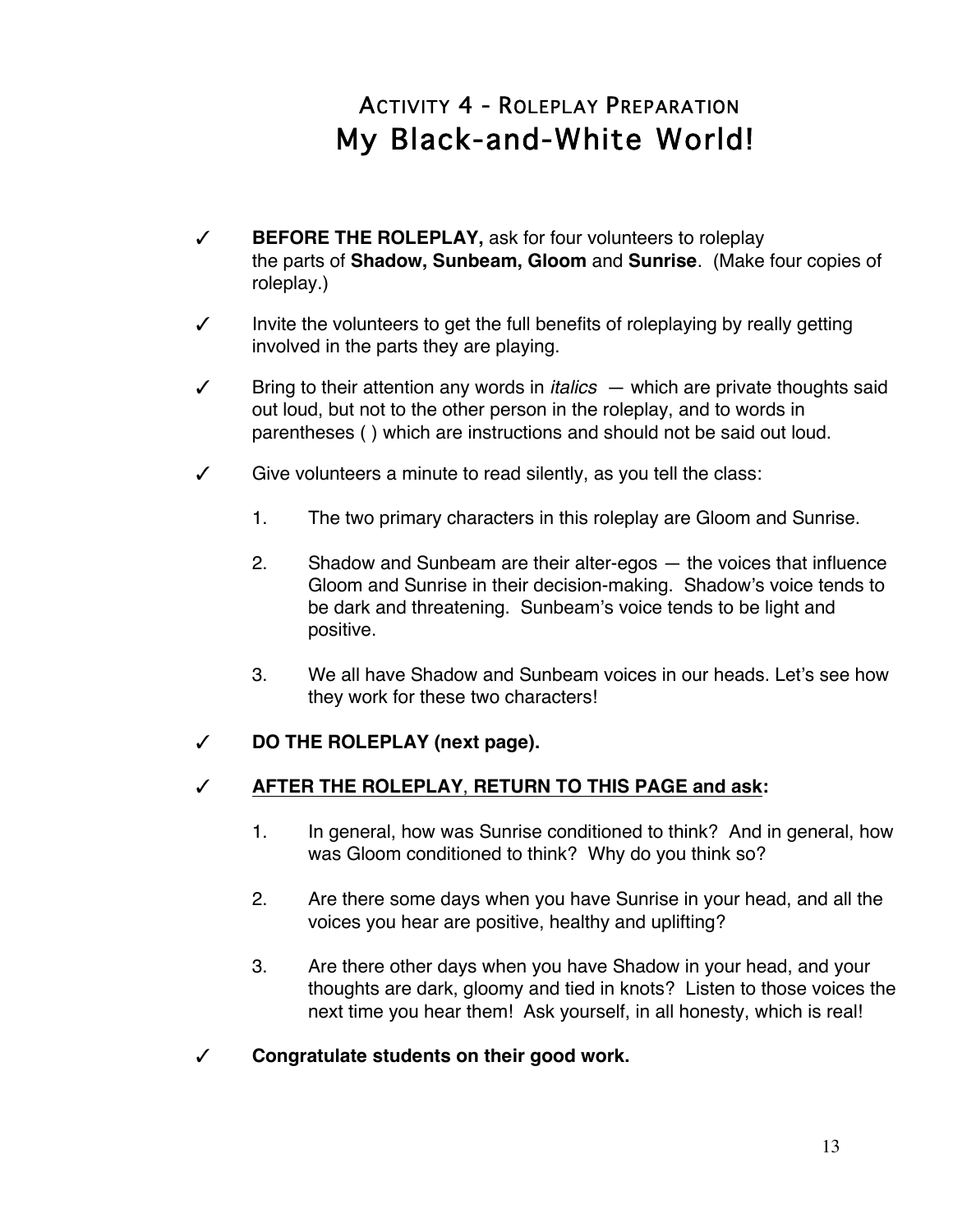# ACTIVITY 4 - ROLEPLAY My Black-and-White World!

**Attention Roleplayers!** Read your part with enthusiasm! Have fun!

#### **SUNRISE**

I love the first day of class! I wonder what teachers I'll get!

#### **SUNBEAM**

(To Sunrise, whispering loudly:) That's good! You're thinking positively. How you think is how you feel. How you feel is how you act. Good for you!)

#### **GLOOM**

I hate the first day of class! It's always torture!

#### **SHADOW**

(To Charcoal, whispering loudly:) Of course you hate it! Last year, on your first day, a bully beat you up, your math teacher said you needed to think harder, and the coach said you might not make it on the team! No use thinking this year is going to be any better!

#### **SUNRISE**

How can you say that? The first day gives you the chance to start over, make a new beginning. Whatever went wrong last year is gone. This is a new year, and you can make things better!

#### **SUNBEAM**

(To Sunrise, whispering loudly:) That's the spirit! Show Charcoal the bright side!

### **GLOOM**

Some people can improve. I'm just not one of them.

#### **SHADOW**

(To Charcoal, whispering loudly:) You tell it like it is! You know you'll never be any good to anyone! Just admit it! You're not smart, you're not athletic, and there's no one who really likes you!

### **GLOOM**

I'm not smart, not athletic, and there's no one who thinks I'm good at anything! What's the use of going to school?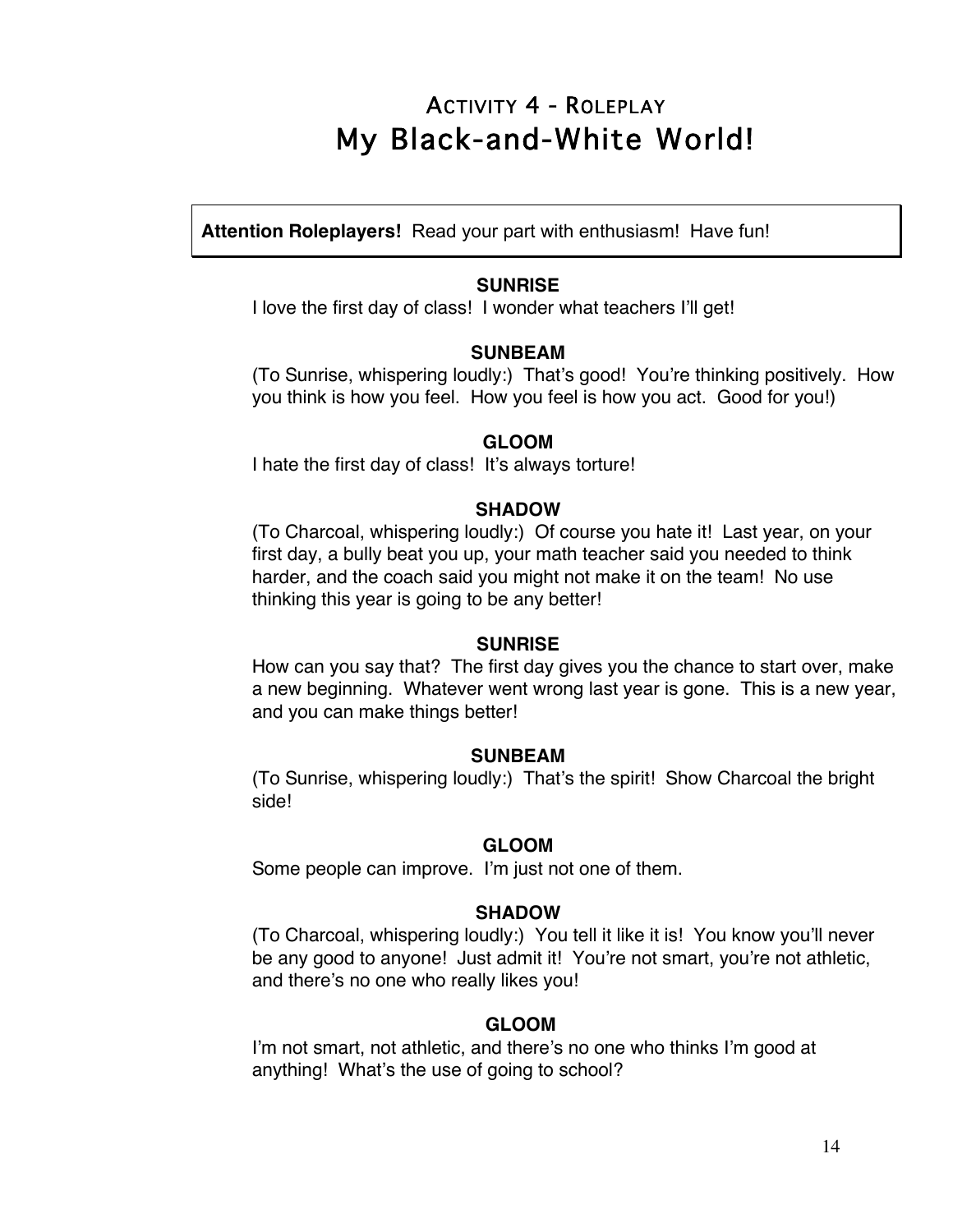#### **SUNBEAM**

(To Sunrise, whispering loudly:) Oh! This kid needs some help. Why don't you offer something positive, something agreeable!

### **SUNRISE**

How can you say that about yourself? You got an A in English. You're a terrific writer. And you're on your way to getting a black belt in your martial arts class — I'd say that's pretty atheltic! And besides, I think you're a good person, and I really like you.

### **SUNBEAM**

(To Sunrise, whispering loudly:) Nice going, Sunrise! Good work!

### **SHADOW**

(To Charcoal, whispering loudly:) Don't you accept that nonsense! You know it's a lie! Sunrise is just trying to be "nice" — probably wants something from you.

### **GLOOM**

Come on! You're just saying that. You think you have to say that because I'm standing right here. But you don't have to say things like that! They're not true.

### **SUNRISE**

Wait just a second! Stop right where you are! Did you or did you not get an A in English last term?

### **SHADOW**

(To Charcoal, whispering loudly:) Uh-oh. Got you now!

### **GLOOM**

I did.

### **SUNRISE**

And did you or did you not get an award for the piece you wrote in the school paper about non-violent conflict resolution?

# **SHADOW**

(To Charcoal, whispering loudly:) You're done-for.

# **GLOOM**

I *did*.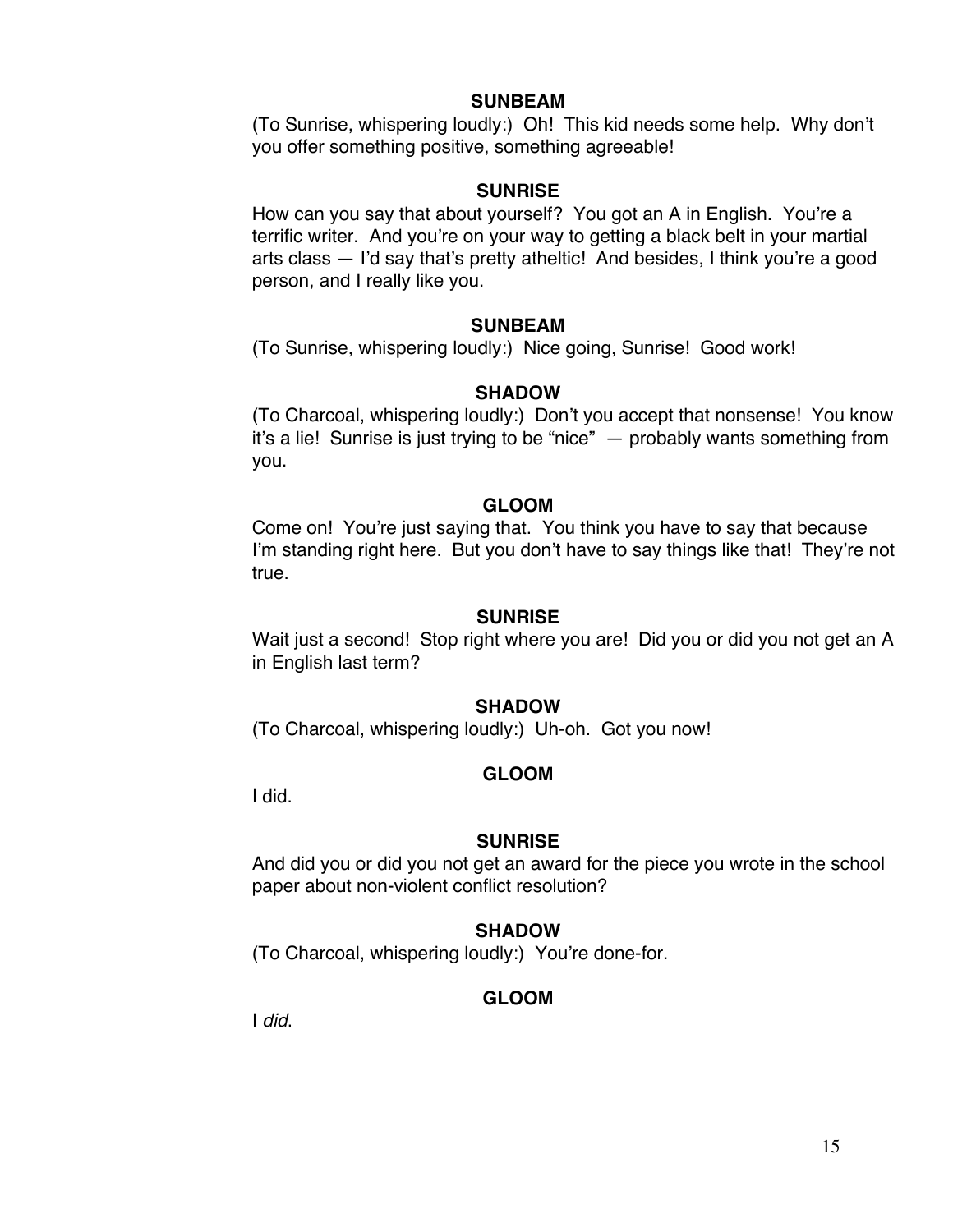#### **SUNRISE**

And did you or did you not get a brown belt in your last martial arts tournament?

### **SUNBEAM**

(To Sunrise, whispering loudly:) This is so good. I'm having the best time.

### **SHADOW**

(To Charcoal, whispering loudly:) My lips are sealed.

### **GLOOM**

I did.

### **SUNRISE**

Then why wouldn't you give yourself credit for these terrific things?

### **GLOOM**

I don't know, really. I just don't think I deserve credit for them. I did them, and that's that.

### **SUNRISE**

If I was the one who got an A in English, wrote a prize-winning article and earned a brown belt — wouldn't you think I had accomplished a lot?

# **GLOOM**

Yes, but that's you. You DO accomplish a lot. I'm not —

### **SUNRISE**

Okay. Stop right now. You and I are going to walk home from school every day, and we are going to take that dark, fearful, ebony side of you...

### **SHADOW**

(To Charcoal, whispering loudly:) Uh-oh, it's all over for me.

### **SUNRISE**

...and we're going to lighten it up. We're going to practice thinking realistic thoughts, and I'm going to help you see that you are really a terrific person. Okay with you?

# **SHADOW**

(To Charcoal, whispering loudly:) Don't do it!

### **SUNBEAM**

(To Sunrise, whispering loudly:) WE are good, aren't we? We are really, really good.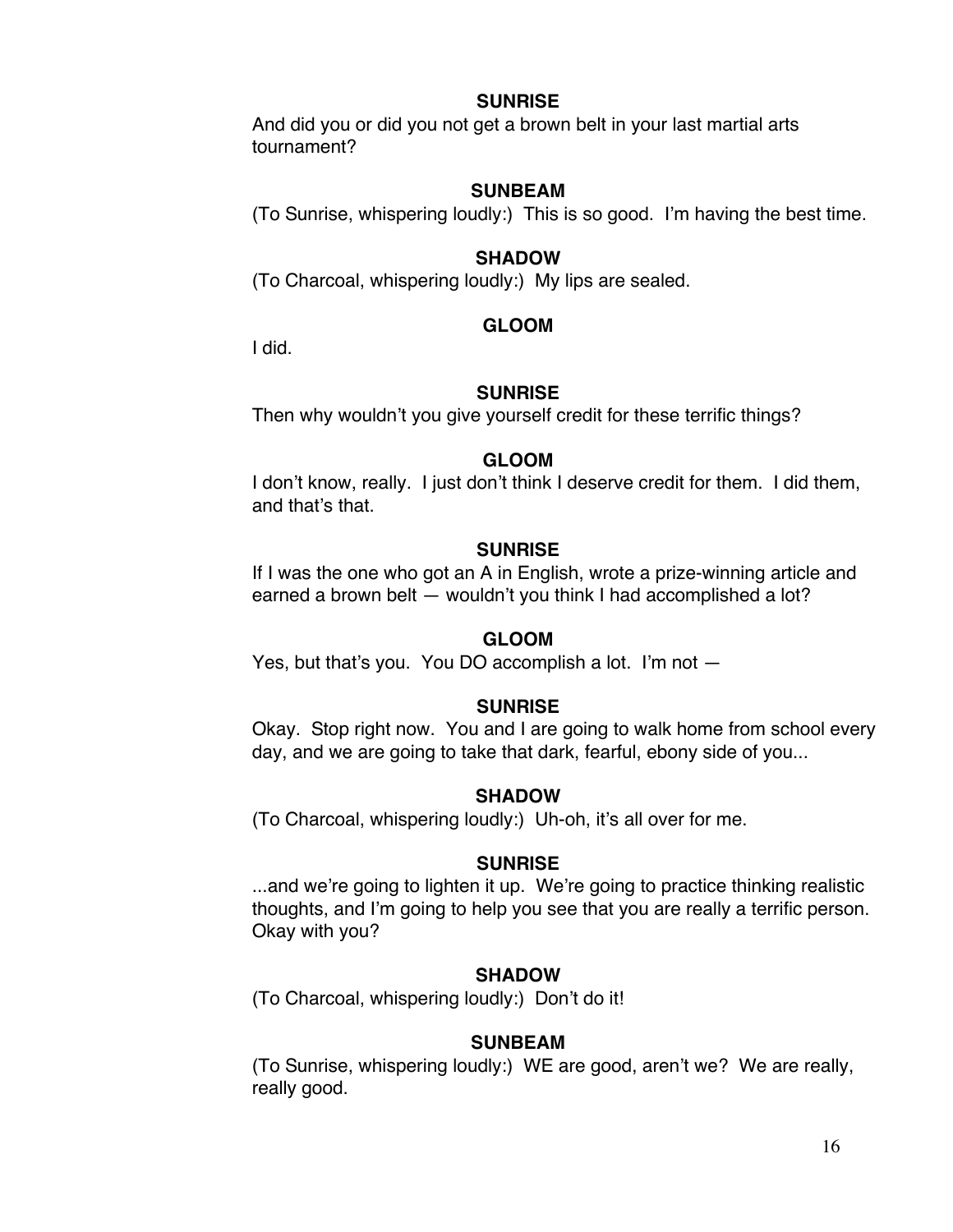

# **Assuming and Expecting the Worst!**

Breakdown of Lesson 3:

Why do I assume and expect the worst? Do I make things worse than they are? Let's assume the worst!

Materials & Tools Needed:

Activity 5: Before class, prepare areas A, B and C; make signs, see p. 18. Activity 6: Make 2 copies of roleplay, "I Can Handle This Disaster," pp. 21-22.

# Why Do I Assume and Expect the Worst?

# **1. Ask students:**

- $\Box$  Have you ever assumed that everything you planned is going to go wrong? When did you last think that? *Encourage all responses.*
- $\Box$  Why would you assume that everything will go wrong, when there's at least a 50% chance that things will go right? Do you think there's some fear involved? Do you think it's fear based on something that happened in the past?

# **2. Tell students:**

- We all have events in our past that trigger fear in the present.
- **EXECUTE:** What's more important to know is that the *event* is not what causes us to feel afraid. Instead, it's our *belief* about the event — the things we tell ourselves about the event — that cause the fear!
- So, if we change our belief about the scary event, we can actually get the fear to go away!

# Go to Activity 5, "Shifting My Thoughts!" on the next page.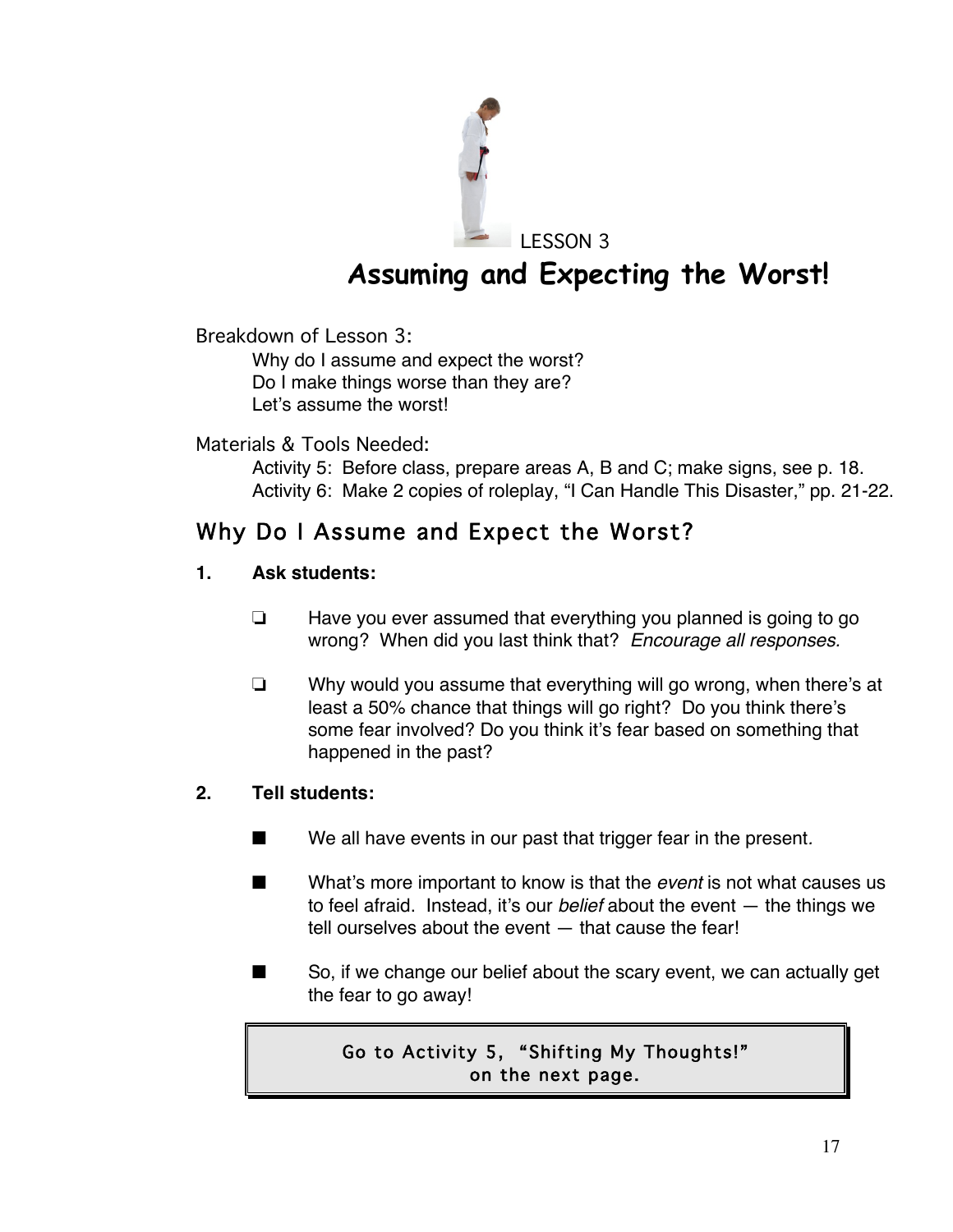# ACTIVITY 5 - ACTIVITY Shifting My Thoughts!

 $\checkmark$  Create three "areas" on your classroom floor (you may want to create a sign for each area), divided as follows:

| Area A: | My Worry Place!           |
|---------|---------------------------|
| Area B: | My Fearful Thought Place! |
| Area C: | My New Thinking Place!    |

- $\checkmark$  Ask for a Volunteer to go to Area A: "My Worry Place" and express something that worries that Volunteer. (Provide an example, such as "I have awful feelings," or "I get very upset when things don't go my way.")
- $\checkmark$  When the Volunteer has expressed this worry, ask the Volunteer to then go to Area B: "My Fearful Thought Place" and tell us what he or she thinks is the fearful thought that arises from this worry. (Be sure the Volunteer can distinguish between the worry and the thought that comes from the worry.)
- $\checkmark$  Then, ask the Volunteer to go to Area C, "My New Thinking Place" and come up with a new way of thinking about this worry — a realistic thought that will replace the thought in Area  $B - a$  thought that recognizes the fear but is more positive about the outcome. You can ask the Volunteer questions, such as:
	- 1. Yes, bad things could happen, but what's the probability of it happening? More than 50%? Why do you think so?
	- 2. Can you think of a reason why this bad thing might *not* happen? Can you think of a reason why something *good* might happen?
- $\checkmark$  Give as many students as you can a chance to walk through these areas. As students respond, ask other students:
	- 1. How did this Volunteer shift his or her thinking? Did you SEE it happen? Do you think it's a good thing? Why do you think so?
	- 2. Do you think it's positive to be able to shift your thoughts when you want to? Does it give you a sense of power over your own mind?
	- 3. Would you rather think thoughts that are confident and realistic rather than thoughts that are fearful and negative? Are you glad that you have this power to shift from negative to realistic?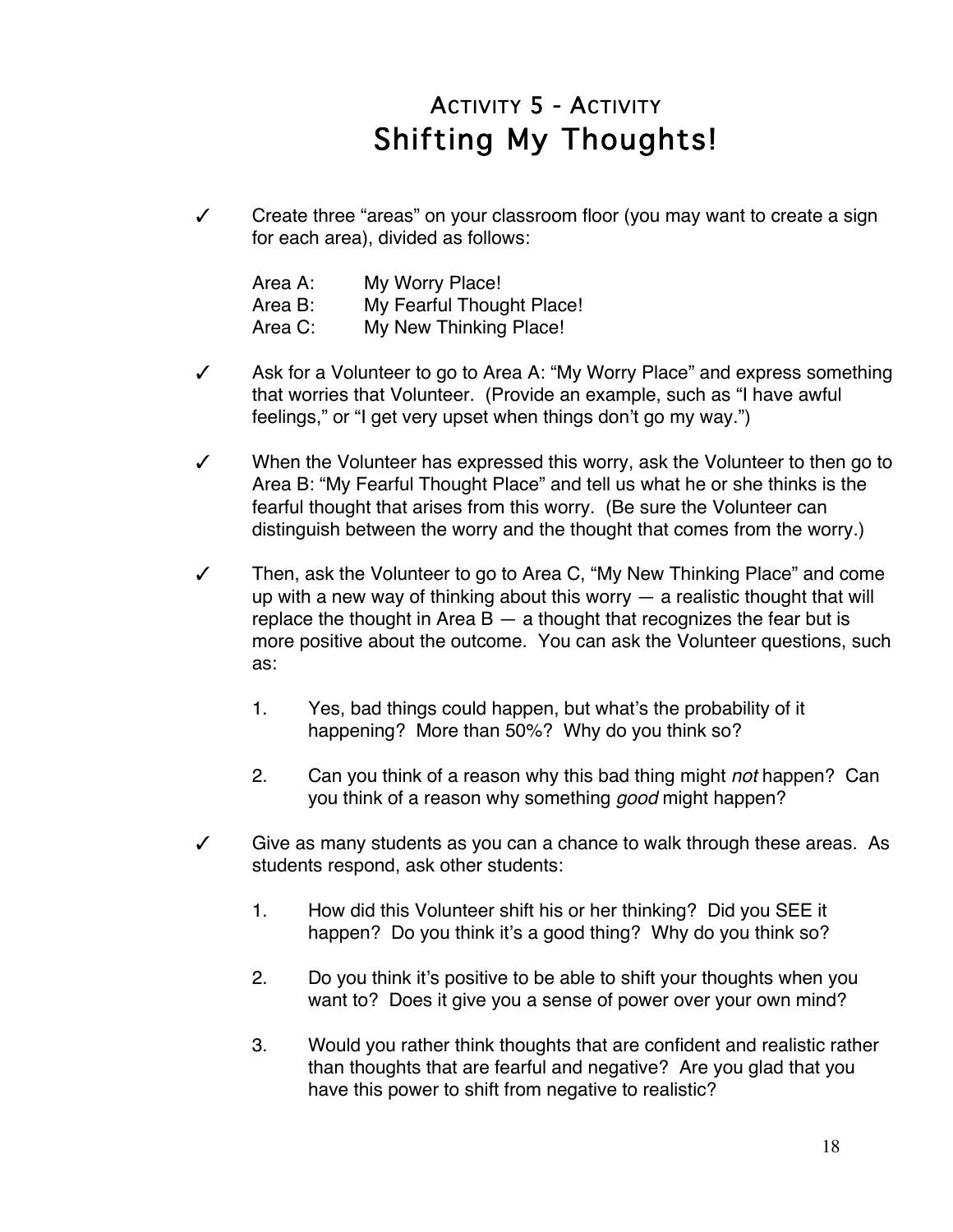# Do I Make Things Worse Than They Are?

# **1. Ask students:**

- $\Box$  Have you ever thought that something is so awful that you just cannot deal with it? When, for example? *Encourage some brief responses.*
- $\Box$  When you had that thought, did you feel it grow inside you and take over you, so that you began to get sweaty, or feel yourself get anxious and upset?
- □ Did this thought make you feel worthless, helpless, frightened?

# **2. Tell students:**

- $\blacksquare$  The important thing to remember is that a thought is something we human beings create in our minds!
- $\blacksquare$  Since we are the ones who create a thought, we are also the ones who can change it!
- $\blacksquare$  The best way to change an awful, horrible thought is to STOP where you are and ask yourself: "Is this thought real, or is my mind creating it?"

# Let's Assume the Worst!

- **1. Tell students:**
	- $\blacksquare$  When we can stand "outside" ourselves and SEE that what we are thinking is merely an invention — alive only in our imagination — then we can "turn it around."
	- $\blacksquare$  When we can LOOK at what our mind is doing to make us afraid, and SEE in the moment that it's playing tricks on us, we can STOP and THINK, "I know what's going on here. I can handle this. I can turn it around."

# Go to Activity 6, "I Can Handle This Disaster!" on the next page.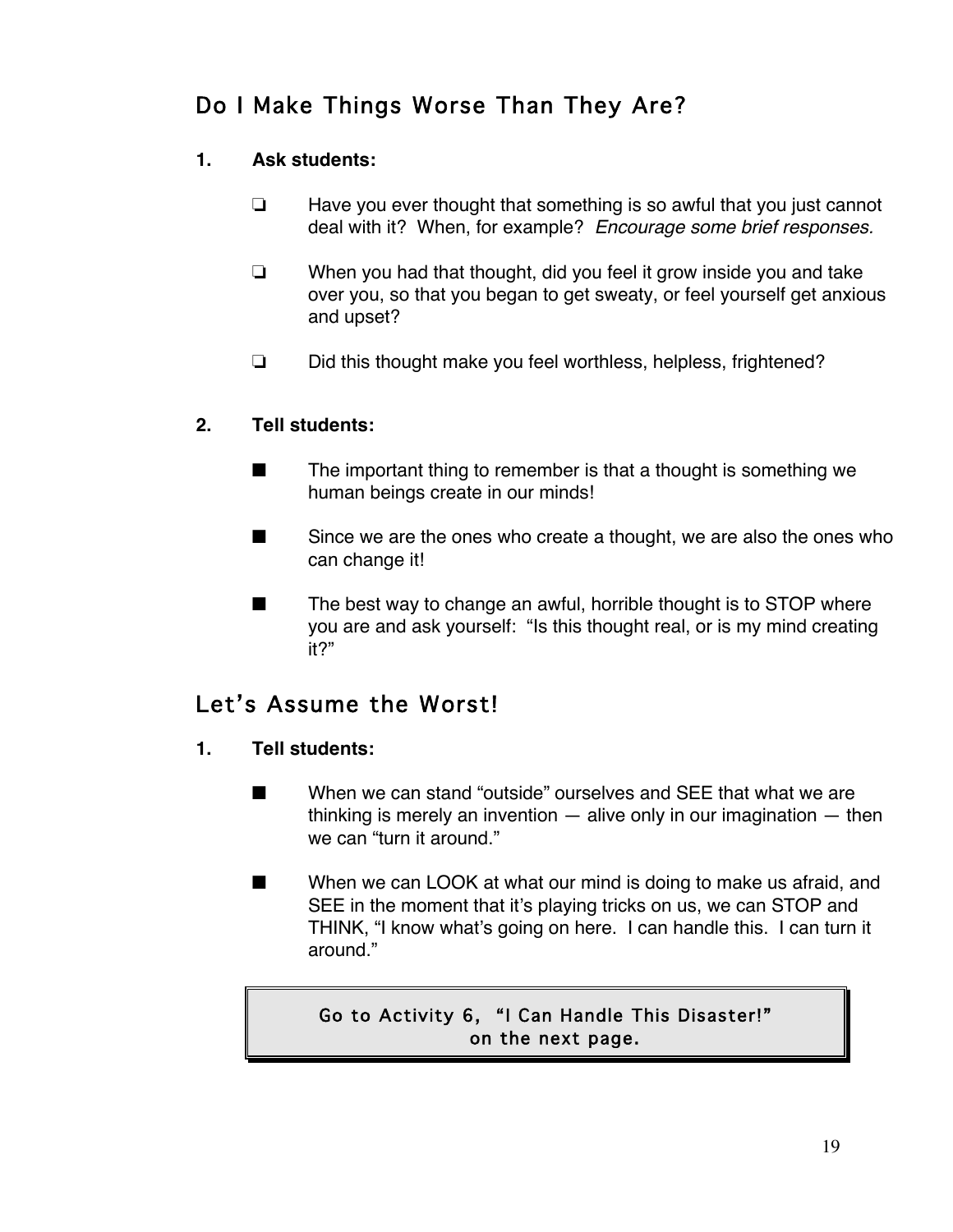# ACTIVITY 6 - ROLEPLAY PREPARATION I Can Handle This Disaster!

- # **BEFORE THE ROLEPLAY,** ask for two volunteers to roleplay the parts of **Iffer** and **Thenner**. (Make two copies of roleplay.)
- $\checkmark$  Invite the volunteers to get the full benefits of roleplaying by really getting involved in the parts they are playing.
- $\checkmark$  Bring to their attention any words in *italics*  $-$  which are private thoughts said out loud, but not to the other person in the roleplay, and to words in parentheses ( ) which are instructions and should not be said out loud.
- $\checkmark$  Give volunteers a minute to read silently, as you tell the class:
	- 1. As you listen to what these two characters say, notice how Iffer looks at the world.
	- 2. Ask yourself if you see the world in the same way!

### # **DO THE ROLEPLAY (next page).**

# # **AFTER THE ROLEPLAY**, **RETURN TO THIS PAGE and ask:**

- 1. Did Iffer go directly to Iffer's worry place? What was Iffer worried about?
- 2. Did Iffer turn that worry into a strong fear? Do you think it was a real fear, or was Iffer strengthening that fear?
- 3. Did Thenner turn Iffer's thinking around? How did Thenner do that?
- 4. Did Thenner come up with a new way of seeing that Iffer could use whenever Thenner is struck with fearful thoughts?
- 5. Do you think this kind of seeing could work for you too?
- 6. Can you think of a situation in which YOU could use this kind of new thinking? What's the situation? *Encourage responses!*
- # **Thank students for their excellent work.**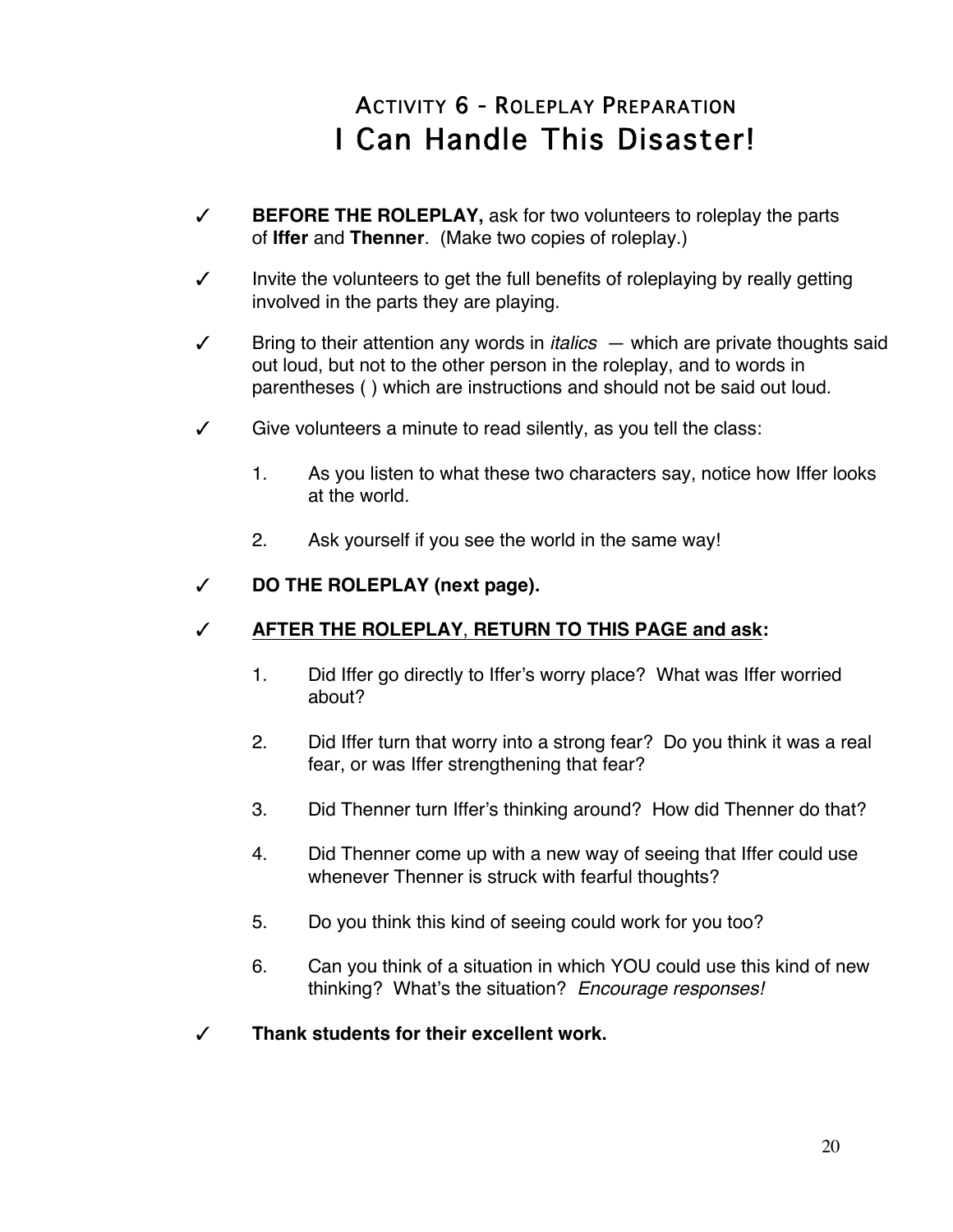# ACTIVITY 6 - ROLEPLAY I Can Handle This Disaster!

**Attention Roleplayers!** Read your part with enthusiasm! Have fun!

### **IFFER**

Today is the day we move to a new town. I'm terrified. It's going to be horrifying. I'm not going to fit in. Everyone will refuse to talk to me. I'll be a freak and I'm going to have a rotten time for the rest of my life!

### **THENNER**

That's crazy! Why would you think that? It could be that where you're moving is a great place, and everyone will like you more than here!

### **IFFER**

You and the kids here all know me. What if this new crowd doesn't understand who I am? What if they make fun of me and I get ticked off and start picking on people like I did that one time?

# **THENNER**

Okay, I don't think that's going to happen. But, let's assume the new kids make fun of you and you get ticked off. Do you HAVE to pick on people who make fun of you?

### **IFFER**

Yes.

# **THENNER**

Would you like to re-think that answer?

### **IFFER**

No.

### **THENNER**

You know, the way you act toward people is really YOUR decision — not theirs. You don't HAVE to react violently, just because people are mean. You can actually take MORE CONTROL of a situation if you DO NOT react violently. Did you know that?

### **IFFER**

What do you mean? If someone says something mean and nasty, I'm not just going to stand there like an idiot!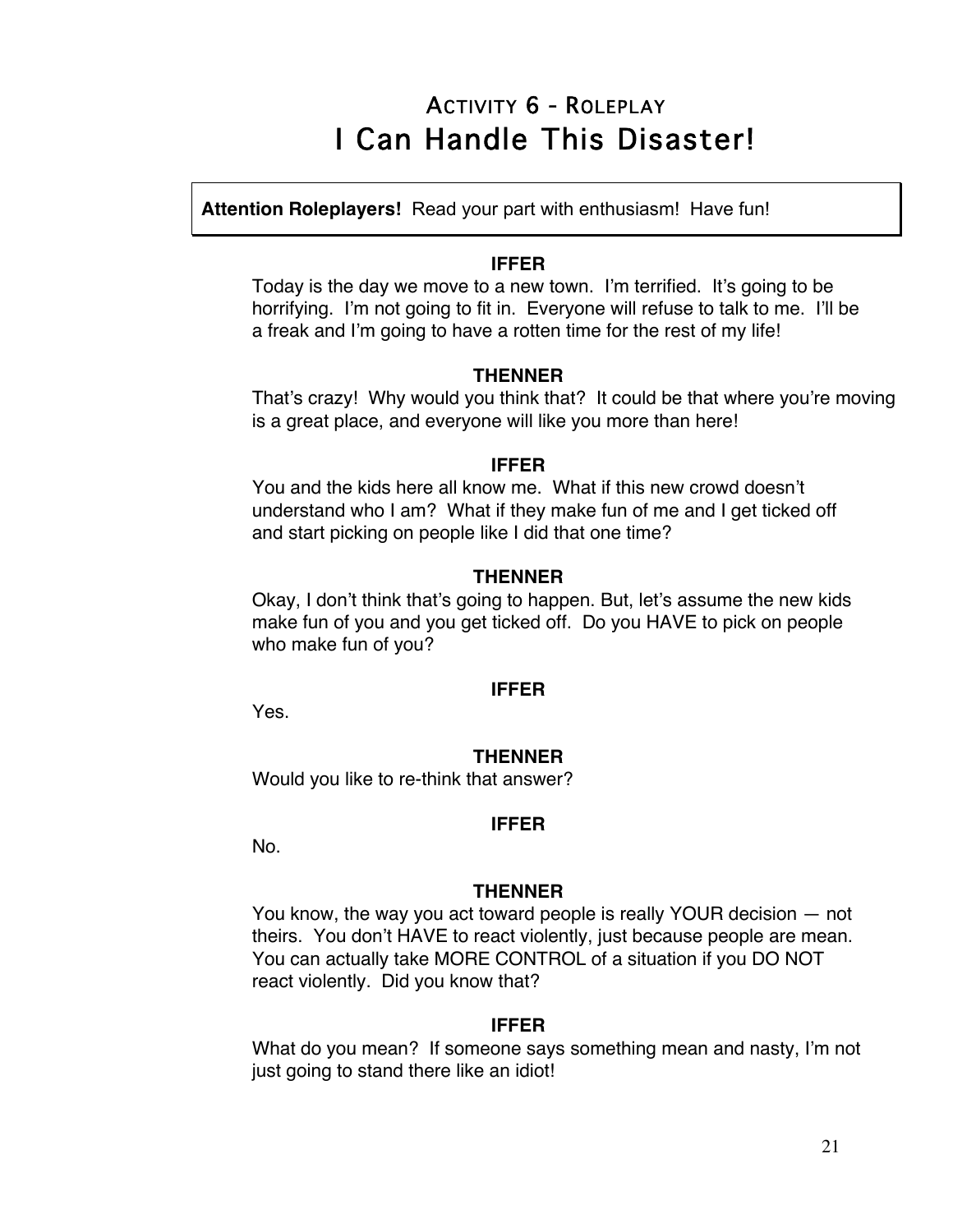#### **THENNER**

You know what? The person who's the REAL idiot is the one who lets other people affect how they think! If someone says something mean and nasty, you can STOP, take a deep breath and SEE that it is only a name, a word, an dyou don't have to let it affect you! You can stare that kid down and not say anything, just walk away. That's real control!

#### **IFFER**

What if that kid then thinks I'm a wimp?

#### **THENNER**

What that kid THINKS about you are has nothing to do with who you are!

#### **IFFER**

Wow. I guess that's true. I'm not a wimp.

#### **THENNER**

If you THINK that you're a bad person, and ACT like you're a bad person you ARE being controlled by how you think!

#### **IFFER**

I get it! If I THINK that I'm wothless, and ACT like I'm worthless — then I AM worthless!

#### **THENNER**

That's right! Can you actually SEE that?

#### **IFFER**

But if I STOP thinking like I'm a terrible person and ACT without that image, then I AM...

#### **THENNER**

I think you've got it. Now you can SEE what your thinking is doing to you!

#### **IFFER**

If I don't THINK I'm bad and don't ACT like I'm bad, then I am not bad.

#### **THENNER**

I think you're ready to move now. I think you SEE it.

#### **IFFER**

Yeah. But what if the TEACHERS don't like me?

#### **THENNER**

Here we go again!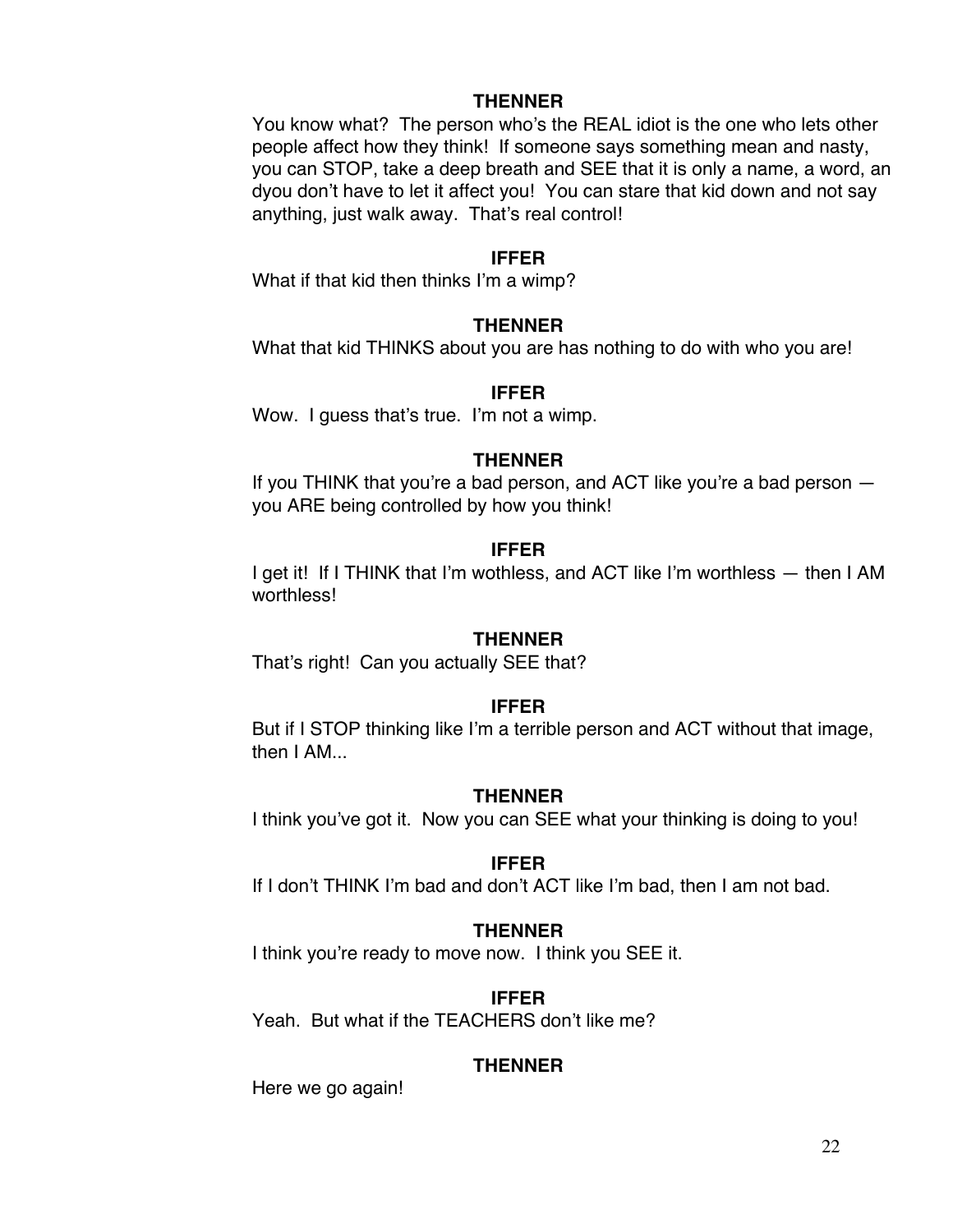

# **Focusing on the Negatives!**

Breakdown of Lesson 4:

Why do I see less instead of more? Why do I focus on negatives instead of positives? Let's separate the event from the thought!

# Materials & Tools Needed:

Activity 7: Make 2 copies of "My Negatives Are Getting Me Down," pp. 25-26. Activity 8: Read this exercise, p. 28, before class.

# Why Do I See Less Instead of More?

# **1. Ask students:**

- $\Box$  Have you ever had the feeling that because something negative happened, that if you're in the same situation again, it's ALWAYS going to happen the same way? *Encourage responses!*
- $\Box$  Are there times when you assume that because one person seems to not like you, that EVERYONE is not going to like you?
- $\Box$  Do you think it's dangerous to assume that if you've NEVER had an accident or been hurt, that you NEVER will?

# **2. Tell students:**

- $\blacksquare$  There are times in all of our lives when things go wrong! It's part of being alive and part of being human!
- $\blacksquare$  When things go wrong more than once, some of us may have a tendency to start to believe that things will ALWAYS go wrong!

# Go to Activity 7, "My Negatives Are Bringing Me Down!" on the next page.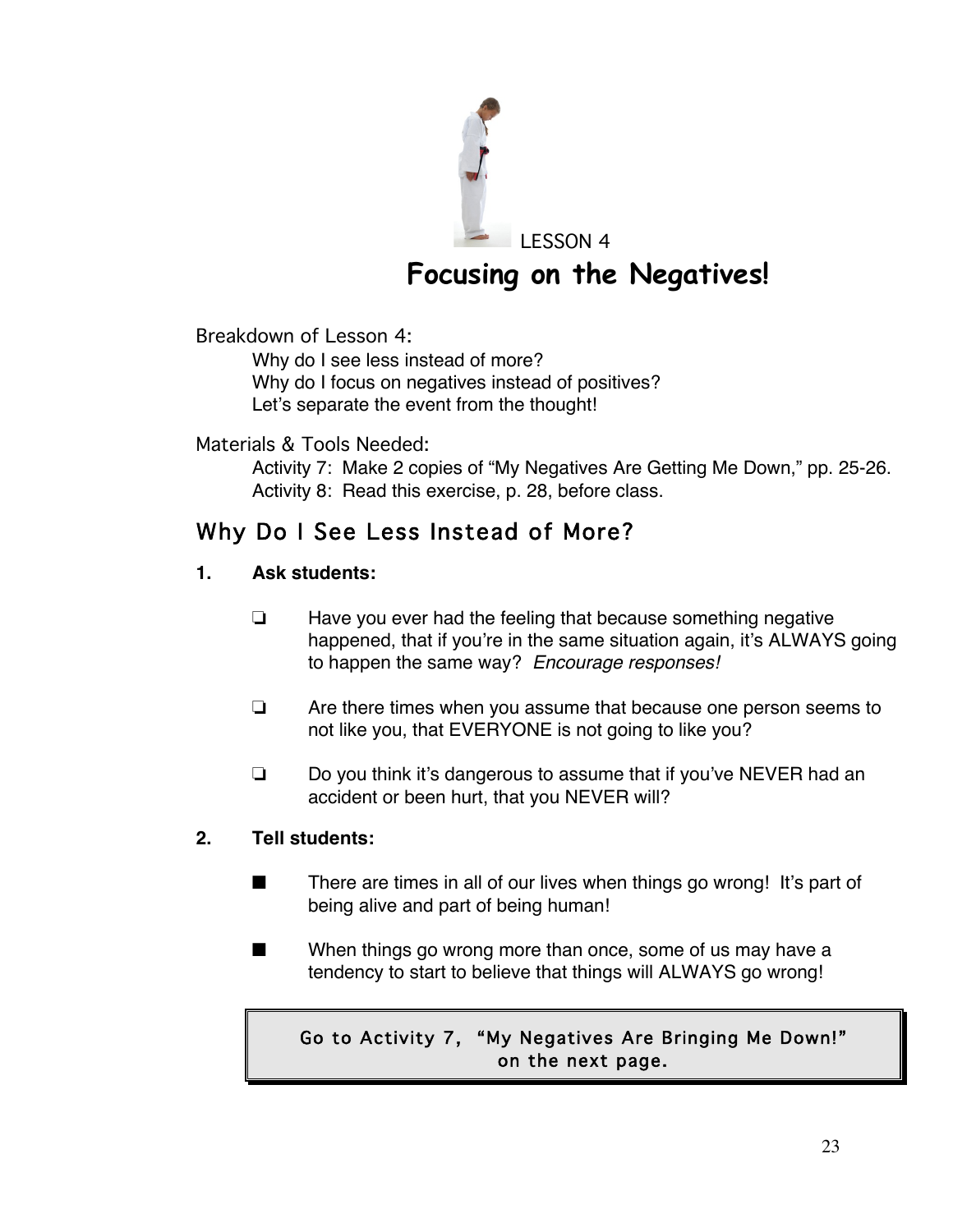# ACTIVITY 7 - ROLEPLAY PREPARATION My Negatives Are Bringing Me Down!

- # **BEFORE THE ROLEPLAY,** ask for two volunteers to roleplay the parts of **Hieland** and **Loland**. (Make two copies of roleplay.)
- Ask the volunteers to get the full benefits of roleplaying by really getting involved in the parts they are playing.
- $\checkmark$  Bring to their attention any words in *italics*  $-$  which are private thoughts said out loud, but not to the other person in the roleplay, and to words in parentheses ( ) which are instructions and should not be said out loud.
- $\checkmark$  Give volunteers a minute to read silently, as you tell the class:
	- 1. As you listen to these two characters, notice who is being negative.
	- 2. See if you can spot what's making this person negative.

### # **DO THE ROLEPLAY (next page).**

### # **AFTER THE ROLEPLAY**, **RETURN TO THIS PAGE and ask:**

- 1. Was Loland the negative person in this duo? What was Loland negative about?
- 2. Do you think that Loland's experience with the bully frightened him?
- 3. Do you think that Hieland did a good job of trying to remind Loland of the positive things that Loland had done?
- 4. Why do you think that Loland wasn't able to take credit for these things?
- 5. Were Loland's negative thoughts being triggered by a previous experience? How does Loland's father figure into Loland's experience?
- 6. Can you see how negative experiences can get us down and sometimes control our thinking process? Has that ever happened to you?
- # **Thank students for their excellent work. Then go to the next section on page 27.**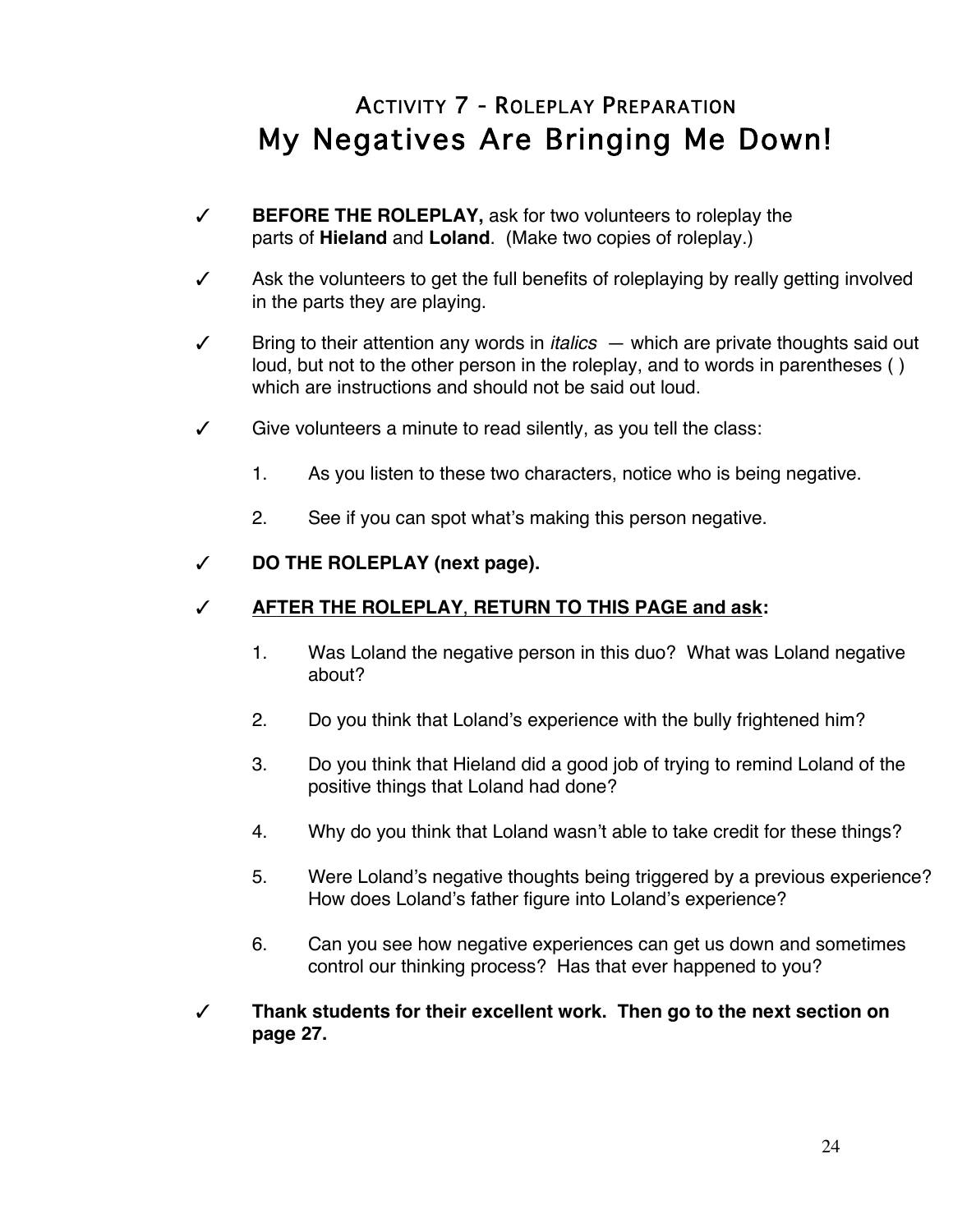# ACTIVITY 7 - ROLEPLAY My Negatives Are Bringing Me Down!

**Attention Roleplayers!** Read your part with enthusiasm! Have fun!

#### **LOLAND**

(Very serious:) I'm admitting, right here, right now, that I am a full-fledged, total, complete coward! I'm worthless, useless, and ought to be put in jail.

#### **HIELAND**

(Concerned:) Okay, if you say so. What did you do?

#### **LOLAND**

It's not what I did. It's what I didn't do. And what I didn't do is stop that bully from beating up on the new kid.

#### **HIELAND**

I'm sorry to hear about this. Are you okay? You didn't get hurt, did you?

### **LOLAND**

I am VERY okay. I am a little TOO okay. That kid really got hurt.

### **HIELAND**

Hey, Loland. You can't blame yourself for that!

### **LOLAND**

It's just like me! I fail at everything I do! I can never do anything right! For once in my life I'd like to do something that's right!

### **HIELAND**

You did the right thing! You went and got help! You told the teacher and principal. They came right away, didn't they?

### **LOLAND**

They came in about three minutes, but not soon enough to keep the bully from beating up the new kid. It's what I ALWAYS do — make the WRONG choice every single time. I am absolutely useless!

### **HIELAND**

What about the time last month that little kid was being picked up by one of the jocks an dyou stopped it by taking the jocks out of it.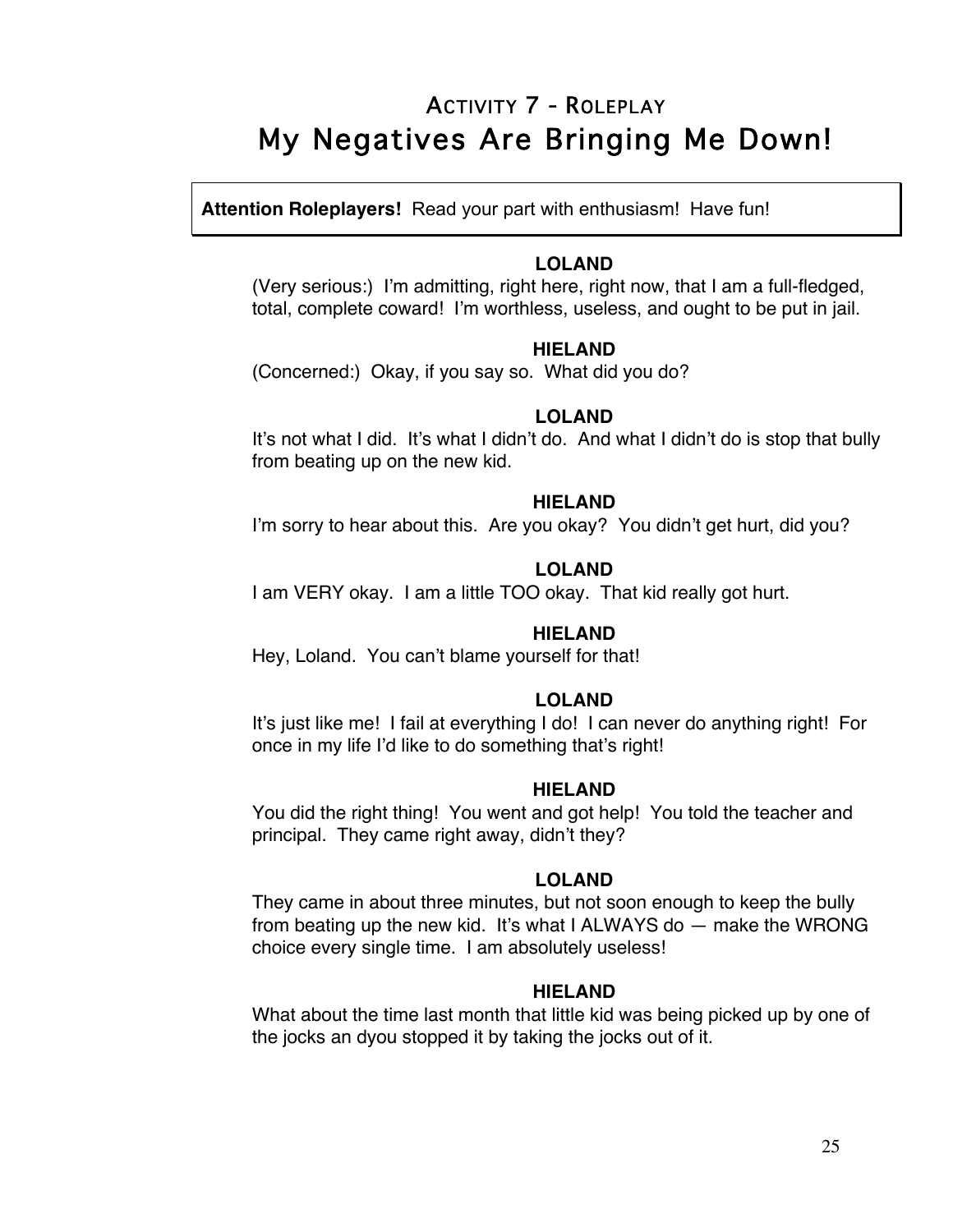#### **LOLAND**

That was nothing. Just a little kid. I did what anybody would have done.

#### **HIELAND**

What about the time your sister was on the playground and a stranger walked up to her? You saw her and ran over and chased that creep away!

#### **LOLAND**

So what? She was fine!

#### **HIELAND**

Are you only the counting the times when people did NOT turn out fine? What about the times when people  $DID -$  and you're the one who helped them?

#### **LOLAND**

Listen, Hieland! My dad is a police officer. When he finds out about this, I'm a goner. He'll never speak to me!

#### **HIELAND**

That's crazy! Wouldn't he be happy that you ran for help — and that you're okay?

#### **LOLAND**

Police officers are taught to stop bullying by peaceful means. I didn't think that way. I thought of myself first! I didn't really try.

#### **HIELAND**

If you had tried to stop the bully yourself, you might have gotten hurt yourself. You did the right thing by calling the teacher and principal!

#### **LOLAND**

I should have done more.

#### **HIELAND**

There was nothing more you could do!

#### **LOLAND**

Wait until you hear my father. He'll tell you exactly what more I could have and SHOULD have done! He'll never let me hear the end of it.

#### **HIELAND**

Hey! Come take a walk with me. Let's talk about this. Thinking like this is not going to help. It's just going to make you unhappy.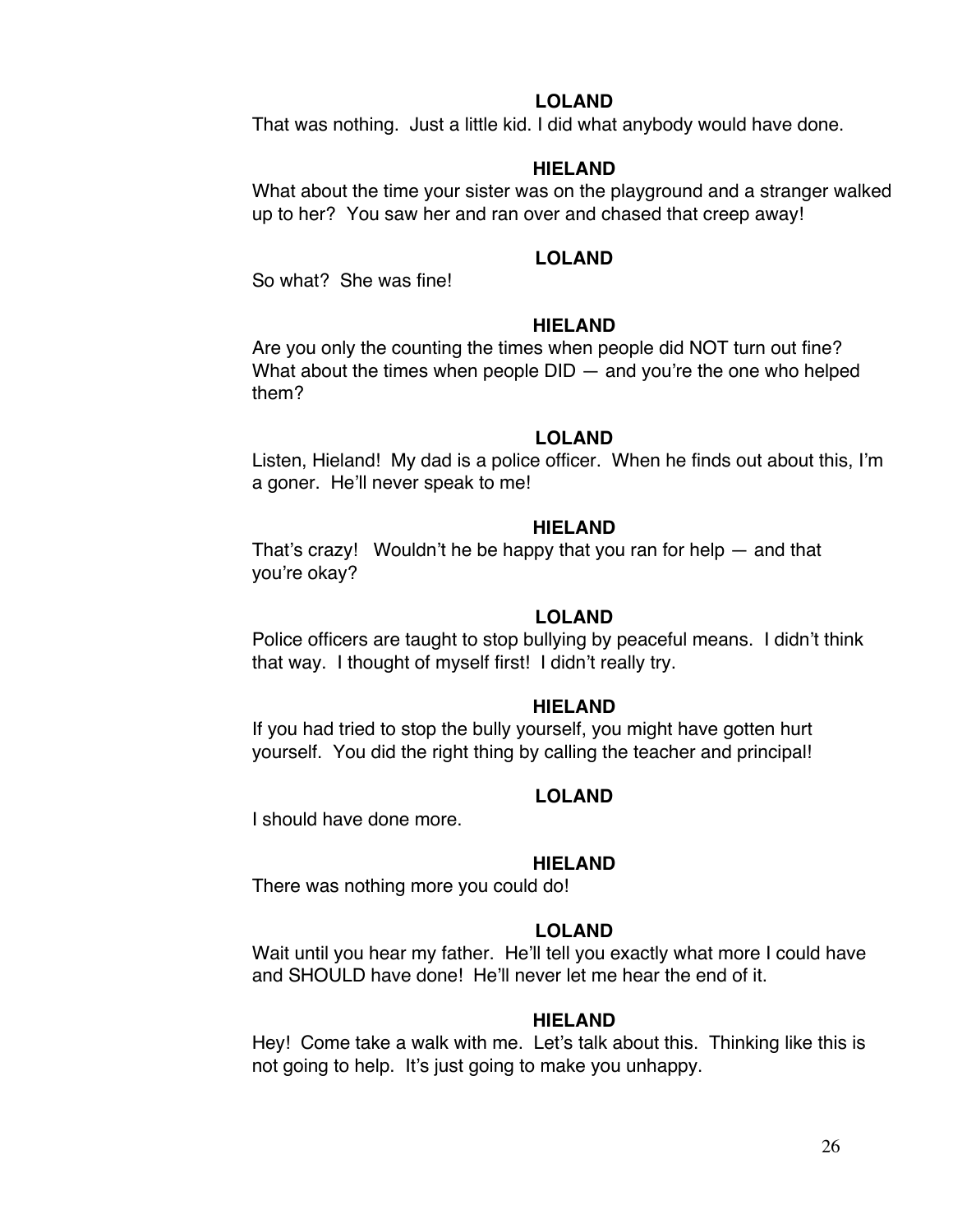# Why Do I Focus on Negatives Instead of Positives?

# **1. Ask students:**

- $\Box$  What are some reasons you think that we humans focus on the negatives instead of the positives?
- $\Box$  Do you think it might have something to do with our "conditioning"  $-$  the way we've been trained to think?
- $\Box$  Is negative thinking alive in your family? At school? In the world today?

# **2. Tell students:**

- $\blacksquare$  Feelings such as disappointment and guilt can create great pain and take a heavy toll on our thoughts.
- $\blacksquare$  It's important to remember that we are all human beings, and human beings make mistakes! Human beings have accidents! Human beings cannot always live up to the expectations of other people!

# Let's Separate the Event from the Thought!

# **1. Ask students:**

- $\Box$  Can you think of the last time you had a negative experience  $-$  an occurrence when something went wrong, and you didn't feel good about yourself afterward?
- $\Box$  When you think of that experience, can you SEE that this was ONE incident your life, and that not every experience — even if you're in the same place, with the same people — will happen the same way?

# **2. Tell students:**

 $\blacksquare$  We all have weak moments when we see ourselves as mistaken, wrong, weak or inept. In these moments, it's good to STOP, find a place to sit and I quiet – and see if you can just let that thought go!

# Go to Activity 8, "Turning My Troubles Into Bubbles!" on the next page.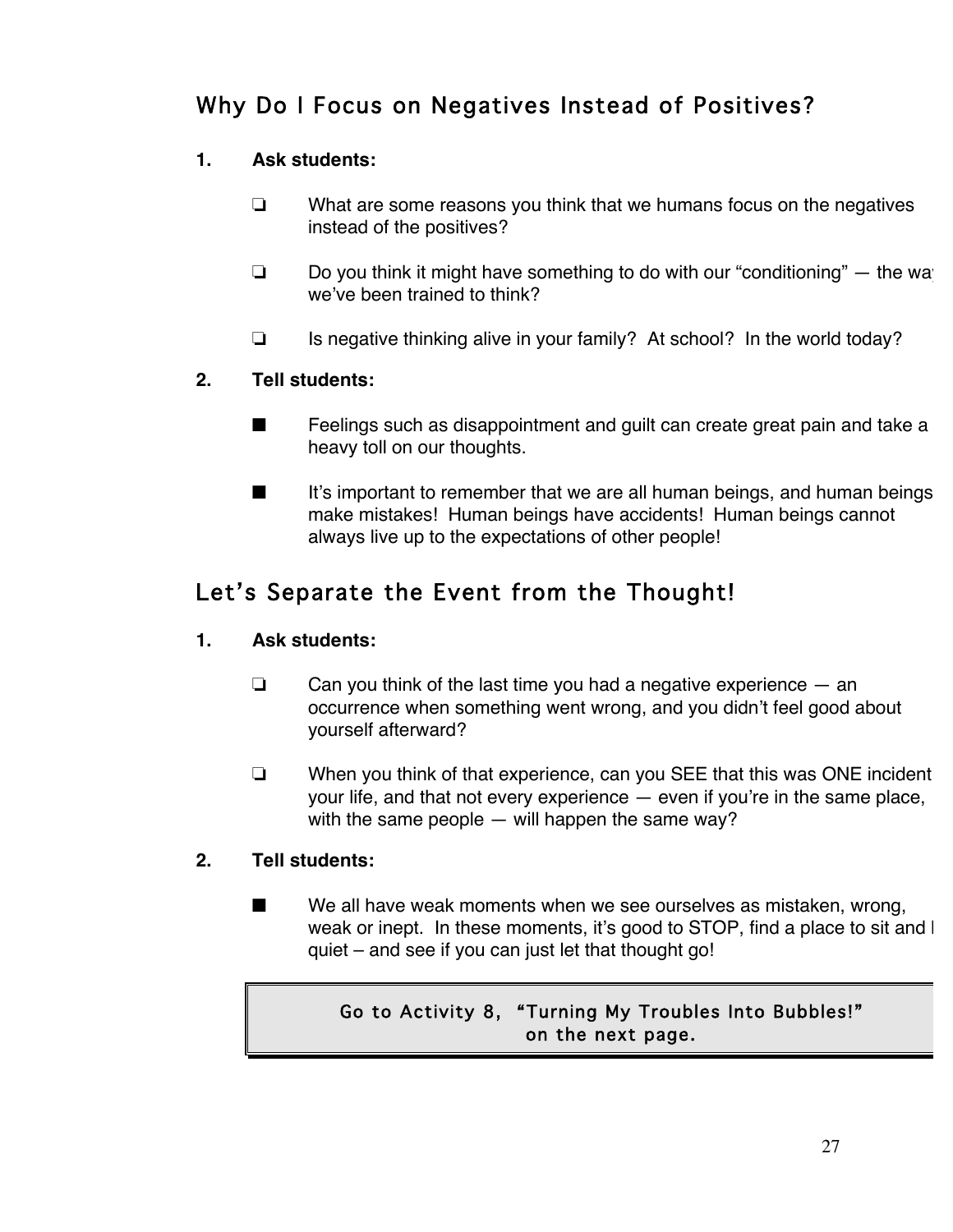# ACTIVITY 8 - EXERCISE Turning My Troubles Into Bubbles!

- # **Ask students to sit as comfortably as they can (this can be in their seats, on the floor, outside on the grass, wherever you are). Tell students:**
	- $\blacksquare$  Close your eyes, and think of a time when you had a negative experience.
	- $\blacksquare$  Focus on your breathing. Breathe in and breathe out as comfortably as you can.
	- $\blacksquare$  For one minute, let's not say a word, and just relax. If thoughts creep into your mind, let them do so. Look at them, notice they are there, and then simply let them go.
	- $\blacksquare$  Let whatever thoughts you have float like bubbles to the top of your mind, and disappear. Any troubling thought you have is now a bubble, and you're letting it float away and then burst. (Stay silent for a whole minute.)

## # **After a minute, call time and ask students to open their eyes. Tell them:**

- $\blacksquare$  Whenever you're angry, disappointed, worried, sad  $-$  you can sit down, close your eyes and go to this thoughtful, peaceful place.
- $\blacksquare$  This place helps you to LET GO of unnecessary thinking and FREE YOURSELF of feeling afraid, sad or angry.
- $\blacksquare$  By letting go of unnecessary thinking that makes you feel bad, you stop any conflict inside you in an instant. This exercise helps you STOP and find a place where you can turn your thinking around — take a negative thought and free yourself from it — think of something that went wrong, and figure out something good that you learned from it.
- $\blacksquare$  You did excellent work today. Before our next class, see how many times during this week you can catch yourself thinking a negative, scary or black-and-white thought!
- $\blacksquare$  As you leave the classroom today, add to our charts, "What I Do When I'm Scared!" and "I Think in Black and White!"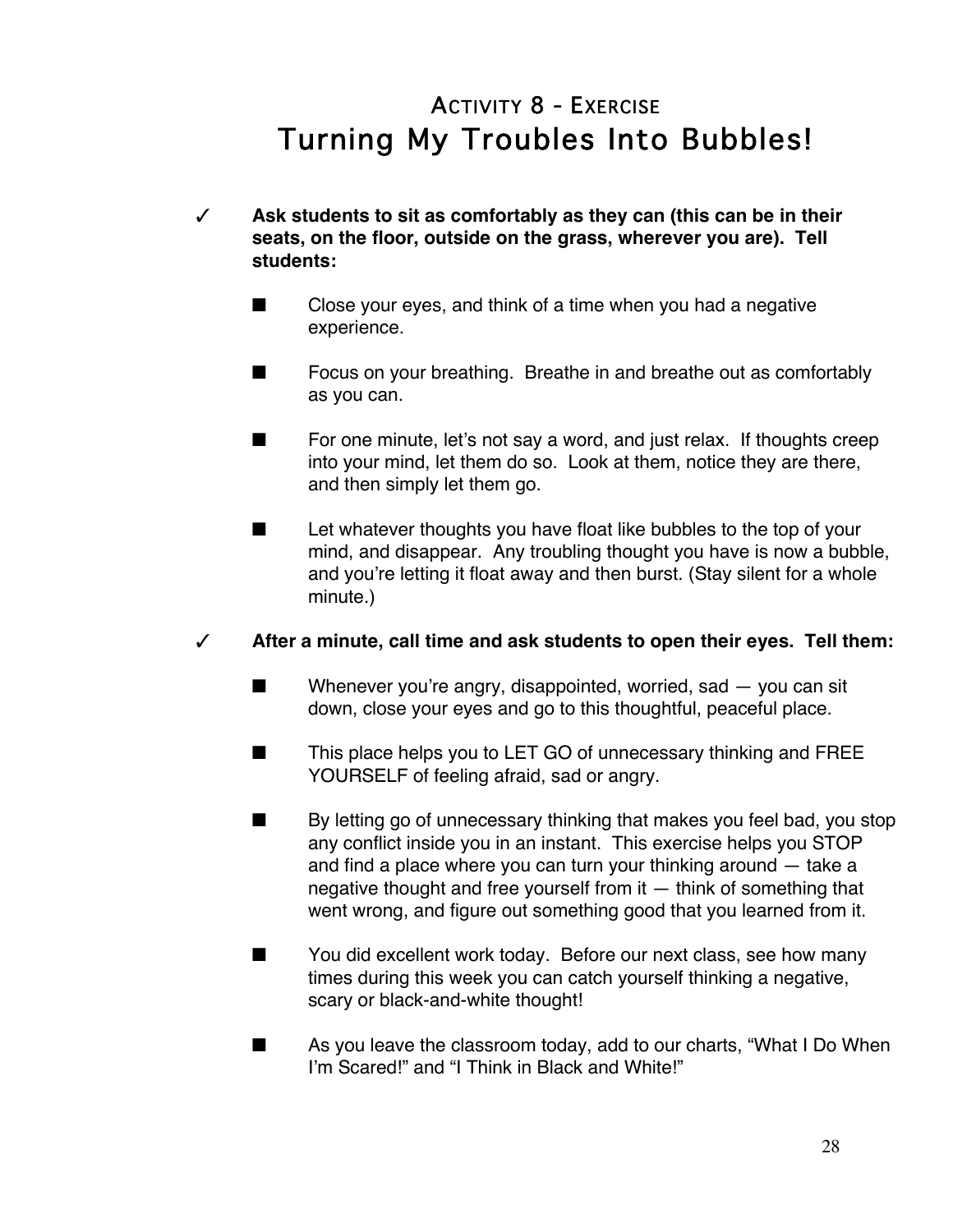

# **My Accomplishments Are Not Worth Mentioning!**

Breakdown of Lesson 5:

Why do I lessen my accomplishments? Do my achievements not matter? Let's admit credit where it's due!

## Materials & Tools Needed:

Activity 9: Prepare blackboard /chart paper, plus area markers (see pp.30-31). Activity 10: Make 3 copies of roleplay, "My Serpent & My Cherub (pp. 33-34).

## Why Do I Diminish My Accomplishments?

### **1. Ask students:**

- $\Box$  Is it ever difficult for you to give yourself credit for something good that you've done? What, for example? *Encourage responses! If students are not forthcoming, offer some examples from your own life.*
- $\Box$  Why do you think it's difficult to take credit, even though you've done something that other people value? *There are no right or wrong answers. Encourage students to say what they think.*

## **2. Tell students:**

- $\blacksquare$  We've all been taught to not brag, boast or toot our own horn. Still, it's important toexpress thanks when we've done something praiseworthy that someone acknowledges.
- **If we cannot agree that we've done something good, especially when** we really have — then it's hard for us to feel good about ourselves, which is important!

## Go to Activity 9, "I'm Glad I Did That!" on the next page.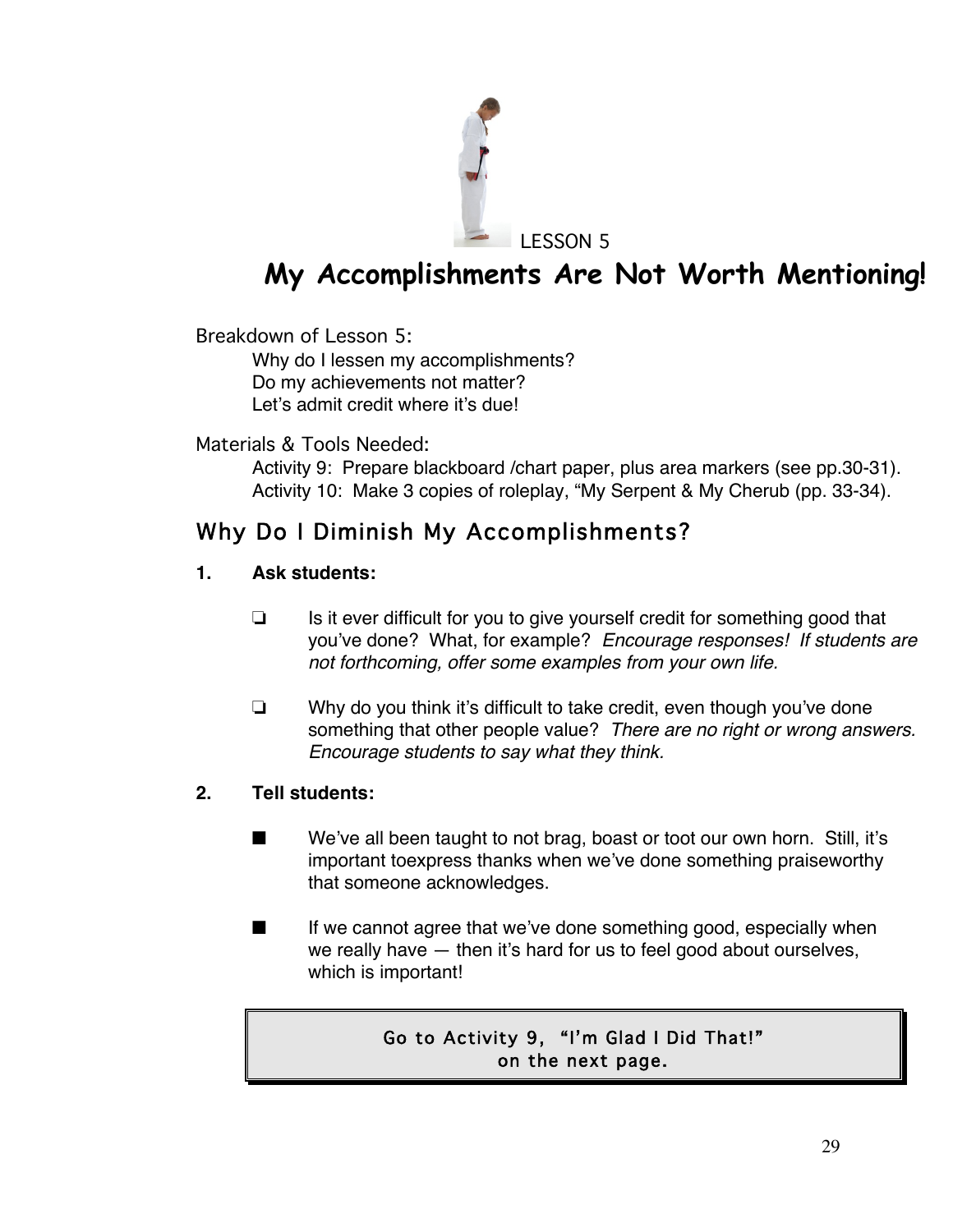# ACTIVITY 9 - EXERCISE I'm Glad I Did That!

- # **Have ready a clean blackboard, chart paper, or several pieces of 8" x 10" paper. Tell students:**
	- Let's do an activity now that will help us see the difference between being *modest* and being *self-aware*.
- # **Divide students into three groups: A, B, and C, just like the area groups that were created on page 18. This time, the area names will change (you may want to create signs for these areas):**

| Area A: | My Fact Place!       |
|---------|----------------------|
| Area B: | My Humble Place!     |
| Area C: | My Self-Aware Place! |

- A Ask students in Area A to write one factual accomplishment each has achieved (on the blackboard, chart, or piece of paper). Give students a few (3-5) minutes to do this.
- A Ask students in **Area B** to write one accomplishment they feel humble about. Even though they know they did the right thing, it's not likely something they will boast about to other people.
- A Ask students in **Area C to** write one accomplishment they know they've achieved and are comfortable reporting to others.
- # **After five minutes, call time! Ask students in Area A to read aloud their accomplishments. Then, Area B, then Area C.**
- # **Ask students:**
	- 1. Can you see any differences between these groups? What are they?
	- 2. Do you think they are all worthwhile endeavors? All good, positive deeds that are worthy of being acknowledged and appreciated?
	- 3. Do you think that, although it isn't best to walk around boasting about our accomplishments, that we should not *discount* the good things we do? Do you think that, instead, should we celebrate them?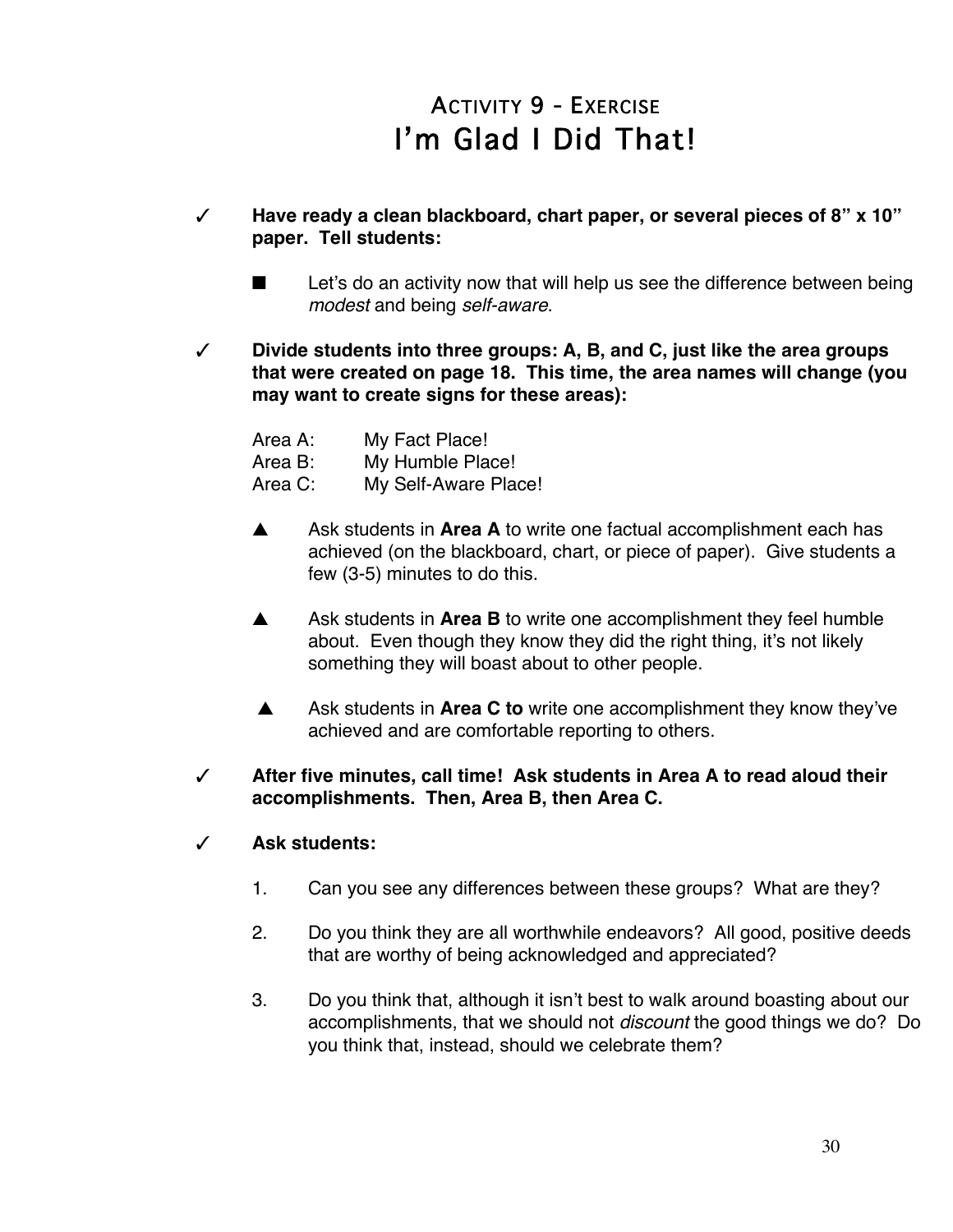## Do My Achievements Not Matter?

## **1. Ask students:**

- $\Box$  Have you ever been told by someone that you're stupid? That you're worthless? That you're no good?
- $\Box$  If we're verbally abused this way, over and over again, do you think that we start to believe it, even if isn't true?

## **2. Tell students:**

- **EXECUTE:** Obvious Action: A bully on the playground can call us names and condition us to believe that what the bully is saying is true. This is an *obvious, visible* action by the bully — one that's easy to see.
- **EXECRY Secret Action:** Family members, teachers, coaches, people in our community, even TV advertisements can also condition us to believe that we are not worthy. This conditioning is more *hidden* —we're *not aware* that we're being trained to believe what isn't true.

## Let's Acknowledge Credit Where It's Due!

## **1. Ask students:**

- $\Box$  Have you ever stopped to think about names people call you, or things people tell you that lead you to create a certain image of yourself?
- $\Box$  Do you think that sometimes people you know may have a hard time giving you credit for something good you've done, because they are envious, or angry that you've done something better than them, or just not willing to give you credit because they're upset about something?

## **2. Tell students:**

- $\blacksquare$  Whenever we're in doubt, we can go to our self-aware place, and turn our troubles into bubbles. There's usually a reason why someone's mean, and it rarely has anything to do with YOU!
- $\blacksquare$  We can sit and talk to ourselves, and imagine a bad figure on one shoulder, and a good figure on the other.

## Go to Activity 10, "My Serpent & My Cherub!" on the next page.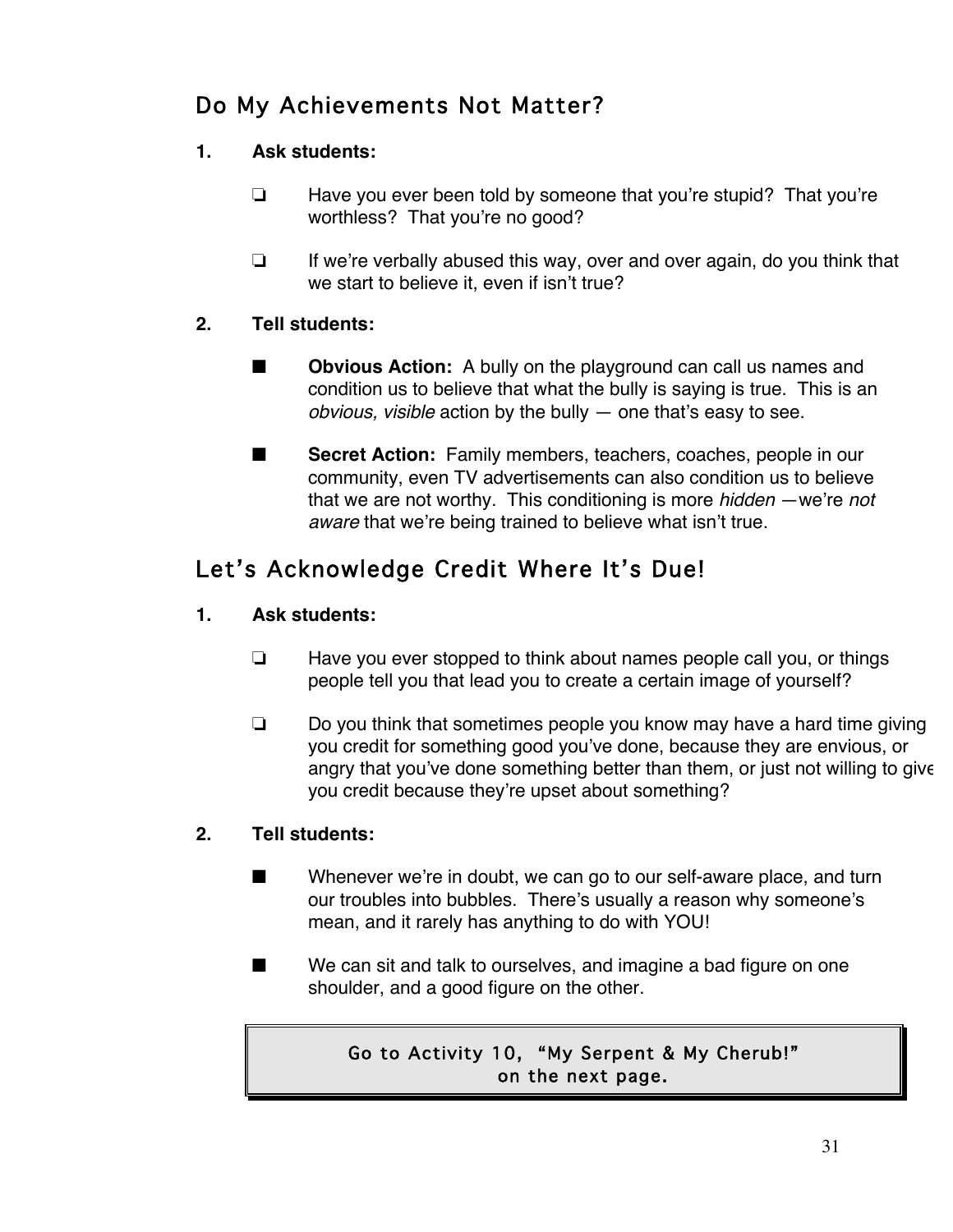# ACTIVITY 10 - ROLEPLAY PREPARATION My Serpent & My Cherub!

- # **BEFORE THE ROLEPLAY,** ask for three volunteers to roleplay the parts of **Remy**, **Serpent** and **Cherub**. Type-casting works well! (Make three copies of roleplay.)
- $\checkmark$  Ask the volunteers to get the full benefits of roleplaying by really getting involved in the parts they are playing.
- $\checkmark$  Bring to their attention any words in *italics*  $-$  which are private thoughts said out loud, but not to the other person in the roleplay, and to words in parentheses ( ) which are instructions and should not be said out loud.
- $\checkmark$  Give volunteers a minute to read silently, as you tell the class:
	- 1. We're going to watch a student named Remy sit alone, accompanied only by Remy's good guy (Cherub) and bad guy (Serpent)!
	- 2. Listen as Remy goes through a self-awareness moment.
- # **DO THE ROLEPLAY (next page).**

## # **AFTER THE ROLEPLAY**, **RETURN TO THIS PAGE and ask:**

- 1. Why do you think Remy believed that Remy deserved to be beat up? Do you think Remy was right?
- 2. What did Serpent try to get Remy to believe?
- 3. What did Cherub try to get Remy to believe?
- 4. What really helped Remy SEE what was real and what wasn't?
- 5. Do you sometimes have voices like those of Serpent and Cherub sitting on YOUR shoulder, telling you what to do?
- 6. Does it help you to know that you have the power to STOP and LOOK at your negative feelings, and SEE that they are based on something that happened before, but aren't REAL now?
- $\sqrt{ }$  Thank students for their excellent work.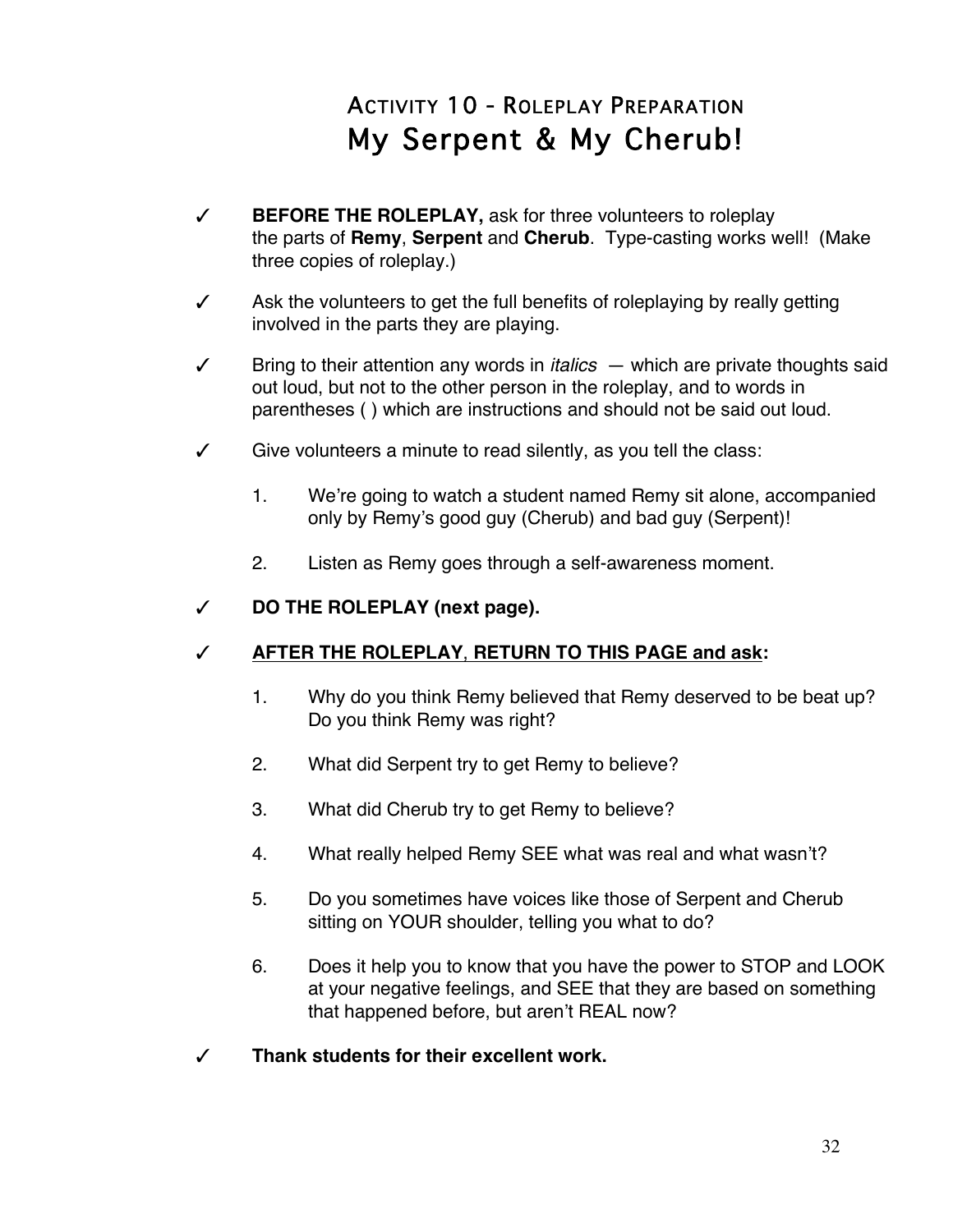## ACTIVITY 10 - ROLEPLAY My Serpent & My Cherub!

**Attention Roleplayers!** Read your part with enthusiasm! Have fun!

#### **REMY**

(Sits alone, puts hand over one eye:) Ouch! My eye hurts. That bully is the curse of my existence! He keeps telling me I'm no good, and its true! I really AM no good! I SHOULD be beat up! I deserve it!

### **SERPENT**

(Speaks loudly to Remy:) That's right, Remy! You SHOULD get beat up! You have earned every bruise you get! That bully is right, and you better get used to getting beaten, because that bully knows what you deserve!

#### **CHERUB**

(Speaks softly, sweetly to Remy:) That's awful! Why would you think you deserve to be beaten up? You're not a bad person. You don't deserve to feel bad! You deserve to be treated well! Don't listen to that wicked Serpent!

### **REMY**

If I didn't deserve to get knocked around, then I WOULDN'T get knocked around! It must be something I'm saying or doing! Something I'm doing wrong! I can NEVER do anything right!

#### **SERPENT**

(Speaks loudly:) That's right, stupid! You are too dumb to do anything right! You can't be yourself, because you are no good! You are my servant! Everything I tell you is true!

#### **CHERUB**

(Speaks softly, sweetly:) Remy, you are a very fine person. You have to close your eyes and listen to me and understand that what you are feeling isn't real! The real you is not stupid or dumb. The real you is a wonderful young person who needs to STOP and SEE who you are!

#### **REMY**

I want both of you to stop talking to me! Just stop! I'm closing my eyes and waiting, and I'd prefer to not have a sound out of either one of you!

(Remy waits quietly, peacefully, for about 20 seconds, then opens eyes and looks at everyone:)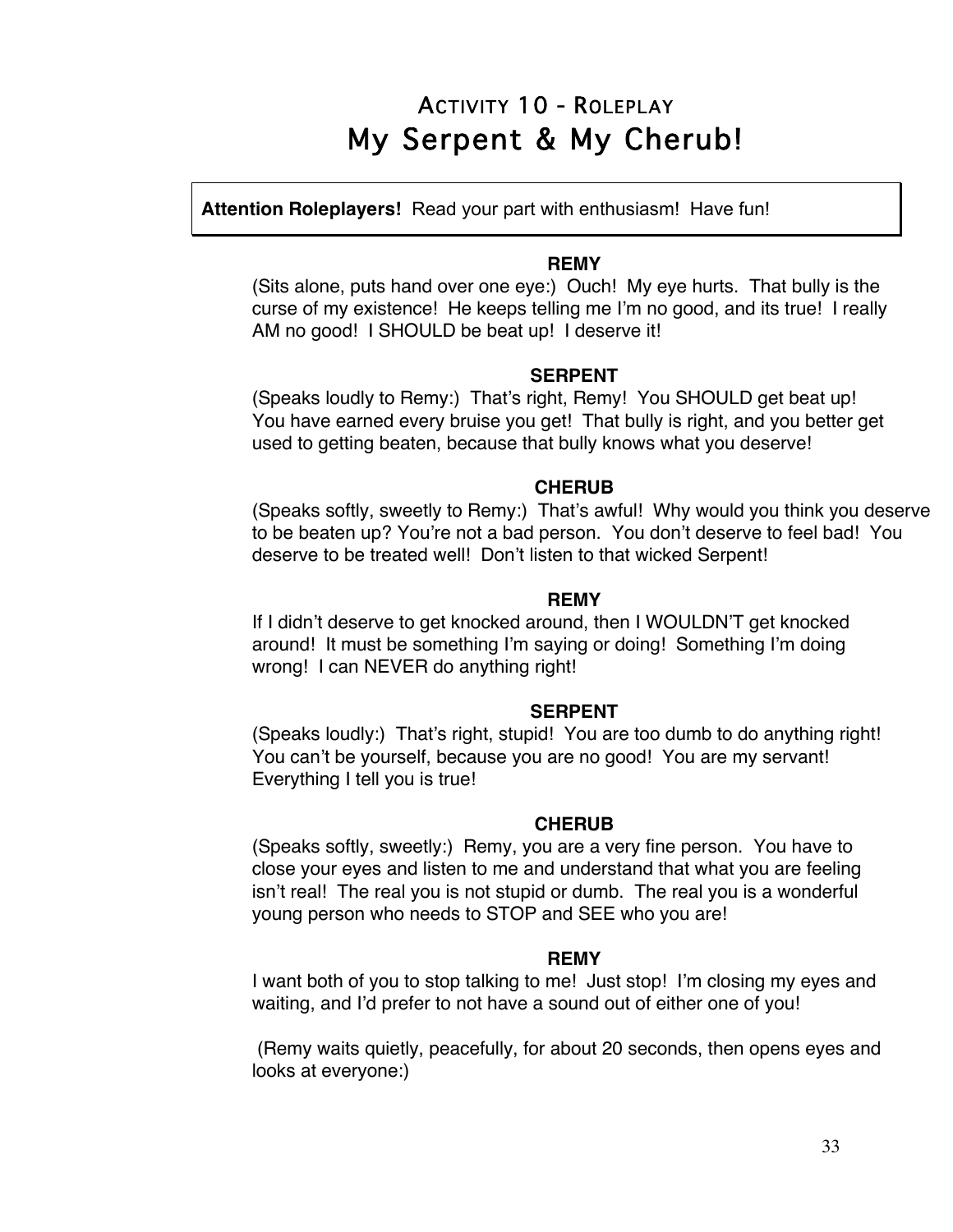#### **REMY**

My troubles are bubbles in a glass of soda. I watch them surface and they don't hurt me. I don't do anything but watch them! Wow. This is amazing! What's interesting is that I don't have to DO anything or SAY anything. I think Cherub is right — I AM not a bad person. I'm not perfect. But I can't believe I actually thought that I DESERVE to get beaten up! How could I think so little of myself!

#### **CHERUB**

(Speaks softly, sweetly:) Good work, Remy! I'm proud of you! You're seeing the light!

#### **SERPENT**

(Growling:) Of course you're not perfect! Human beings could never be perfect! I, however, am the most perfect serpent you could ever meet!

#### **CHERUB**

(Speaks a bit angrily to Serpent:) You ARE a perfect serpent! A tattlerattlesnake! A hyper viper! A beast! You made this lovely young person believe that it's okay to feel worthless, to not give yourself credit for being a good person! Only a perfect python would do that!

#### **SERPENT**

Thank you! It's what I do best! It's my job to play at being dishonest!

#### **CHERUB**

You can be as wicked as you wish, but you have no right to make young people believe that THEY are bad, or that they don't DESERVE to be treated well!

#### **REMY**

It's okay, Cherub! It's okay! I can SEE who I am now. I can SEE that I do NOT deserve to be mistreated, or beat up, or disrespected! When I turned my troubles into bubbles, I suddenly became AWARE — just by sitting and watching my negative feelings — like watching a movie! So, you two can go off and work your wizardry on other kids now. I think I'm going to be okay!

#### **SERPENT**

But you're not SUPPOSED to be okay!

#### **CHERUB**

(Starts to push Serpent away:) Take care, Remy! Remember: We are what we think! All that we are arises with our thoughts! With our thoughts, we make the world!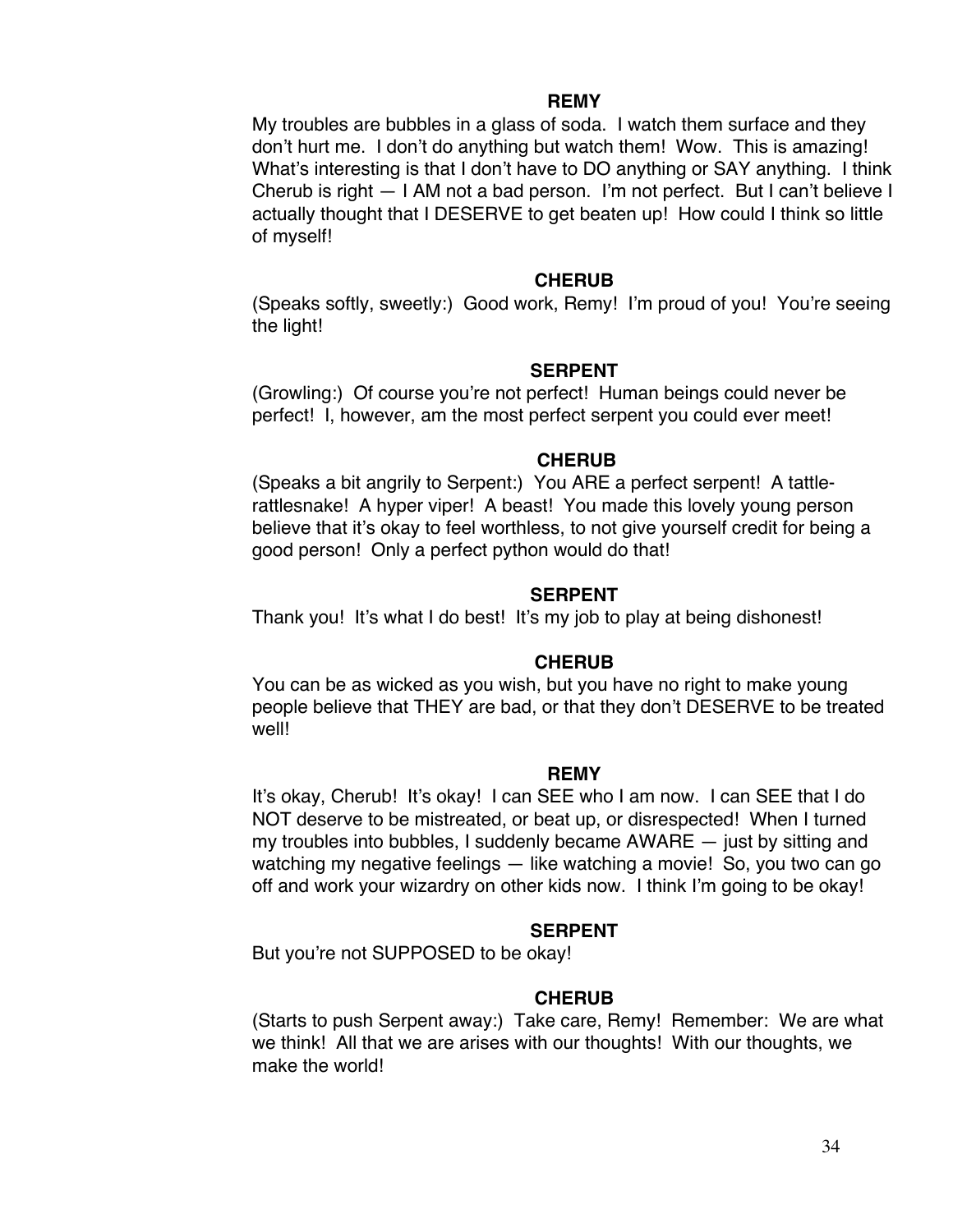

LESSON 6

# **Never Seeing the Whole Picture**

Breakdown of Lesson 6:

When I make smaller (minimize), what do I overlook? When I make bigger (magnify), what do I miss? Let's take a look at the scene — the full picture!

Materials & Tools Needed:

Activity 1: Make 2 copies of the roleplay, "When Less Needs to Be More , p. 37. Activity 2: Review exercise, "All Sides of the Story," pp. 39-41, before class.

## When I Make Smaller (Minimize), What Do I Overlook?

## **1. Ask students:**

- $\Box$  Have you ever thought that everyone you know is smarter than you? More clever? Better looking? More popular? Better liked?
- $\Box$  Do you think that this kind of thinking makes your view of yourself "smaller"? How so? *Encourage all responses!*

## **2. Tell students:**

- $\blacksquare$  When we shrink the importance of who we are and what we do, we are unfair to ourselves!
- $\blacksquare$  How we think determines how we act. If we think of ourselves as "less," we will act as if we are less. If we act as if we are less, other people will respond to us as if we are less! We are what we think!
- Once again, we're not talking about boasting or bragging! We're talking about the right to feel good when we've done well!

## Go to Activity 11, "When Less Needs to Be More!" on the next page.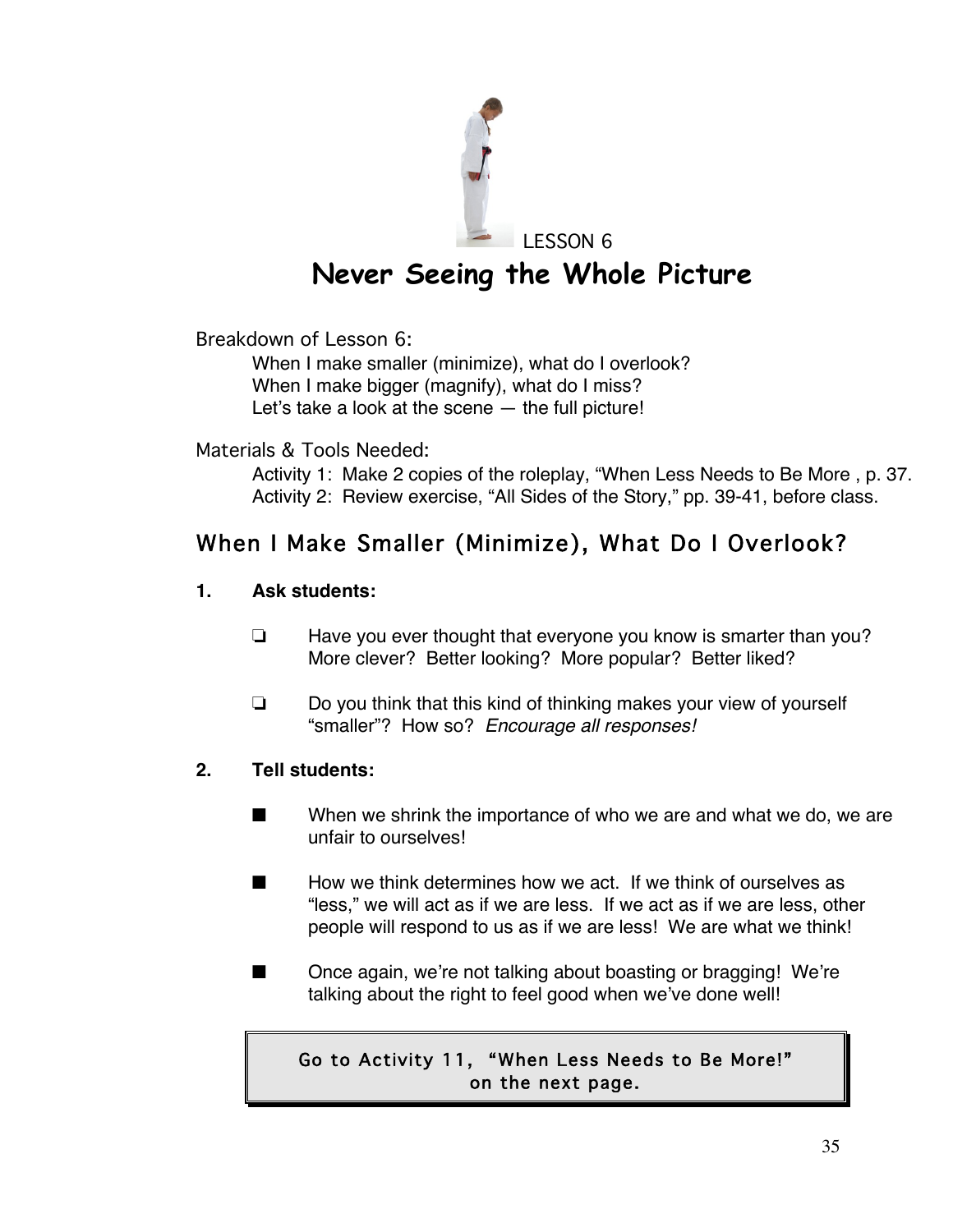# ACTIVITY 11 - ROLEPLAY PREPARATION When Less Needs to Be More!

- # **BEFORE THE ROLEPLAY,** ask for two volunteers to roleplay the parts of **Les** and **Morrie**. (Make two copies of roleplay.)
- $\checkmark$  Tell the volunteers to get the full benefits of roleplaying by really getting involved in the parts they are playing.
- $\checkmark$  Bring to their attention any words in *italics*  $-$  which are private thoughts said out loud, but not to the other person in the roleplay, and to words in parentheses ( ) which are instructions and should not be said out loud.
- $\checkmark$  Give volunteers a minute to read silently, as you tell the class:
	- 1. One of these characters tends to magnify everything, and the other, just the opposite, tends to minimize.
	- 2. See if you can determine why these two people never see the whole picture.
- # **DO THE ROLEPLAY (next page).**

## # **AFTER THE ROLEPLAY**, **RETURN TO THIS PAGE and ask:**

- 1. What do you think of Morrie and Les? Are they both missing the "big picture"? What makes you think so?
- 2. When Morrie exaggerates, do you tend to not believe what's being said? By distorting the truth, does Morrie create a colorful picture, or one that you tend to not believe? What is Morrie missing?
- 3. When Les plays down personal value, do you sympathize, or do you want to shake Les and wake Les up to what s/he's missing?
- 4. Do you think that both Les and Morrie have talked themselves into believing that what they're saying is true?
- 5. Do you sometimes talk yourself into believing what you're saying without really considering whether or not this talk is real?
- $\sqrt{ }$  Thank students for their excellent work.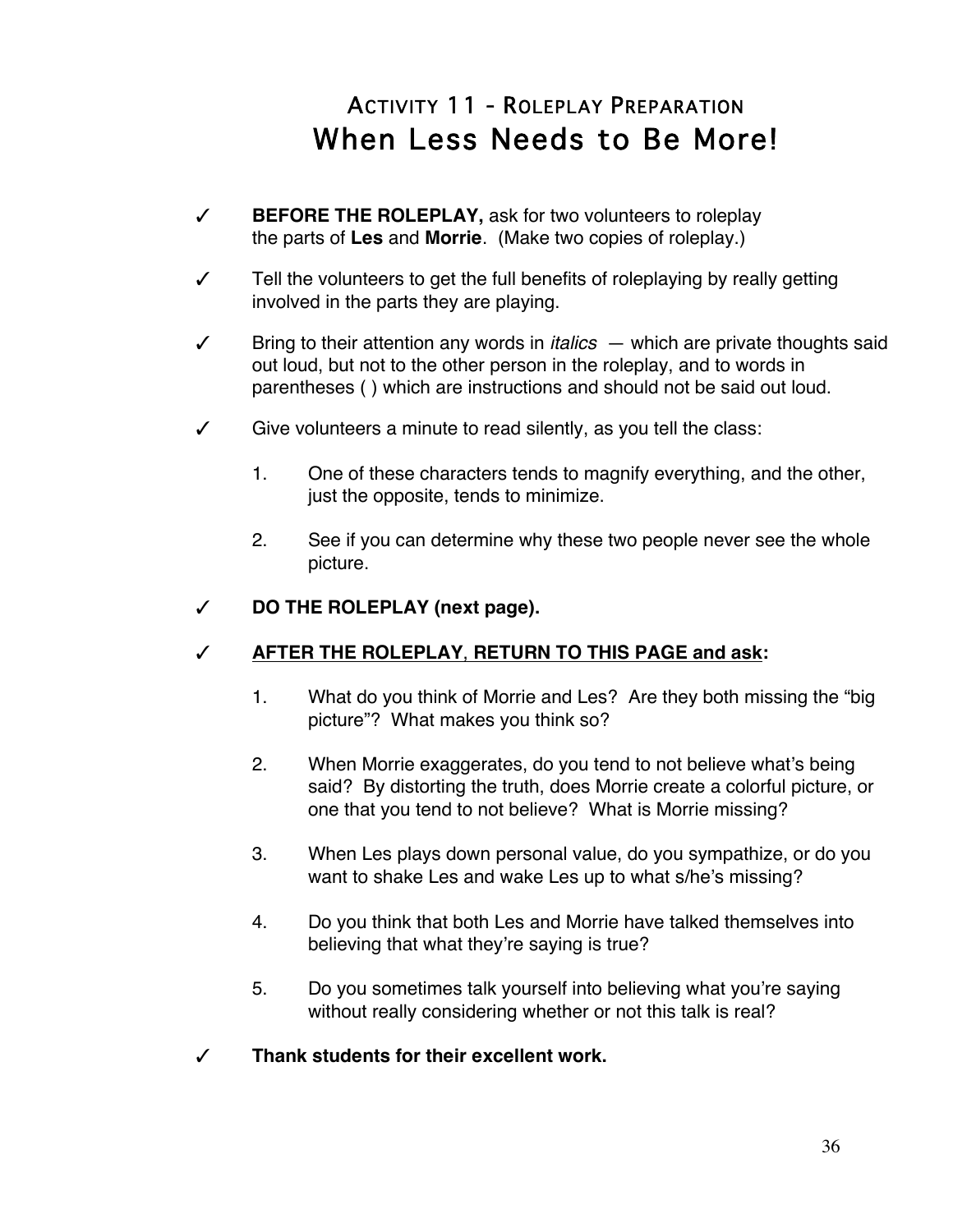## ACTIVITY 11 - ROLEPLAY When Less Needs to Be More!

**Attention Roleplayers!** Read your part with enthusiasm! Have fun!

#### **MORRIE**

I will NOT — I repeat, NOT go to the party! The way kids carry on is unbearable! I hate what happened at the last party! I will never feel safe again! These kids are the most violent, treacherous, hateful, stupid people on the planet! They know nothing about having a good time! They play music at 10,000 decibels, and make punch with 20 bottles of liquor in a punch bowl, and carry on like crazed gorillas! YOU go!

#### **LES**

You know, Morrie, I don't think I"m going either. Nobody I know is going, I don't think I belong with these kids — they all have more friends, more money, better clothes. The party's going to be at Brad's house up in the hills. I don't belong in a house like that — too high class for me. I won't know how to act. These kids all know how to dance, how to move to the music — I don't think I could ever learn how to dance — too clumsy.

#### **MORRIE**

You are nuts, Les! You are two thousand times better than ANY of these people! Just because they SPEND more money doesn't mean they HAVE more money, or that they're better! Brad's parents' house is a money trap! My Dad says they had to re-do 95% of the house in order to move in, because the place was such an overrated dump when they bought it. If I were you, I'd go up there and rejoice that you don't have to spend in a year what those people spend in a week!

#### **LES**

Brad's dad is a doctor. My dad is a fireman. I don't think I should go up there. My dad never goes to company parties when they're at the home of a doctor. He says he gets uncomfortable sitting on silk chairs.

#### **MORRIE**

Like my mother always says, "Don't make a mountain out of a molehill." Go hang out with the upper crust! Maybe YOU should start a riot. Push someone into the pool with their clothes on! That would be great!

#### **LES**

I don't think I'd feel very good about doing that, Morrie. I need to do something that makes me feel good.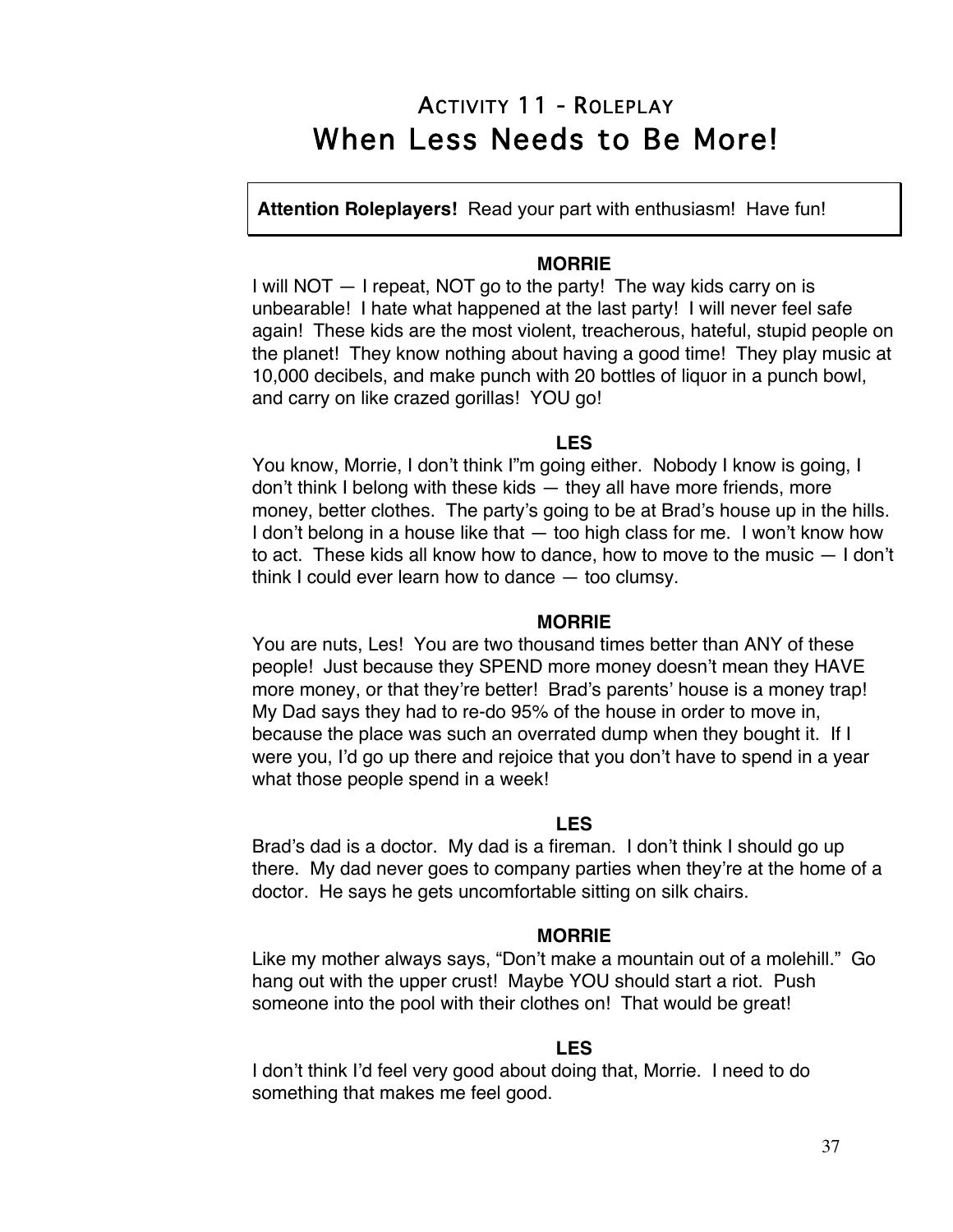## When I Make Bigger (Magnify), What Do I Miss?

## **1. Ask students:**

- $\Box$  Do you ever blow things out of proportion  $-$  overstate and distort what really happened?
- $\Box$  Why do you think we humans have this tendency  $-$  to make something that happened, or something we said or did, MORE than it was, larger than life?

## **2. Tell students:**

- $\blacksquare$  When we magnify everything that happens to us, it's usually because of a need to make our life seem more important. The problem is, people begin to see through our exaggerations. Eventually this causes them to stop believing what we say.
- $\blacksquare$  When we magnify what's happened over and over again, we start to believe what we're saying ourselves! We become unable to see that what we are saying isn't really true!

## Let's Take a Look at the Scene — the Full Picture!

## **1. Tell students:**

- $\blacksquare$  It's important in life to see 'the big picture" to be able to stand back and see all sides of a story. That's how detectives operate. They listen to one person's story, then another, and another. They put all the pieces of the puzzle together to figure out who committed the crime. This helps them solve the crime.
- **EXECUTE:** Some people *magnify* what's happened to them in life to create a sense of importance — to get the attention they crave. They think, "If I make this sound worse, it will have more meaning."
- **EXECUTE:** Some people *minimize* what's happened to them in life to remove attention from themselves. "Yes, I saved that person's life, but it was nothing. I was lucky. There was no skill involved."

## Go to Activity 12, "All Sides of the Story." on the next page.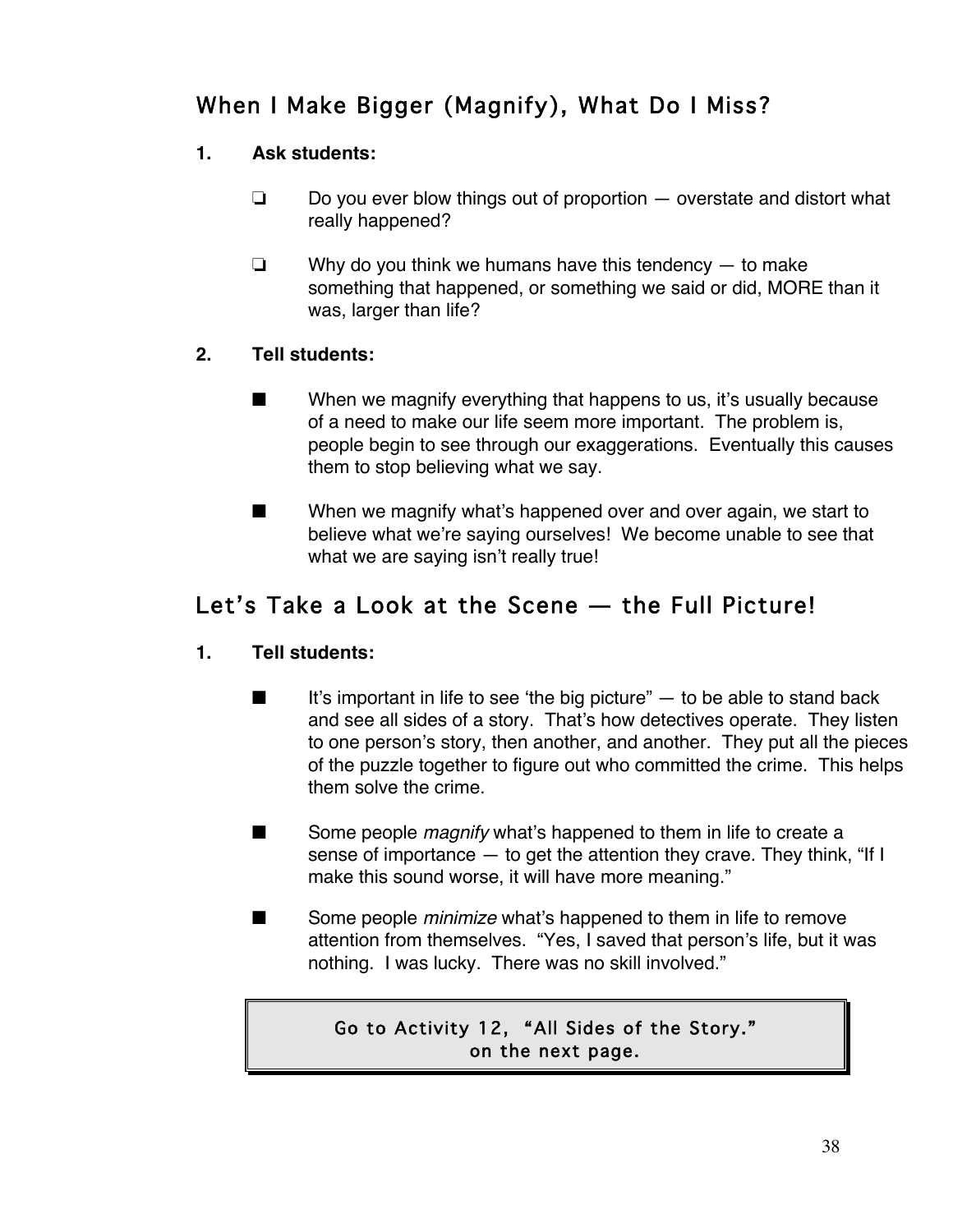# ACTIVITY 12 - EXERCISE All Sides of the Story!

- # **Ask students to sit in a comfortable place. Tell them you are going to read them a story and you'd like them to just relax and listen.**
- # **Read to students the story on the following page.**
- # **After reading this story, RETURN TO THIS PAGE and ask students:**
	- 1. What did you think of this tribe as you listened to how their customs had formed? Do you think they had good reason to establish the customs they created? Why do you think so?
	- 2. Did it appear at first that all tribe members saw "the big picture" that they understood that they were all members of a group that had to work together to survive?
	- 3. What happened when Yako refused to dance to the sun? Do you think he was just a wild kid?
	- 4. Do you think that Yako saw a different bigger picture perhaps a changed world from the one his tribe lived in?
	- 5. Do you think Yako was right to protest the tribe's conditioned habits? Did Yako *minimize* the importance of dancing to the sun? Or did Yako "miss" seeing the full picture of what the tribe was about?
	- 6. Do you think the tribe leaders *maximized* the importance of dancing to the sun, punishing Yako the way they did?
	- 7. Do you sometimes refuse to do something your tribe, your family, your team, or your friends want you to do? Do you think they *magnify* the importance of their "rules"?
	- 8. Do you think that there are times when you *minimize* what's important to your family or community — not taking the time to SEE and UNDERSTAND what's important to them in THEIR big picture?
- # **Congratulate students on their excellent powers of observation!**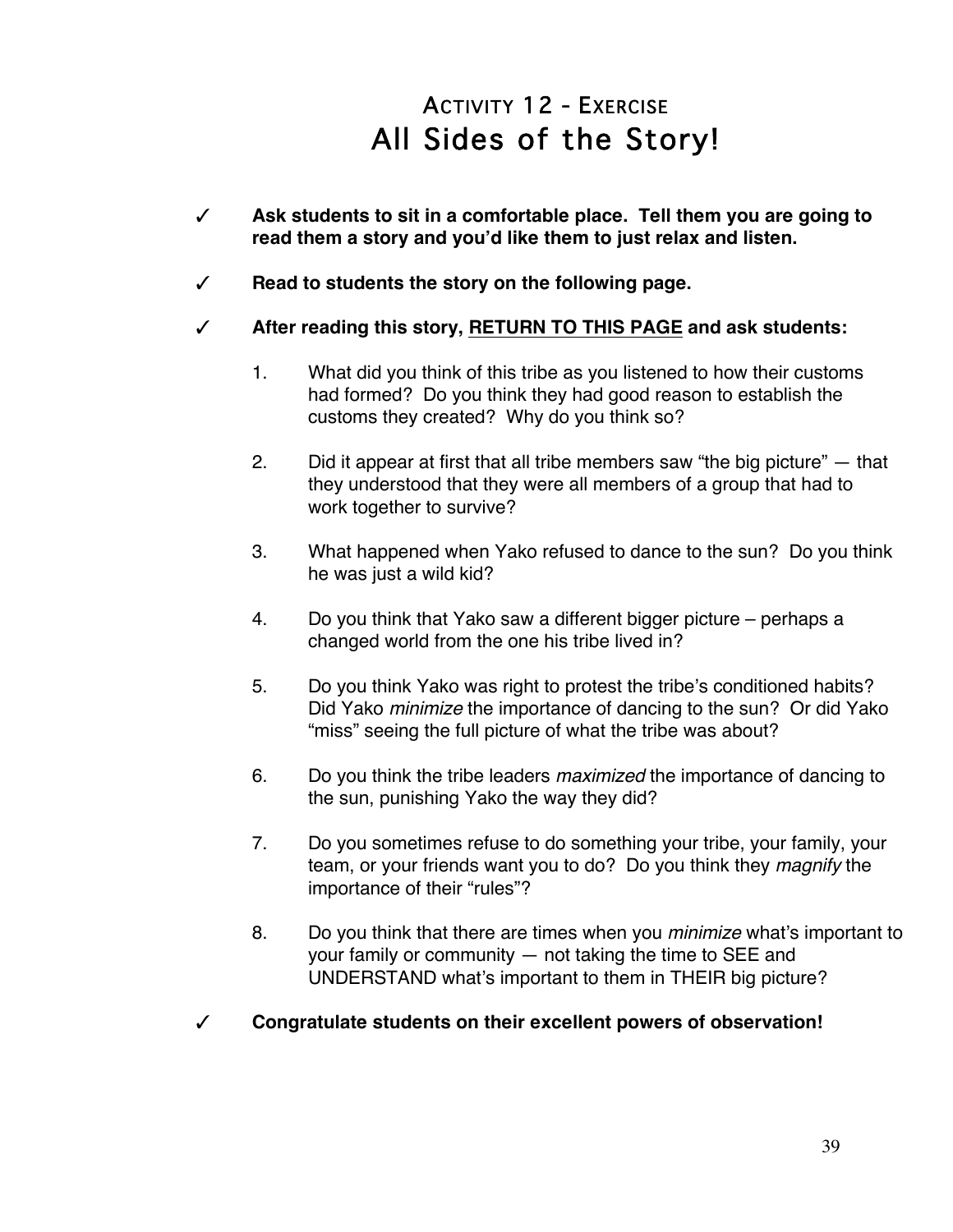## **The Dance to the Sun\***

The night was black, and the jungle came alive with the sound of hooting owls, howling wolves and the crackling sound of branches breaking under the stealthy steps of hungry saber-toothed tigers. Several human beings were huddled together in silence inside a bare, cliff-side cave. The sun had fallen and a sliver of a moon was their only light. Dark clouds hid the stars.

The people knew that the night meant danger. They were aware that the purpose of every night-time gathering in the cave was only to survive the darkness and live through the long wait for the first sign of morning light.

Being with the group made each of the people feel more secure. They knew that if they wound up alone after nightfall, they might be helpless against the attack of a larger animal.

Suddenly they heard, "Hoot! " "Growl! " "Squawk! " They jumped and turned their heads toward where the sounds appeared to be coming from. Pressed close together, their ears were sharply attuned to every sound, and their eyes scanned the darkness slowly and carefully. As tired as they were, they knew that falling asleep was risky. But since they were gathered together, they felt more safe. They took turns watching the younger children and taking short naps.

At last dawn began to break, which signaled their survival of another night. As the sun came up, the people felt more relieved. Their thoughts now turned to what they had to accomplish to survive the day.

They worked together, sharing the labors each could do. One woman cooked food that had been gathered the day before. Another cleared the area. Still another tidied up, and one of the older children cared for the smaller ones. The men hunted and brought back food. Each member of the group had a job to do — each relied on the others. Their very lives depended on everyone contributing to the whole.

#### **The Rock Tribe**

\_\_\_\_\_\_\_\_\_\_

In their own language, they called themselves the Rock Tribe, because everywhere they looked, they could see rocks. There were many children now in the tribe, and it was becoming more difficult to keep track of them. To keep the tribe together, the older people  $-$  the elders  $-$  created rituals to be performed by members of the group. One of these was that all tribe members would create a pile of rocks, which the tribe would worship. The elders were superstitious. They believed the rocks represented images of the mysterious forces of nature and that if the tribe did not worship these images, the tribe would perish. This belief made them fearful.

\*From the Atrium Society book, *Why Is Everybody Always Picking on Us?* by Dr. Terrence Webster-Doyle, where it is called "The Roots of Prejudice."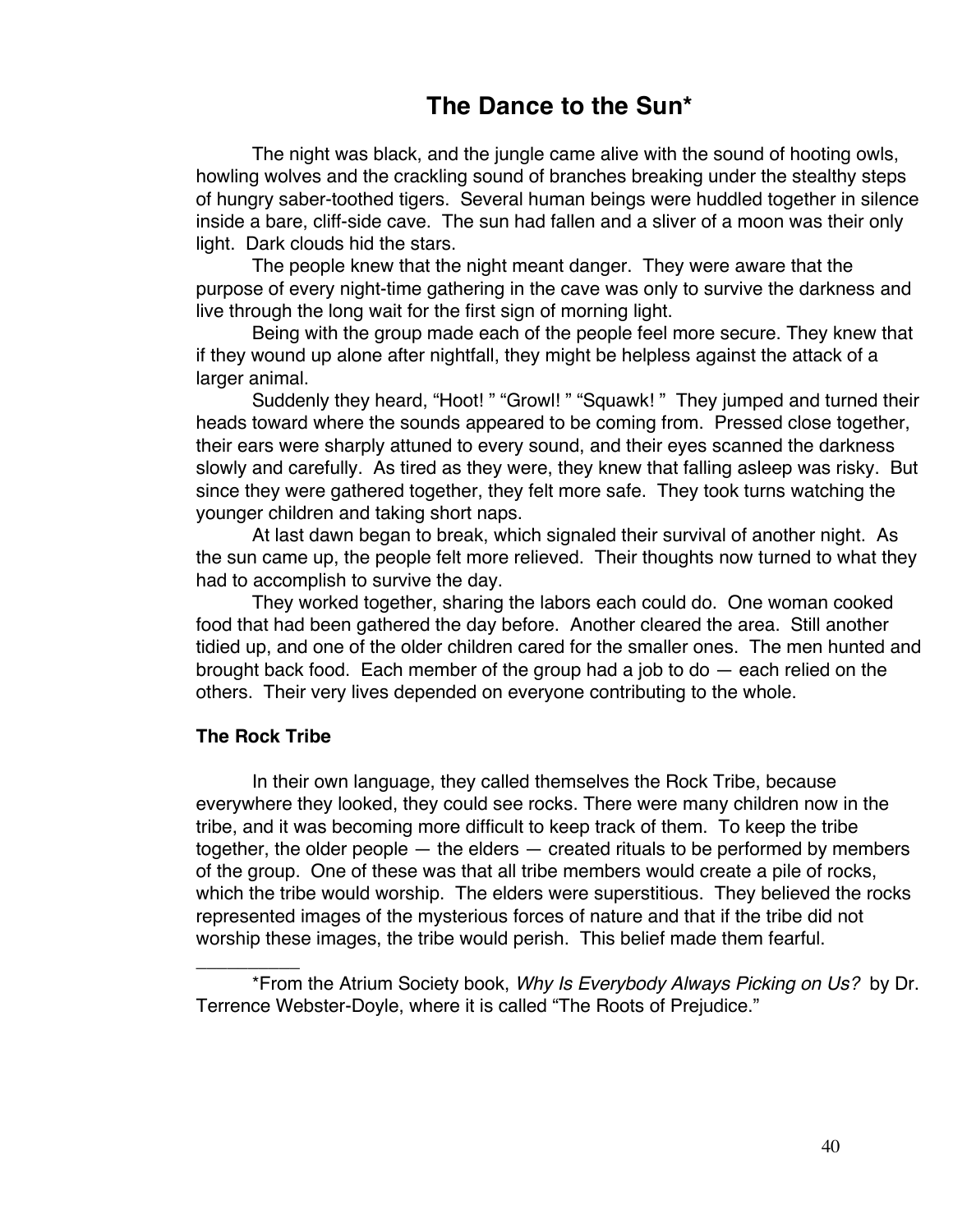Another repeated practice specified that all tribe members must paint their faces with a specific design to show that they all belonged to the Rock Tribe. The patterns drawn on their faces ensured that members would recognize their own people. In another ritual, the elders determined that, every day, everyone in the Rock Tribe would dance to the sun to frighten away wicked spirits.

Over time these rituals were carried out again and again — so often that they became customs — practices the tribe carried out on a regular basis. They would paint their faces, no matter what. They would dance to the sun — even if it rained or snowed, even if they were exhausted from the day's work. These recurring practices gave them a sense of belonging.

The group members became so accustomed to their repetitious ways of life, that painting their faces and dancing to the sun soon became habit — something they did without thinking. When the sun arose, they painted their faces; when the sun set, they danced. And so it was, day after day, month after month.

#### **From Habit to Patriotism**

These habits were passed from one generation to the next, by the elders to their children, and then those children became elders and passed these customs down to *their* children. In so doing, these beliefs became firmly ingrained in the minds and hearts of tribe members — beliefs held so closely that they became traditions. Everyone would sit around a fire at night, and the elders would describe the traditions that had come down from their ancestors. Storytelling kept the beliefs and traditions alive.

One day, something different happened. With the tribe's customs and habits permanently ingrained in their lives, the cry, as usual, came as the sun descended: "Time to dance to the sun!" But for the first time, a tribe member refused to do what the others were doing.

"Yako is not dancing to the sun! He says he is tired and refuses to dance! He must be punished!" cried one of the elders. And so the young member of the Rock Tribe was made to stay home, to not hunt with the others, and to take in nothing but water for three days. Yako did not see why they had to continue performing these practices. He preferred to simply *watch* the sun set on the horizon, without dancing. His protests were short-lived. After three days of being alone with no food, Yako rejoined the tribe in the dance to the sun.

The tribe's beliefs went on to become a community culture, which became an established "belief system" and, eventually, a nation. And the nation developed pride and honor, which caused a feeling of patriotism in all tribe members.

This path from ritual to nation to patriotism bonded the tribe members for centuries, continually carrying the past into the present. And what this provided tribe members was something they valued more than anything: survival!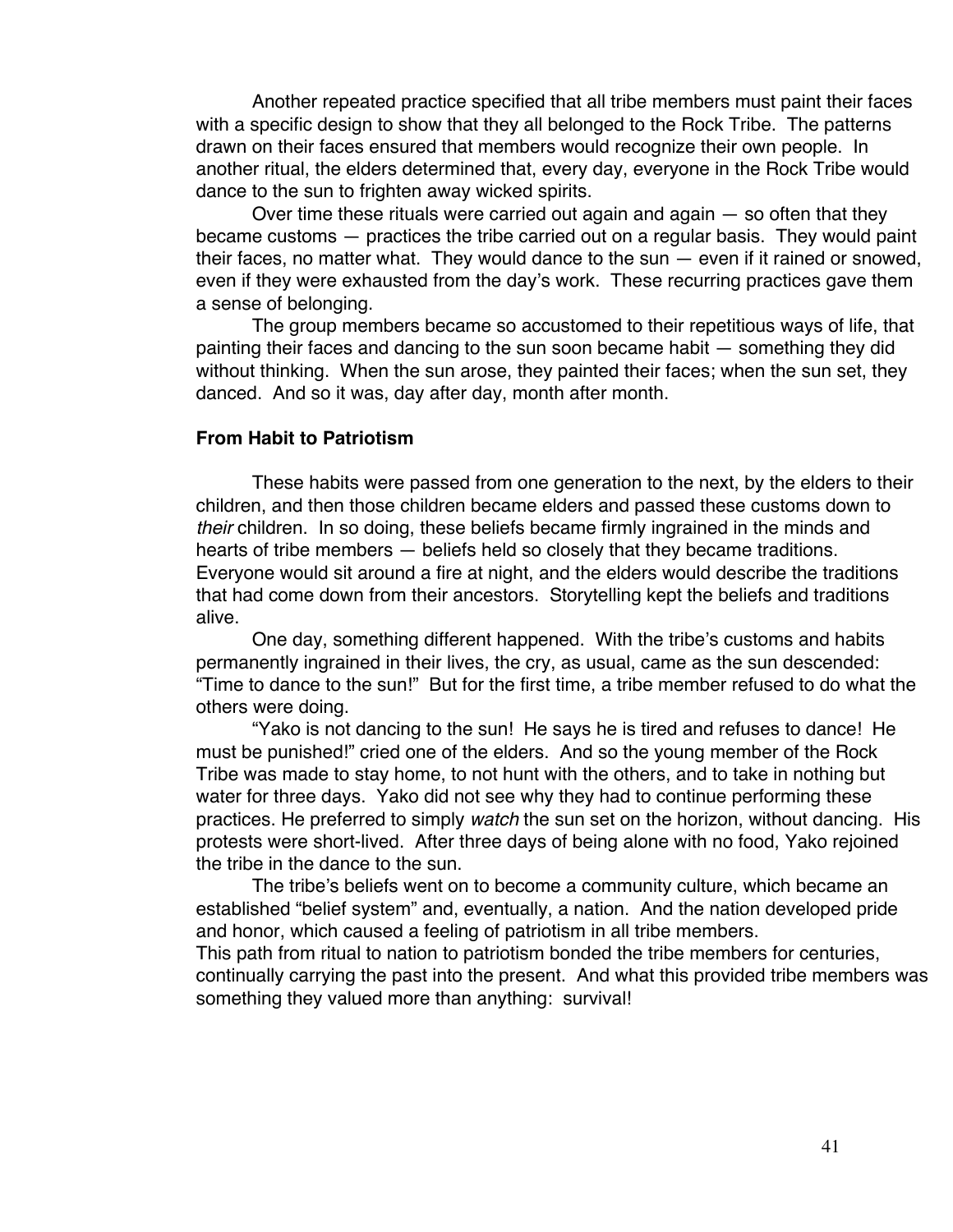

# **How I Feel Is Who and What I Am!**

LESSON 7

Breakdown of Lesson 7: I feel like an idiot! I feel like a genius! Let's be what we see!

Materials & Tools Needed:

Activity 13: Before class, add your own strips to "Pick a Strip," p. 44-45, cut them into strips and put them in a hat, box or basket. Activity 14: Make 2 copies of roleplay, "I Am What I Think!" pp. 48-49.

## I Feel Like an Idiot!

## **1. Ask students:**

- $\Box$  Have you been adding to our "What Happens When I'm Scared" chart, and our "I Think in Black and White" chart? Let's do it! We'll need to use these charts later, so let's add something every day!
- $\Box$  Have you ever done or said something you regretted afterward and then said to yourself, "I feel like an idiot!"?
- $\Box$  When that happened, did you ask yourself, "Why do I feel like an idiot? I know that I'm NOT, but something made me feel like one!"

## **2. Tell students:**

- $\blacksquare$  Nobody is perfect. We all have "idiot" moments. But even when we do have such moments, we can make a choice. That choice is: Do I think of myself as an idiot, or do I look at what I did and learn something so I don't make that mistake again?
- $\blacksquare$  Let's do an exercise that helps us make the right choice!

## Go to Activity 13, "Defend? Or Learn?" on the next page.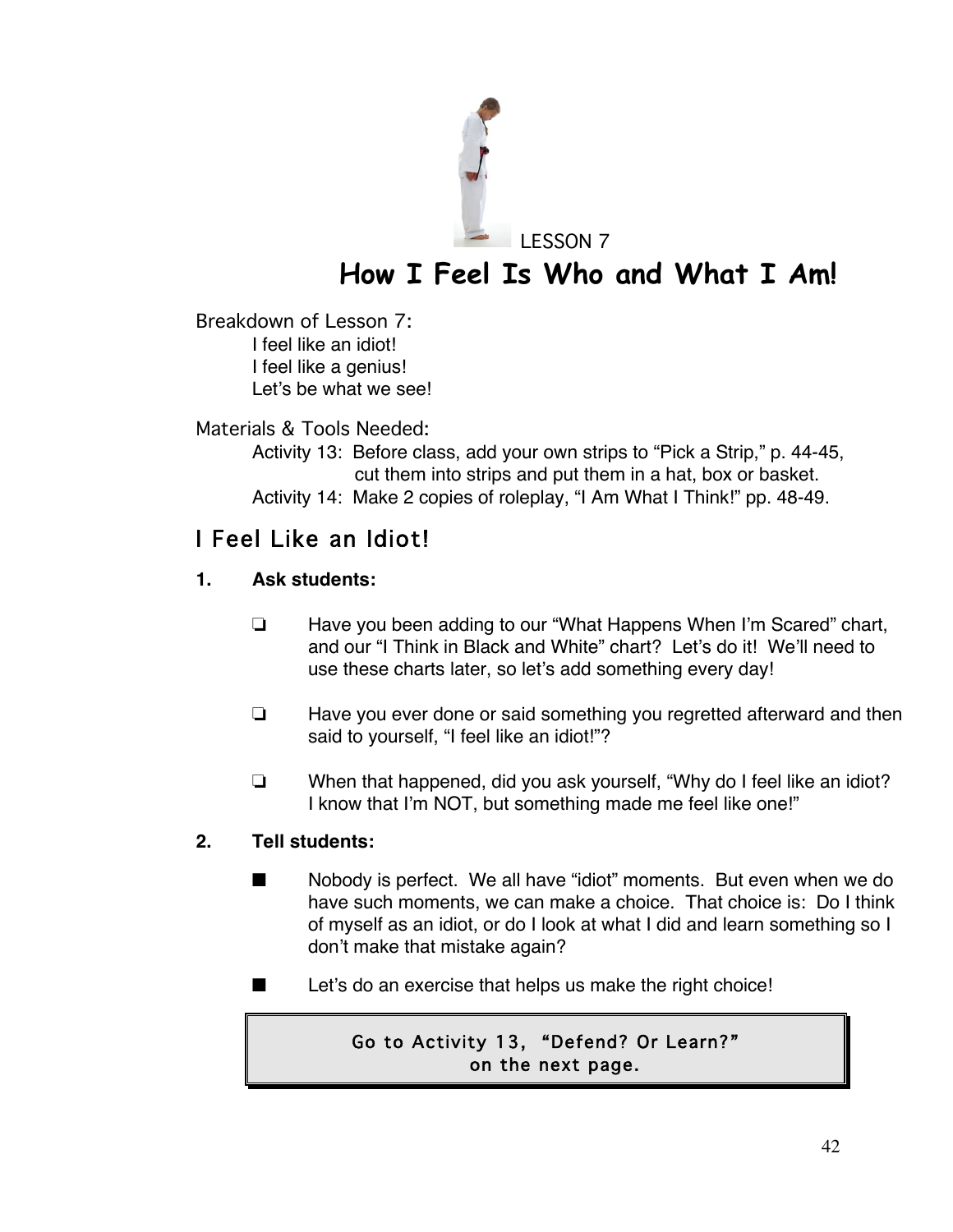# ACTIVITY 13 - PICK A STRIP Defend? Or Learn?

# **Cut the situations on the following two pages into strips, along the dotted lines. Fold each strip in half, then drop into a hat, box or basket. Make up some of your own and add them in!**

## # **Tell students:**

- 1. This exercise is called "Pick A Strip." In this container is a bunch of strips. Each strip has a situation, or event written on it — something that happened to someone.
- 2. When it's your turn, pick a strip, read it aloud. Then, make a choice: Either say what YOU would do in this situation to DEFEND yourself from getting hurt emotionally. Or say what YOU would do in this situation to LEARN something. (Repeat this, if necessary.)
- 3. Whatever choice you make, point to someone who will take the OTHER side. In other words, if you DEFEND the situation, the other person will be asked to think of a way we could LEARN from this situation. If you pick a way to LEARN from the situation, the other person will need to come up with a way to DEFEND him- or herself. Understood?
- $\checkmark$  Listen carefully as students respond. If the student who picks the strip **chooses to say what we can LEARN from this situation,whoever this student points to will then be asked to say what he or she would do to protect him- or herself in this situation.**
- # **After each student has had a chance to pick a strip and make a decision, ask:**
	- 1. Which do you prefer *defending* your position, or finding a way to *learn* something from your position?
	- 2. Do you think it's good to know how to do both? Do you think it's helpful to be able to see all sides of a situation? Why do you think so?
- # **Congratulate students on their good work!**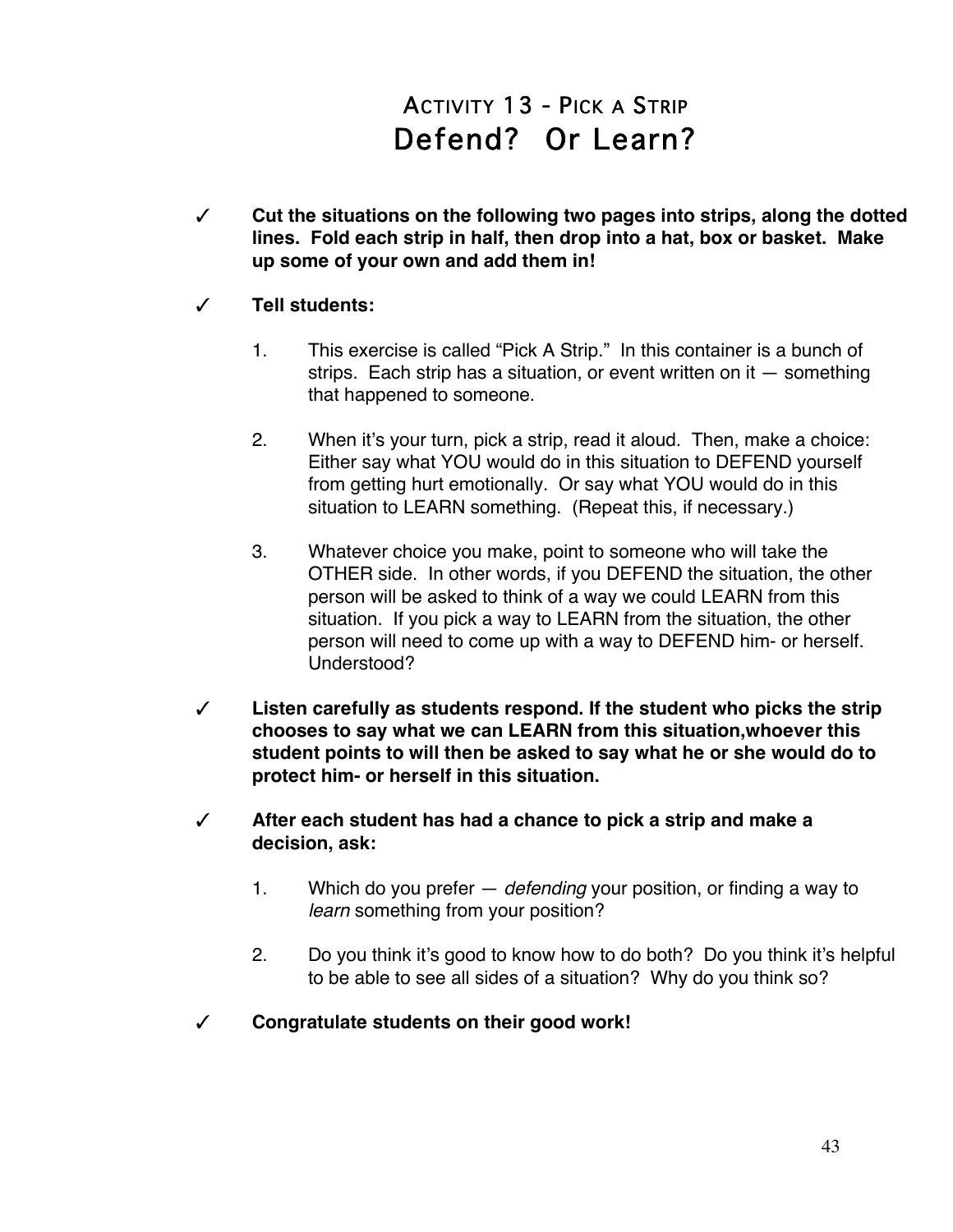# ACTIVITY 13 - PICK A STRIP Defend? Or Learn?

A bully on the playground has threatened to beat you up if you don't give him all the money in your pocket.

**I defend myself by:**

**I learn from this situation by:**

----------------------------------------------------------------------------------------------------------

Your parent insists that you finish your chores before going to see a movie with your friends, even though your parent said yesterday that you could go.

#### **I defend myself by:**

**I learn from this situation by:**

----------------------------------------------------------------------------------------------------------

Your teacher scolds you in front of the class for not getting your assignment in on time and assigns you an extra assignment that's due tomorrow.

#### **I defend myself by:**

**I learn from this situation by:**

----------------------------------------------------------------------------------------------------------

Your older brother steals a cell phone from a local store and tells your parents that you did it.

**I defend myself by: I learn from this situation by:**

----------------------------------------------------------------------------------------------------------

A TV commercial offers you a lot of money to bring in your present computer and buy a new one.

**I defend myself by:**

**I learn from this situation by:**

----------------------------------------------------------------------------------------------------------

You tell a friend a secret and ask that it not be shared. Your friend tells your secret to someone you'd rather didn't know it.

**I defend myself by:**

**I learn from this situation by:**

----------------------------------------------------------------------------------------------------------

After school, some kids follow you home and beat you up because they say that you don't belong there, because you look "different."

#### **I defend myself by:**

**I learn from this situation by:**

----------------------------------------------------------------------------------------------------------

An adult community leader asks you to do something that you don't think is right, but you're afraid to say no.

**I defend myself by:**

**I learn from this situation by:**

----------------------------------------------------------------------------------------------------------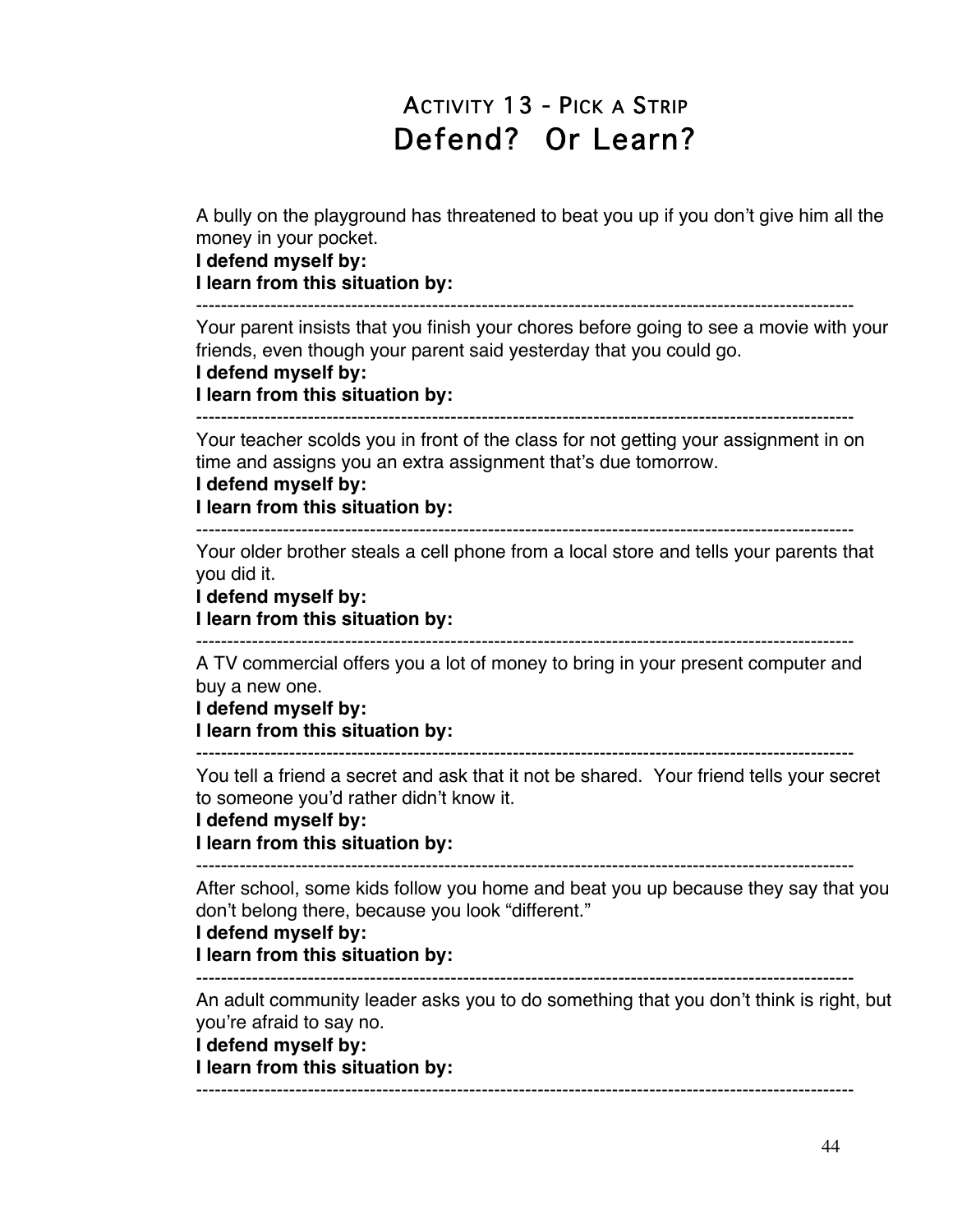An internet emailer encourages you to reveal where you live so that you can become friends.

#### **I defend myself by: I learn from this situation by:**

----------------------------------------------------------------------------------------------------------

A family member hides your CD player and music and says that no one likes your choice in music, so you better not play it.

#### **I defend myself by:**

**I learn from this situation by:**

----------------------------------------------------------------------------------------------------------

Your parent announces that since your overall grades are down, you will need to quit the soccer team until your grades are good again.

#### **I defend myself by:**

**I learn from this situation by:**

----------------------------------------------------------------------------------------------------------

A kid you know from school bugs you to buy candy bars he's selling, which will cost you a week's allowance.

#### **I defend myself by:**

**I learn from this situation by:**

----------------------------------------------------------------------------------------------------------

A kid from school purposely bumps into you and calls you stupid for bumping into him.

**I defend myself by:**

**I learn from this situation by:**

A bully who picks on you all the time is coming toward you again. You think, "I am very tired of this bully. Here's what I'm going to do."

----------------------------------------------------------------------------------------------------------

#### **I defend myself by:**

**I learn from this situation by:**

----------------------------------------------------------------------------------------------------------

Everyone at your house eats meat, but you've decided that you want to be a vegetarian. Your Mom says there's meatloaf for dinner and you better clean your plate.

#### **I defend myself by:**

**I learn from this situation by:**

----------------------------------------------------------------------------------------------------------

You think about the bully who called you an idiot. You say to yourself, "That bully is right. I really AM an idiot."

## **I defend myself by:**

**I learn from this situation by:**

I don't like it when I make mistakes, but I just called the school principal by the wrong name.

----------------------------------------------------------------------------------------------------------

----------------------------------------------------------------------------------------------------------

**I defend myself by:**

**I learn from this situation by:**

45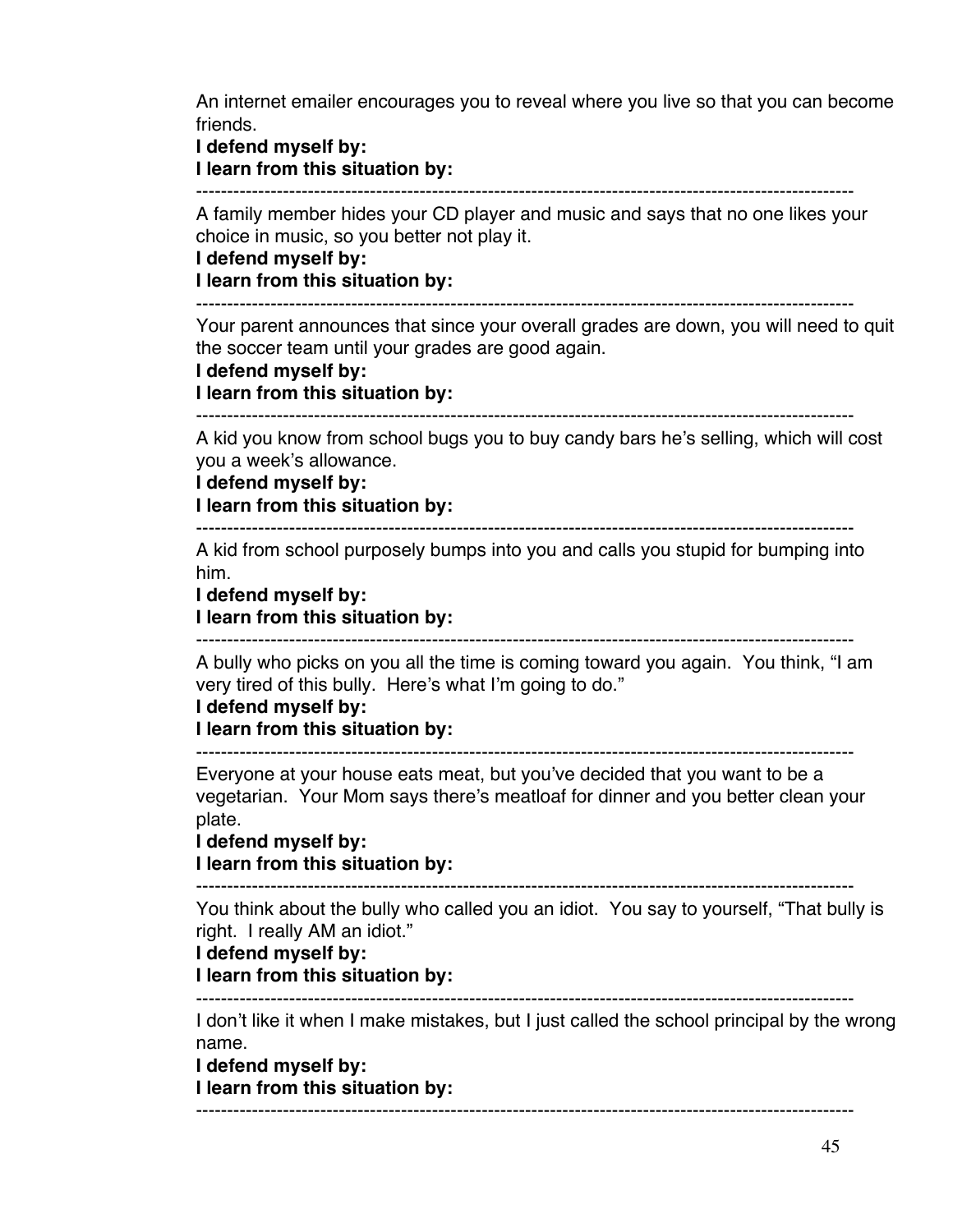## I Feel Like a Genius!

## **1. Ask students:**

- $\Box$  Aside from the days we have negative thoughts, are there days when you feel really good, really in shape, really intelligent?
- $\Box$  What do you think makes the difference between a day you feel smart and a day you feel like an idiot?
- $\Box$  Do you think it's possible that the only difference is in your mind  $$ that the only difference is HOW YOU THINK?

## **2. Tell students:**

- $\Box$  Our brain is a powerful force! In one moment, it can make us believe we are the best, and in another, it can make us believe that we're worthless!
- $\blacksquare$  Once we are AWARE of this power, we can change our thinking, and BE WHAT WE SEE!

## Let's Be What We See!

## **1. Ask students:**

- $\Box$  Are you ready to believe how powerful your brain is?
- $\Box$  Would you like to see a roleplay that could help you change your thinking, so you can learn to be what you see whenever you wish?

## **2. Tell students:**

- $\blacksquare$  As we do this roleplay, keep in mind that this is something you can do anytime, whenever you wish, to strengthen your mind.
- $\blacksquare$  Like turning your troubles into bubbles, this roleplay shows how even intelligent philosophers may slip up from time to time  $-$  but when they are open-minded, they can learn!

## Go to Activity 14, "I Am What I Think!" on the next page.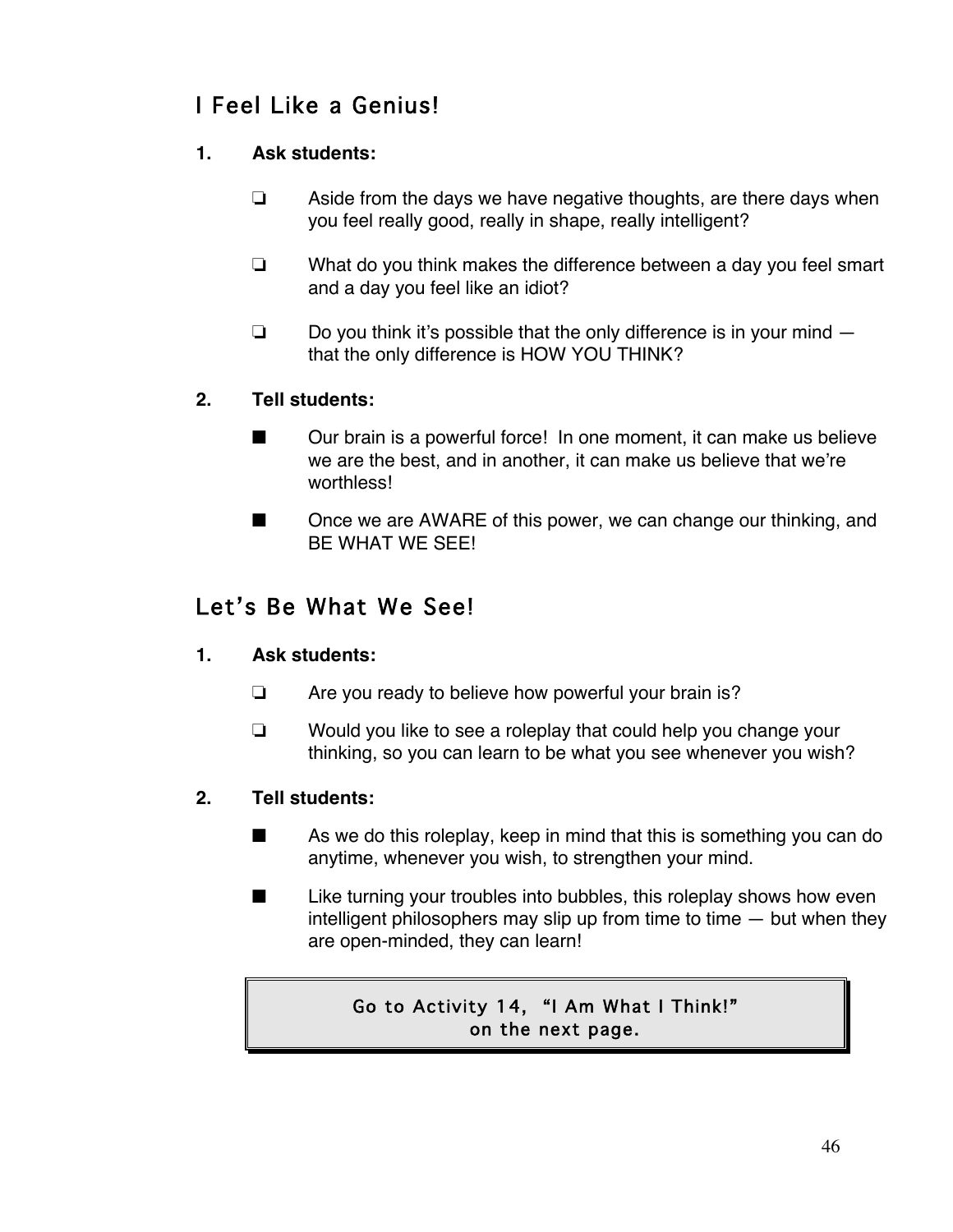# ACTIVITY 14 - ROLEPLAY PREPARATION I Am What I Think!

- # **BEFORE THE ROLEPLAY,** ask for two volunteers to roleplay the parts of **Socrates** and **Plato**. (Make two copies of roleplay.)
- $\checkmark$  Tell the volunteers to get the full benefits of roleplaying by really getting involved in the parts they are playing.
- $\checkmark$  Bring to their attention any words in *italics*  $-$  which are private thoughts said out loud, but not to the other person in the roleplay, and to words in parentheses ( ) which are instructions and should not be said out loud.
- $\checkmark$  Give volunteers a minute to read silently, as you tell the class:
	- 1. As you listen to these Plato and Socrates, notice how Plato responds to Socrates' accusation.
	- 2. Ask yourself what you would do in this situation.

## # **DO THE ROLEPLAY (next page).**

## # **AFTER THE ROLEPLAY**, **RETURN TO THIS PAGE and ask:**

- 1. How did Plato do in Socrates' experiment? Did Plato prove Socrates' point?
- 2. Did Plato quickly accept Socrates' "fact" that all brown-eyed people are wicked, or did he put up a fight?
- 3. Did Plato finally give in to Socrates' accusation? Why do you think he gave in? Because Socrates is someone he knows? Because he might have felt insecure about himself? Because he didn't sleep well and being exhausted made him more weak?
- 4. Was Socrates not being a good friend, trying this experiment on Plato? Or do you think, since he told Plato the truth very quickly, he was able to make a good point and help Plato learn something in the moment?
- 5. How do you think YOU would you have responded to Socrates' "fact"?
- $\sqrt{ }$  Thank students for their excellent work.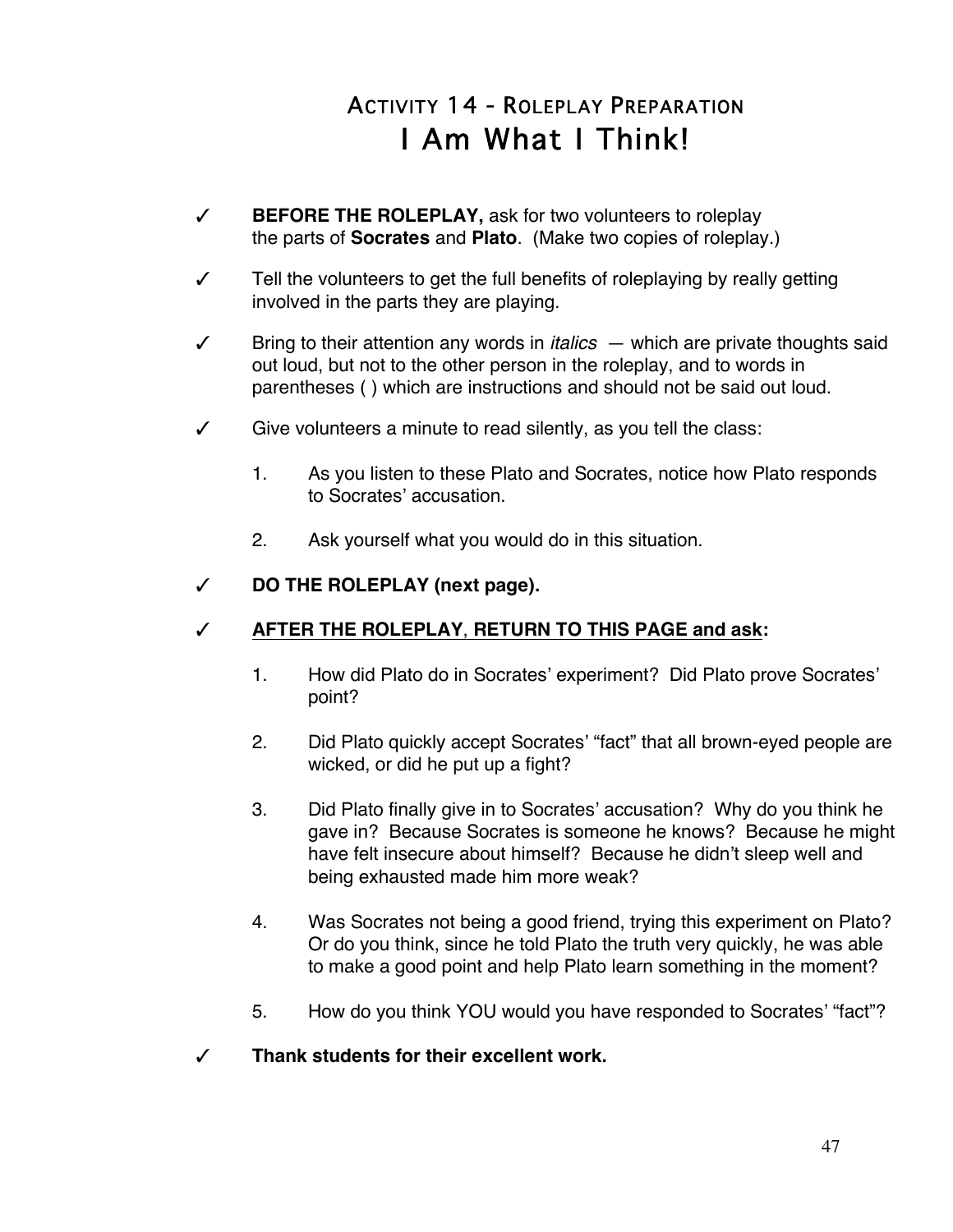# ACTIVITY 14 - ROLEPLAY I Am What I Think!

**Attention Roleplayers!** Read your part with enthusiasm! Have fun!

## **PLATO**

Good day, my philosophical friend Socrates. How are you today?

### **SOCRATES**

Ah, Plato, my profound and intelligent colleague! I am well, thank you. And you?

## **PLATO**

Didn't sleep well — too busy exploring the stars last night, but what's a few hours sleep compared to the glory of the heavens!

## **SOCRATES**

Very true, my friend. I've been contemplating an experiment, and if you would be so kind, I would be grateful if you'd allow me to try it out on you.

## **PLATO**

Always happy to help a fellow thinker! How can I assist?

## **SOCRATES**

I have just discovered that people, such as I, who have blue eyes, are the good people of the Earth. And people, such as you, who have brown eyes, are the wicked-doers.

## **PLATO**

(Pauses to think:) What?!!! My dear friend, Socrates, that is outrageous! How can this be true? There is no wisdom in this argument!

## **SOCRATES**

Well, I've heard it from the best of authorities, and I thought you would like to know, because if you're having wicked thoughts, we need to keep an eye on you — perhaps even put you in prison, to make certain that you don't do any harm!

## **PLATO**

Socrates, this is impossible! You know me! I am devoted to exploring the moon, the stars, the earth — I would never do any harm. I am NOT a bad person!

## **SOCRATES**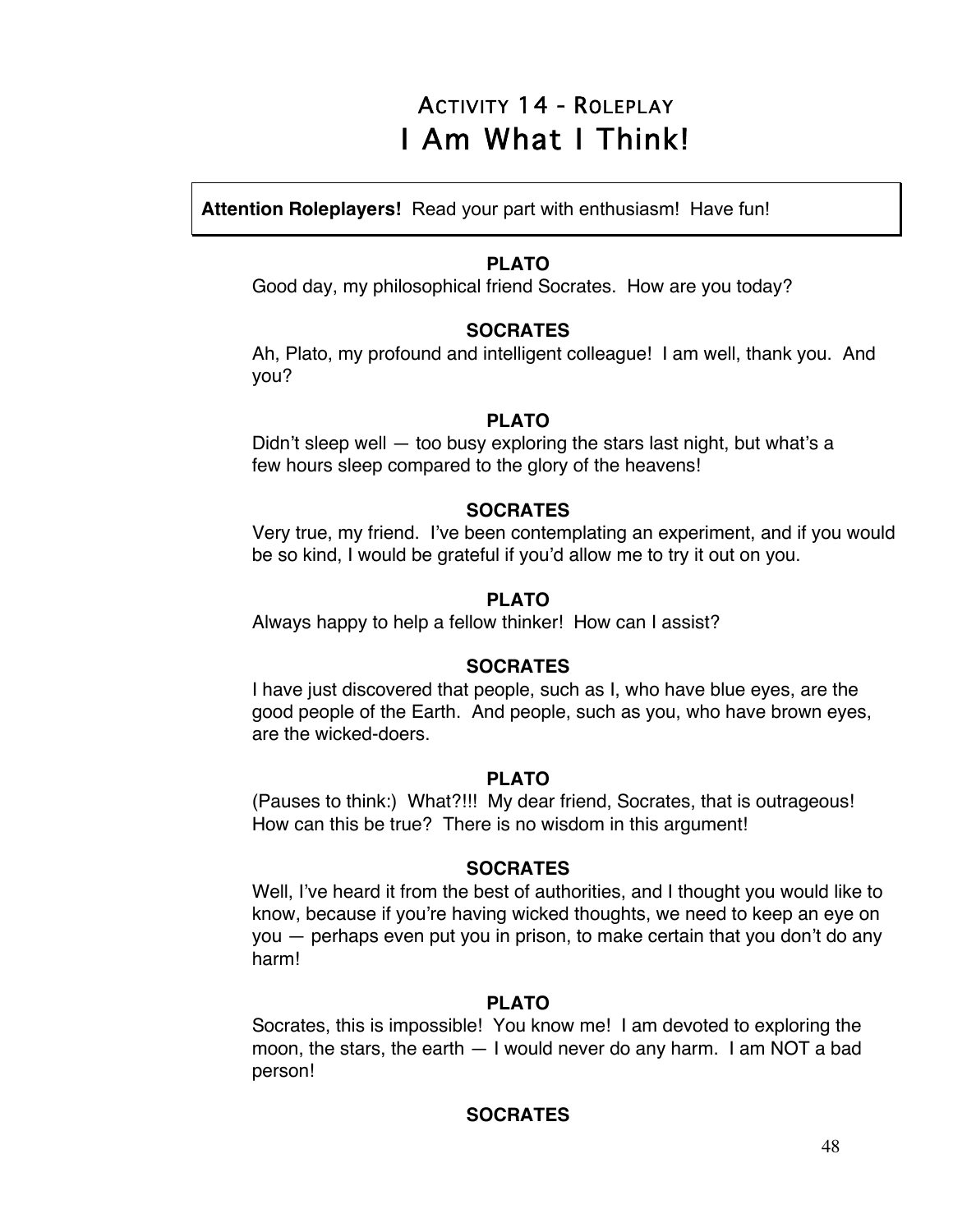It grieves me to give you such news, Plato. But I now know for certain that this is true!

#### **PLATO**

(Angry:) Whatever have I done to the Fates to have them punish me in this way! I shall be a wicked person for the rest of my days! If they say it is so, it must be true! I am wicked! I am corrupt! I am depraved! I shall die a villain! I am the scum of the earth! I am WICKED!!!

#### **SOCRATES**

(Pauses) Wait, Plato! Wait! Please, stop blaming yourself! Stop! What I have told you about blue eyes and brown eyes is NOT true.

#### **PLATO**

What? Oh, my, Socrates. Which is it? Am I wicked, or am I not? I do have brown eyes — not even light brown, or hazel!

#### **SOCRATES**

My friend, this was my experiment. You see, just because I TOLD you that all brown-eyed people are wicked, you BELIEVED it. You, one of the greatest questioners of all time, simply accepted the words I spoke!

#### **PLATO**

But Socrates....

#### **SOCRATES**

And not only did you completely accept my words, but you REACTED to them! You did not ACT from your own wisdom — and it is known all over our providence that you are one of the wisest of people.

#### **PLATO**

I DID accept your words! I attempted to PROTECT myself from the information! Instead of wanting to LEARN from what you told me, I simply REACTED! How human of me! How fascinating!

#### **SOCRATES**

Yes, well, you won't do that again, I'm willing to bet!

#### **PLATO**

I think not, my friend! I think not! (Thinks for a moment.) However, when you just said that everyone knows I'm one of the wisest, greatest questioners of all time — I would like to ask, "How do we know this is true? What is the intelligent way to find out?"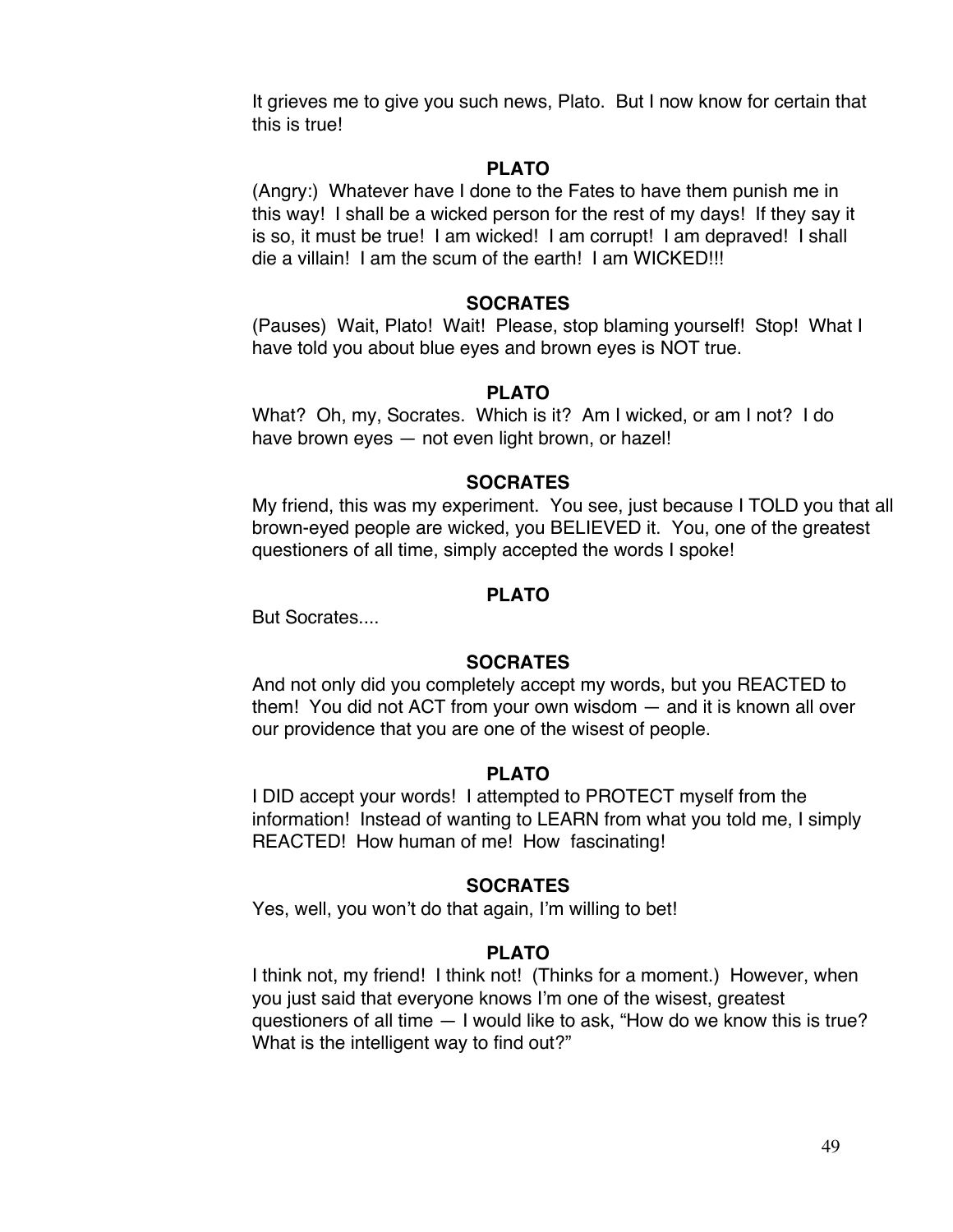

# **Rules for Perfection Are Hard to Live By!**

Breakdown of Lesson 8:

The demands we make! Our shoulds, musts and oughts! Let's accept that we're not perfect!

Materials & Tools Needed:

Activity 15: Before class, read "Breaking the Perfection Barrier" pp. 51-52. Activity 16: Make 10 copies of roleplay, "My Imperfect World," pp. 55-56.

## The Demands We Make!

## **1. Ask students:**

- ! What demands have you made on YOURSELF today? *Encourage all responses!* Have you demanded that you be stronger? Smarter? Quicker? Better? That you never make another mistake?
- $\Box$  What demands have you made on THE WORLD today? That it give you what you want, all the time? That wrong things never happen?
- $\Box$  Why do you think we make such demands on ourselves, and on the world around us? What's going on in our brains?

## **2. Tell students:**

- $\blacksquare$  We have all been "conditioned"  $-$  trained to believe that our lives "should" go a certain way in order for us to be satisfied.
- $\blacksquare$  The fact is  $-$ trying to be perfect can lead to disappointment!
- $\blacksquare$  Here's an exercise that helps us break the perfection barrier!

## Go to Activity 15, "Breaking the Perfection Barrier!" on the next page.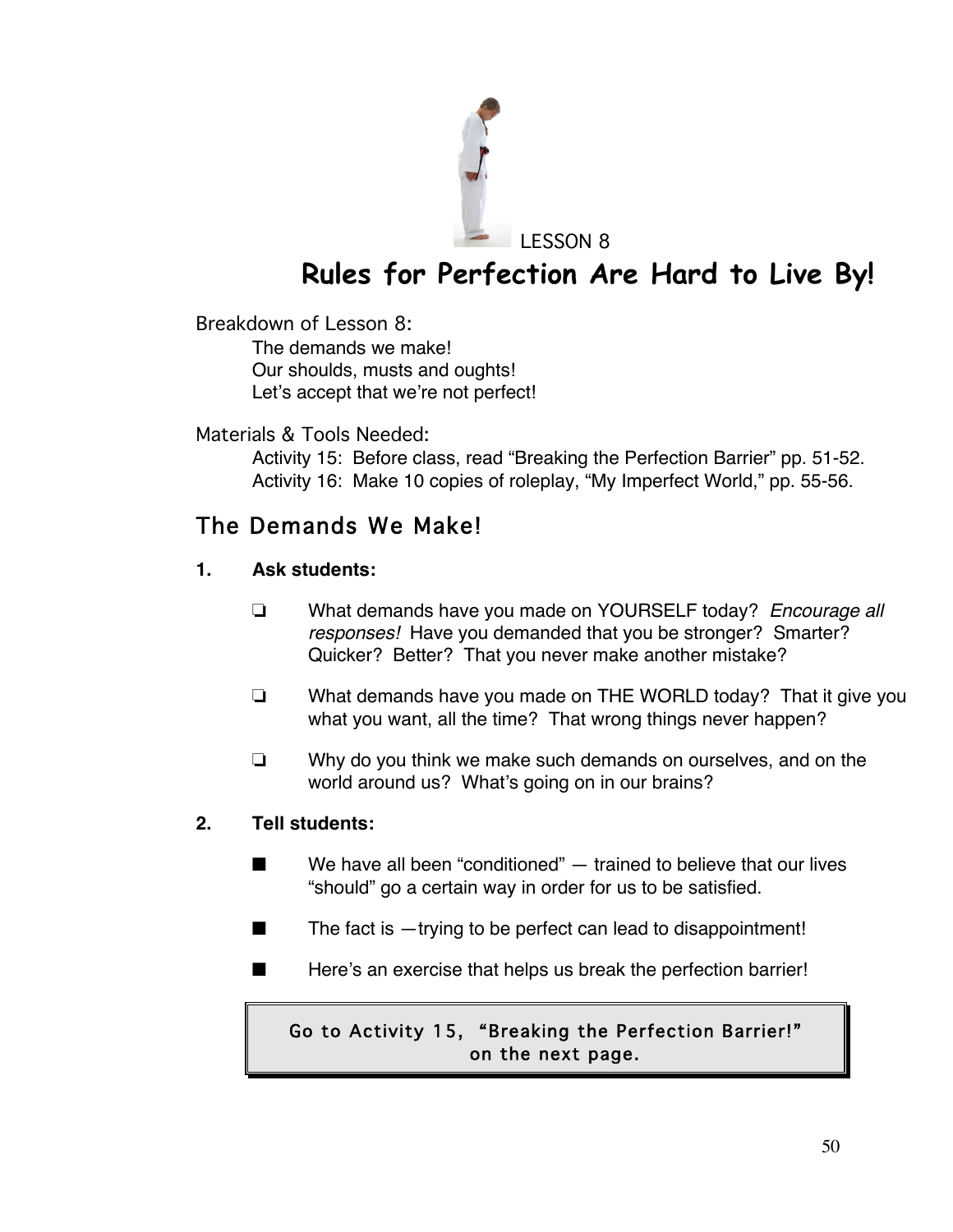# ACTIVITY 15 - EXERCISE Breaking the Perfection Barrier!

# **Ask students to form a circle (if you have the space, indoors or outdoors), or they can remain in their seats.**

## # **Tell students:**

- 1. I'm going to read you the first part of a sentence. When I stand in front of you, complete the sentence!
- 2. We're going to move very quickly, so you have to be brave enough to say the first thing that pops into your mind!
- 3. There are no right or wrong answers! The point is to think quickly, on your feet — and to have fun!
- # **Begin by standing in front of a student. Read one of the incomplete sentences you'll find on the following page. Read as quickly as you can, so that the student is inspired to respond quickly. MOVE! As fast as you can!**
- # **It's okay to repeat some of these, because different students will give different answers. It's also okay to make up some of your own sentences, since you know your students best!**
- # **Make this a fun exercise for everyone!**
- # **Afterward, ask students:**
	- 1. Did you feel uncomfortable admitting your mistakes to a room full of fellow students?
	- 2. Did you think, "I'm the only one who ever makes mistakes?"
	- 3. Do you think that all of us humans are "conditioned" to be perfect creatures? Why do you think so?
	- 4. Do you think it's POSSIBLE for us to be perfect all the time? Or do you think perhaps we're lucky to have some perfect moments?
	- 5. Can you remember an actual perfect moment you had? What was it? How long did it last?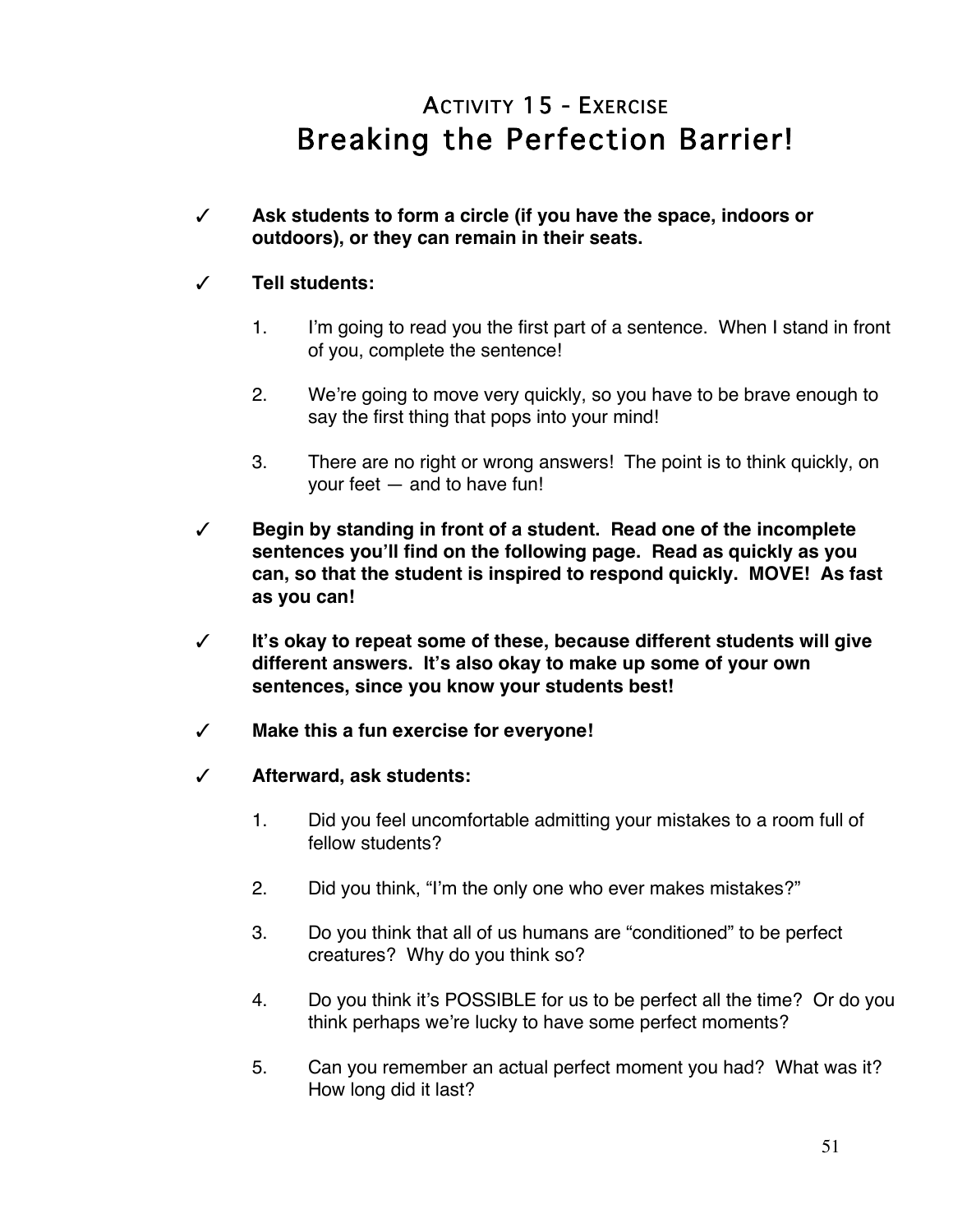# **ACTIVITY 15 - SENTENCES Breaking the Perfection Barrier!**

| 1.  | What happened to me isn't fair! I should not have:                                   |
|-----|--------------------------------------------------------------------------------------|
| 2.  | With the crisis that I'm going through this week — people should understand<br>that: |
| 3.  | Before I take any risk, I need to be absolutely sure that:                           |
| 4.  | The reason I cannot allow myself to mess up ever again is:                           |
| 5.  | I should never, ever:                                                                |
| 6.  | I made a big mistake this year by:                                                   |
| 7.  | I hope to never make a mistake again, because:                                       |
| 8.  | The thing I really despise about mistakes is:                                        |
| 9.  | The reason people need to understand why I'm late is:                                |
| 10. | The reason I need complete control over my life is:                                  |
| 11. | The reason I cannot show my feelings to others is:                                   |
| 12. | Friends always let you down, because:                                                |
| 13. | Life today is harder than it used to be, and that's why we should:                   |
| 14. | The situation when I should have acted better was:                                   |
| 15. | The time my parents should have seen MY side of the story was:                       |
| 16. | The time my teacher should have given me a better grade was:                         |
| 17. | Instead of setting strict curfews, parents should:                                   |
| 18. | People who do not have confidence in me should:                                      |
| 19. | The worst mistake I ever made was:                                                   |
| 20. | The best mistake I ever made was:                                                    |
|     |                                                                                      |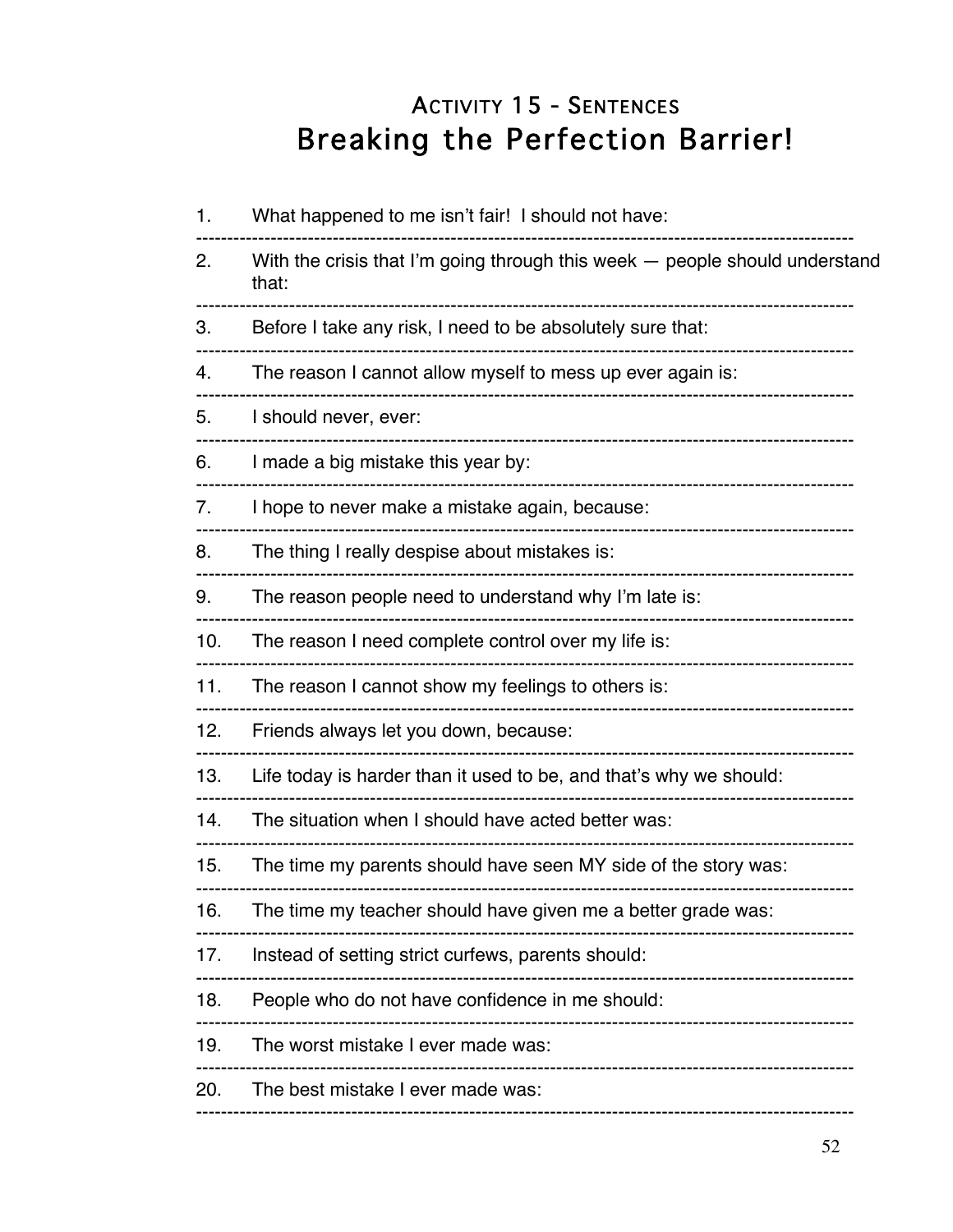## Our Shoulds, Musts and Oughts!

## **1. Ask students:**

- $\Box$  Have you noticed how many times a day we use the words "should," "must" and "ought"?
- $\Box$  Whenever you hear anyone say to you, "You SHOULD have...." is your first inclination to protect yourself by making an excuse?
- $\Box$  When someone says, "I know that's what you THINK we should do, but we really OUGHT to...." do you allow their suggestion to enter your brain, where you can think about it?

## **2. Tell students:**

- $\blacksquare$  No one's perfect! Still, no one likes to hear that we could have, should have, ought to, or really must do *anything*!
- **Now When we hear these words, it's good to be able to STOP, THINK and** then ACT instead of REACT!

## Let's Accept That We're Not Perfect!

## **1. Ask students:**

- $\Box$  Are you ready to accept that none of us is perfect?
- $\Box$  Do you think the world is ready to accept that we are not perfect? How about your parents? Your teachers? Your friends?
- $\Box$  And are you ready to accept that the WORLD is not perfect? That you cannot always get what you want, when you want it?

## **2. Tell students:**

- $\blacksquare$  Life can be disappointing when we can't get what we want.
- But like Plato, we can learn to STOP and THINK before we REACT in situations that disappoint us — and learn to ACT intelligently. Let's do a roleplay that demonstrates this!

## Go to Activity 16, "My Imperfect World!" on the next page.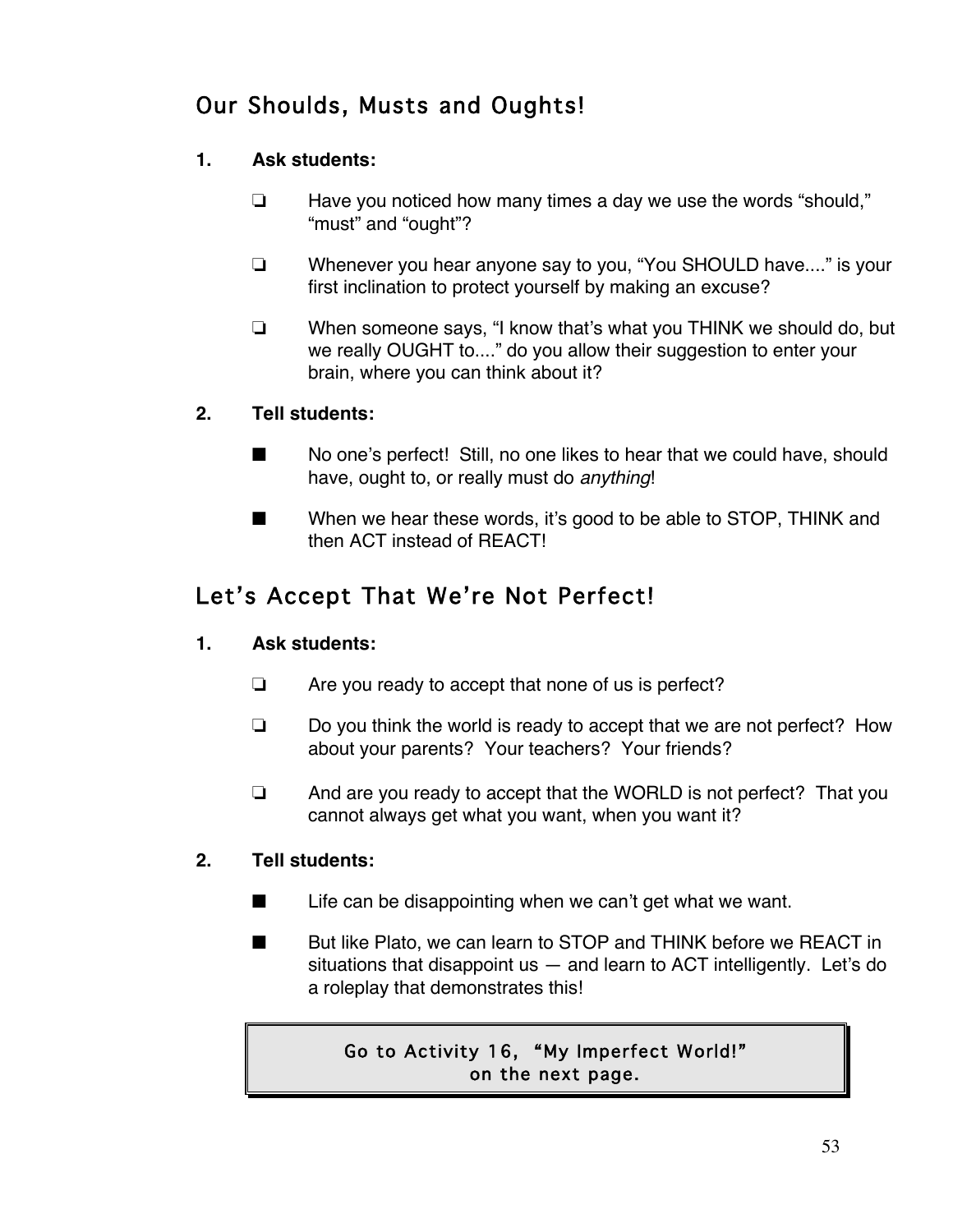# ACTIVITY 16 - ROLEPLAY PREPARATION My Imperfect World!

- # **BEFORE THE ROLEPLAY,** ask for two volunteers to roleplay the parts of **Mozart** and **Bach**. Ask six or eight more volunteers to play the **Greek Chorus.** (Explain to those who do not know that a Greek Chorus is a group that comments on the action of a play.) (Make10 copies of roleplay.)
- $\checkmark$  Ask the volunteers to get the full benefits of roleplaying by really getting involved in the parts they are playing.
- $\checkmark$  Bring to their attention any words in *italics*  $-$  which are private thoughts said out loud, but not to the other person in the roleplay, and to words in parentheses ( ) which are instructions and should not be said out loud.
- $\checkmark$  Give volunteers a minute to read silently, as you tell the class:

As you listen to this roleplay, try to stand in the shoes of these characters and think about what you would do in their place.

## # **DO THE ROLEPLAY (next page).**

## # **AFTER THE ROLEPLAY**, **RETURN TO THIS PAGE and ask:**

- 1. What did you think of the work of the Greek Chorus?
- 2. Do you think they finally taught Mozart something about shoulds and oughts?
- 3. Do you sometimes have a little Greek Chorus in your brain talking to you, reminding you of things to say and do?
- 4. Do you think that, despite being a great composer, Mozart was not satisfied because he couldn't afford to hire the musicians he wanted? Is that why he had a lot of shoulds and oughts?
- 5. Do we all have moments like that of Mozart days when, for one reason or another, we can't do or get what we want, but still have to learn how to accept it?
- # **Thank students for their excellent work.**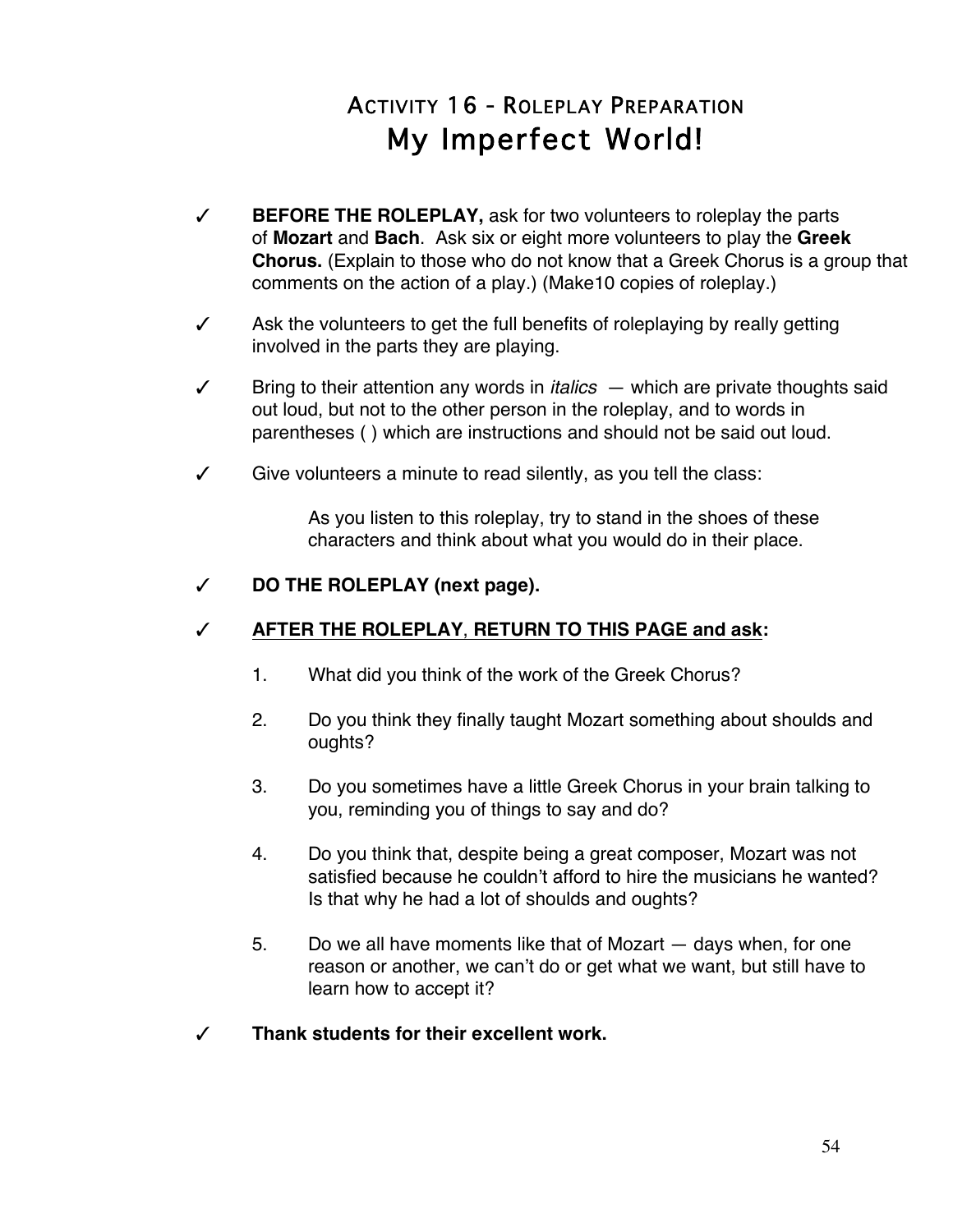## ACTIVITY 16 - ROLEPLAY My Imperfect World!

**Attention Roleplayers!** Read your part with enthusiasm! Have fun!

#### **BACH**

Good day, Amadeus. What is that lovely piece you're playing on the piano? It's perfect. Absolutely perfect.

#### **MOZART**

Thank you, Johann. Actually, it's a new piece — hardly perfect at all. I would say that it's competent — nothing extraordinary. To make it perfect, I should have 20 violins, three French horns, two cornets, and a partridge in a pear tree!

#### **GREEK CHORUS**

He SHOULD have 20 violins, three French horns, two cornets, and a partridge in a pear tree!

#### **BACH**

Do you hear voices? Amadeus, you are very modest indeed. I can hear on the piano alone what a magnificent piece this is. I can *imagine* where you use the violins, the French horns, even the cornets!

#### **MOZART**

Yes, I suppose we could do without the partridge, but it really OUGHT to have all the other instruments.

#### **GREEK CHORUS**

It really OUGHT to have all the other instruments!

#### **MOZART**

There's a strange echo! Do you hear it?

#### **BACH**

Yes, my friend, I do. It's the Greek Chorus. They always show up when we humans get carried away with saying, "I should have this," or "I ought to have that!"

#### **MOZART**

And what's so wrong with uttering shoulds and oughts? My budget for producing the music the way it SHOULD be played is very thin, and I find myself muttering these words all day long!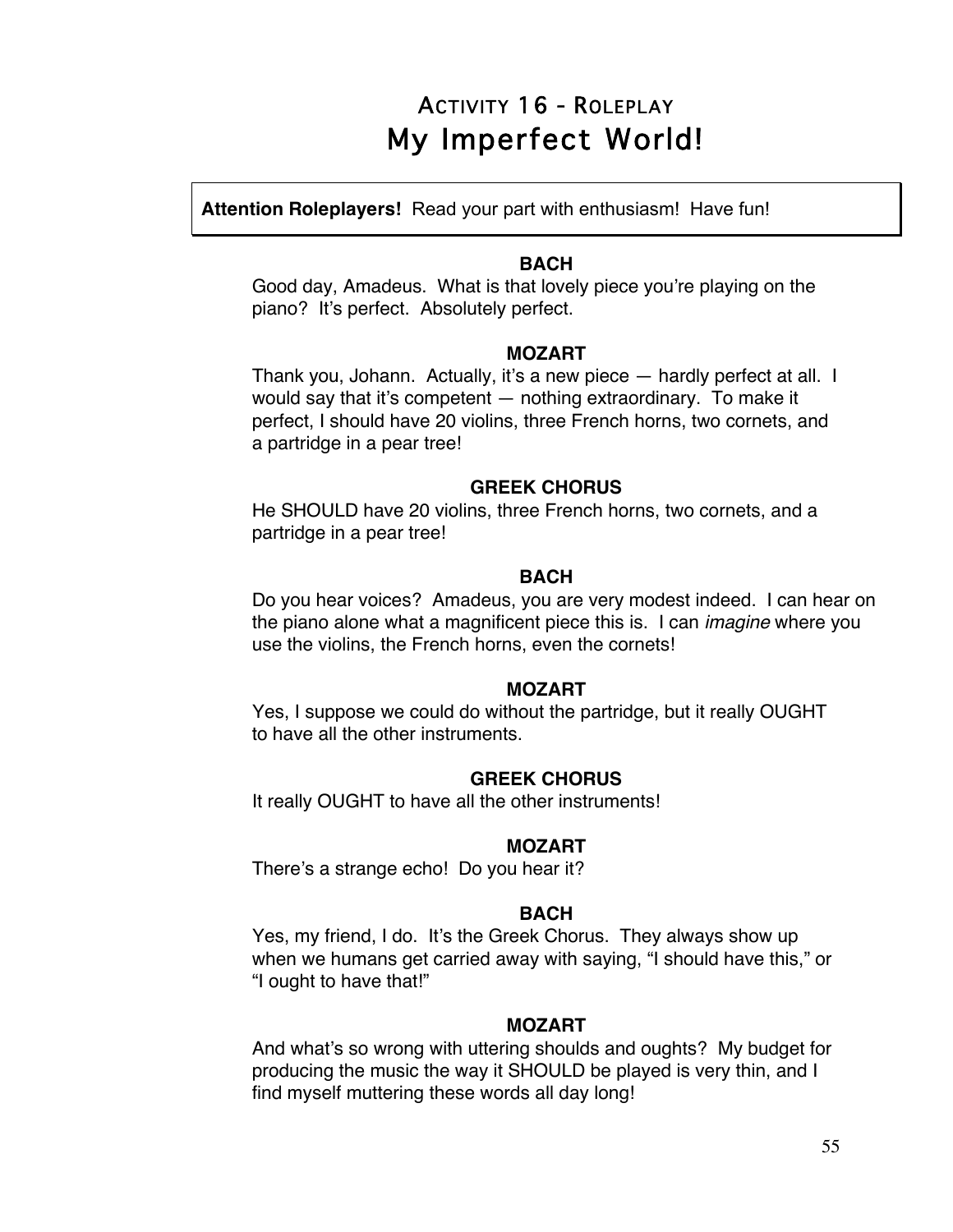#### **GREEK CHORUS**

My budget for producing the music the way it SHOULD be....

#### **MOZART**

STOP! I say! I cannot tolerate this chorus mocking me!

#### **BACH**

Well, Amadeus, therefore, it would do you a great deal of good to learn to never use those words. If you do, the Greek Chorus will disappear! By the way, did you notice that I did not suggest that you (whispers) SHOULD (normal voice) learn to not use those words? I merely suggested that it would do you good!

#### **MOZART**

Johann, this is foolish! I speak the way I speak! I compose music the way I compose music! People SHOULD accept me for who I am and they SHOULD accept my music for what it is, don't you think?

### **GREEK CHORUS**

People SHOULD accept me for who I am, and....

#### **MOZART**

All right! STOP! Thank you, Chorus members! I think I understand. We are NOT living in a perfect world! We can NOT always have what we want when we want it – even if we DESERVE it! Even if we write the best music every written. Even if there is no one else on earth who could write a more perfect....(pauses) Oh, dear, Johann. Forgive me. YOU, of course, have written many perfect pieces. How rude of me to forget. I SHOULD have....oh! I mean, I could truly benefit from acknowledging a great master such as yourself.

#### **BACH**

No problem, my friend. I think you are beginning to understand the value of acknowledging and learning rather than defending your position strongly while learning nothing!

#### **MOZART**

Well said! Ah! It's noontime! Should we go feed ourselves?

#### **GREEK CHORUS**

SHOULD we go feed ourselves?

#### **MOZART**

(To Bach:) Will they never go home? They really SHOULD, you know! It's time for lunch!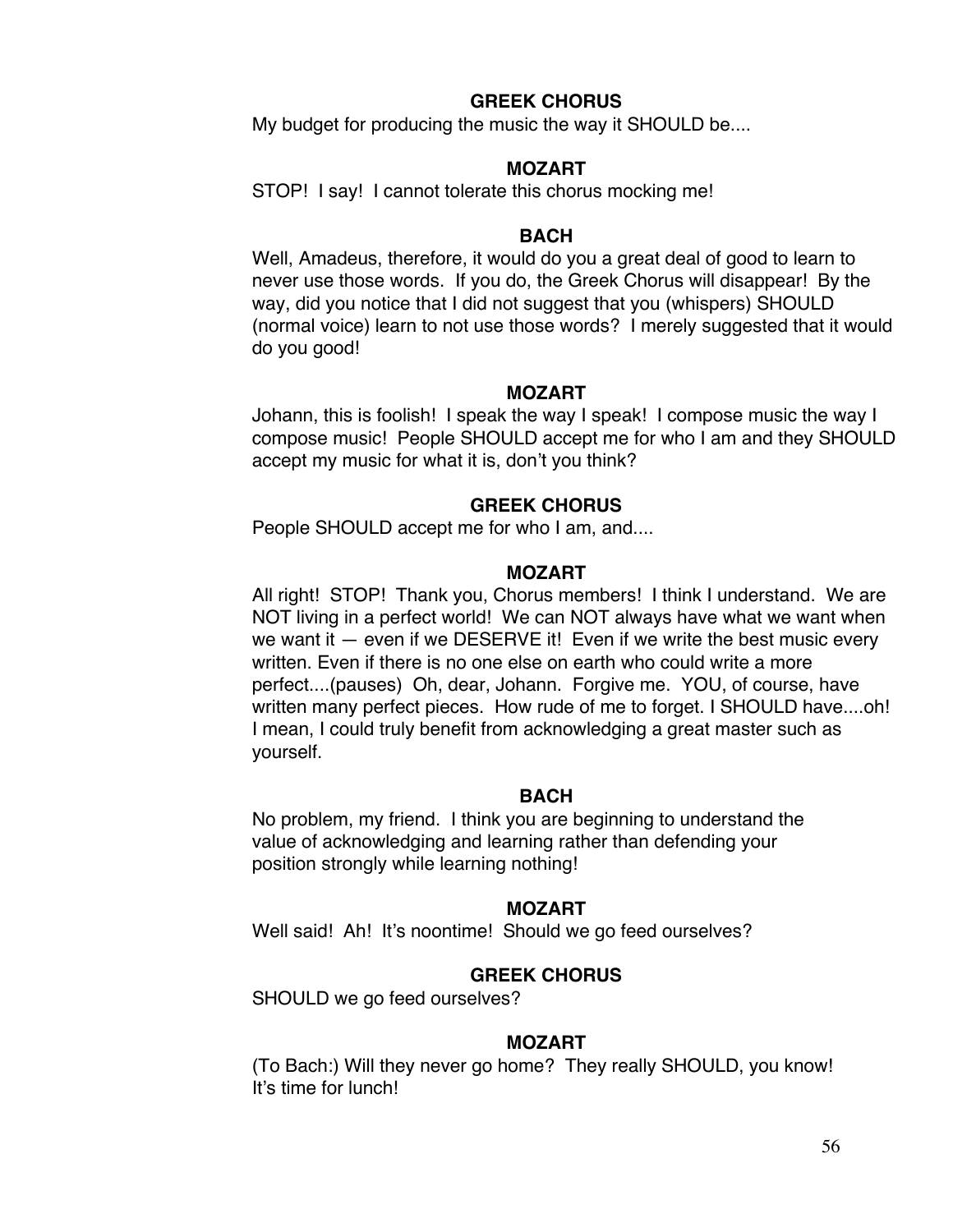

# **Identifying with Weakness Instead of Strength!**

Breakdown of Lesson 9:

I recognize my shortcomings! I tag myself with names! Inside every mistake is a positive lesson!

Materials & Tools Needed:

Activity 17: Before class, read "My Shortcomings Are Alive!" p. 58. Activity 18: Make 2 copies of roleplay, " My Defense Place and My Learning Place," pp. 61-62.

## I Recognize My Shortcomings!

## **1. Ask students:**

- $\Box$  Are you aware of parts of your behavior that you would call your "faults," "imperfections" or "shortcomings"?
- $\Box$  Do you think that we are more aware of our "shortcomings" than we are of our accomplishments? Why do you think that's so?
- □ Do you think we're conditioned to look at our "faults" more than our achievements? Our weaknesses more than our strengths?

## **2. Tell students:**

- $\blacksquare$  It's just plain true that many of us are conditioned to recognize our weaknesses more readily than our strengths — our shortcomings more quickly than our accomplishments!
- $\blacksquare$  The fact is  $-$  our "weaknesses" and "shortcomings" are good to look at, because they have a lot to teach us! We can learn how to turn them into positive learning experiences!

Go to Activity 17, "My Shortcomings Are Alive!" on the next page.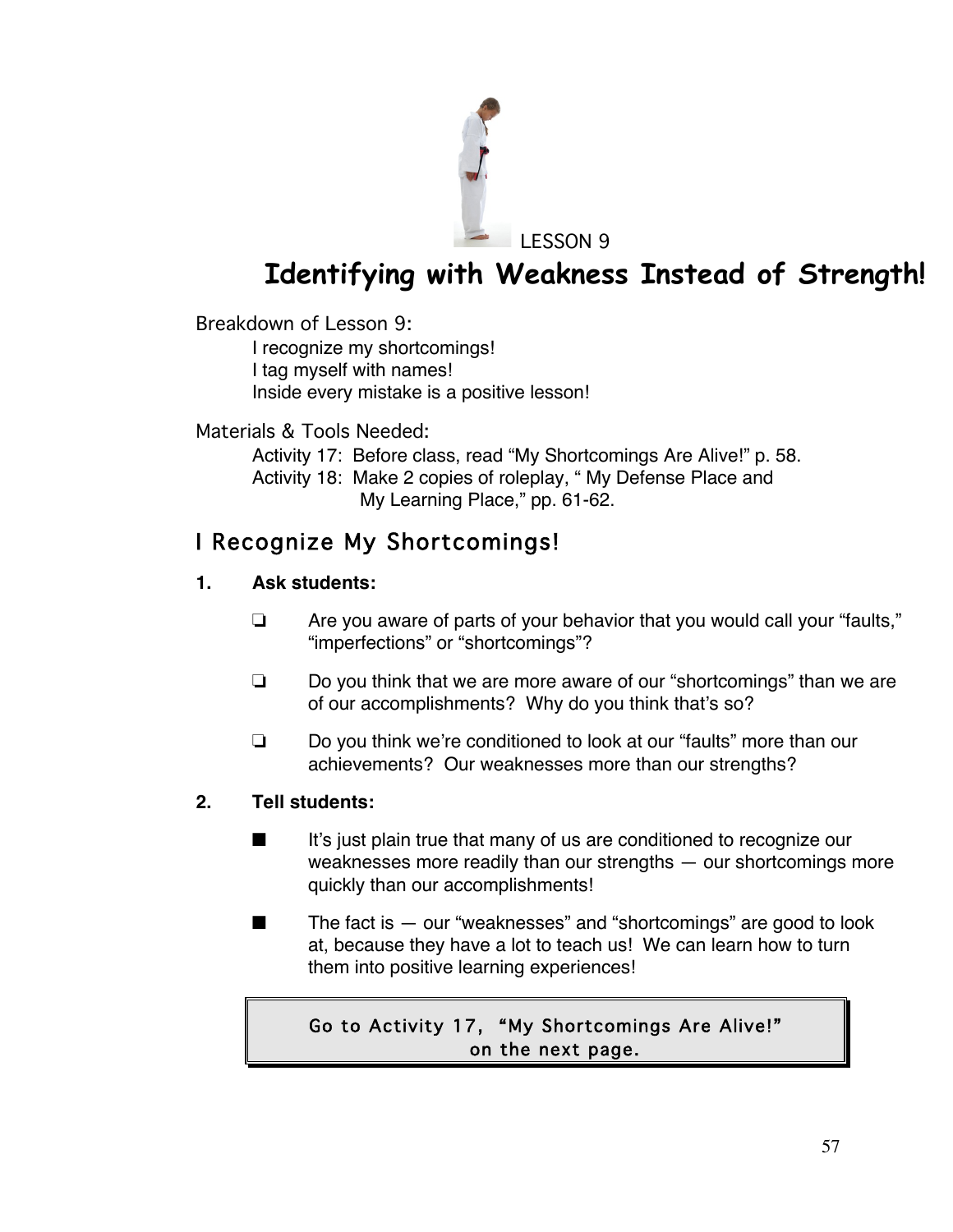# ACTIVITY 17 - EXERCISE My Shortcomings Are Alive!

# **Go to your chart "My Black and White World" originally used in Lesson 2, p. 10. Hopefully by now, your list has grown long, with many additions!**

## # **Tell students:**

- 1. Let's each take a turn. Pick any item on the chart and tell us what you believe is the "shortcoming" or "mistake" that was made by this person.
- 2. Then, take a moment to think, then tell us one thing you think can be learned from this mistake or this experience.
- # **Give each student at least one turn. If time allows, you can give each student more than one turn.**
- # **An alternative to this exercise is to invite other students to offer their opinions after each student has responded.**
- # **Give students plenty of time to think when it's their turn. Give other students time to respond if they have more thoughts.**
- # **Taking a few minutes to allow students to come up with what can be learned from "mistakes" is time well spent! Write the following on your blackboard or chart:**

**===================================================**

## **HOW TO HANDLE MY MISTAKES!**

## **GO TO MY FEARFUL PLACE? GO TO MY LEARNING PLACE?**

Where I DEFEND what I believe Where I accept responsibility for learning. The state of the local learn from it!

and accept no responsibility for my mistake and find out what

## **===================================================**

# **Congratulate students on their powerful brains!**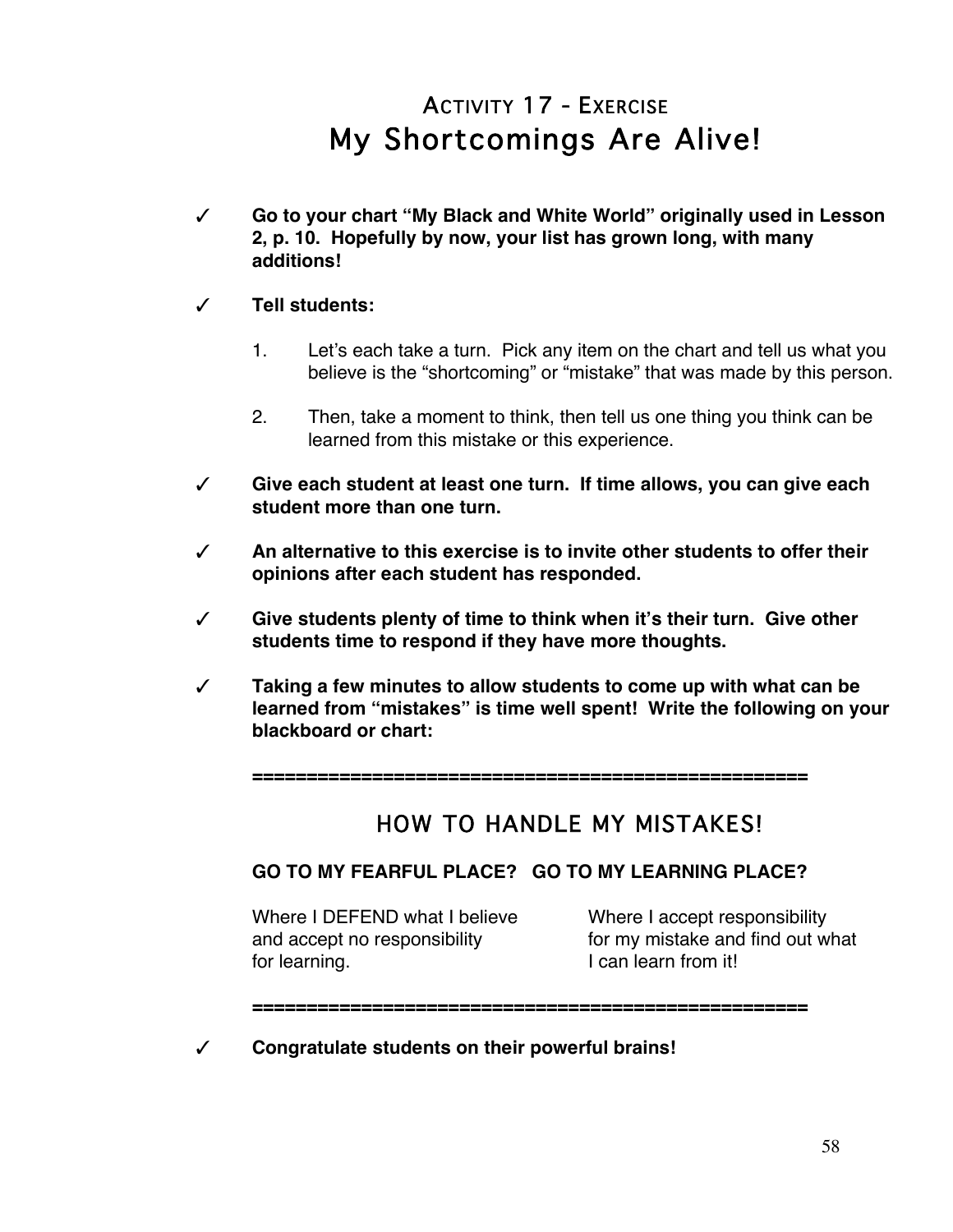## I Tag Myself with Names!

## **1. Ask students:**

- $\Box$  When you make a mistake, do you feel foolish, or self-conscious?
- $\Box$  We have learned in our society to feel embarrassed when we make a mistake. It's unfortunate, but true! When you do make a mistake, do you tell yourself, "I'm a jerk!" "I'm a fool!" "I'm a loser!"?
- $\Box$  Do you think it's simply an easy way out to just call ourselves a name and move on, without stopping to think about what we can learn from any mistake or false move we make?

## Inside Every Mistake Is a Positive Lesson!

- **1. Tell students:**
	- $\blacksquare$  Many of us believe the best thing to do, when we make a mistake, is to call ourselves a name, admit our guilt, and move on.
	- $\blacksquare$  The truth is  $-$  there's at least one lesson in every mistake, and the way to strengthen your mind is to figure out what that lesson is, and learn it!
	- When we make a mistake, we can go to our *fearful* place and attempt to *defend* ourselves from accepting responsibility for the mistake — or we can go to our *learning* place, where we accept *responsibility* for our mistake and see what there is to *learn*!
	- $\blacksquare$  Remember when we spoke about the importance of seeing "the big picture" — seeing ALL sides of a situation, not only our own? Recognizing our mistakes for what they are  $-$  human error  $-$  is like that. It gives us a broader picture of our situation.
	- $\blacksquare$  When we remember to ask, like Plato, "What's the intelligent thing to do?" we always learn something, which empowers the greatest weapon we have — our mind! Are you ready for a roleplay?

## Go to Activity 18, "My Defense Place & My Learning Place!" on the next page.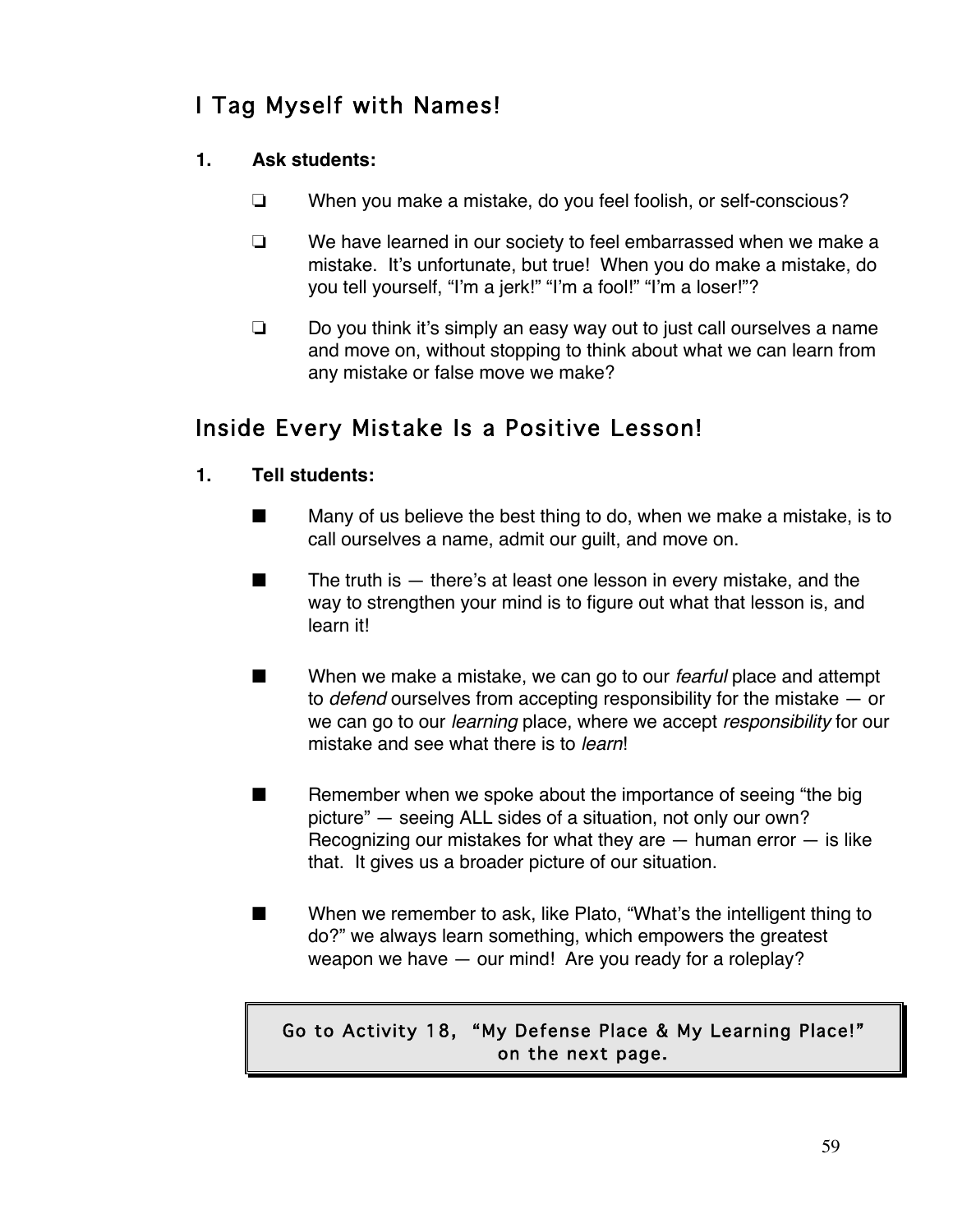# ACTIVITY 18 - ROLEPLAY PREPARATION My Defense Place & My Learning Place!

- # **BEFORE THE ROLEPLAY,** ask for two volunteers to roleplay the parts of **Armor** and **Sage**. (Make two copies of roleplay.)
- $\checkmark$  Ask the volunteers to get the full benefits of roleplaying by really getting involved in the parts they are playing.
- $\checkmark$  Bring to their attention any words in *italics*  $-$  which are private thoughts said out loud, but not to the other person in the roleplay, and to words in parentheses ( ) which are instructions and should not be said out loud.
- $\checkmark$  Give volunteers a minute to read silently, as you tell the class:
	- 1. One of these characters tends to go to a protective, defensive place, while the other tends to be open and anxious to learn.
	- 2. Watch as they play out who they are and how they think!

### # **DO THE ROLEPLAY (next page).**

## # **AFTER THE ROLEPLAY**, **RETURN TO THIS PAGE and ask:**

- 1. Did you see a difference in the way Sage and Armor handled their situations? What was the difference?
- 2. Was Armor more likely to be self-critical and start to "name call" for mistakes that were made? Was Armor hard on her/himself?
- 3. Did Sage look at mistakes with a more open, accepting eye? Was Sage embarrassed about his/her self-admitted mistake?
- 4. Was Sage helpful in getting Armor to see that the mistakes Armor had made were nothing more than human error? Do you think that every time we make a mistake, we're better off looking at it the way Sage did?
- 5. Sometimes a mistake can be very serious and cause great harm, and we may not want to treat it lightly. Still, it's healthier to think of our mistakes as a path to learning, and whenever possible, to find the lesson, and learn it!
- # **Thank students for their excellent work.**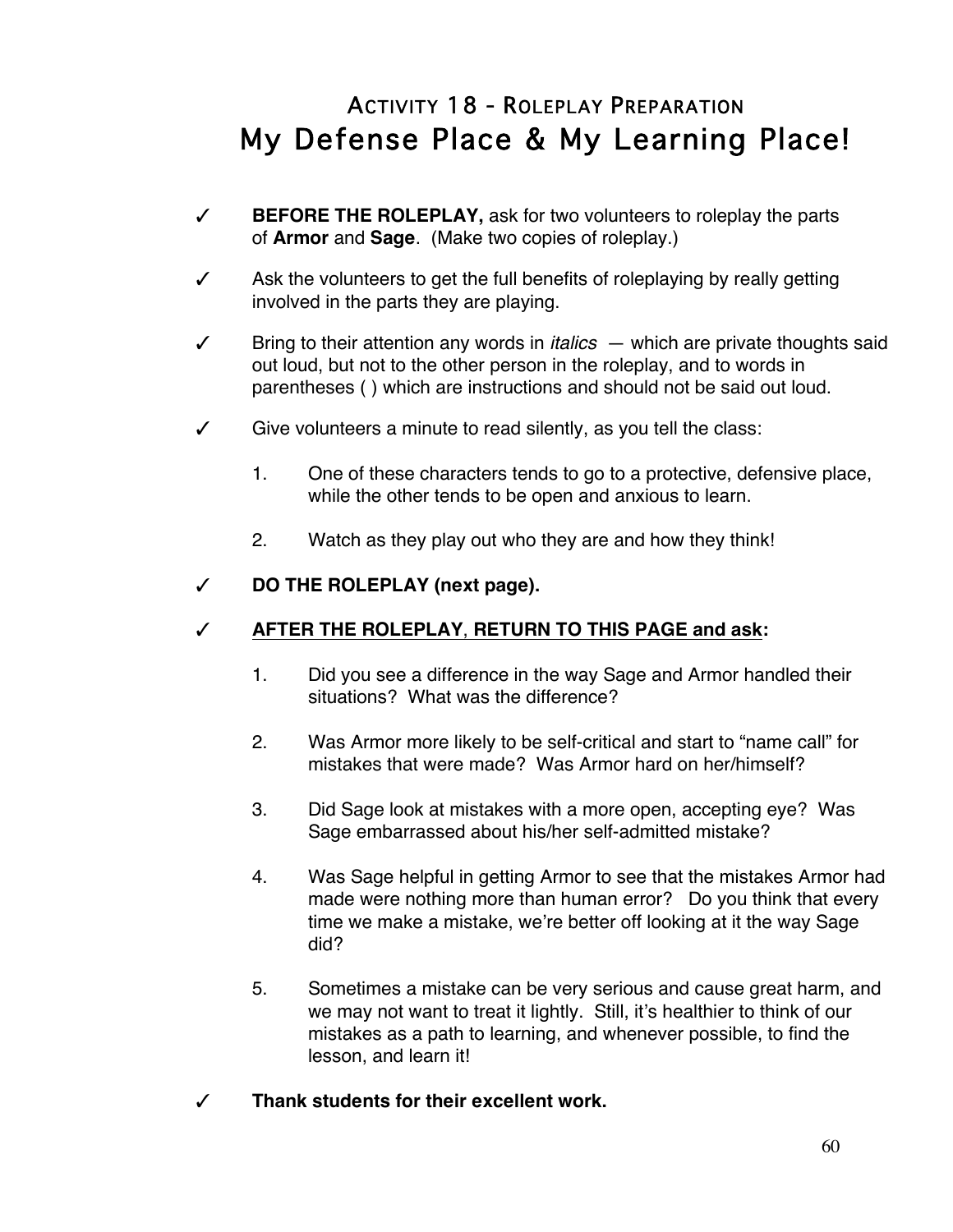## ACTIVITY 18 - ROLEPLAY My Defense Place & My Learning Place!

**Attention Roleplayers!** Read your part with enthusiasm! Have fun!

#### **SAGE**

Hi, Armor! I hear you played a great soccer game yesterday. Sorry I missed the game. I had to practice for the music recital.

#### **ARMOR**

Let's not even TALK about the game. It was awful.

## **SAGE**

But I hear we won!

#### **ARMOR**

Ha! Yes, we won, but yours truly blew it three times during the game. I missed the first point by unknowingly letting the guard see exactly where I was going to kick! That was so stupid! I am a real jerk!

### **SAGE**

But we won the game!

#### **ARMOR**

Then, I go and trip on some stupid clump of grass — and fall, completely missing getting the ball in. I am such a loser! Of course, it wasn't my fault. It was that stupid clump. A really sad story! How was your music practice session?

#### **SAGE**

Good. Very good. When we got to the part where the violins come in on the concerto, guess who was the only one to play the wrong note on the crescendo — the part that's supposed to get loud?

#### **ARMOR**

Uh-oh! Must've been you! You must have been embarrassed to have your note stick out like a sore thumb!

## **SAGE**

Well, I couldn't believe it when it happened. It was almost as if it wasn't me playing. The orchestra stopped and I said, "Where did THAT note come from?" And everybody laughed, because they knew it was me!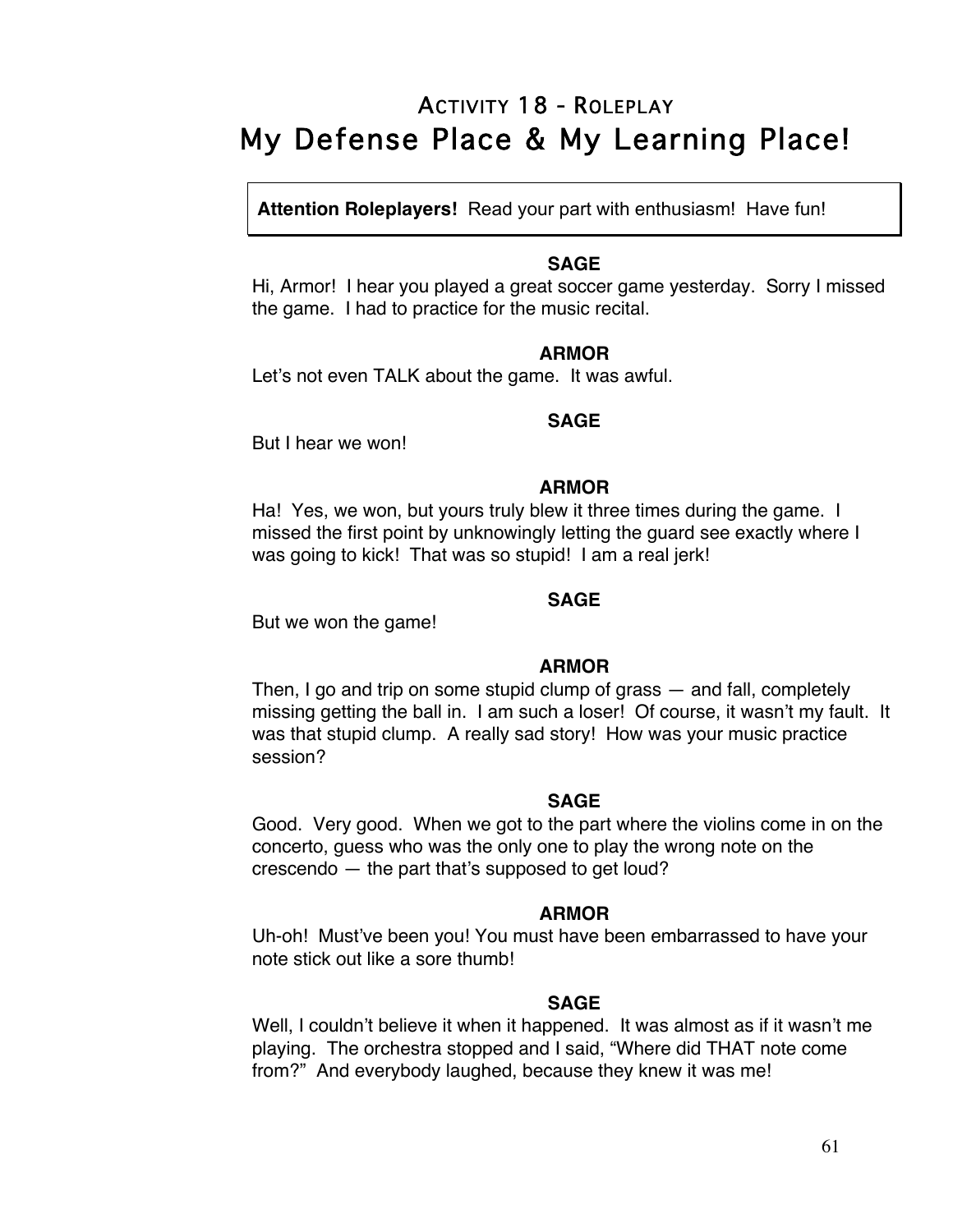#### **ARMOR**

You must've felt really dumb!

### **SAGE**

I didn't! Right after it happened, the music director told me this incredibly neat way of approaching the note on the string that will ensure that I never play that awful note again! It was a great discovery! Something I can use on just about everything I play. Isn't that amazing?

#### **ARMOR**

So you didn't feel dumb?

#### **SAGE**

Dumb? No, I didn't. Actually I felt pretty smart, because when I goofed, I actually wound up learning something cool.

#### **ARMOR**

And you didn't feel stupid?

#### **SAGE**

Stupid? No. Why should I feel stupid. I just made a mistake. We all make mistakes. Like when you missed getting a point in the game — that was a mistake in judgment. Didn't you learn something from that?

#### **ARMOR**

(Thinks.) I learned never to do that again! (Thinks again.) If I think about it, I guess I learned that the player who got in my way is very fast, and I need to be aware of that whenever I'm near that kid. And as for that clump of grass? I guess I learned that grass sometimes has clumps.

#### **SAGE**

That's pretty funny.

#### **ARMOR**

I guess nobody's perfect, huh?

#### **SAGE**

Speak for yourself!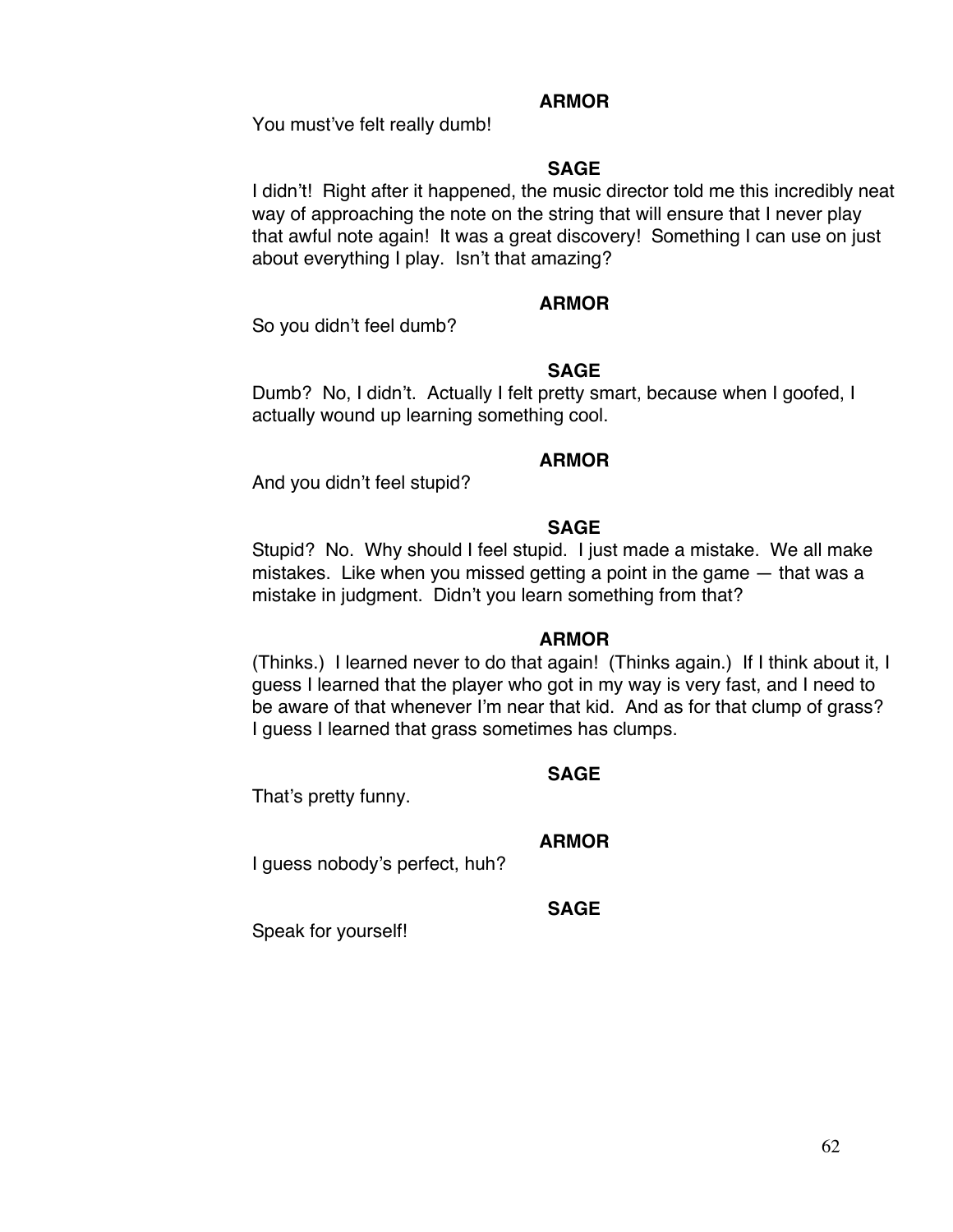

# **Blaming Without Considering Responsibility!**

Breakdown of Lesson 10:

I blame myself without considering who's responsible! I blame others without considering my behavior! What happens to blame when we're aware?

Materials & Tools Needed:

Activity 19: Before class, add your own strips to "Pick a Strip," p. 64-65, cut them into strips and put them in a hat, box or basket. Activity 20: Make 2 copies of roleplay, "To Act or React," p. 68.

## I Blame Myself Without Considering Who's Responsible

## **1. Ask students:**

- $\Box$  Who added a "black or white thinking" item to our chart today? Did your item have anything to do with blame? How so?
- $\Box$  When something goes wrong, do you tend to blame yourself, or someone else? *Encourage all responses!*
- $\Box$  For those of you who blame yourself before anyone else, do you ever stop to think first about who's responsible for what happened?

## **2. Tell students:**

- $\blacksquare$  When something goes wrong, there's usually more than one reason why it happens — which is why it's good to look at ALL sides of a situation before deciding to blame someone.
- $\blacksquare$  The truth is  $-$  if we're really intending to LEARN something from things that go wrong, we need to not blame at all!

## Go to Activity 19, "Turn Your Blame into a Game!" on the next page.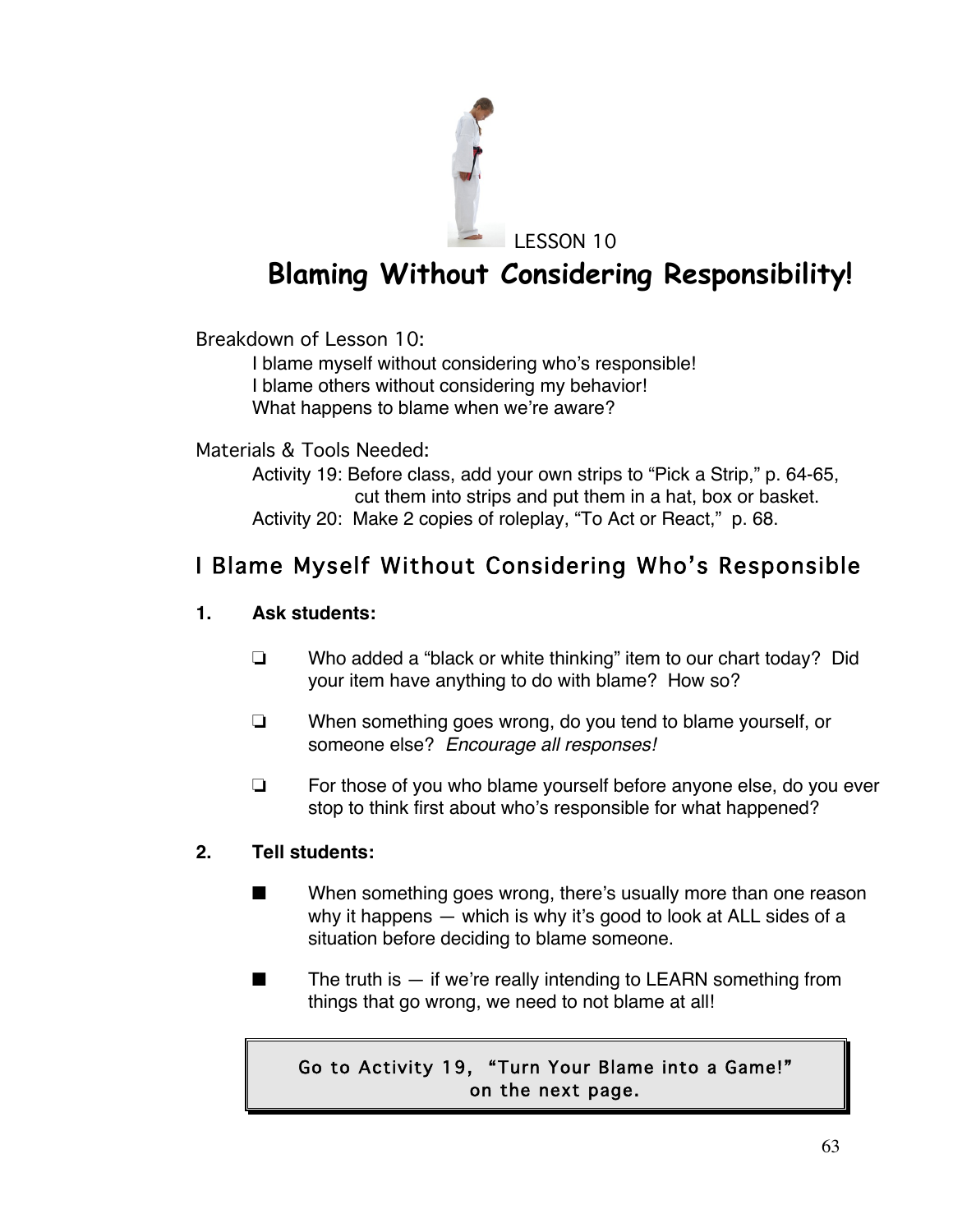# ACTIVITY 19 - PICK A STRIP Turn Your Blame into a Game!

- # **Cut the situations on the following page into strips, along the dotted lines, just as you did in Lesson 7. Fold them in half, then put them in a hat, box or basket. You can always make up some of your own, or make two copies and repeat the strips. No two students are likely to respond in the same way.**
- # **Ask students:**
	- 1. Remember when we played a game called "Pick A Strip" in a previous lesson? In this container is a bunch of strips. Each strip has a situation written on it.
	- 2. When it's your turn, pick a strip, read it aloud. Then, finish the sentence! If the situation isn't one you've actually experienced, use your imagination and make up a response!
	- 3. This game strengthens your mental awareness, so you need to read the strip quickly and finish the sentence as fast as you can!
- # **Listen carefully as students respond. You will want to be AWARE of what each student says.**
- # **You may want to write on your blackboard or chart one column called "Blame Self" and another called "Blame Others" and keep a tally of how many people tend to blame themselves and how many blame others.**
- # **After all students have had a chance to pick a strip and respond, tally the score, and ask:**
	- 1. How did we do?
	- 2. Do you think we're human beings who prefer to blame others when things go wrong, or are we people who blame ourselves?
	- 3. Does it feel good to blame others? Does it feel good to blame yourself?
	- 4. Should we never blame anyone for anything ever again?
- # **Congratulate students on their good work!**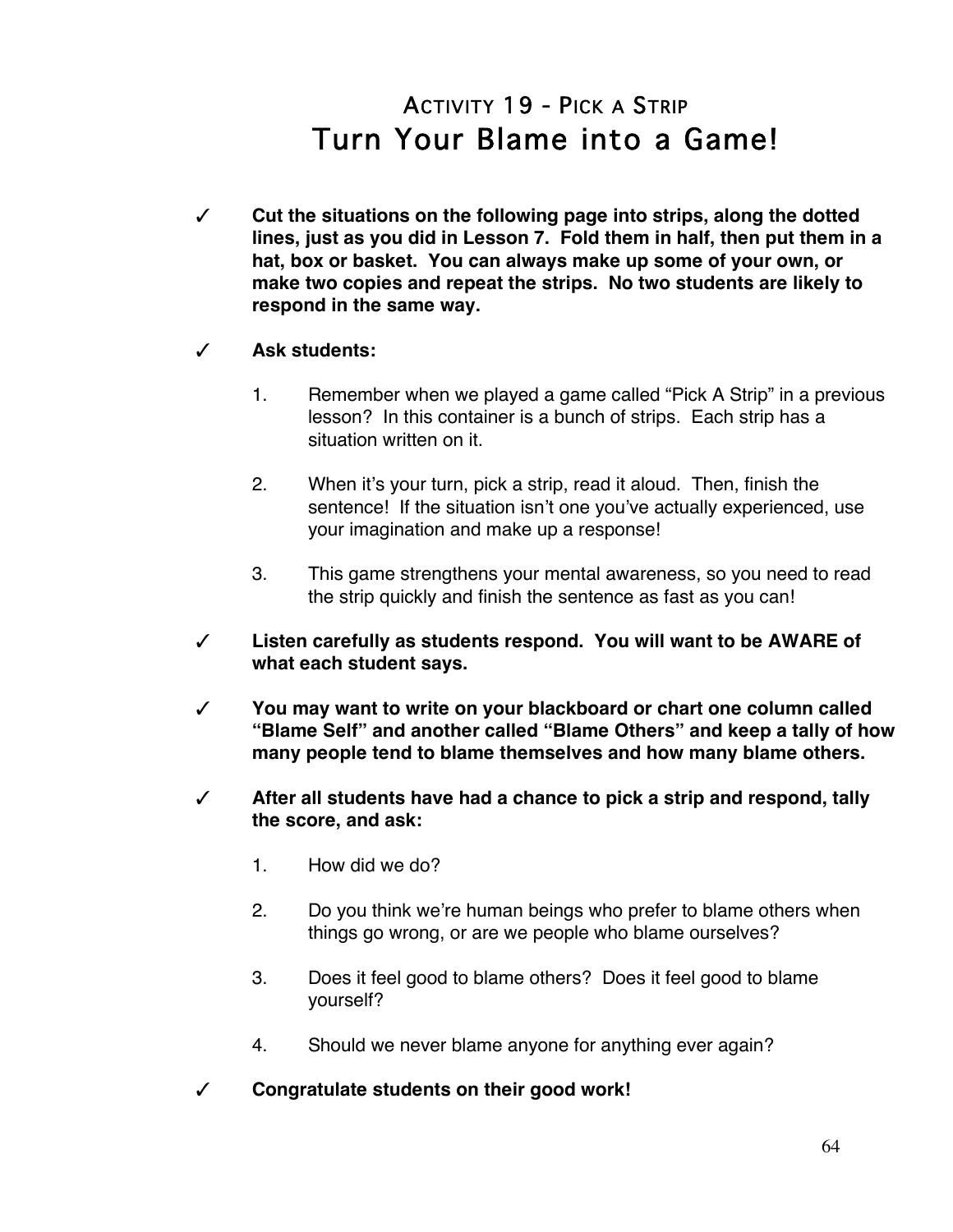# ACTIVITY 19 - PICK A STRIP Turn Your Blame into a Game!

| 1.  | When something goes wrong at our house, the person who usually gets<br>blamed is _____________, because:                                                  |
|-----|-----------------------------------------------------------------------------------------------------------------------------------------------------------|
| 2.  | When I get upset, the first person I tend to blame is __________, because:                                                                                |
| 3.  | The last time I got a bad grade in school, I knew without a doubt that the<br>person to blame was:                                                        |
| 4.  | When I get grounded for not doing what I'm told, I know that the person to<br>blame is:                                                                   |
| 5.  | Whenever there's an argument between my brother or sister and me, my<br>parents tend to blame ______________, because:                                    |
| 6.  | When those horrible killings happened at the school that was on the news, the<br>newspapers blamed violent filmmakers. I think the real blame belongs to: |
| 7.  | When I was attacked by a bully on the playground for the fourth time this<br>week, I blamed:                                                              |
| 8.  | Whenever I get to school late, I blame:                                                                                                                   |
| 9.  | When things happen that I don't like, and that I have no control over, I tend to<br>blame:                                                                |
| 10. | When I don't do well on an exam, I blame:                                                                                                                 |
| 11. | When I have to do homework that I don't understand, I blame:                                                                                              |
| 12. | When I'm forced to eat food at home that I don't like, I blame:                                                                                           |
| 13. | When I don't get enough sleep at night, I blame:                                                                                                          |
| 14. | When my black-and-white thinking gets me into trouble, the person I blame<br>the most is:                                                                 |
| 15. | When my parents don't understand me, I blame:                                                                                                             |
|     |                                                                                                                                                           |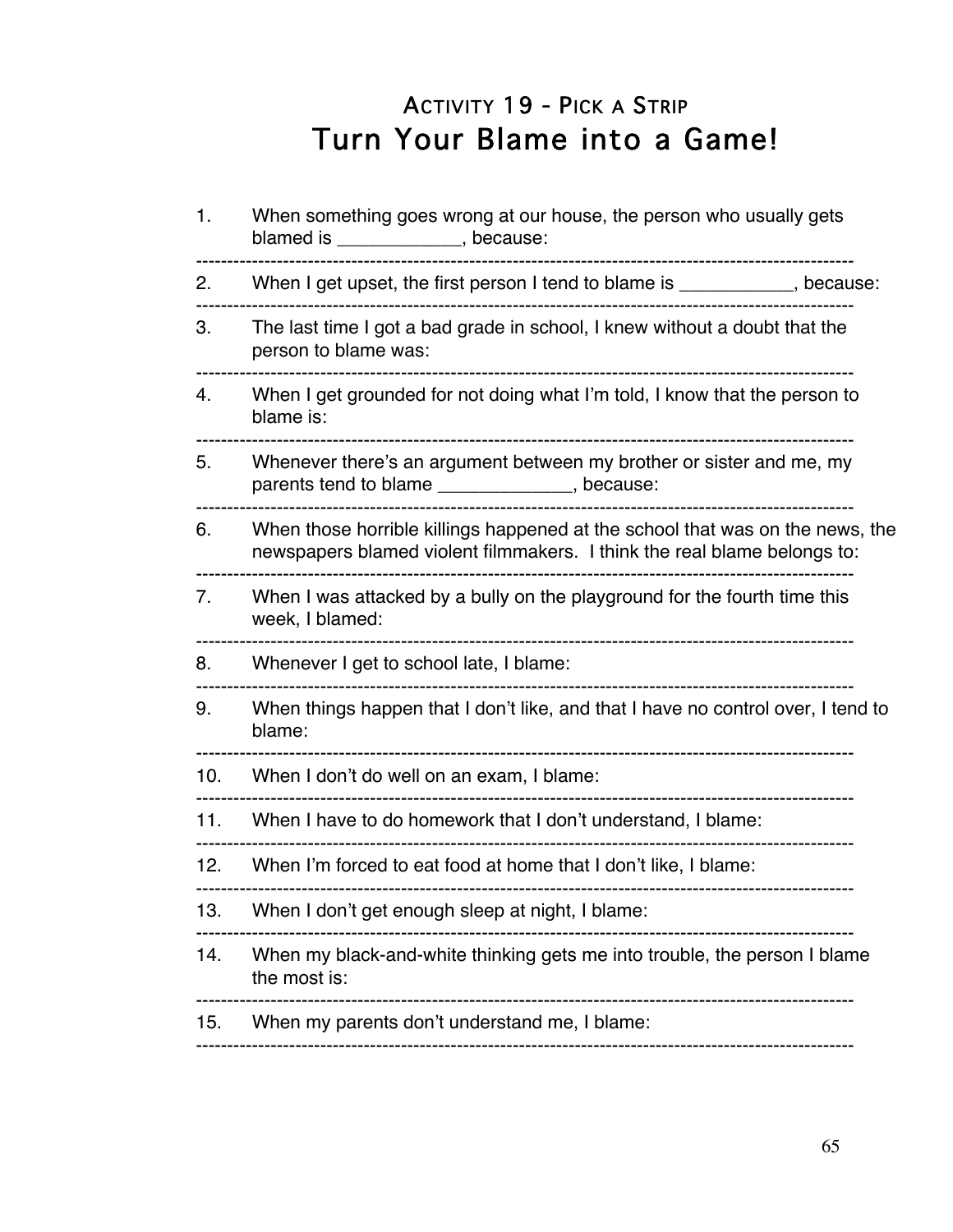## I Blame Others Without Considering My Behavior

## **1. Ask students:**

- $\Box$  Do you think, more often than not, you are a person who tends to blame others, without taking the time to STOP and THINK about your own behavior?
- $\Box$  When you do, do you then blame yourself for not stopping to think about your behavior — so you wind up blaming yourself again?

## **2. Tell students:**

- $\blacksquare$  When we're upset, hurt or angry, we're sometimes quick to point a guilty finger, either at ourselves or someone else.
- $\blacksquare$  But blame is an unreal reaction! Remember that it's more intelligent to ACT than REACT. If we were to always be able to ACT instead of REACT in situations, we would NEVER blame anyone for anything ever again!

## What Happens to Blame When We're Aware?

## **1. Ask students:**

- $\Box$  If we are part of an event that turns out badly, if we accept responsibility for the PART WE PLAYED in that event, do you think we need to BLAME anyone for anything?
- $\Box$  When we STOP and THINK about what went wrong in any situation and really look at the facts, what happens to blame? Where does it go?

## **2. Tell students:**

- $\blacksquare$  Blame is an unreal reaction! It does no good to blame anyone for anything and sometimes only does more harm.
- $\blacksquare$  It's more intelligent to ACT than REACT. When we are able to condition ourselves to ACT instead of REACT in any situation, we will never feel the need to blame anyone, including ourselves!

Go to Activity 20, "To Act or React — That is the Question!" on the next page.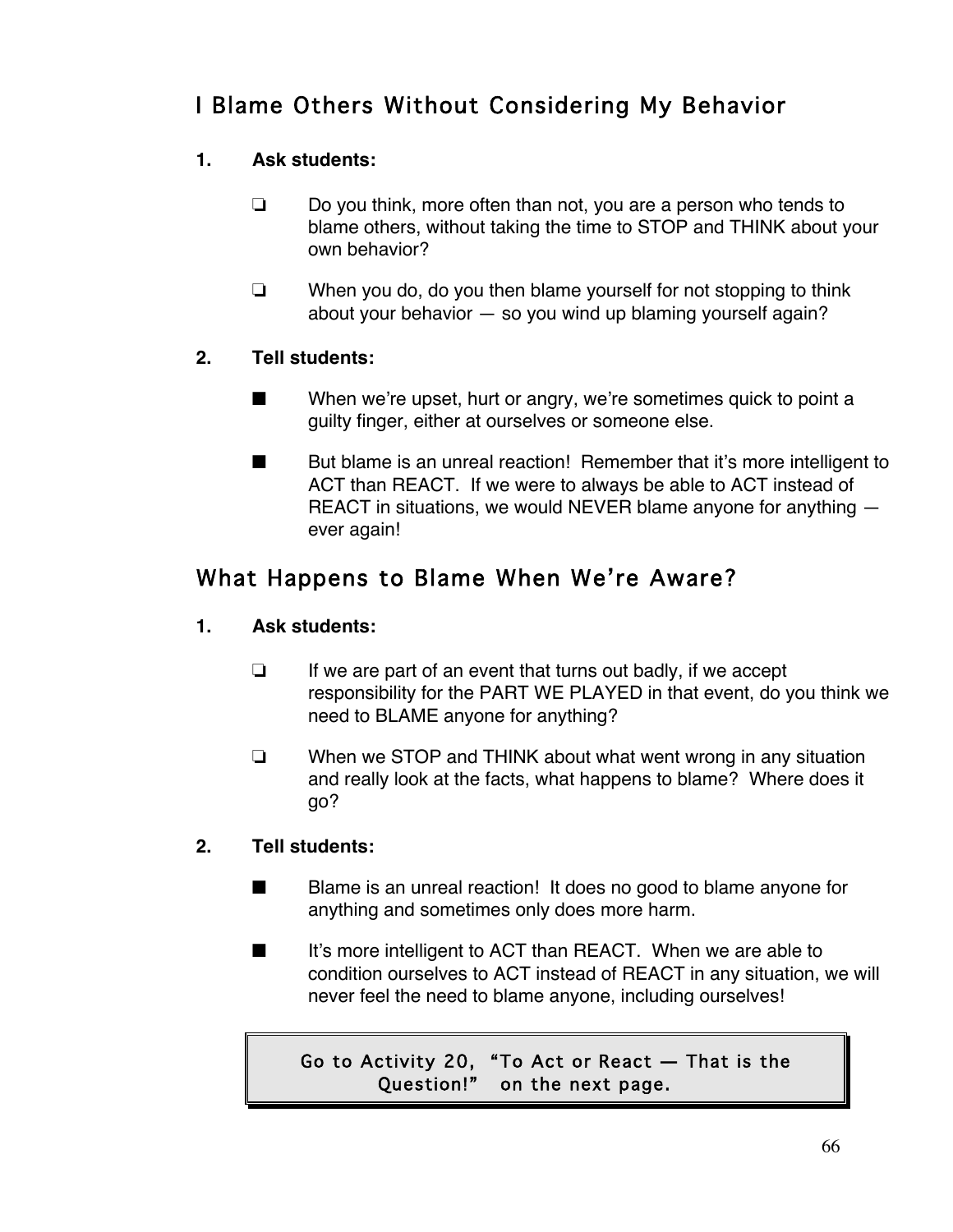# ACTIVITY 20 - ROLEPLAY PREPARATION To Act or React — That Is the Question!

- # **BEFORE THE ROLEPLAY,** ask for two volunteers to roleplay the parts of **Lee** and **Sammie**. (Make two copies of the roleplay.)
- $\checkmark$  Ask the volunteers to get the full benefits of roleplaying by really getting involved in the parts they are playing.
- $\checkmark$  Bring to their attention any words in *italics*  $-$  which are private thoughts said out loud, but not to the other person in the roleplay, and to words in parentheses ( ) which are instructions and should not be said out loud.
- $\checkmark$  Give volunteers a minute to read silently, as you tell the class:

As you listen to this roleplay, notice the difference in feel between an action and a reaction!

### # **DO THE ROLEPLAY (next page).**

### # **AFTER THE ROLEPLAY**, **RETURN TO THIS PAGE and ask:**

- 1. Who was the person who ACTS, and who was the person who RE-ACTS?
- 2. Did you notice a difference in the way Sammie and Lee use language? Who did more questioning, and who did more announcing?
- 3. Did Sammie tend to say things like, " I think..." and "In my opinion," while Lee tended to blurt out a thought without thinking first?
- 4. Who do you think sounded more intelligent Sammie, who acted from personal thinking, or Lee, who reacted to Sammie's statements?
- 5. Do you think that Lee is someone who blames other people a lot? What makes you think so? Are you more like Lee or Sammie?
- # **Thank students for their excellent work.**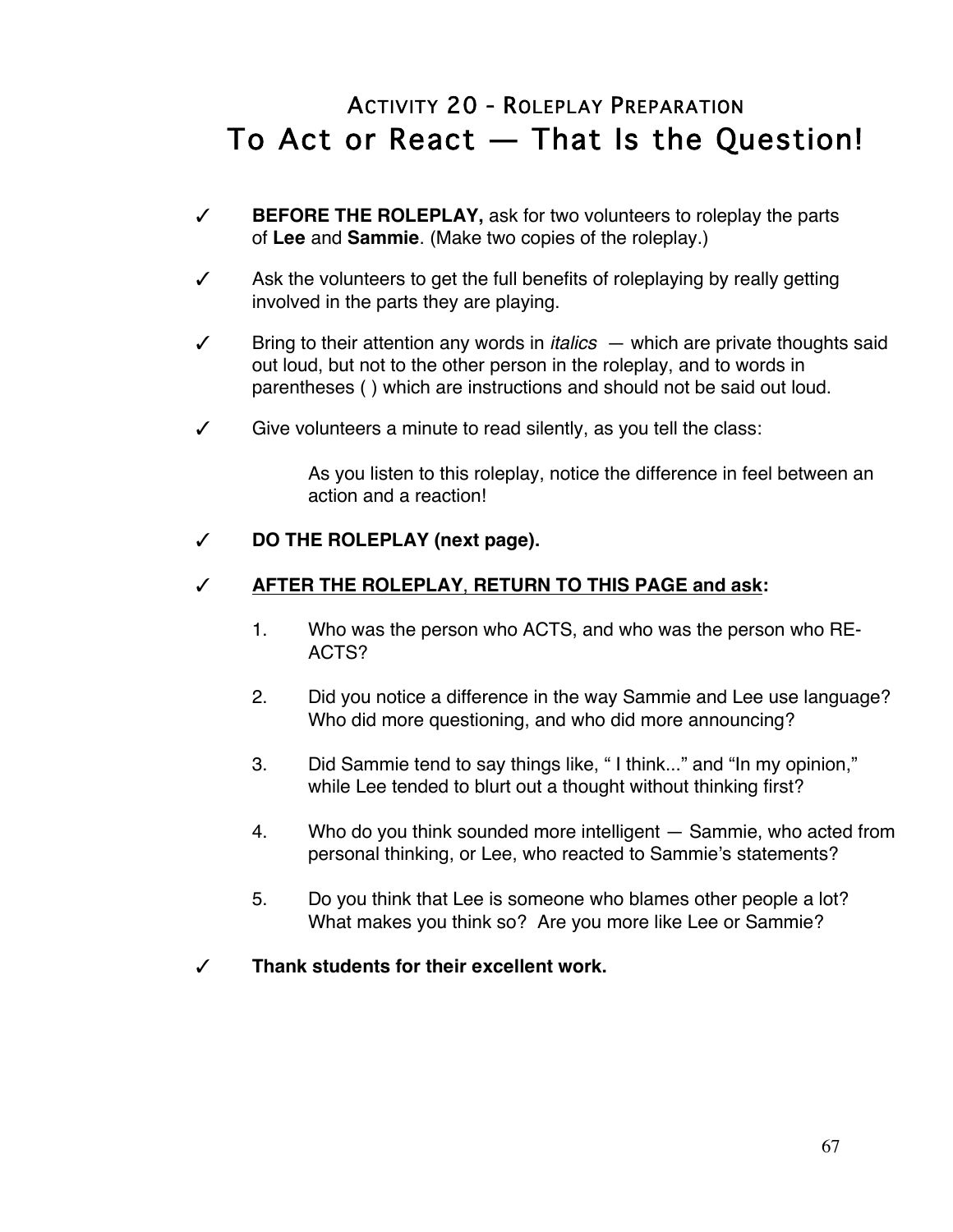## ACTIVITY 20 - ROLEPLAY To Act or React — That Is the Question!

**Attention Roleplayers!** Read your part with enthusiasm! Have fun!

#### **HAM**

Did you hear the news? The school's going to start teaching a conflict education class.

#### **LET**

What? What a ridiculous waste of time! That's the most stupid thing I've heard. We should be studying math, science, languages — not conflict education. What do they think we are, the UN?

#### **HAM**

I think it's terrific. I think a class in conflict education could be helpful — to all of us. We live in a pretty violent world, and I think it's good to review all the ways we get into conflict, so hopefully we can learn how to prevent it by understanding what causes it.

#### **LET**

How can you think that this course will be helpful? It's a cop-out! All people do is talk about what they think and what they feel, instead of learning the real stuff — how to get into science research and invent new medicines and equipment that will save lives.

#### **HAM**

I think talking about how we think and feel is just as important as learning factual information. And if we can't all learn how to get along with each other, what's the good of inventing medicine to save lives? If we're going to always be at war, there will be nobody left to save!

#### **LET**

Nothing's more important than facts! Facts are the food of life! Getting along with people is a piece of cake. Anyone can do THAT!

#### **HAM**

Studying conflict education is a science. It is studying the facts that create conflict, just like seeing what makes a clock tick, or an engine work. We have to understand who we are and how we work, and how the way we think creates conflict. Does that make sense?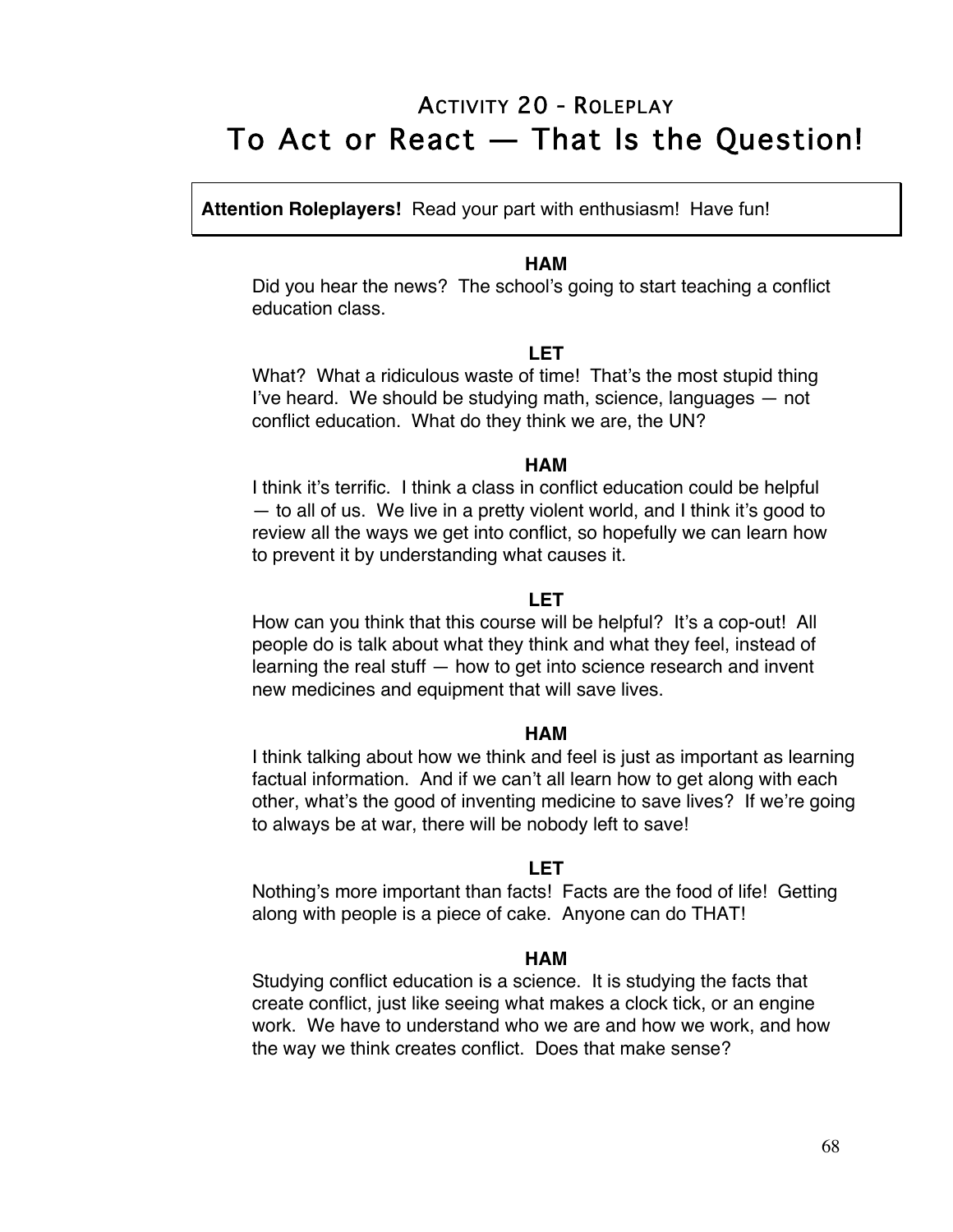

**My Behavior Always Embarrasses Me!**

Breakdown of Lesson 11:

My focus is on what's wrong! My focus needs to be on what's right! How can I see more?

Materials & Tools Needed:

Activity 19: Before class, read "I Can Budge Instead of Judge" p. 70, and prepare paper and pencils for all students.

Activity 20: Make 2 copies of roleplay, "I Can Grip Instead of Trip," p. 73.

## My Focus Is on What's Wrong!

## **1. Ask students:**

- $\Box$  Do you think our brains get tied into mental knots, because more often than not we focus on what's wrong instead of what's right?
- $\Box$  Why do you think we focus more on what's wrong? Why would we focus on something negative instead of something positive?
- $\Box$  Is it your view that, for some reason, we are all "conditioned" to think that way? Who, would you say, teaches you to focus on what's wrong? *Encourage all responses!*

## **2. Tell students:**

- $\blacksquare$  Because family, friends, teachers, people in our community sometimes judge us — we learn to judge ourselves.
- $\blacksquare$  Whenever we feel ashamed of our behavior, we judge ourselves. But we don't have to! We can budge instead of judge!

## Go to Activity 21, "I Can Budge Instead of Judge!" on the next page.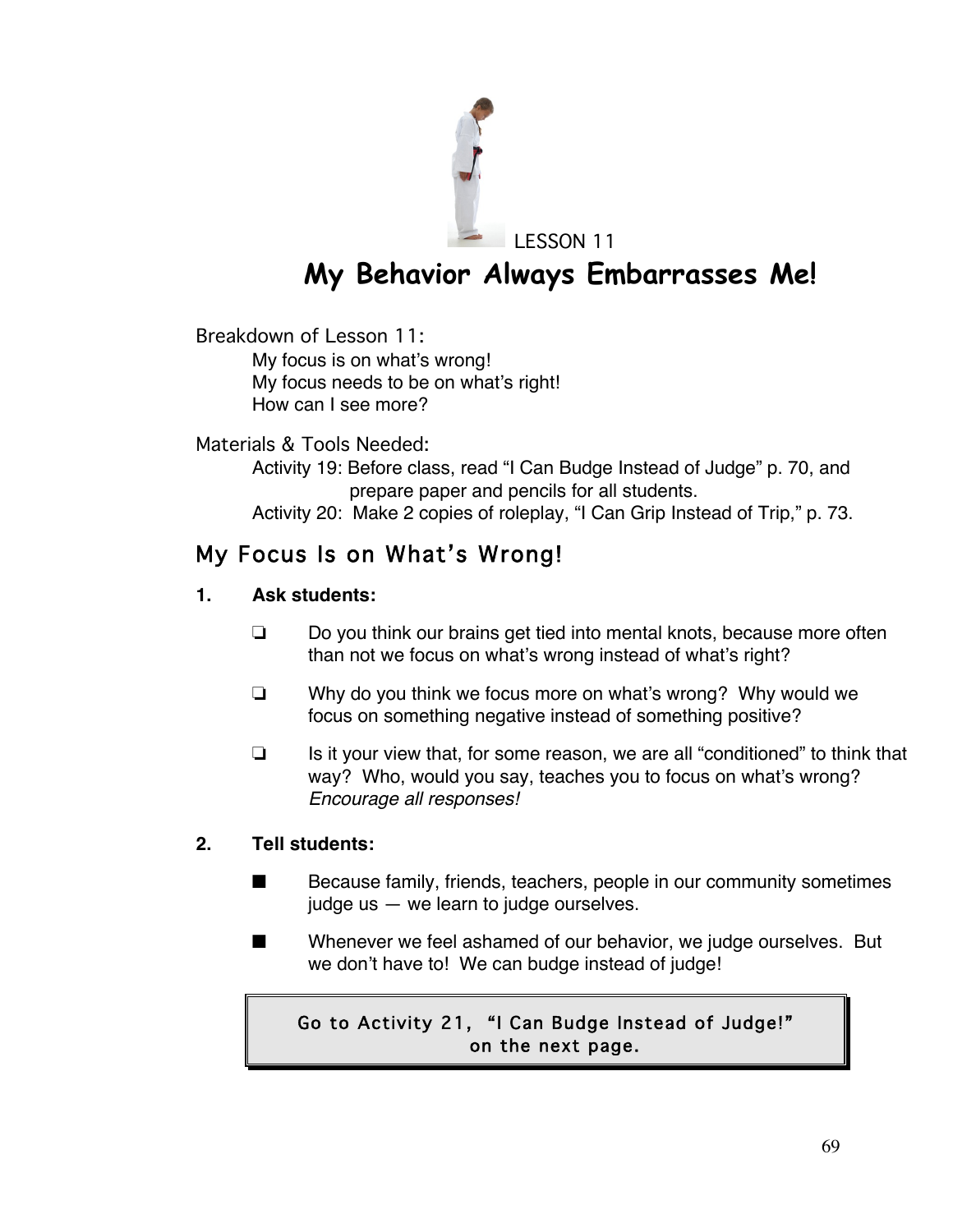# ACTIVITY 21 - EXERCISE I Can Budge Instead of Judge!

# **Divide students into small groups of three or four, and provide students with blank paper and some pencils.**

## # **Tell students:**

- 1. When I say "Go," talk with your group members (and let's keep our voices down, because we have several groups working) and come up with five ways you have judged yourself when something happened that made you feel embarrassed about your behavior.
- 2. You don't have to reveal who said what just five different ways you have judged your SELF at a time when you made a mistake, or did something everyone seemed to think was "wrong." You need to work quickly, quietly and efficiently. You'll have five minutes. Are you ready? Go!
- # **Listen as students write down their five ways. Don't interrupt unless they ask you a question.**
- # **After five minutes, call time. Ask which group would like to read their list first. After each group reports, ask:**
	- 1. Was it difficult to report these times when you felt ashamed of your behavior, or were you glad to be able to talk about it?
	- 2. Do you think that when we judge ourselves, we have a unique opportunity — to LEARN something? What can we learn?
	- 3. Can we learn that we don't have to feel ashamed when we make a mistake — that nobody is perfect and that times such as these are perfect for taking a few moments to turn our troubles into bubbles?
	- 4. Can we learn that there is no need to beat up on ourselves, because we are good human beings who've simply made a mistake — and that everybody makes mistakes?
	- 5. In these situations, can we act instead of react? Can we budge instead of judge?
- # **Thanks students for their outstanding work!**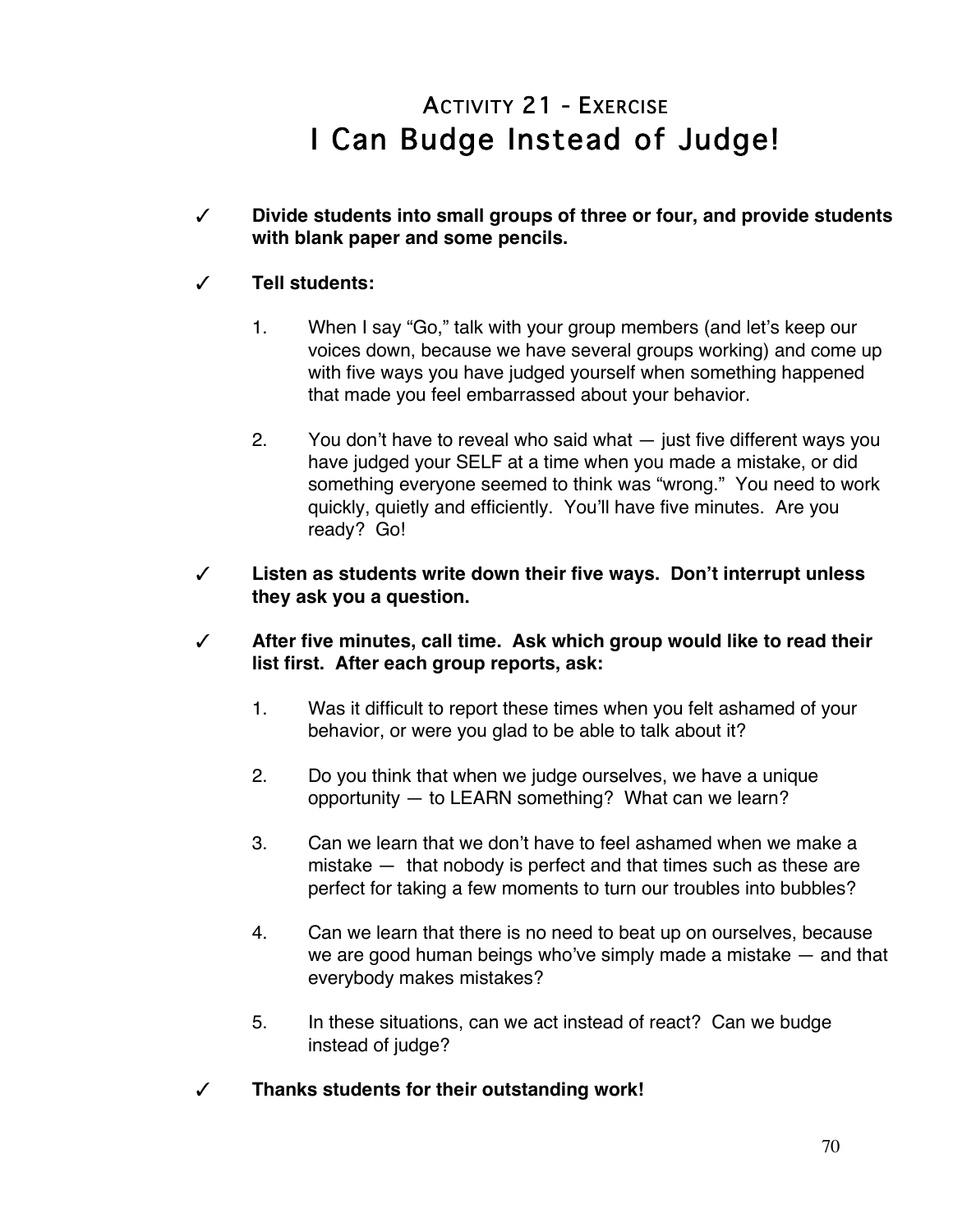## My Focus Needs to Be on What's Right!

## **1. Ask students:**

- $\Box$  Do you think it's healthier to focus on what we did right instead of what we did wrong? Why do you think so?
- $\Box$  If we focus on what went right, where does blame go?
- ! Do you think that paying attention to what we did *right* helps us do the right thing more often? Why do you think so?

## **2. Tell students:**

- $\blacksquare$  We do not need to ignore things that went wrong  $-$  that could be avoiding what's real. But being able to look at what went wrong without feeling embarrassed or ashamed — that's our goal!
- $\Box$  Our world is full of black and white, up and down, right and wrong  $\Box$ everyone sees things differently. One person's junk is another person's treasure!
- $\blacksquare$  That's why it's beneficial to be able to look at life through a wide-angle lens and SEE, be AWARE, NOTICE other people, other opinions, other cultures, other countries, other points of view!

## How Can I See More?

### **1. Tell students:**

- $\blacksquare$  Being able to SEE more isn't difficult. All we have to remember to do is NOTICE when we're feeling afraid — of a thought, a feeling, or a person — this is our old computer program at work.
- $\blacksquare$  When we can STOP and LOOK at our old program in operation  $-$  just WATCH without doing anything — the fear stops right in its tracks!
- $\blacksquare$  Here's a simple example: If, on your way to school every day, you trip over a rock, and one day, you NOTICE the rock, and step over it you stop tripping! Just really LOOK! That's how it works!

## Go to Activity 22, "I Can Grip Instead of Trip!" on the next page.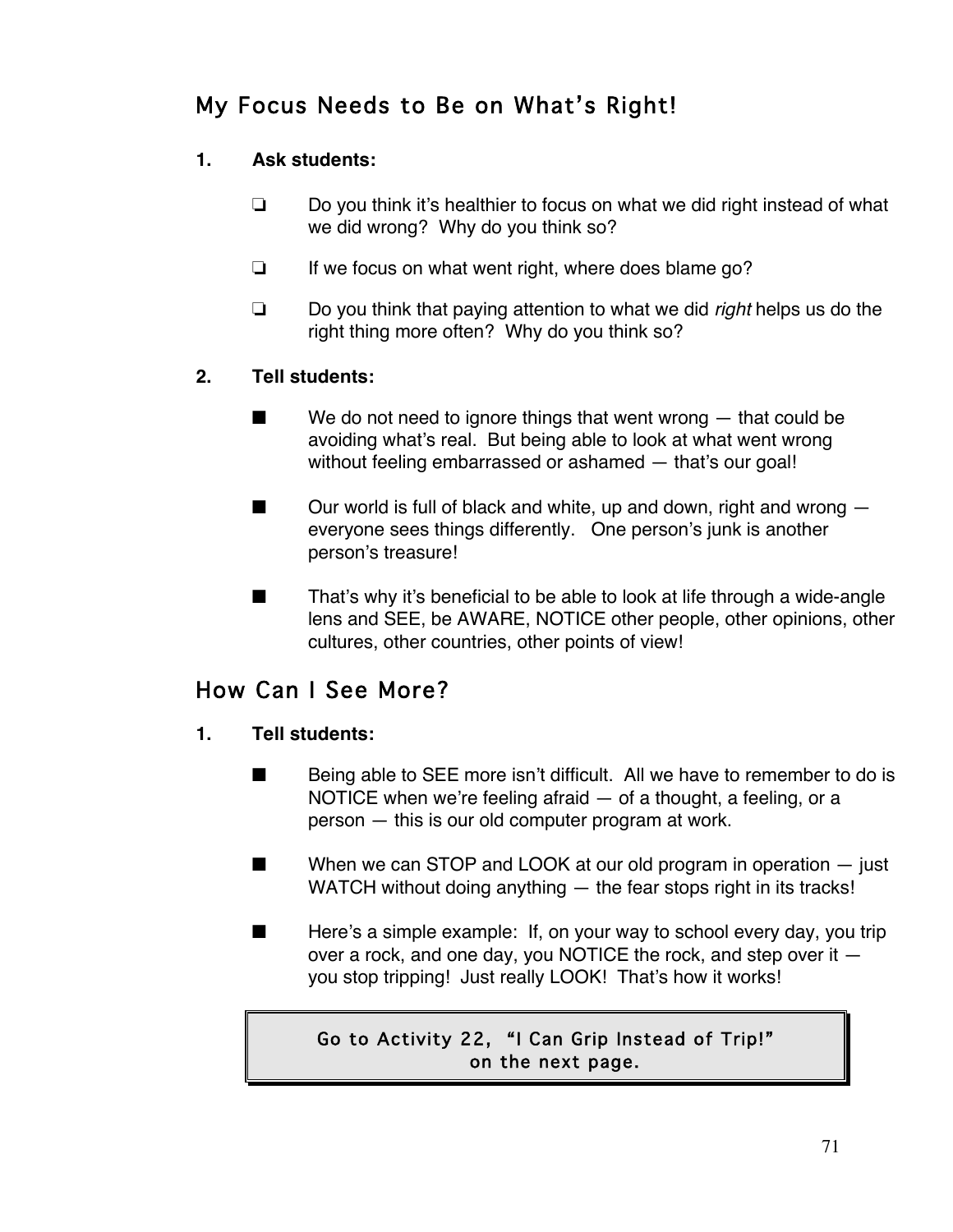# ACTIVITY 22 - ROLEPLAY PREPARATION I Can Grip Instead of Trip!

- # **BEFORE THE ROLEPLAY,** ask for two volunteers to roleplay the parts of **Gripper** and **Tripper**. (Make two copies of roleplay.)
- $\checkmark$  Ask the volunteers to get the full benefits of roleplaying by really getting involved in the parts they are playing.
- $\checkmark$  Bring to their attention any words in *italics*  $-$  which are private thoughts said out loud, but not to the other person in the roleplay, and to words in parentheses ( ) which are instructions and should not be said out loud.
- $\checkmark$  Give volunteers a minute to read silently, as you tell the class:
	- 1. Listen to how Gripper and Tripper respond to the same information.
	- 2. Notice how Tripper comes around to a small insight.

## # **DO THE ROLEPLAY (next page).**

## # **AFTER THE ROLEPLAY**, **RETURN TO THIS PAGE and ask:**

- 1. Can you see a difference in how these two people same age, same family — look at the world around them? What's the difference?
- 2. Is Tripper a person who blames others, or a self-blamer? How can you tell?
- 3. Did you notice any black-and-white thinking going on? How can we spot that kind of thinking?
- 4. Is it more difficult to spot negative thinking in ourselves than in other people?
- 5. What do you think are some ways to practice spotting negative thinking in ourselves — and stopping it?
- # **Thank students for their excellent work.**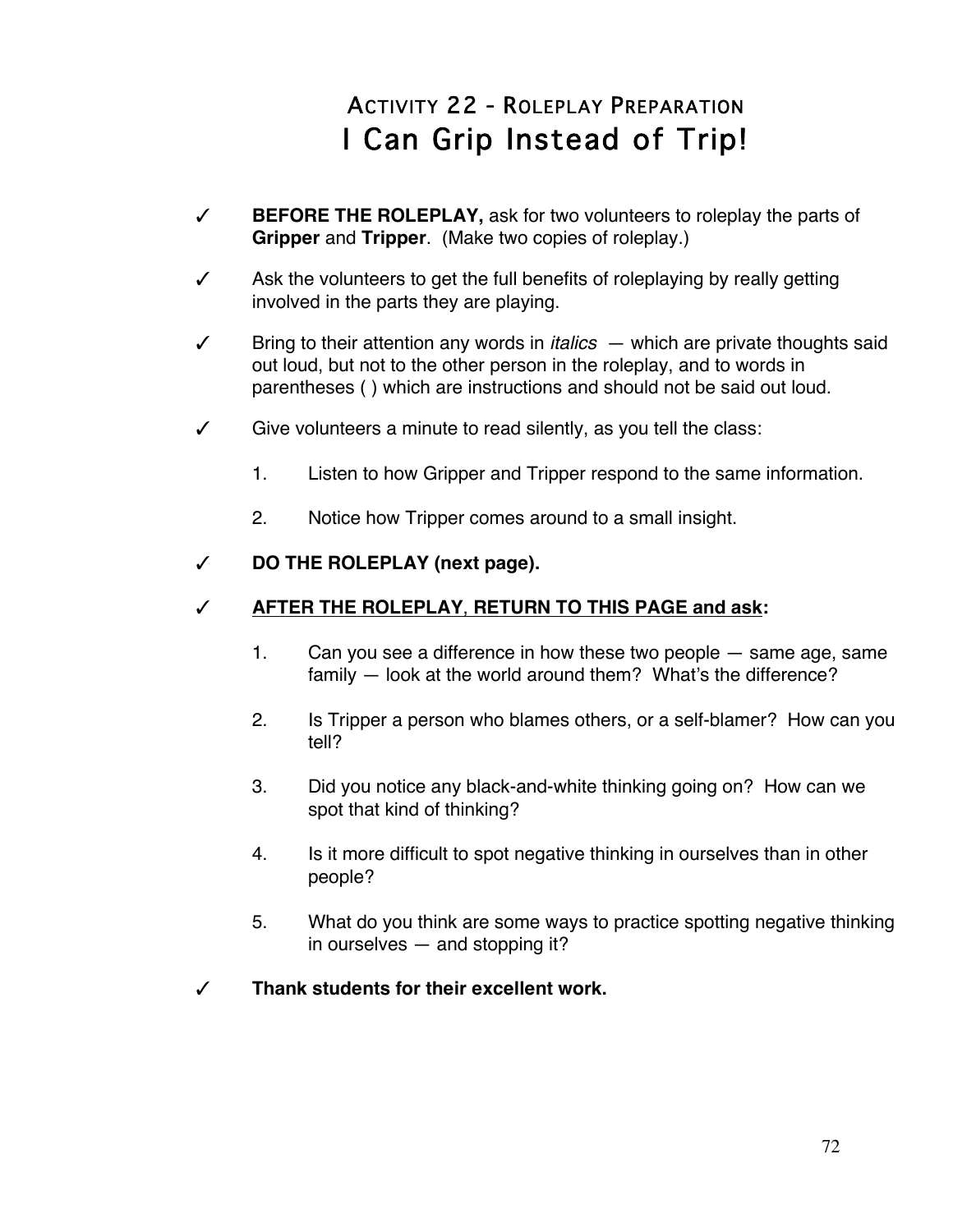# ACTIVITY 22 - ROLEPLAY I Can Grip Instead of Trip!

**Attention Roleplayers!** Read your part with enthusiasm! Have fun!

#### **TRIPPER**

Ouch! That hurts! Wow! This is the third time this week I've tripped over that stupid rock! You'd think I would remember by now!

#### **GRIPPER**

Do you need help? Are you okay?

#### **TRIPPER**

I'm fine, just fine. It just adds more pain to my life. Everything I do these days feels like a battle. Mom and Dad, my classes, the kids at school!

#### **GRIPPER**

So who's creating the battles?

#### **TRIPPER**

Everyone!

#### **GRIPPER**

Sounds to me like YOU are the one creating them.

#### **TRIPPER**

Hey, I thought you were on MY side!

#### **GRIPPER**

I am! I'm trying to help you see the truth. You are my twin. We have the same parents, the same teachers, and we run into the same kids at school. I'm not experiencing any battles with any of them!

#### **TRIPPER**

Why not?

#### **GRIPPER**

Because I think I may be seeing more of the whole picture than you are.

#### **TRIPPER**

Well, how do you explain the big picture about Mom making us do chores this weekend instead of going to the movies with the other kids?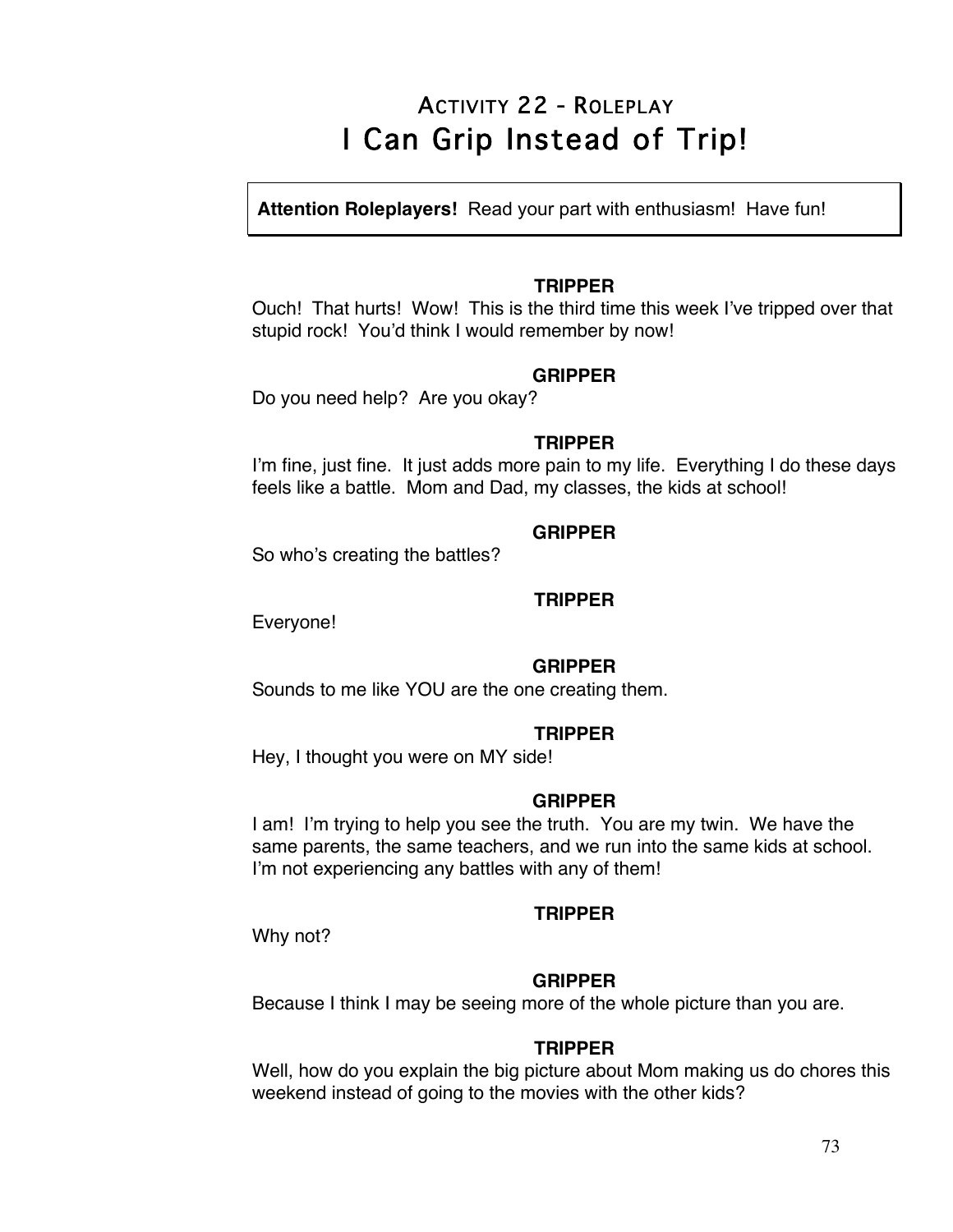#### **GRIPPER**

I don't know what YOUR big picture is, but mine is: Mom and Dad both work and they need someone to handle the chores, and it's our turn.

#### **TRIPPER**

(Pauses.) Huh. Just like that. You make it so simple.

#### **GRIPPER**

It IS simple! That's all there is TO it! The only battle is in your mind!

#### **TRIPPER**

How do you explain the coach making me last in the line-up for the game next weekend?

#### **GRIPPER**

That's REALLY easy. The last time the coach created the line-up, you mouthed off about being last.

#### **TRIPPER**

So?

#### **GRIPPER**

It's the coach's way of saying that it would better if you did NOT mouth off! The coach has a lot of ideas about how to manage the team, and it's not our job to bully the coach about how to do it. Now, if you have something positive to suggest....

#### **TRIPPER**

So, we can't complain. We can only say things that are NICE! You know, Gripper, that I get very uncomfortable with "NICE"!

#### **GRIPPER**

When you learn how to say things in a positive way, Tripper, people tend to be more open to what you have to say. You might want to try it sometime. It won't hurt you to do something new and different.

#### **TRIPPER**

(Thinks for a moment:) It's sort of like not tripping on the rock, isn't it. You NOTICE that someone would rather hear something said in a positive way, and you don't trip over the rock of their feelings.

#### **GRIPPER**

(Surprised and happy:) Wow. I think we've learned something today.

#### **TRIPPER**

Yeah, I think we did. Good thing I'm the intelligent twin.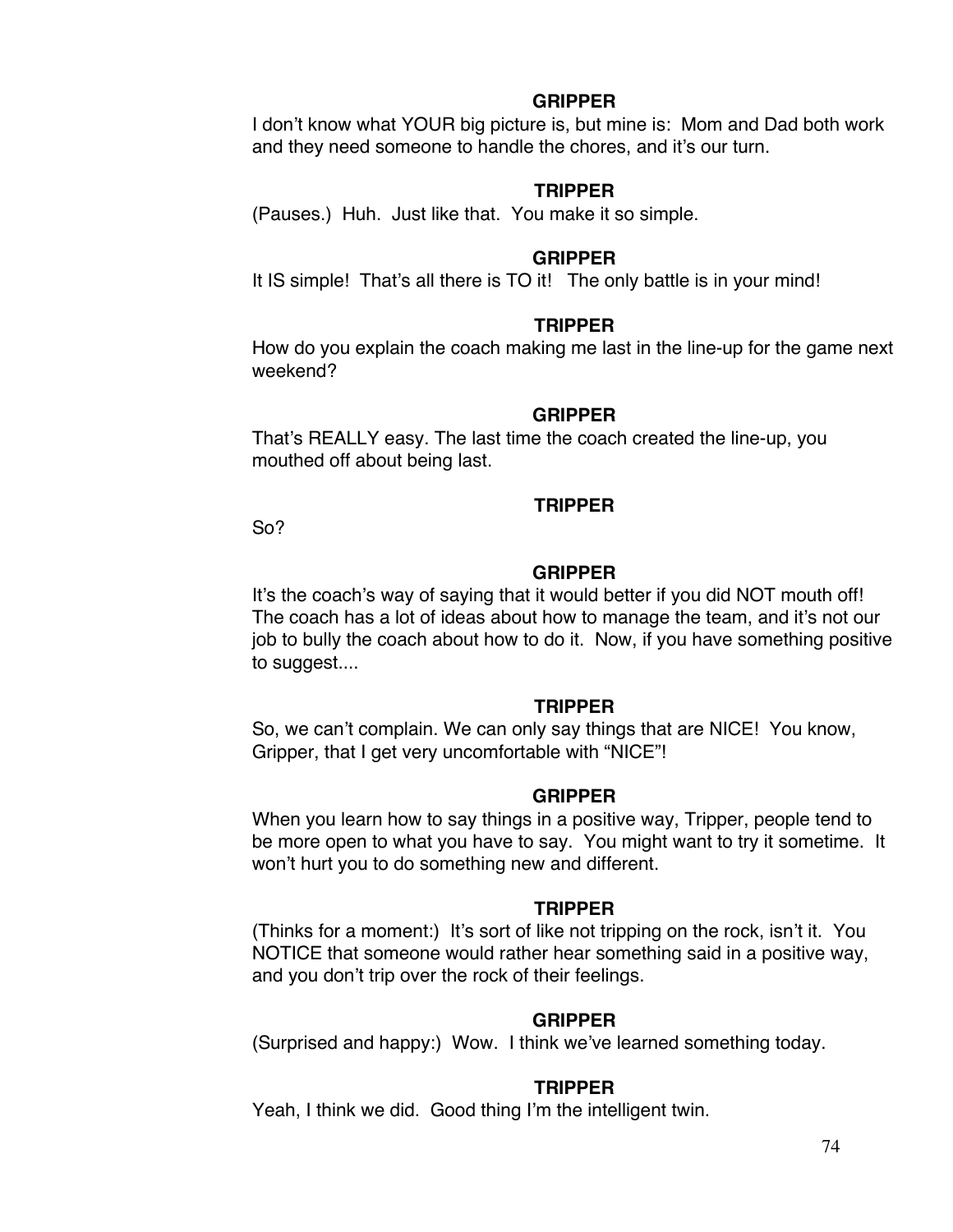

LESSON 12

# **Everyone Is Better Than I Am!**

Breakdown of Lesson 12:

What happens when I compare myself to others! How I make my feelings facts!

Can I beat my "fight or flight" feelings?

Materials & Tools Needed:

- Activity 23: Before class, read "Experience Is My Teacher," p. 76 and create signs for the new areas!
- Activity 24: Make 2 copies of roleplay, "My 'Aha' Moment," pp.79-80; provide paper and pencils for all students.

## What Happens When I Compare Myself to Others!

## **1. Ask students:**

- $\Box$  How often do you see someone wearing great clothes, riding in a beautiful car, living in a fabulous house, and think: "I wish I were good enough to have those clothes, drive that car, live in that house?" *Encourage all responses!*
- $\Box$  Have you ever envied the fact that someone can hardly study at all and still do well in school? That someone can eat any food they want and never gain weight? That someone can do something better, faster, more powerfully than you can?

## **2. Tell students:**

- Welcome to the club called "Everyone Is Better Than I Am"! We all compare ourselves to others! It's human nature!
- The important thing to remember is that: We may know what we are, but we do not know what we may be.

## Go to Activity 23, "Experience Is My Teacher!" on the next page.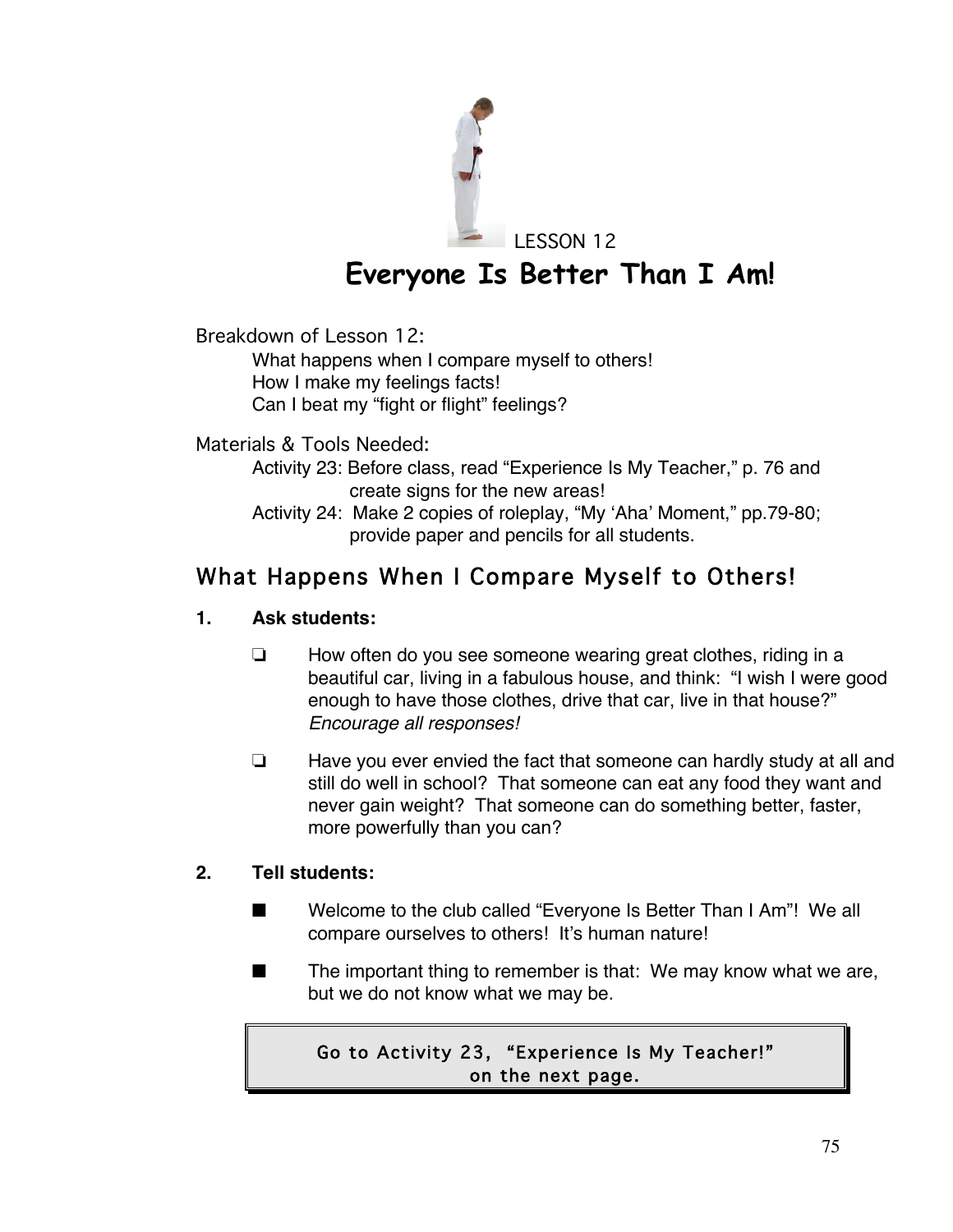# ACTIVITY 23 - EXERCISE Experience Is My Teacher!

 $\checkmark$  Create three new areas on your classroom floor (you may want to create a sign for each area like you did before), divided as follows:

| Area A: | <b>My Explanation Place!</b> |
|---------|------------------------------|
| Area B: | My Example Place!            |
| Area C: | My Experience Place!         |

- # Ask for a Volunteer to go to Area A: "My Explanation Place" and *explain*, as best as s/he can, the following thought: **"I am conditioned to beat up on myself every time I make a mistake."** (You may want to also put this thought on the blackboard, or create a sign for it as well, since students need to remember it.)
- $\checkmark$  Ask for a Volunteer to go to Area B: "My Example Place" and, instead of explaining it, to think of an *example* of this thought: **"I am conditioned to beat up on myself every time I make a mistake."**
- $\checkmark$  Ask for a Volunteer to go to Area C: "My Experience Place" and give us an inthe-moment *experience* of the following thought: **"I am conditioned to beat up on myself every time I make a mistake."** Note: The student must SHOW, rather than TELL, what is happening NOW!
- $\checkmark$  Give as many students as possible a chance to walk through these areas and respond to them. As students respond, ask:
	- 1. How is **explaining** a thought different from giving an **example** of it? Is an example more colorful? Does it make the statement more clear?
	- 2. How is **experiencing** the thought different from both? Is creating the experience the most difficult, but the one that makes the incident most clear? Why do you think so?

## # **Tell students:**

- 1. When we **experience** how we've been conditioned, we gain insight. This insight helps us **see** our conditioned reaction as it happens.
- 2. In this moment of insight, our conditioned brain does not operate as it has in the past. In this moment , when we **see** how our brain has conditioned us  $-$  all reactions stop, because we are, in the moment, **seeing**! That's our focus, and nothing else is visible!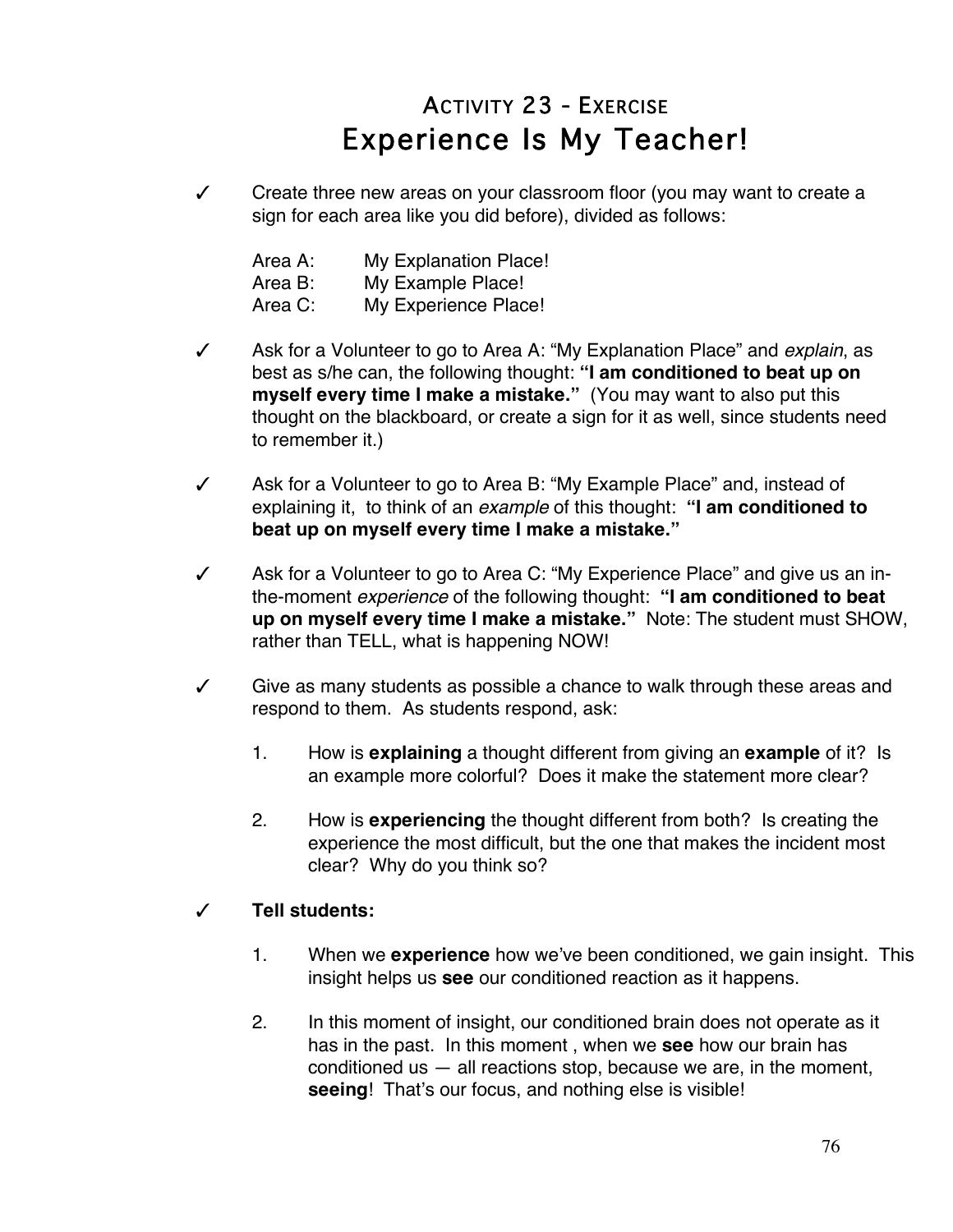## How I Make My Feelings Facts!

## **1. Ask students:**

- $\Box$  Have you ever had an "aha!" moment? This is a moment when you suddenly SEE, suddenly REALIZE that what you've said or what you've done may have been a mistake, or may have triggered a certain response.
- $\Box$  Do you remember what happened in this "aha" moment? What were you thinking? Where were you? What was happening? *Encourage all responses!*

## **2. Tell students:**

- $\blacksquare$  This "aha" moment is insight! This moment lets you know that what you were feeling may not be a fact! Your belief may not be true!
- $\blacksquare$  This "aha" moment is insight! This moment lets you know that what you were feeling wasn't real! It was only a misunderstanding in your mind!

## Can I Beat My "Fight or Flight" Feelings?

## **1. Tell students:**

- $\blacksquare$  When we look at the world through "black and white" glasses, and accuse ourselves of being either 100% right or 100% wrong — if we can CATCH ourselves judging this way, we can experience an "aha" moment!
- $\blacksquare$  If we can STOP and SEE that we are dwelling only on the negatives in our life, or decreasing our personal value  $-$  in that moment of stopping and seeing, we can have an "aha" moment! Then the negative action STOPS.
- $\blacksquare$  If we can EXPERIENCE ourselves blaming ourselves for things that go wrong, or feeling ashamed of ourselves when we've made a mistake then we can SEE, in that moment, what we are doing! This is an "aha" moment!

## Go to Activity 24, "My 'Aha' Moment!" on the next page.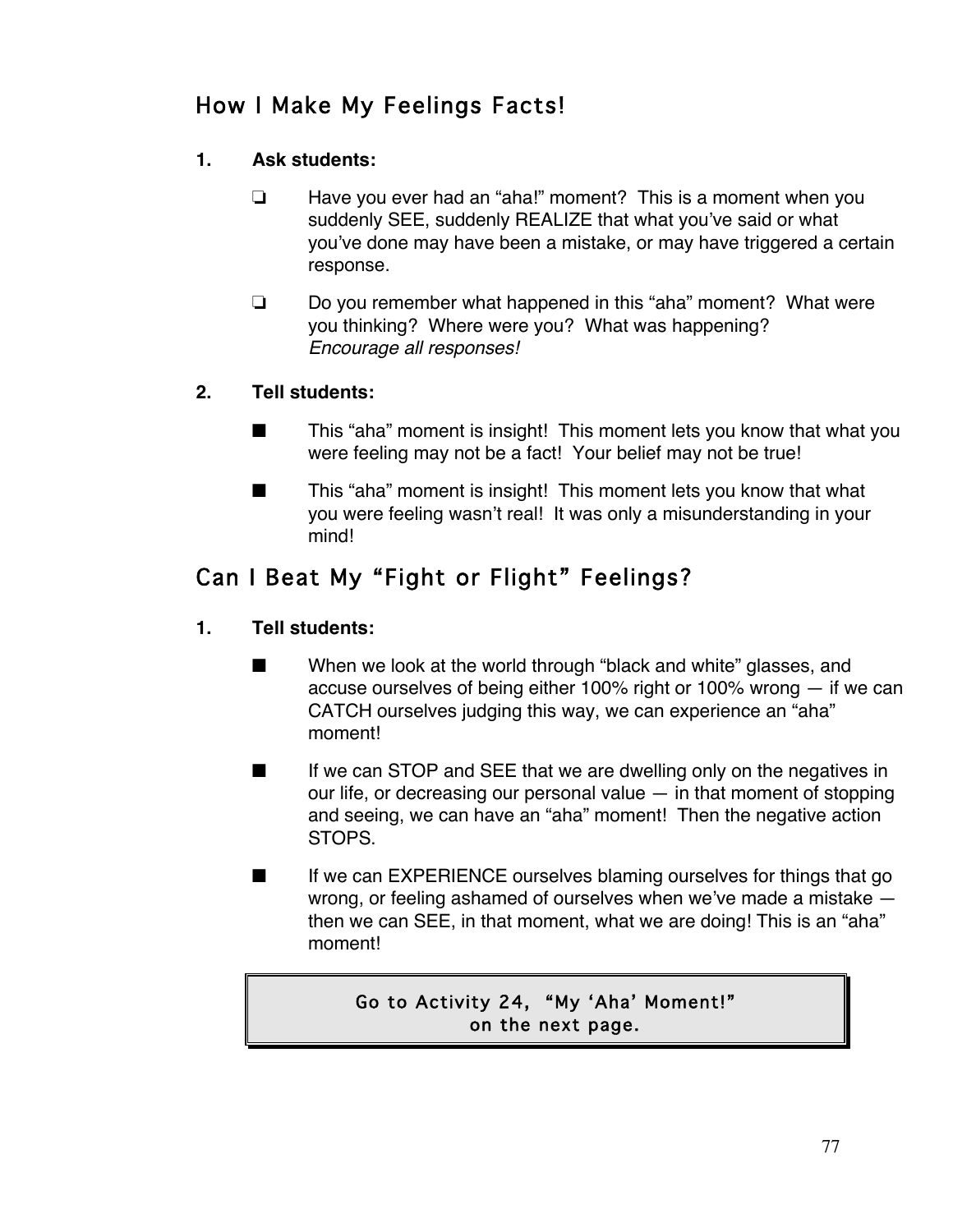# ACTIVITY 24 - ROLEPLAY PREPARATION My "Aha" Moment!

# **BEFORE THE ROLEPLAY, ask for two volunteers to roleplay the parts of Edison and Alex. (Make two copies of roleplay.)** 

### # **Provide paper and pencils for all other students.**

- $\checkmark$  Bring to roleplayers' attention any words in *italics*  $-$  which are private thoughts said out loud, but not to the other person in the roleplay, and to words in parentheses ( ) which are instructions and should not be said out loud.
- $\checkmark$  Give volunteers a minute to read silently, as you tell the class:
	- 1. Keep a close watch to find out if there will be any "aha" moments in this roleplay.
	- 2. If you notice a moment of insight, make a mental note of it!

### # **DO THE ROLEPLAY (next page).**

### # **AFTER THE ROLEPLAY**, **RETURN TO THIS PAGE and ask:**

- 1. Did you see any "aha" moments? What did you see?
- 2. Is Alex the one who had an "aha" moment? What did Alex realize?
- 3. Do you have friends or know students who are like Alex, and because of conditioning from outside sources, do not realize their talent or potential?
- 4. Do you think that Edison was a good friend to Alex? In what way? Did Edison help Alex reach that "aha" moment?
- 5. Are there ways you can think of to help family and friends reach an "aha" moment — or ways other people could help you?
- # **Congratulate students on their new thinking and intelligent actions. Tell them, "Now that this part of the bullying program is finished, let's think about how bullying creates conflict between people in** *Why Is Everybody Always Picking on Me?"*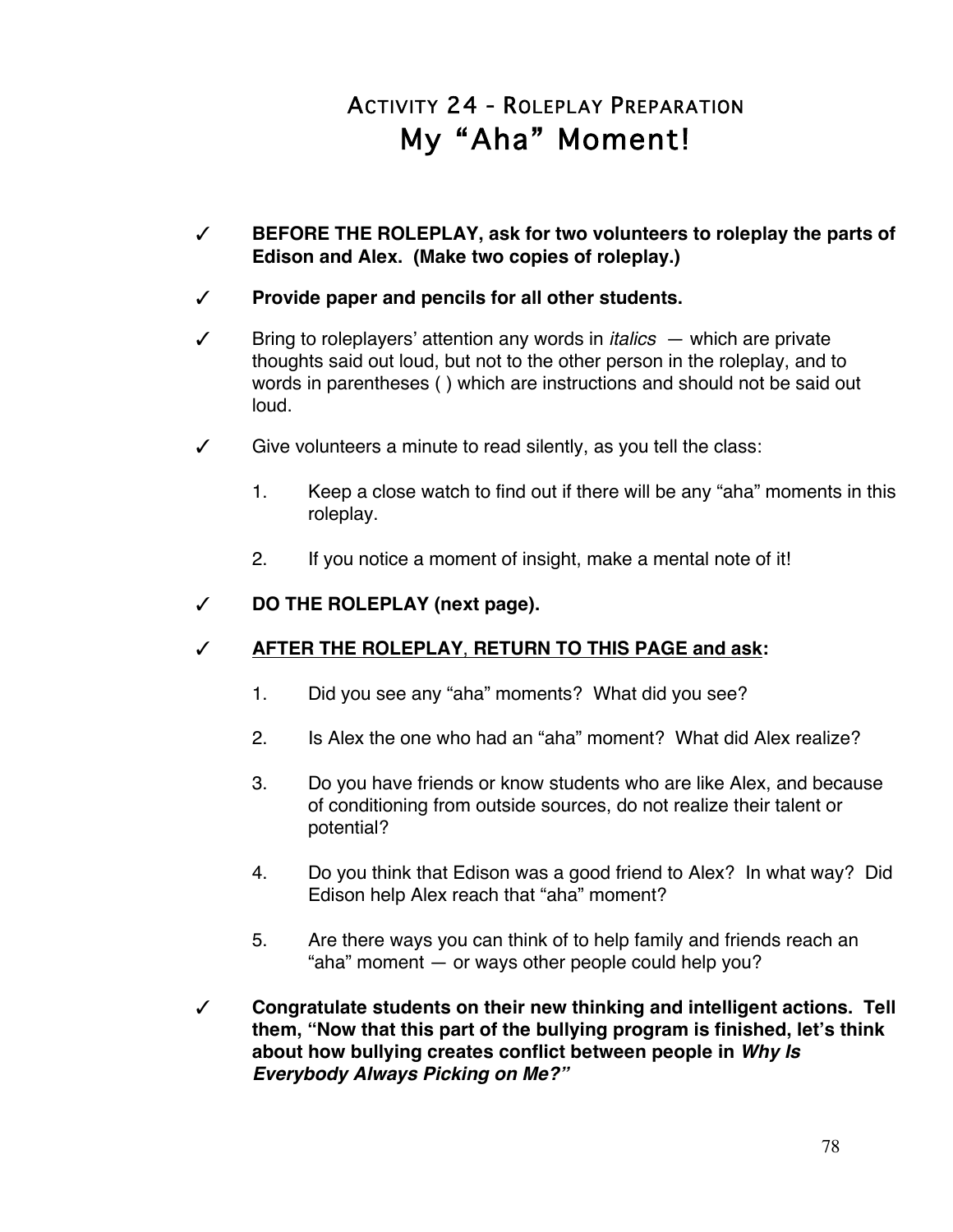# ACTIVITY 24 - ROLEPLAY My "Aha" Moment!

**Attention Roleplayers!** Read your part with enthusiasm! Have fun!

#### **EDISON**

Hi, Alex. What are you doing?

#### **ALEX**

Trying to figure out why I'm such a dunce when it comes to science. We're learning inductive reasoning and deductive reasoning, and I can never keep them straight. I'm stupid, and I should just give up.

#### **EDISON**

Giving up isn't going to help. Trust me, I've tried it and it doesn't work.

#### **ALEX**

It's hopeless for me. Anything scientific I try to learn just melts in my brain. My Dad is always telling me what a nitwit I am, and he's right.

### **EDISON**

Do you really believe that  $-$  that you're a nitwit?

#### **ALEX**

Well, it's pretty clear, isn't it?

#### **EDISON**

I don't know. For a kid who gets A's in music, you're a pretty intelligent nitwit. How many instruments can you play?

#### **ALEX**

(Happy:) Five — piano, guitar, saxophone, viola and VIOLIN. (Sad:) But music is a subject that doesn't count.

### **EDISON**

What do you mean it doesn't "count"?

### **ALEX**

My Dad says the most important subject is science.

### **EDISON**

Is it safe to assume that he's a scientist?